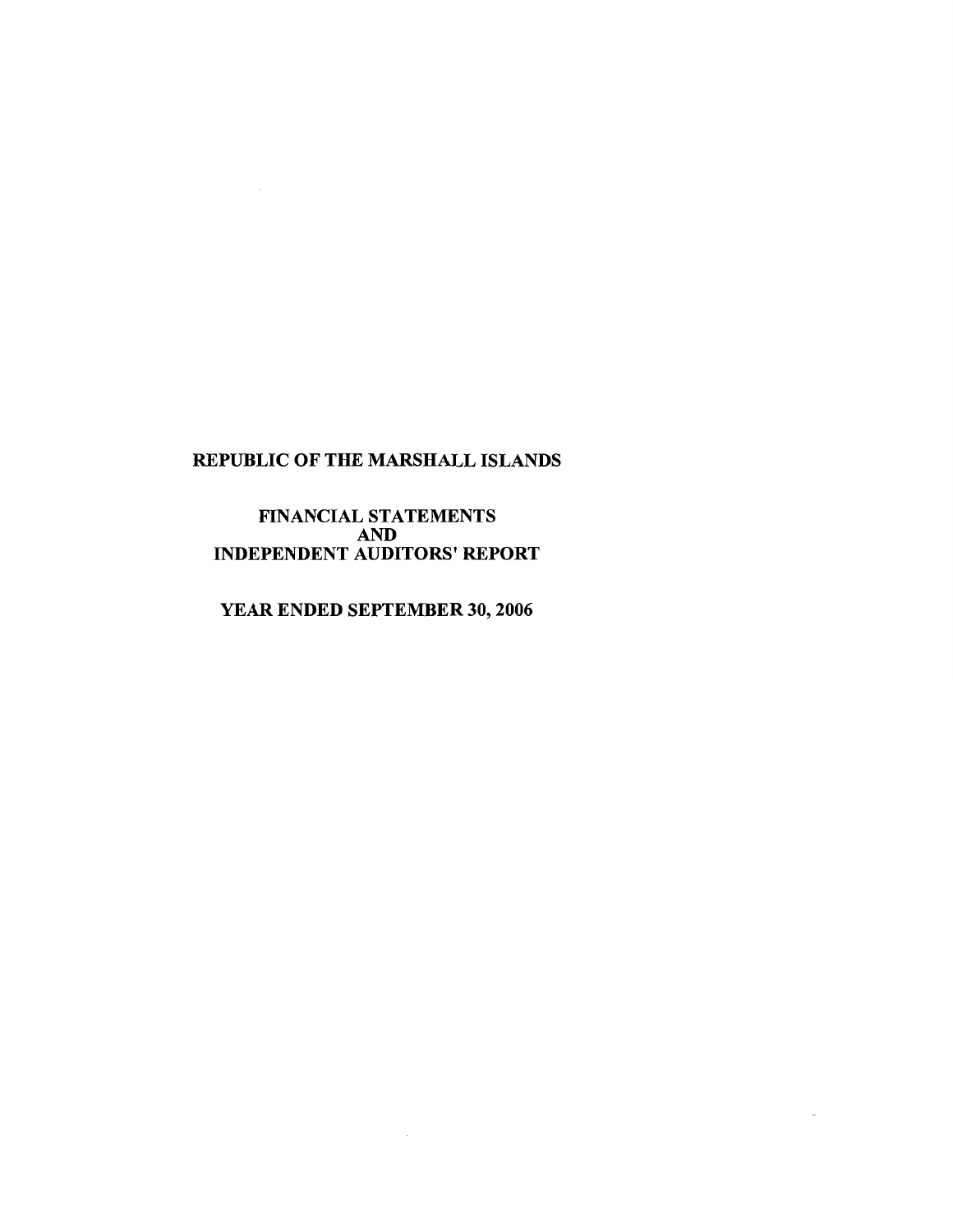$\bar{z}$ 

# FINANCIAL STATEMENTS YEAR ENDED SEPTEMBER 30, 2006

# TABLE OF CONTENTS

|     |                                                                                                                                                                                                                              | Page No. |
|-----|------------------------------------------------------------------------------------------------------------------------------------------------------------------------------------------------------------------------------|----------|
| I.  | <b>Independent Auditors' Report</b>                                                                                                                                                                                          | 1        |
| Π.  | <b>Basic Financial Statements</b>                                                                                                                                                                                            |          |
|     | Management's Discussion and Analysis                                                                                                                                                                                         | 3        |
|     | Government-Wide Financial Statements:<br><b>Statement of Net Assets</b><br><b>Statement of Activities</b>                                                                                                                    | 12<br>13 |
|     | Governmental Fund Financial Statements:<br><b>Balance Sheet</b><br>Statement of Revenues, Expenditures, and Changes in Fund Balances (Deficits)<br>Reconciliation of Statement of Revenues, Expenditures and Changes in Fund | 14<br>15 |
|     | Balances of Governmental Funds to the Statement of Activities                                                                                                                                                                | 16       |
|     | <b>Fiduciary Fund Financial Statements:</b><br><b>Statement of Fiduciary Net Assets</b><br>Statement of Changes in Fiduciary Net Assets                                                                                      | 17<br>18 |
|     | Discretely Presented Component Unit Financial Statements:<br>Combining Statement of Net Assets<br>Combining Statement of Revenues, Expenses and Changes in Net Assets                                                        | 19<br>20 |
|     | Notes to the Basic Financial Statements                                                                                                                                                                                      | 21       |
| Ш.  | Required Supplementary Information - Other than Management's Discussion<br>and Analysis                                                                                                                                      | 53       |
|     | Schedule of Revenues, Expenditures and Changes in Deficit - Budget and<br>Actual - General Fund                                                                                                                              | 54       |
|     | Note to Required Supplementary Information - Budgetary Reporting                                                                                                                                                             | 55       |
| IV. | Other Supplementary Information                                                                                                                                                                                              | 56       |
|     | Combining Schedule of Expenditures by Account - Governmental Funds                                                                                                                                                           | 57       |
|     | General Fund:<br>Statement of Revenues, Expenditures by Function, and Changes in Deficit<br>Statement of Revenues, Expenditures, and Changes in Deficit - Budget                                                             | 58<br>59 |
|     | and Actual                                                                                                                                                                                                                   | 61       |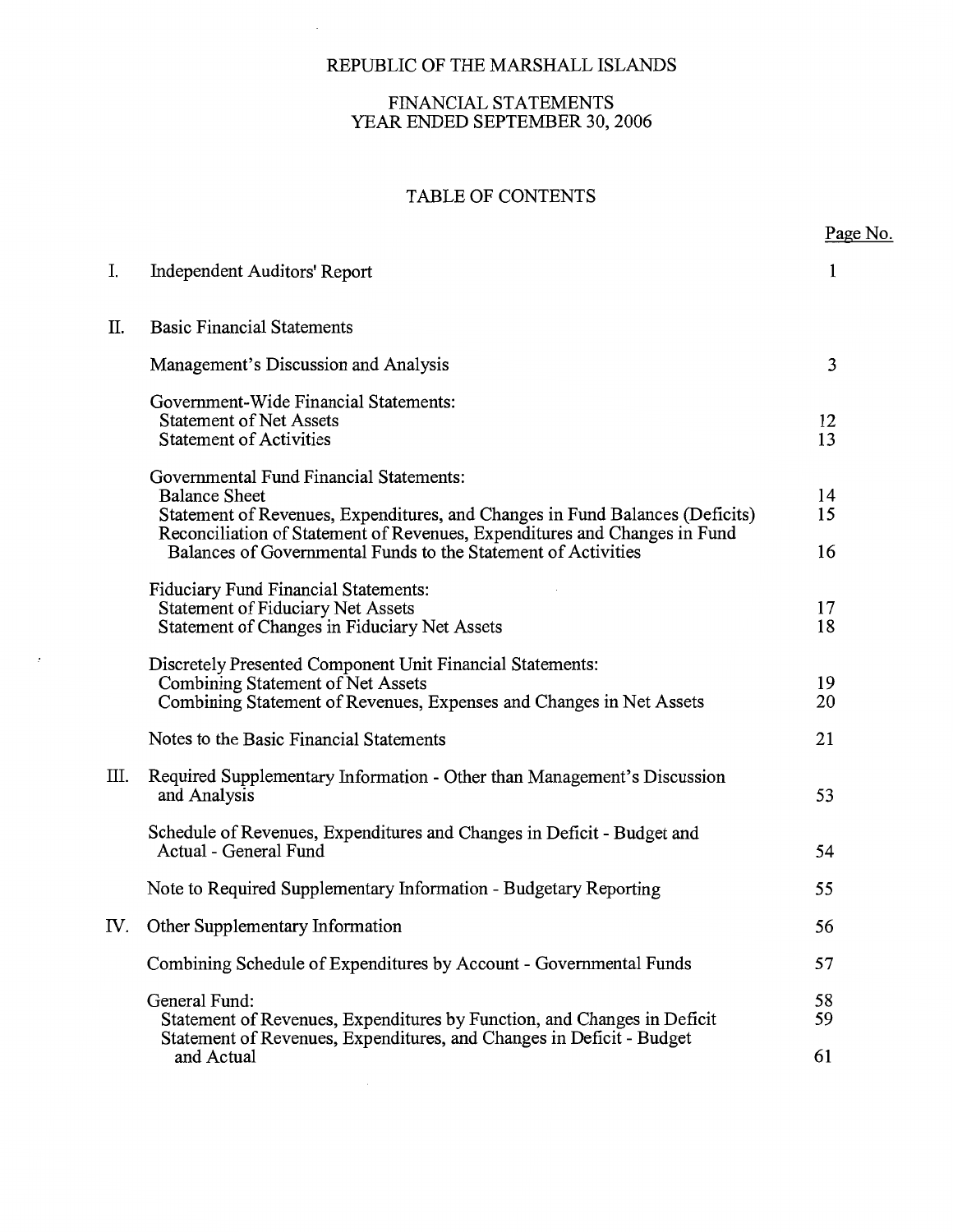# FINANCIAL STATEMENTS YEAR ENDED SEPTEMBER 30, 2006

# TABLE OF CONTENTS, CONTINUED

# IV. Other Supplementary Information, Continued

| Nonmajor Governmental Funds:                                                                                                                       |                |
|----------------------------------------------------------------------------------------------------------------------------------------------------|----------------|
| <b>Combined Balance Sheet</b>                                                                                                                      | 63             |
| Combined Statement of Revenues, Expenditures by Function, and Changes in<br><b>Fund Balances</b>                                                   | 64             |
| Combined Statement of Revenues, Expenditures by Account, and Changes in<br><b>Fund Balances</b>                                                    | 65             |
| Nonmajor Governmental Funds - Special Revenue Funds:<br>Combining Balance Sheet                                                                    | 66<br>71       |
| Combining Statement of Revenues, Expenditures by Function, and Changes<br>in Fund Balances (Deficit)                                               | 74             |
| Combining Statement of Revenues, Expenditures by Account, and Changes<br>in Fund Balances (Deficit)                                                | 77             |
| Nonmajor Governmental Funds - Capital Project Funds:<br>Combining Balance Sheet                                                                    | 80<br>81       |
| Combining Statement of Expenditures by Function, and Changes in Fund<br>Balances (Deficit)                                                         | 82             |
| Combining Statement of Expenditures by Account, and Changes in Fund<br>Balances (Deficit)                                                          | 83             |
| Nonmajor Governmental Funds - Permanent Funds                                                                                                      | 84             |
| Fiduciary Funds - Private Purpose Trusts:<br>Combining Statement of Fiduciary Net Assets<br>Combining Statement of Changes in Fiduciary Net Assets | 85<br>86<br>87 |
| Nonmajor Component Units:<br>Combining Statement of Net Assets<br>Combining Statement of Revenues, Expenses, and Changes in Net Assets             | 88<br>90<br>91 |
| Compact of Free Association Sector Grants:<br>Combining Balance Sheet                                                                              | 92             |
| Combining Statement of Expenditures by Function, and Changes in Fund<br>Balances (Deficit)                                                         | 93             |
| Combining Statement of Expenditures by Account, and Changes in Fund<br>Balances (Deficit)                                                          | 94             |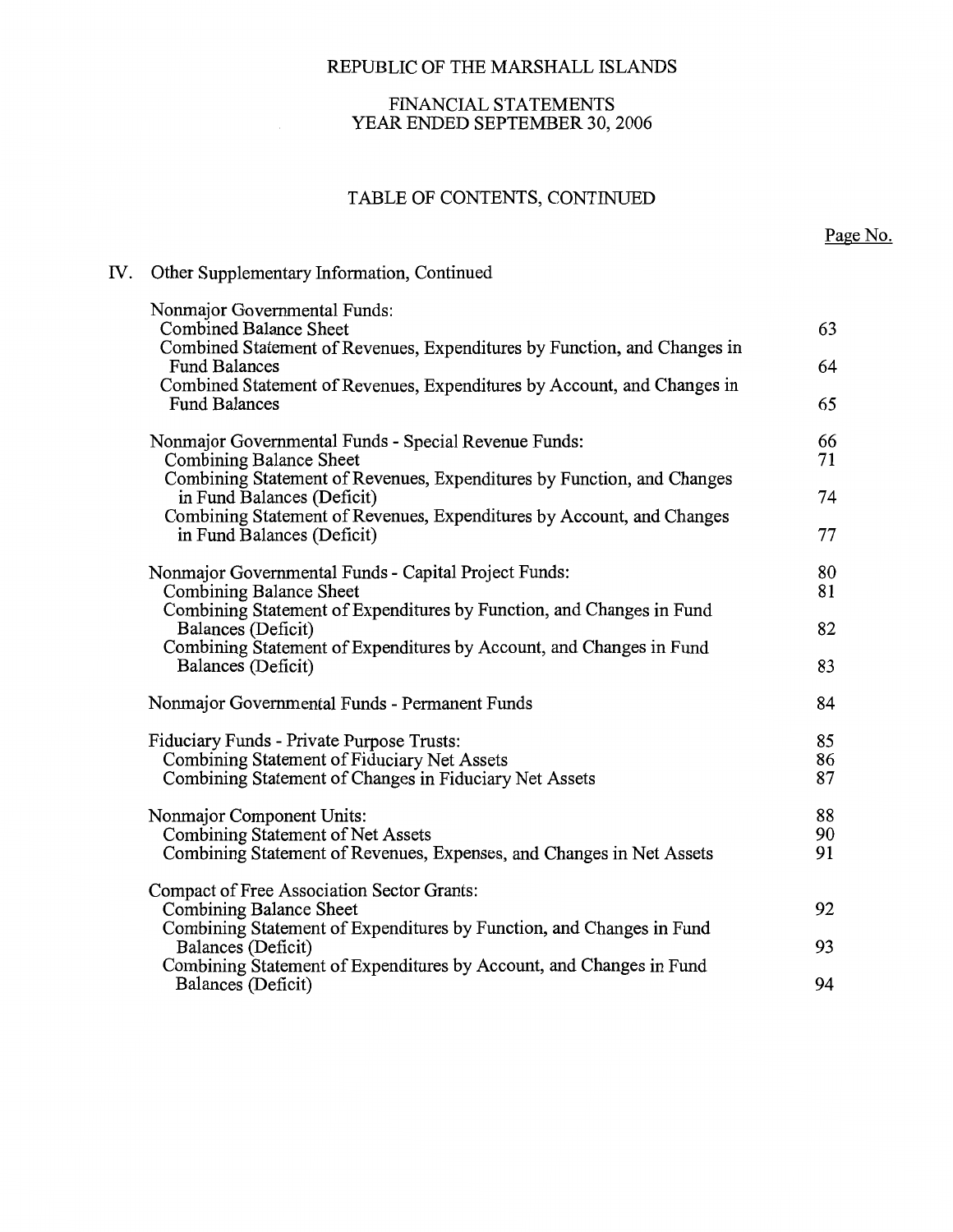# Deloitte.

**Deloitte & Touche LLP** 361 South Marine Corps Drive Tamuning, GU 96913-3911 USA

Tel: +1 671 646 3884 Fax: +1 671 649 4932 www.deloitte.com

# **INDEPENDENT AUDITORS' REPORT**

His Excellency Kessai Note President Republic of the Marshall Islands:

We have audited the accompanying financial statements of the governmental activities, the aggregate discretely presented component units, each major fund, and the aggregate remaining fund information of the Republic of the Marshall Islands (RepMar), as of and for the year ended September 30, 2006, which collectively comprise RepMar's basic financial statements as set forth in Section II of the foregoing table of contents. These financial statements are the responsibility of the management of RepMar. Our responsibility is to express an opinion on the respective financial statements based on our audit.

Except as discussed in the following paragraphs, we conducted our audit in accordance with auditing standards generally accepted in the United States of America and the standards applicable to financial audits contained in *Government Auditing Standards*, issued by the Comptroller General of the United States. Those standards require that we plan and perform the audit to obtain reasonable assurance about whether the respective financial statements are free of material misstatement. An audit includes consideration of internal control over financial reporting as a basis for designing audit procedures that are appropriate in the circumstances, but not for the purpose of expressing an opinion on the effectiveness of RepMar's internal control over financial reporting. Accordingly, we express no such opinion. An audit also includes examining, on a test basis, evidence supporting the amounts and disclosures in the respective financial statements, assessing the accounting principles used and significant estimates made by management, as well as evaluating the overall financial statement presentation. We believe that our audit provides a reasonable basis for our opinion.

Management has not included Kwajalein Atoll Joint Utilities Resources, Inc. in RepMar's financial statements. Accounting principles generally accepted in the United States of America require Kwajalein Atoll Joint Utilities Resources, Inc. to be presented as a major component unit and financial information about Kwajalein Atoll Joint Utilities Resources, Inc. to be part of the aggregate discretely presented component units, thus increasing the assets, liabilities, revenues, and expenses of the aggregate discretely presented component units, and changing their net assets. The amount by which this departure would affect the assets, liabilities, net assets, revenues, and expenses of the aggregate discretely presented component units is not reasonably determinable.

In addition, the financial statements of Air Marshall Islands, Inc. have not been audited, and we were not engaged to audit these financial statements as part of our audit of RepMar's basic financial statements. The financial activities of Air Marshall Islands, Inc. are included in RepMar's basic financial statements as a discretely presented component unit and represent 3% and 5%, respectively, of the assets and revenues of RepMar's aggregate discretely presented component units.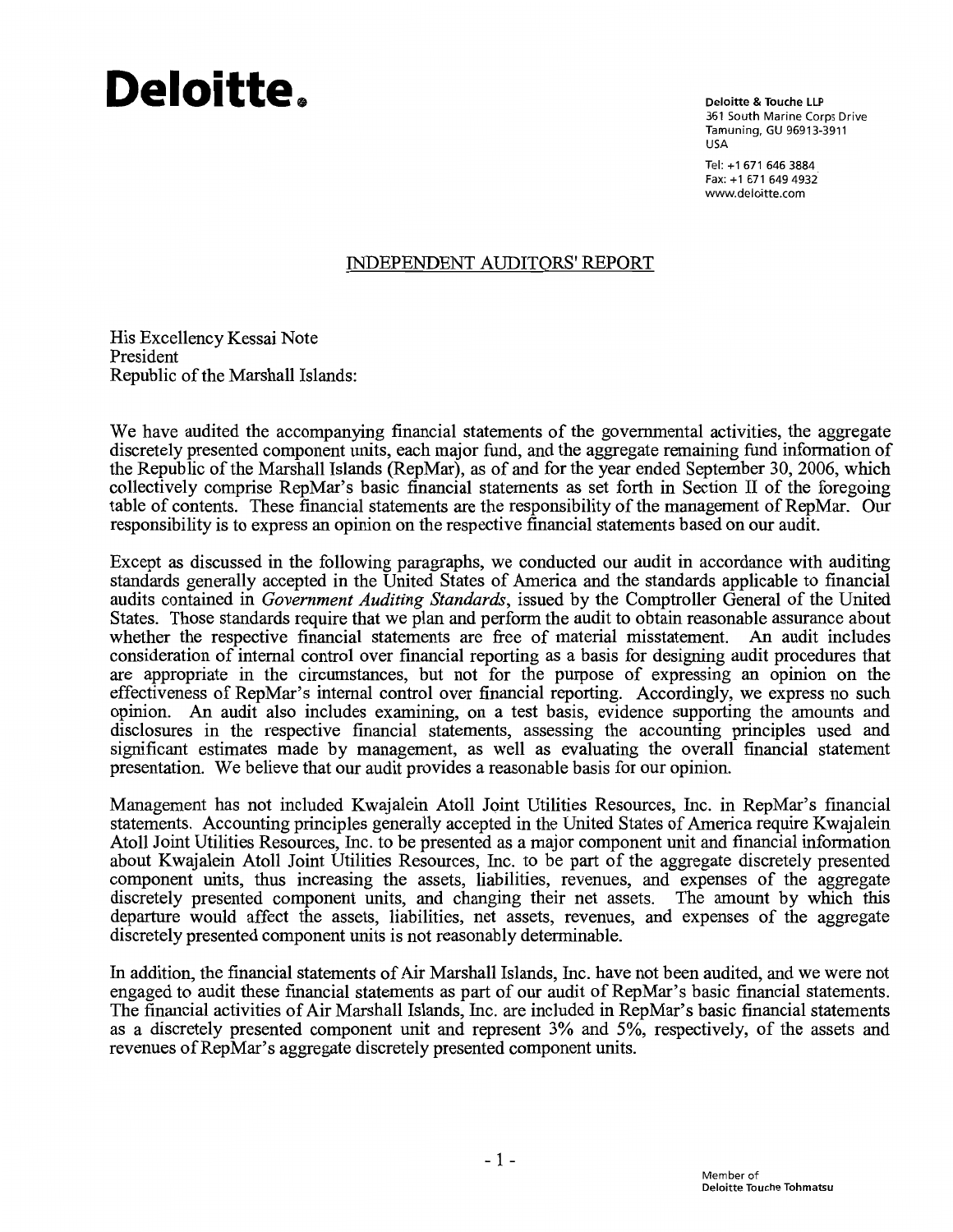In our opinion, because of the omission of Kwaialein Atoll Joint Utilities Resources, Inc., as discussed in the third paragraph above, and had the financial statements of Air Marshall Islands, Inc. been audited, as discussed in the fourth paragraph above, the financial statements referred to above do not present fairly, in conformity with accounting principles generally accepted in the United States of America, the financial position of the aggregate discretely presented component units of the Republic of the Marshall Islands as of September 30, 2006, or the changes in financial position thereof for the year then ended.

Further, in our opinion, the financial statements referred to above present fairly, in all material respects, the respective financial position of the governmental activities, each major fund, and the aggregate remaining fund information of the Republic of the Marshall Islands as of September 30, 2006, and the respective changes in financial position thereof for the year then ended in conformity with accounting principles generally accepted in the United States of America.

The Management's Discussion and Analysis, on pages 3 through 11, as well as the Schedule of Revenues, Expenditures, and Changes in Deficit - Budget and Actual - General Fund and notes thereto. as set forth in Section III of the foregoing table of contents, are not a required part of the basic financial statements but are supplementary information required by the Governmental Accounting Standards Board. This supplementary information is the responsibility of the management of RepMar. We have applied certain limited procedures, which consisted principally of inquiries of management regarding the methods of measurement and presentation of the supplementary information. However, we did not audit such information and we do not express an opinion on it.

Our audit was conducted for the purpose of forming an opinion on RepMar's respective financial statements that collectively comprise RepMar's basic financial statements. The Other Supplementary Information, as set forth in Section IV of the foregoing table of contents, is presented for the purpose of additional analysis and is not a required part of the basic financial statements of RepMar. **This** supplementary information is the responsibility of the management of RepMar. Such additional information has been subjected to the auditing procedures applied by us in the audit of the basic financial statements and, except for the effect of the matters described in the fourth paragraph above, in our opinion, is fairly stated in all material respects in relation to the basic financial statements taken as a whole.

In accordance with *Government Auditing Standards*, we have also issued our report dated June 15, 2007, on our consideration of the Republic of the Marshall Islands' (primary government only) internal control over financial reporting and on our tests of its compliance with certain provisions of laws, regulations, contracts, and grant agreements and other matters. The purpose of that report is to describe the scope of our testing of internal control over financial reporting and compliance and the results of that testing, and not to provide an opinion on the internal control over financial reporting or on compliance. That report is an integral part of an audit performed in accordance with *Government Auditing Standards* and should be considered in assessing the results of our audit.

Jeloitte Nache

June 15, 2007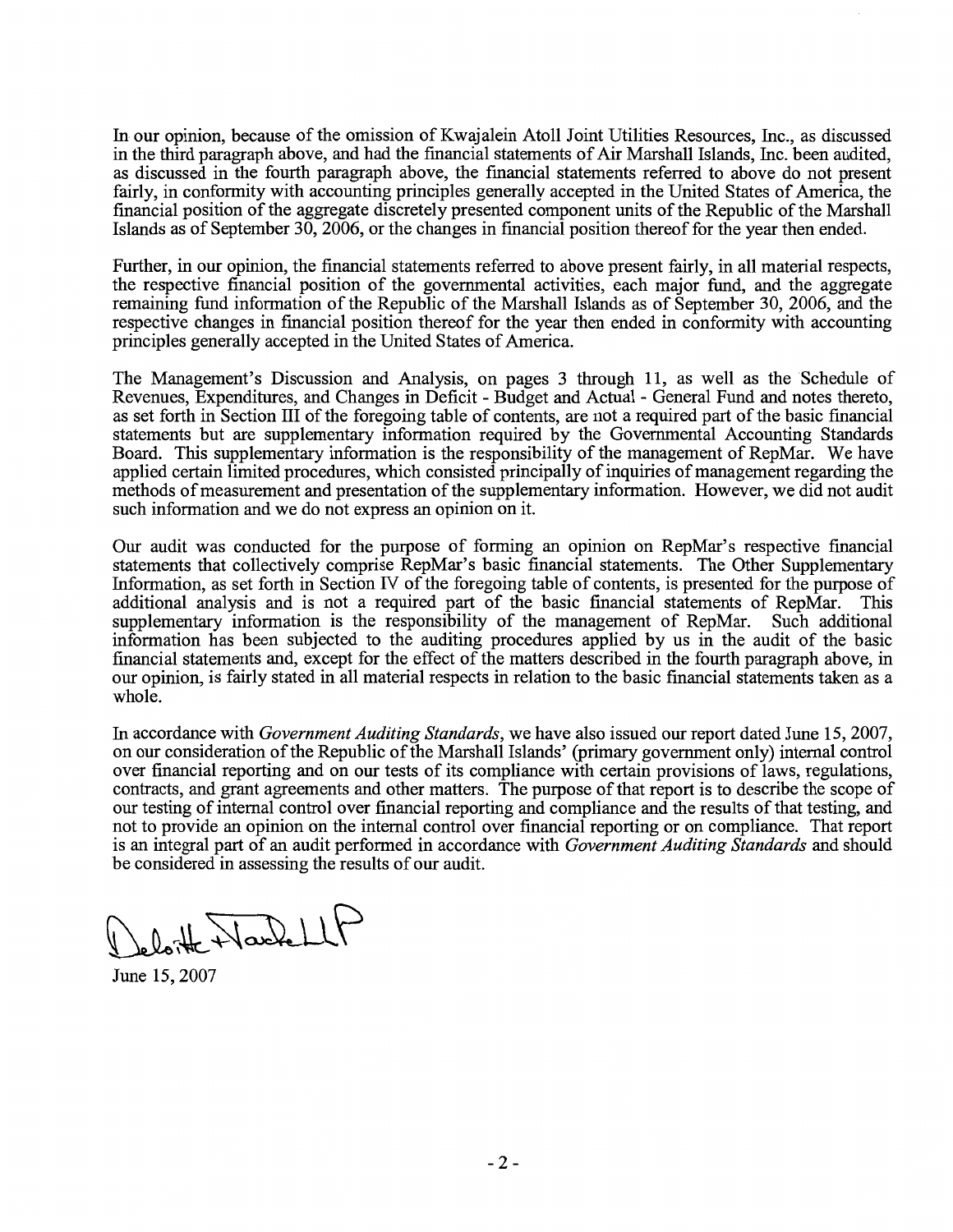Management's Discussion and Analysis Year Ended September 30, 2006

Our discussion and analysis of the Republic of the Marshall Islands ("RepMar") financial performance provides and overview RepMar's financial activities for the fiscal year ended September 30, 2006. Please read it in conjunction with RepMar's basic financial statements, which follow this section. Fiscal year 2005 comparative information has been included, where appropriate.

# **FINANCIAL HIGHLIGHTS**

- For the fiscal year ended September 30, 2006, RepMar's total net assets, as restated, increased by \$14.1 million (or 29.4%) from \$48.3 million in the prior year to \$62.4 million. This increase is primarily attributable to the receipt of donated assets from the Government of Japan of \$4.5 million and the net increase in the corpus of the Compact Trust Fund of \$8.0 million.
- During fiscal year 2006, RepMar's expenses for governmental activities were \$95 million, including expenses recorded or payments made or due to the autonomous agencies, and were funded in part by \$76.6 million in program revenues and \$32.5 million in taxes and other general revenues. Program revenues increased by \$4.1 million (or 5.7%) from \$72.5 million in the prior year to \$76.6 million, which was attributable primarily to the earnings of the Compact Trust Fund. General revenues increased marginally by \$1.2 million (or 0.4%) from \$31.3 million in the prior year to \$32.5 million, which was attributable primarily to an increase in gross revenue taxes. Expenses, on the other hand, decreased by \$7.1 million (or 7%) from \$102.1 million in the prior year to \$95.4 million. The decrease in expenses was primarily due to a one-time payment in the prior year of \$15 million, being the United States' FY 2004 and FY 2005 contributions for the establishment of the Trust Fund, offset by an increase in education and health-related expenses in 2006 compared with 2005 of \$6.8 million.
- For the fiscal year ended September 30, 2006, the General Fund reported charges to general fund appropriations (including transfers out) of \$34.9 million, \$0.8 million in excess of reported revenues (and transfers in) of \$34.1 million. General fund appropriations were down \$1.2 million (or 3.2%) from fiscal year 2005 primarily due to a decrease in transfers out to other governmental funds of \$1.0 million (down from \$2.5 million in 2005 to \$1.5 million in 2006). Charges to appropriations, including transfers out, of \$35.1 million were lower than budgeted amounts of \$37.3 million. Furthermore, revenues collected of \$34.1 million were lower than budgeted amounts of \$37.2 million, resulting in an overall net budgetary deficit for fiscal year 2006 of \$0.9 million.
- At September 30, 2006, the General Fund reported a total fund balance deficit of \$5.9 million, which is an increase of \$0.8 million (or 16.4%) from the prior year deficit of \$5.1 million. This negative change in the deficit is primarily attributable to an increase in the deficit of the unreserved general fund balance of \$1.0 million (or 18.8%).

# **OVERVIEW OF THE FINANCIAL STATEMENTS**

This discussion and analysis is intended to serve as an introduction to RepMar's basic financial statements. RepMar's basic financial statements comprise three components: 1) governmental-wide financial statements, 2) fund financial statements, and 3) notes to the financial statements. This report also contains additional required supplementary information in the form of budgetary schedules, which are prepared on the budgetary basis of accounting, and other optional supplementary information, in addition to the basic financial statements themselves, which includes combining statements for governmental funds and component units.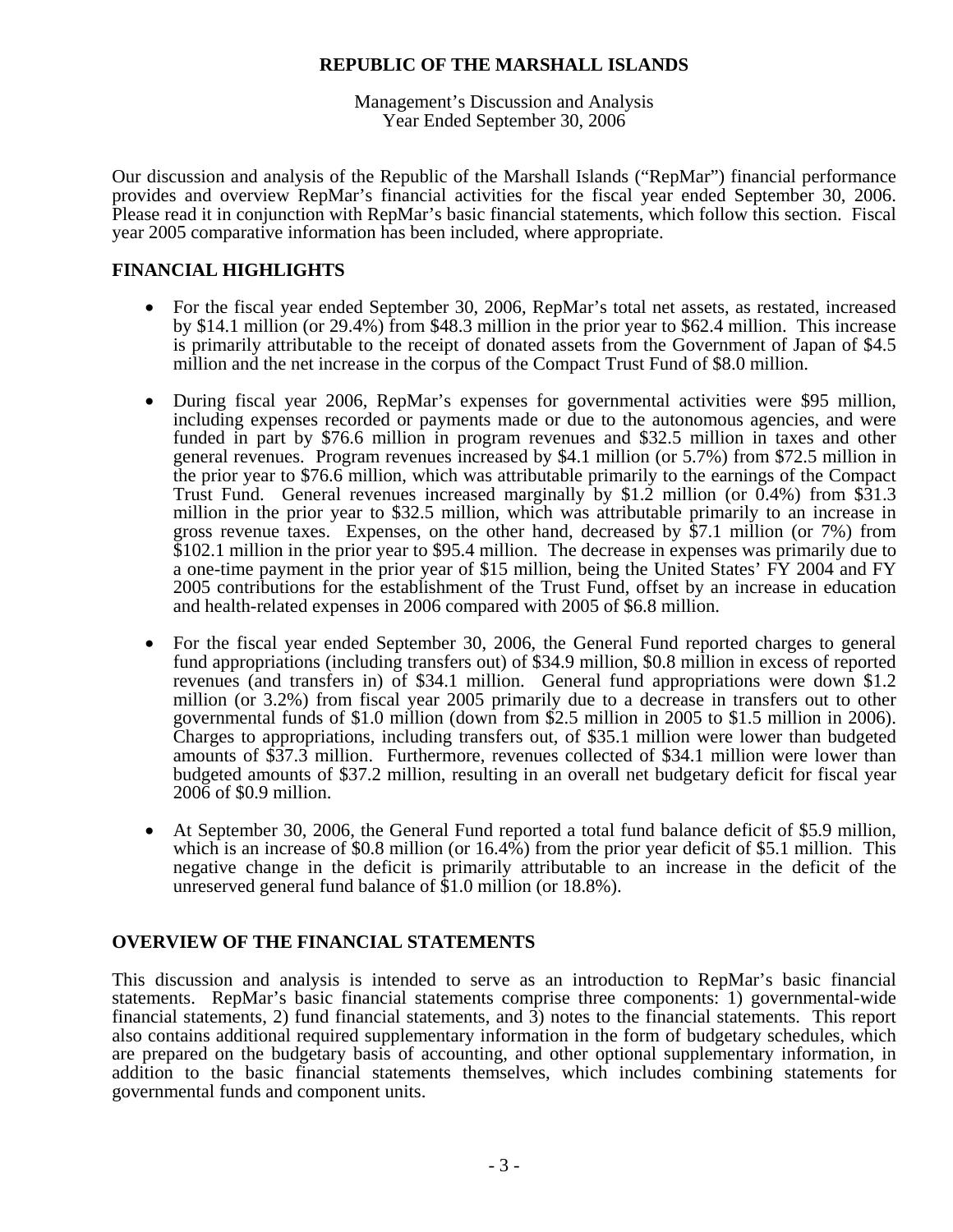Management's Discussion and Analysis Year Ended September 30, 2006

# **Government-wide Financial Statements**

The government-wide statements report information about RepMar as a whole using accounting methods similar to those used by private-sector companies. The statement of net assets includes all of the government's assets and liabilities. All of the current year's revenues and expenses are accounted for in the statement of activities regardless of when cash is received or paid.

The two government-wide statements report RepMar's net assets and how they have changed. Net assets - the difference between RepMar's assets and liabilities - is one way to measure RepMar's financial health or position.

- Over time, increases or decreases in RepMar's net assets are an indicator of whether its financial health is improving or deteriorating, respectively.
- To assess the overall health of RepMar you need to consider additional non-financial factors such as changes in RepMar's tax base, the condition of RepMar's roads and infrastructure, and the quality of services.

The government-wide financial statements of RepMar are divided into two categories:

- Primary government this grouping comprises governmental activities, which includes most of RepMar's basic services such as education, health, special appropriations, finance, judiciary, and general administration. Compact and other federal grants finance most activities of the primary government.
- Discretely presented component units RepMar includes numerous other entities in its report. Although legally separate, these "component units" are important because RepMar is financially accountable for them.

# **Fund Financial Statements**

The fund financial statements provide more detailed information about RepMar's most significant funds - not RepMar as a whole. Funds are accounting devices that RepMar uses to keep track of specific sources of funding and spending for particular purposes.

- Some funds are required by Nitijela legislation.
- RepMar establishes other funds to control and manage money for particular purposes (like Republic of China Projects Fund) or to show that it is properly using certain grants (like federal grants reported in the U.S. Federal Grants Fund).

RepMar has two kinds of funds:

• Governmental funds - Most of RepMar's basic services are reported in governmental funds, which focus on how money flows into and out of those funds and the balances left at year-end that are available for spending. These funds are reported using an accounting method called modified accrual accounting, which measures cash and all other financial assets that can readily be converted to cash. The governmental fund statements provide a detailed short-term view of RepMar's general government operations and the basic services it provides. Governmental fund information helps determine whether there are more or fewer financial resources that can be spent in the near future to finance RepMar's programs.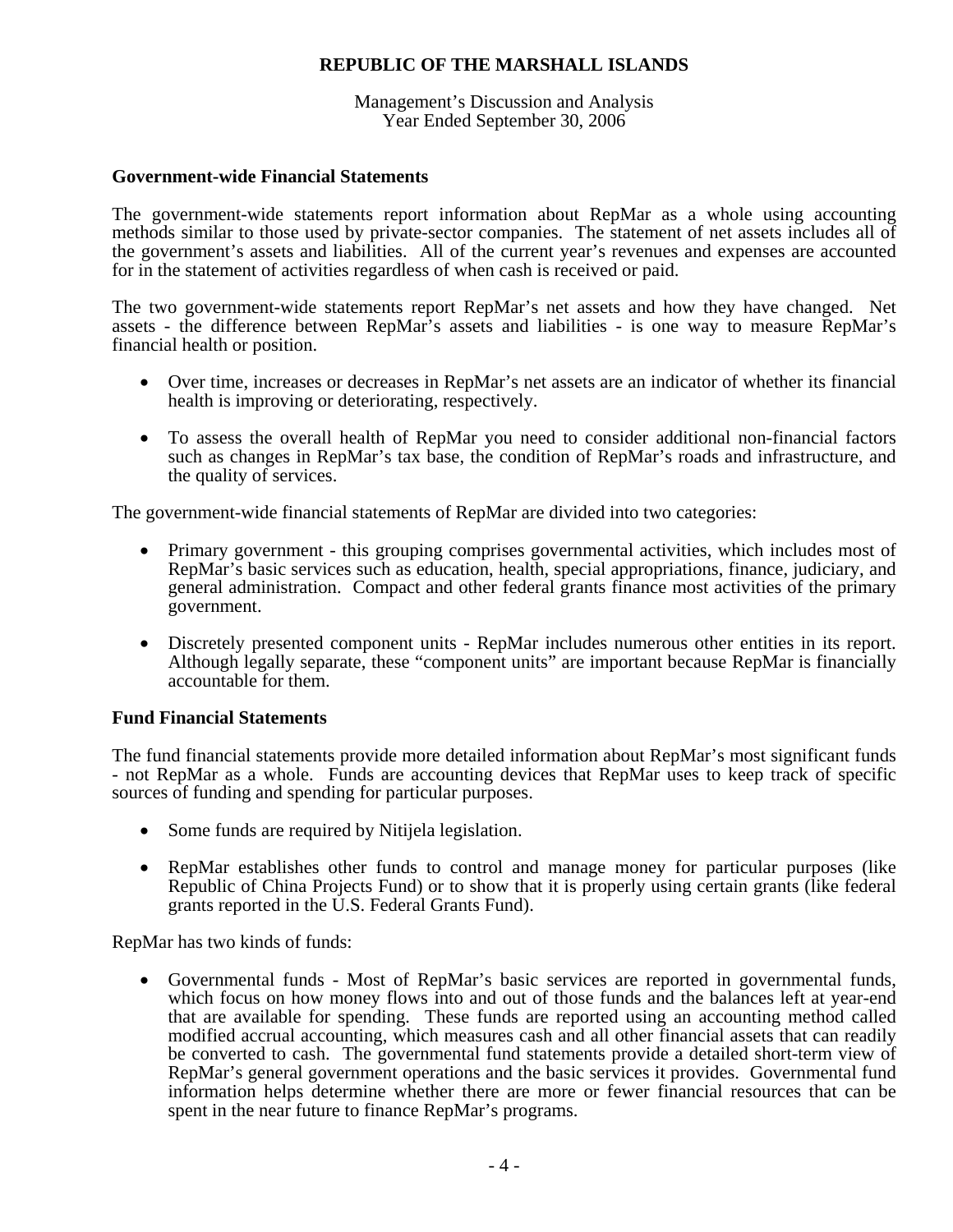Management's Discussion and Analysis Year Ended September 30, 2006

## **Fund Financial Statements, Continued**

• Fiduciary funds - RepMar is the trustee, or fiduciary, for other assets that because of trust arrangement, can be used only for the trust beneficiaries. RepMar is responsible for ensuring that the assets reported in these funds are used for their intended purposes. All of RepMar's fiduciary activities are reported in a separate statement of fiduciary net assets and a statement of change in fiduciary net assets. We exclude these activities from RepMar's government-wide financial statements because RepMar cannot use these assets to finance its operations.

# **A FINANCIAL ANALYSIS OF REPMAR AS A WHOLE**

Net assets may serve over time as a useful indicator of a government's financial position. At the end of fiscal year 2006, RepMar's assets exceeded liabilities by \$62.4 million. However, all these net assets are either restricted as to the purpose they can be used for or are invested in capital assets. RepMar uses these capital assets to provide services to citizens; consequently, these assets are not available for future spending. Although RepMar's investment in its capital assets is reported net of related debt, it should be noted that the resources needed to repay this debt must be provided from other sources, since the capital assets themselves cannot be used to liquidate the liabilities. The summary of Net Assets (condensed) presented below, with comparable balances for fiscal year 2005, discloses this relationship:

| RepMar's Net Assets |  |
|---------------------|--|
| As of September 30  |  |

|                                            | 2006                           | 2005                           |
|--------------------------------------------|--------------------------------|--------------------------------|
| Current and other assets<br>Capital assets | \$<br>73,920,679<br>76,825,995 | \$<br>64,119,971<br>69,689,284 |
| <b>Total Assets</b>                        | 150,746,674                    | 133,809,255                    |
| Long-term liabilities<br>Other liabilities | 63,260,171<br>25,041,396       | 63,878,315<br>21,657,875       |
| <b>Total Liabilities</b>                   | 88, 301, 567                   | 85,536,190                     |
| Net assets:<br>Invested in capital assets, |                                |                                |
| net of related debt                        | 54, 128, 155                   | 46,905,499                     |
| Restricted net assets                      | 48,637,785                     | 48,895,897                     |
| Unrestricted net assets                    | (40, 320, 833)                 | (47,528,331)                   |
| Total net assets                           | 62,445,107                     | 48.273.065                     |

At the end of fiscal year 2006, RepMar's unrestricted net asset deficiency was \$40.3 million, a decrease of \$7.2 million (or 15.2%) from the prior year. This deficit is the result of having long-term commitments that are greater than currently available resources. Specifically, RepMar did not include in past annual budgets the full amounts needed to finance future liabilities arising from Asian Development Bank (ADB) and other loans as well as to pay for unused employee leave balances. RepMar will include these amounts in future years' budgets as they become due. The bulk of RepMar's assets lie in its Compact Trust Fund, investments (non-capital assets) and long-term liabilities.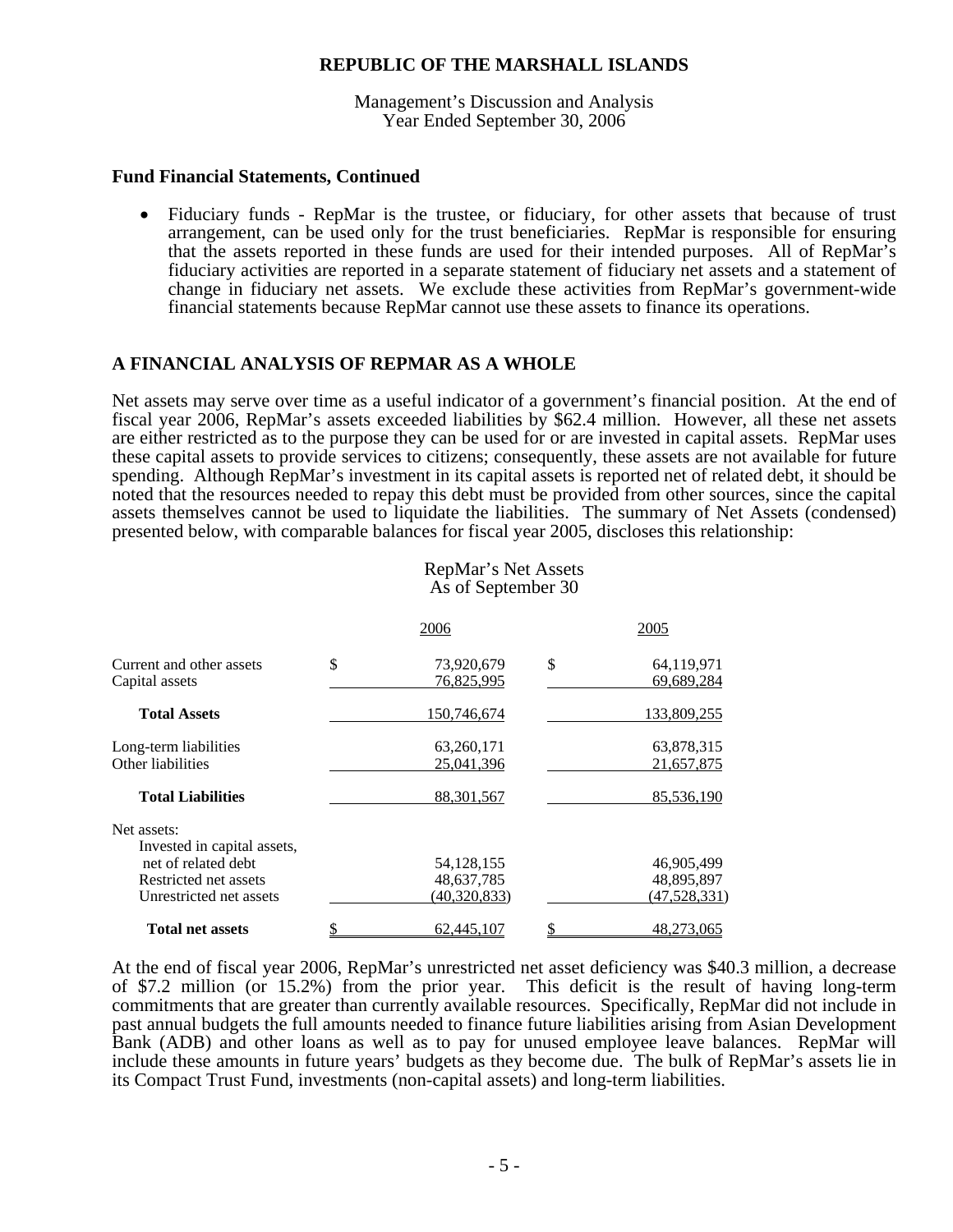Management's Discussion and Analysis Year Ended September 30, 2006

# **Changes in Net Assets**

For the year ended September 30, 2006, net assets of the primary government increased by \$14.1 million, an increase of 29.4% from the prior year's restated amount of \$48.3 million. This result indicates that RepMar's financial condition, as a whole, improved from the prior year. For the year ended September 30, 2006, net assets of the primary government changed as follows, with comparable amounts for fiscal year 2005:

> RepMar's Changes in Net Assets For the Years Ended September 30

|                                           | 2006             | 2005            |
|-------------------------------------------|------------------|-----------------|
| <b>Revenues:</b>                          |                  |                 |
| Program revenues:                         |                  |                 |
| Charges for services                      | \$<br>8,101,072  | \$<br>8,482,662 |
| Operating grants and contributions        | 47,826,990       | 36,546,491      |
| Capital grants and contributions          | 20,678,059       | 27,502,292      |
| General revenues:                         |                  |                 |
| Taxes                                     | 25, 142, 867     | 24,255,202      |
| Grants and contributions not restricted   | 4,000,000        | 4,000,000       |
| Fishing rights                            | 1,500,000        | 1,355,984       |
| Ship registry                             | 1,000,000        | 1,000,000       |
| Unrestricted investment earnings          | 422,880          | 70,926          |
| Other                                     | 471,035          | 650,077         |
| Total revenues                            | 109,142,903      | 103,863,634     |
| <b>Expenses:</b>                          |                  |                 |
| President and Cabinet                     | 1,715,084        | 1,710,779       |
| Office of the Chief Secretary             | 1,088,924        | 815,198         |
| Special appropriations                    | 5,396,036        | 10,754,933      |
| Council of Iroij                          | 443,283          | 426,275         |
| Office of the Auditor-General             | 738,577          | 756,884         |
| <b>Public Service Commission</b>          | 497,151          | 445,111         |
| Office of the Attorney General            | 650,212          | 670,852         |
| Education                                 | 24, 243, 349     | 22,003,745      |
| <b>Health and Environment</b>             | 20,985,881       | 17,300,345      |
| <b>Transportation and Communication</b>   | 3,373,908        | 4,863,746       |
| <b>Resources and Development</b>          | 1,804,198        | 2,249,113       |
| <b>Internal Affairs</b>                   | 2,701,868        | 3,049,924       |
| Justice                                   | 3,683,678        | 3,133,091       |
| Finance                                   | 6,707,948        | 3,773,906       |
| Foreign Affairs and Trade                 | 2,858,167        | 3,040,997       |
| <b>Public Works</b>                       | 5,276,038        | 4,840,611       |
| Nitijela                                  | 1,931,478        | 1,642,174       |
| Judiciary                                 | 833,651          | 763,718         |
| <b>Environmental Protection Authority</b> | 464,942          | 441,988         |
| Nuclear claims related                    | 3,390,938        | 3,129,236       |
| Interest on long-term debt                | 869,357          | 1,015,763       |
| Capital projects                          | 5,167,226        | 237,262         |
| Other                                     | 148,967          | 15,000,687      |
| Total expenses                            | 94,970,861       | 102,066,338     |
| Excess before special items               | 14,172,042       | 1,797,296       |
| <b>Special items</b>                      |                  | 1,900,000       |
| <b>Change in net assets</b>               | \$<br>14,172,042 | \$<br>3,697,296 |
|                                           |                  |                 |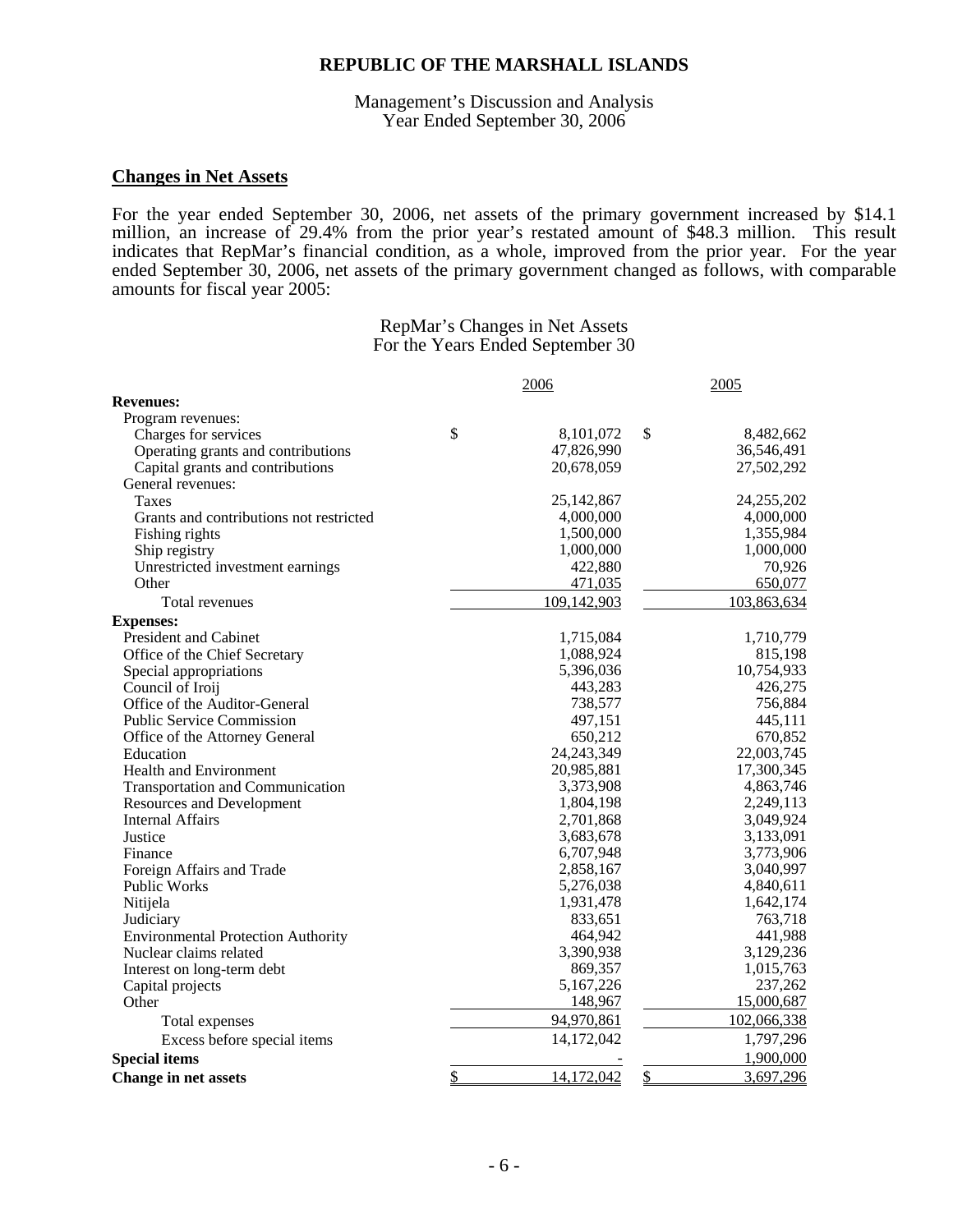Management's Discussion and Analysis Year Ended September 30, 2006

Other expenses in fiscal year 2006, excluding the one-off payment of \$15.0 million in the prior year to establish the Trust Fund, consisted of expenses within Special Appropriations of \$5.4 million, down from \$10.8 million (or 49.8%) in fiscal year 2005, the Ministry of Education of \$24.2 million, up from \$22.0 million (or 10.2%) in fiscal year 2005, the Ministry of Health and Environment of \$21.0 million, up from \$17.3 million (or 21.3%) in fiscal year 2005, the Ministry of Transportation and Communication of \$3.4 million, down from \$4.9 million (or 30.6%) in fiscal year 2005, the Ministry of Internal Affairs of \$2.7 million, down from \$3.0 million (or 11.4%) in fiscal year 2005, the Ministry of Justice of \$3.7 million, up from \$3.1 million (or 17.6%), the Ministry of Finance of \$6.7 million, up from \$3.8 million (or 77.4%) in fiscal year 2005, the Ministry of Foreign Affairs and Trade of \$2.9 million, down from \$3.0 million (or 6.0%) in fiscal year 2005, and nuclear claims related of \$3.4 million, up from \$3.1 million (or 8.4%) in fiscal year 2005.

RepMar's revenues from governmental activities, including local revenues, Compact and other grant funding, totaled \$109.1 million in fiscal year 2006. The cost of governmental activities totaled \$95 million; the excess representing an increase in net assets of \$14.1 million.

Graphs 1 and 2 below show the major components of revenues and cost of governmental activities.

Graph 1 RepMar's Revenue Sources For the Year Ended September 30, 2006



As in prior years, Compact funding and federal and other grants are the major sources of revenue for RepMar, which comprise 66% of the total revenues for fiscal year 2006. The remaining 34% is predominantly comprised of local sourced tax revenues, including income taxes and gross revenue taxes.

Graph 2 RepMar's Cost of Governmental Activities For the Year Ended September 30, 2006

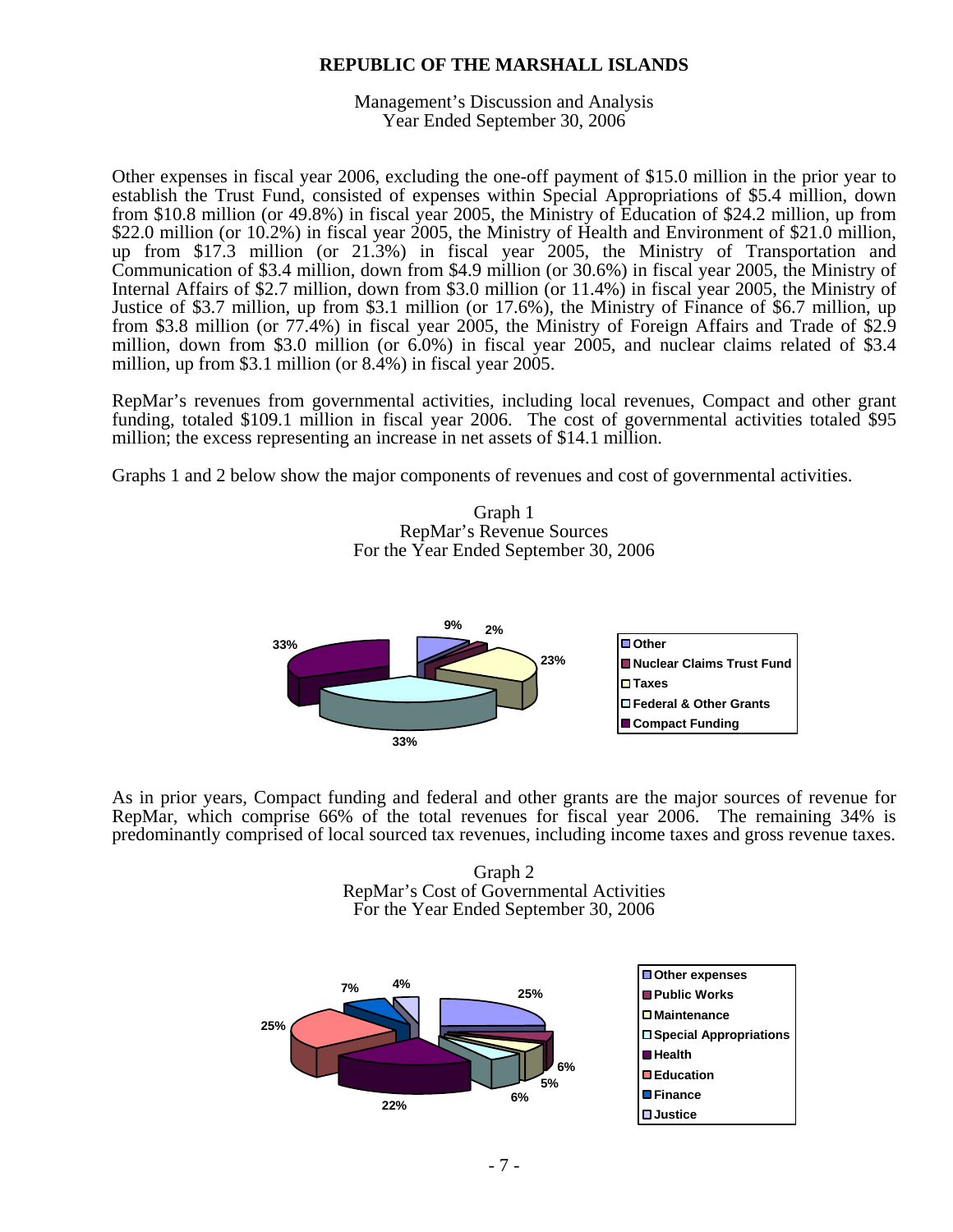Management's Discussion and Analysis Year Ended September 30, 2006

Other expenses that make up a portion of the costs of governmental activities include nuclear claims related expenses (\$3.4 million); ministerial expenses within the Ministry of Transportation and Communication (\$3.4 million), the Ministry of Foreign Affairs and Trade (\$2.9 million), and the Ministry of Internal Affairs (\$2.7 million); legislative expenses within the Nitijela (\$1.9 million); and executive expenses within the President's Office and Cabinet (\$1.7 million).

Graphs 3 and 4 below show a comparison of the major components of revenues and cost of governmental activities for fiscal years 2005 and 2006.



Special appropriation expenses in fiscal year 2006 consisted mainly of subsidies to component units of \$3.1 million, down from \$7.0 million (or 55.7%) in fiscal year 2005, government utility billings of \$0 million, down from \$1.2 million (or 100%) in fiscal year 2005, and land leases/leased housing of \$1.1 million, the same as in fiscal year 2005.

Graph 3 RepMar's Revenue Sources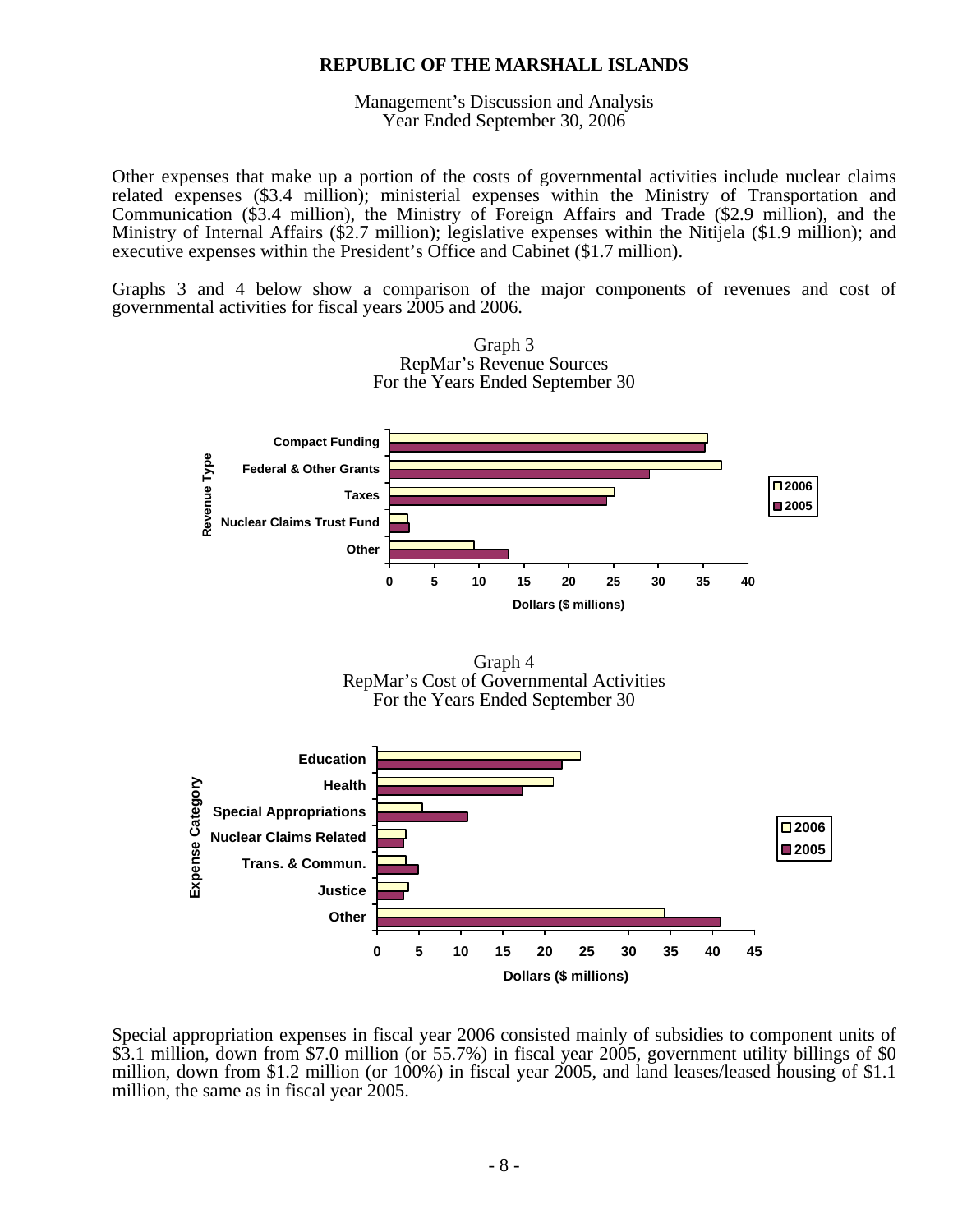Management's Discussion and Analysis Year Ended September 30, 2006

# **FINANCIAL ANALYSIS OF REPMAR'S FUNDS**

As noted earlier, RepMar uses fund accounting to ensure and demonstrate compliance with financerelated legal requirements. As of the end of fiscal year 2006, RepMar's governmental funds reported a combined fund balance of \$50.9 million, which represents an increase of \$7 million (or 15.8%) in comparison with fiscal year 2005. This increase is primarily attributable to an increase in fund balance of the Compact Trust Fund of \$8.0 million partially offset by a decrease in fund balance of the General Fund of \$0.8 million. Of this total combined fund balance, \$58.7 million is reserved to indicate that it is not available for new spending because it has already been committed: 1) to generate income for future operations (\$41.9 million); 2) to liquidate contracts and purchase orders of the prior period (\$10.8 million); or 3) for a variety of other restricted purposes  $(\$6.0 \text{ million})$ . The combined unreserved deficit of RepMar's governmental funds is \$7.8 million, an increase of \$5.5 million (or 238%) from fiscal year 2005. This deficit will be funded through future budgetary surpluses.

## **General Fund Budgetary Highlights**

During the course of the fiscal year, management and elected officials of RepMar revised the General Fund budget. The revised budget included an increase in overall budgetary appropriations of \$2.2 million. The primary reason for the upward revision was due to emergency payments appropriated the Marshalls Energy Company, Inc. in order to assist in the payment of delinquent billings relating to fuel shipments.

# **CAPITAL ASSET AND DEBT ADMINISTRATION**

# **Capital Assets**

RepMar's investment in capital assets for its governmental activities as of September 30, 2006 amounted to \$146 million, net of accumulated depreciation of \$69.2 million, leaving a net book value of \$76.8 million. RepMar's capital assets include electrical and water infrastructure, roads and bridges, heavy equipment, ships, buildings, and various projects under construction. (See table below). This represents a net increase of \$7.1 million (or 10.2%) from fiscal year 2005, as restated.

> RepMar's Capital Assets September 30, (net of depreciation)

|                             | 2006               | 2005       |  |  |
|-----------------------------|--------------------|------------|--|--|
| Electrical distribution     | \$<br>7,878,802 \$ | 8,896,817  |  |  |
| <b>Buildings</b>            | 34,639,328         | 31,389,182 |  |  |
| Water infrastructure system | 5,730,182          | 6,114,858  |  |  |
| Docks, roads and bridges    | 9,131,840          | 9,699,875  |  |  |
| <b>Ships</b>                | 8,792,503          | 9,335,193  |  |  |
| Software                    | 887,825            | 1,035,796  |  |  |
| Heavy equipment             | 933,767            | 1,022,427  |  |  |
| Dry-dock                    | 581,456            | 775,275    |  |  |
| Construction in progress    | 8,250,292          | 1,419,861  |  |  |
|                             | <u>76,825,995</u>  | 69,689,284 |  |  |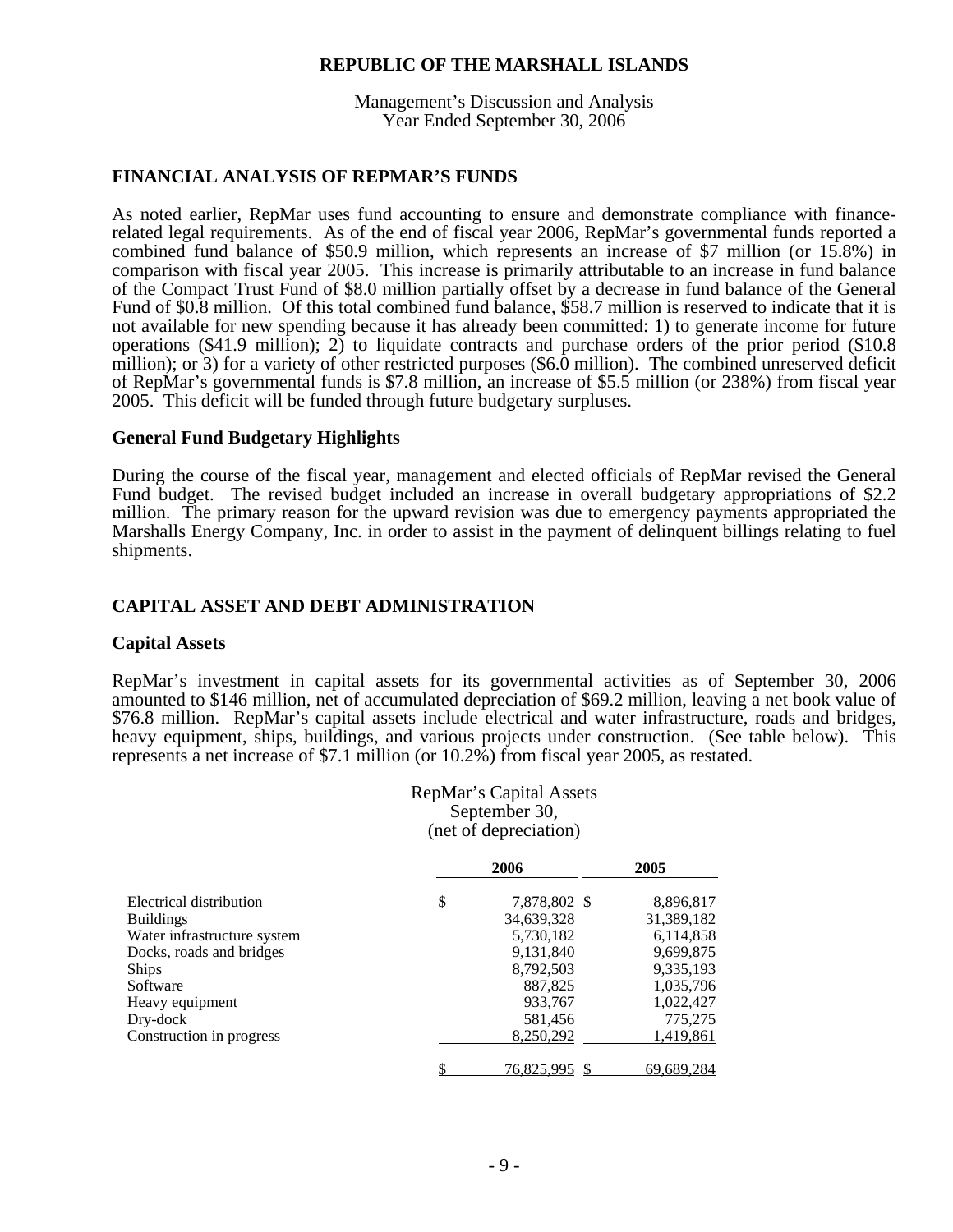Management's Discussion and Analysis Year Ended September 30, 2006

# **Capital Assets, Continued**

Major capital asset additions for fiscal year 2006 were as follows:

- Construction by the Government of Japan of the Atama Memorial Hospital in Delap in the amount of \$4.5 million.
- Ongoing construction in progress of educational facilities in the amount of \$6.8 million.

Additional information on RepMar's capital assets can be found in note 5 to the financial statements.

# **Long-term Debt**

The Government Borrowing Act of 1985 authorizes RepMar to borrow for such purposes as approved by the Nitijela. Since 1991 RepMar has entered into twelve separate loans with the Asian Development Bank (See table below). Long-term debt obligations decreased by \$0.1 million (or 0.1%) in fiscal year 2005, net of loan draw downs of \$0.1 million.

# RepMar's Outstanding Debt Asian Development Bank September 30,

|                                                  |   | 2006         | 2005       |
|--------------------------------------------------|---|--------------|------------|
| <b>Fisheries Development Project</b>             | S | 3,203,851 \$ | 3,237,783  |
| <b>Typhoon Rehabilitation</b>                    |   | 477.692      | 482.693    |
| <b>Basic Education Project</b>                   |   | 7,490,453    | 7,569,729  |
| Majuro Water Supply Project No. 1                |   | 685,777      | 692.865    |
| <b>Health and Population Project</b>             |   | 5,062,317    | 5,122,633  |
| Majuro Water Supply Project No. 2                |   | 8.303.958    | 8.303.958  |
| Public Sector Reform Program                     |   | 11,290,181   | 11,290,181 |
| Ebeye Health and Infrastructure Project          |   | 8.953.626    | 8.953.626  |
| Skills Training and Vocational Education Project |   | 4.923.345    | 4.923.345  |
| Fiscal and Financial Management Program No. 1    |   | 3,815,700    | 3,815,700  |
| Fiscal and Financial Management Program No. 2    |   | 8,388,966    | 8,388,966  |
| Outer Island Transport Infrastructure Project    |   | 448.905      | 350.966    |
|                                                  |   | 63,044,771   | 63.132.44  |

Additional information on RepMar's long-term debt can be found in note 6 to the financial statements.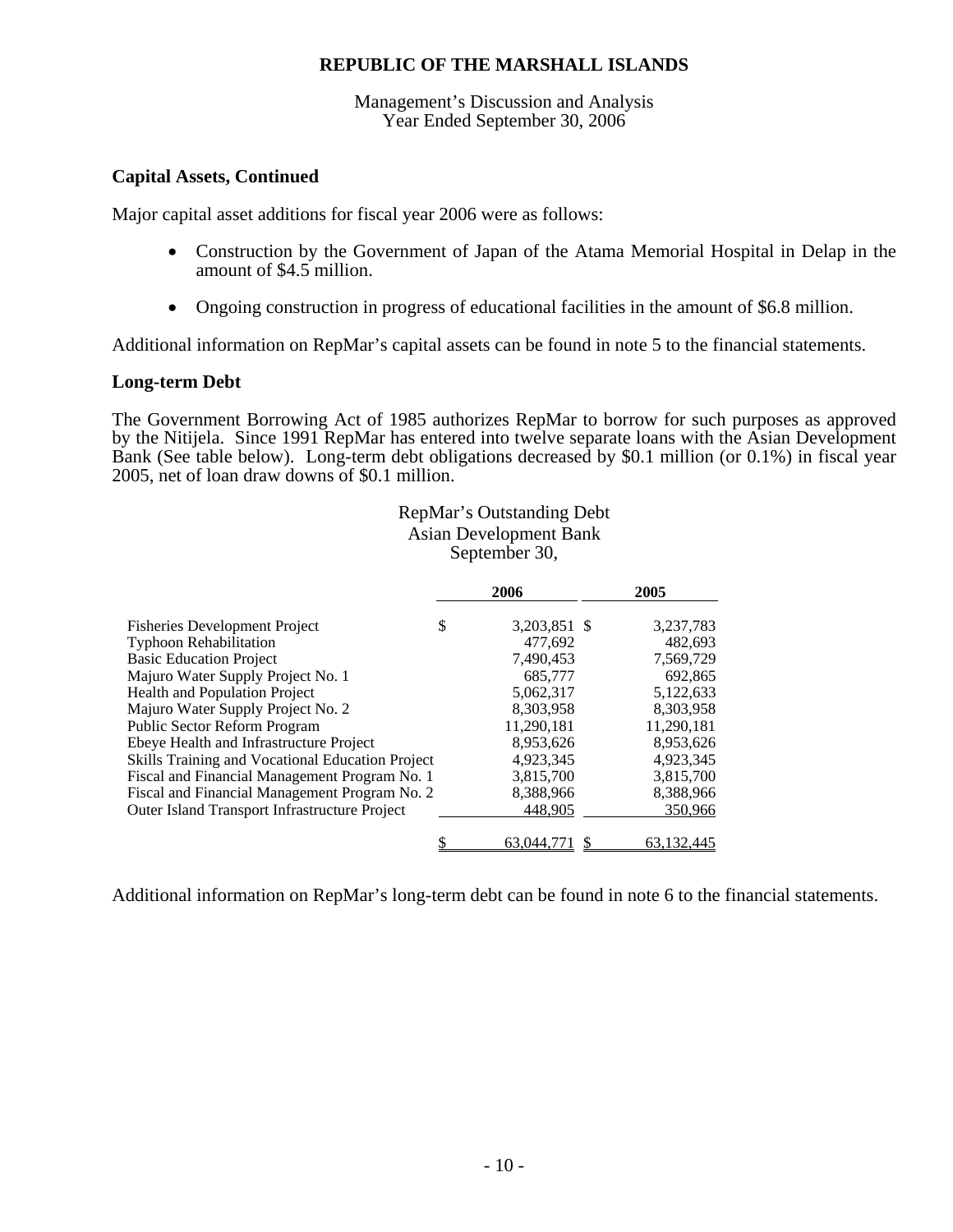Management's Discussion and Analysis Year Ended September 30, 2006

# **ECONOMIC FACTORS AND NEXT YEAR'S BUDGET AND RATES**

Economic growth as measured by Gross Domestic Product (GDP) continued over fiscal year 2005 with modest GDP growth in fiscal year 2006 of 3.0%. This was driven predominantly by increased government capital expenditures. The Marshall Islands' economy is extremely vulnerable to external shocks because of its small and open nature and this was never more evident than during fiscal year 2006. The effect of increasing fuel prices placed stress on RepMar's budget not only in the transport and energy sectors but also on public sector enterprises, most notably the Marshalls Energy Company, Inc. (MEC). RepMar struggled to cope with these shocks despite continued inflows through Compact revenues. Revenue performance lagged mainly due to high fuel prices and a drop in fishing license permits, with import taxes and fishing license revenues falling short of anticipated amounts by \$912,000 and \$880,000, respectively. Fuel tax revenues were also expected to increase, however, due to MEC's problems with securing fuel supplies and the subsequent lack of fishing vessels visiting the Marshall Islands to buy fuel, anticipated fuel tax revenues fell short by \$906,000. These shortfalls were partially offset by a one-time cash transfer in from the Intergenerational Trust Fund. Despite these problems, the impacts of the flow-on effects of Compact revenues continued to support the economy.

Although employment has grown considerably since the late 1990s, overall employment has fallen over the past two fiscal years, particularly in fiscal year 2005 with the closure of the PMOP fish loining plant. However, this trend is expected to reverse with the anticipated reopening of the loining plant in late 2007. Under new management and with private investment that will double production capacity, it is anticipated that the new plant will employ up to 500 workers.

For fiscal year 2007, the budget approved by the Nitijela continues RepMar's focus on the education and health sectors, with \$39.4 million and \$23.2 million, respectively, of the \$124.6 million budget designated to fund these priority areas, including their infrastructure needs. Compact revenues for fiscal year 2007 have been directed solely to fund these priority areas. With an educated and healthy workforce and a stable macroeconomic environment, RepMar is endeavoring to set a strong base for private sector growth. With improvements in the policy environment such as secured transactions, labor and immigration laws, and review of the land registration process, RepMar is hopeful that the ground work is set to entice greater private investment. This is already reflected by the reopening of the fish loining plant, the commencement of direct charter flights between Tokyo and Majuro by Japan Airlines providing a huge boost to the local tourism industry, and the establishment of the Marshall Islands Shipping Corporation with a private sector board proving a more reliable and cost effective inter-island shipping service.

# **CONTACTING REPMAR'S FINANCIAL MANAGEMENT**

This financial report is designed to provide our citizens, taxpayers, customers and investors and creditors a general overview of RepMar's finances and to demonstrate its accountability for the money it receives. If you have questions about this report or need additional financial information, contact the Secretary of Finance, P.O. Box D, Majuro, MH 96960.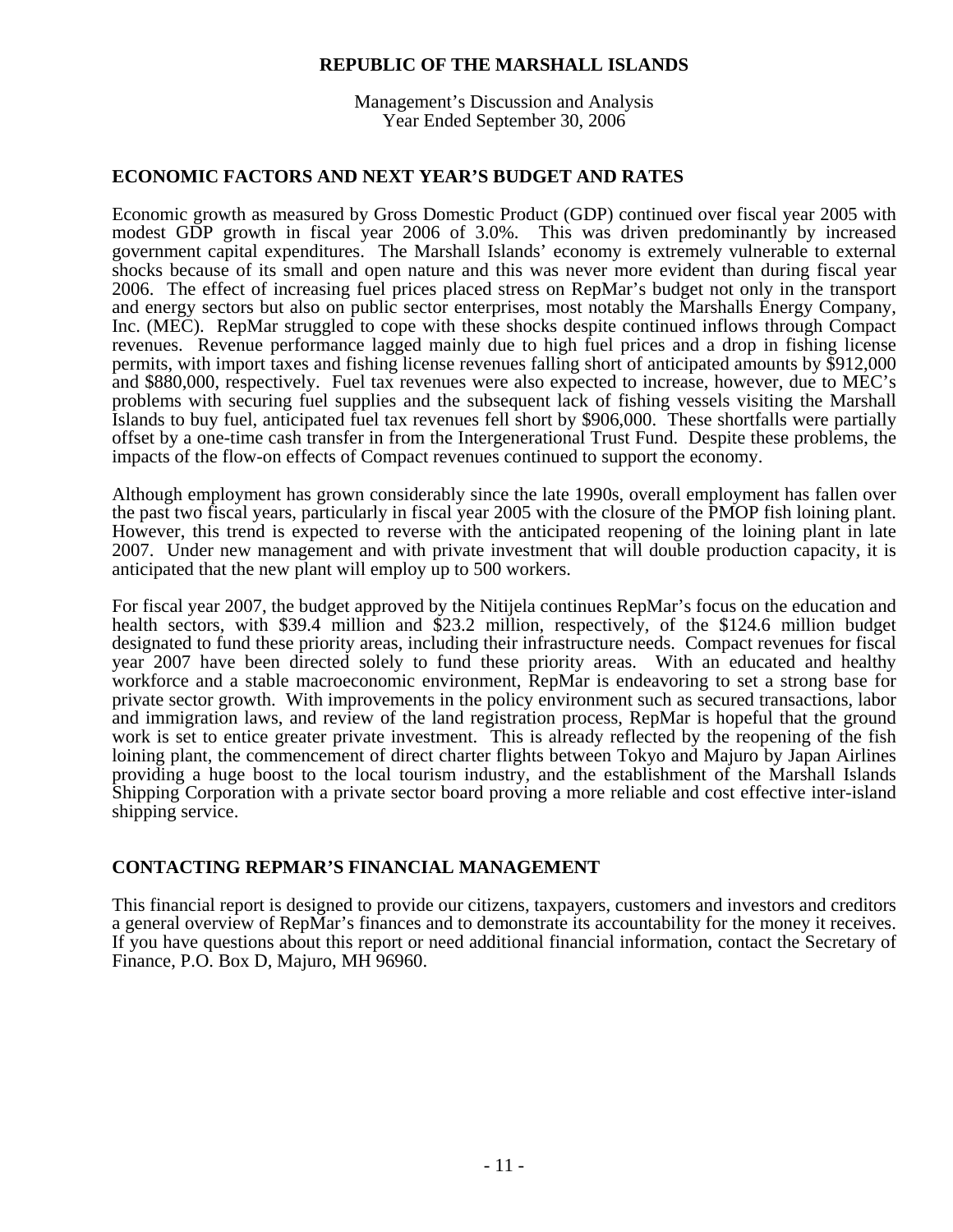# Statement of Net Assets<br>September 30, 2006

|                                                                    | Primary<br>Government | Component<br>Units       |
|--------------------------------------------------------------------|-----------------------|--------------------------|
| <b>ASSETS</b>                                                      |                       |                          |
| Current assets:                                                    |                       |                          |
| Cash and cash equivalents                                          | \$<br>3,763,649       | \$<br>9,361,234          |
| Time certificates of deposit                                       | 518,958               | 6,234,745                |
| Investments                                                        |                       | 2,680,270                |
| Receivables, net of allowance for uncollectibles                   | 5,552,988             | 24,452,614               |
| Advances                                                           | 1,239,681             |                          |
| Inventories                                                        |                       | 5,180,873                |
| Due from primary government                                        |                       | 353,457                  |
| Other current assets                                               |                       | 569,681                  |
| Restricted assets:                                                 |                       |                          |
| Cash and cash equivalents                                          | 15, 175, 413          |                          |
| Time certificates of deposit                                       | 55,000                |                          |
| Total current assets                                               | 26,305,689            | 48,832,874               |
| Noncurrent assets:                                                 |                       |                          |
| Restricted assets:                                                 |                       |                          |
| Investments                                                        | 41,627,147            |                          |
| Investments                                                        | 318,630               | 198,085                  |
| Due from component units                                           | 5,669,213             |                          |
| Capital assets, net of accumulated depreciation                    | 76,825,995            | 61,035,390               |
| Other noncurrent assets                                            |                       | 1,773,375                |
| Total noncurrent assets                                            | 124,440,985           | 63,006,850               |
| Total assets                                                       | 150,746,674<br>\$     | \$<br>111,839,724        |
| <b>LIABILITIES</b>                                                 |                       |                          |
| Current liabilities:                                               |                       |                          |
| Current portion of long-term obligations                           | \$<br>1,402,317       | \$<br>7,972,911          |
| Accounts payable                                                   | 5,311,308             | 10,150,294               |
| Customer deposits                                                  |                       | 1,367,368                |
| Accrued interest payable                                           | 575,204               |                          |
| Compensated absences payable                                       | 1,091,841             |                          |
| Other liabilities and accruals                                     | 2,763,781             | 3,950,710                |
| Due to component units                                             | 990,231               | 100,000                  |
| Due to external parties<br>Deferred revenue                        | 12,906,714            | 885,935                  |
| Total current liabilities                                          | 25,041,396            | 24,427,218               |
| Noncurrent liabilities:                                            |                       |                          |
| Noncurrent portion of long-term obligations                        | 61,642,454            | 30,110,634               |
| Compensated absences payable, net of current portion               | 1,617,717             |                          |
| Due to primary government                                          |                       | 7,669,213                |
|                                                                    |                       |                          |
| Total noncurrent liabilities<br>Total liabilities                  | 63,260,171            | 37,779,847<br>62,207,065 |
| Commitments and contingencies                                      | 88,301,567            |                          |
| <b>NET ASSETS</b>                                                  |                       |                          |
|                                                                    |                       |                          |
| Invested in capital assets, net of related debt<br>Restricted for: | 54,128,155            | 38,784,019               |
| Nonexpendable:                                                     |                       |                          |
| Future operations                                                  | 41,877,147            |                          |
| Expendable:                                                        |                       |                          |
| Compact related                                                    | 2,110,359             |                          |
| Other purposes                                                     | 4,650,279             | 490,640                  |
| Unrestricted (deficits)                                            | (40,320,833)          | 10,358,000               |
| Total net assets                                                   | 62,445,107            | 49,632,659               |
| Total liabilities and net assets                                   | 150,746,674           | \$<br>111,839,724        |
|                                                                    |                       |                          |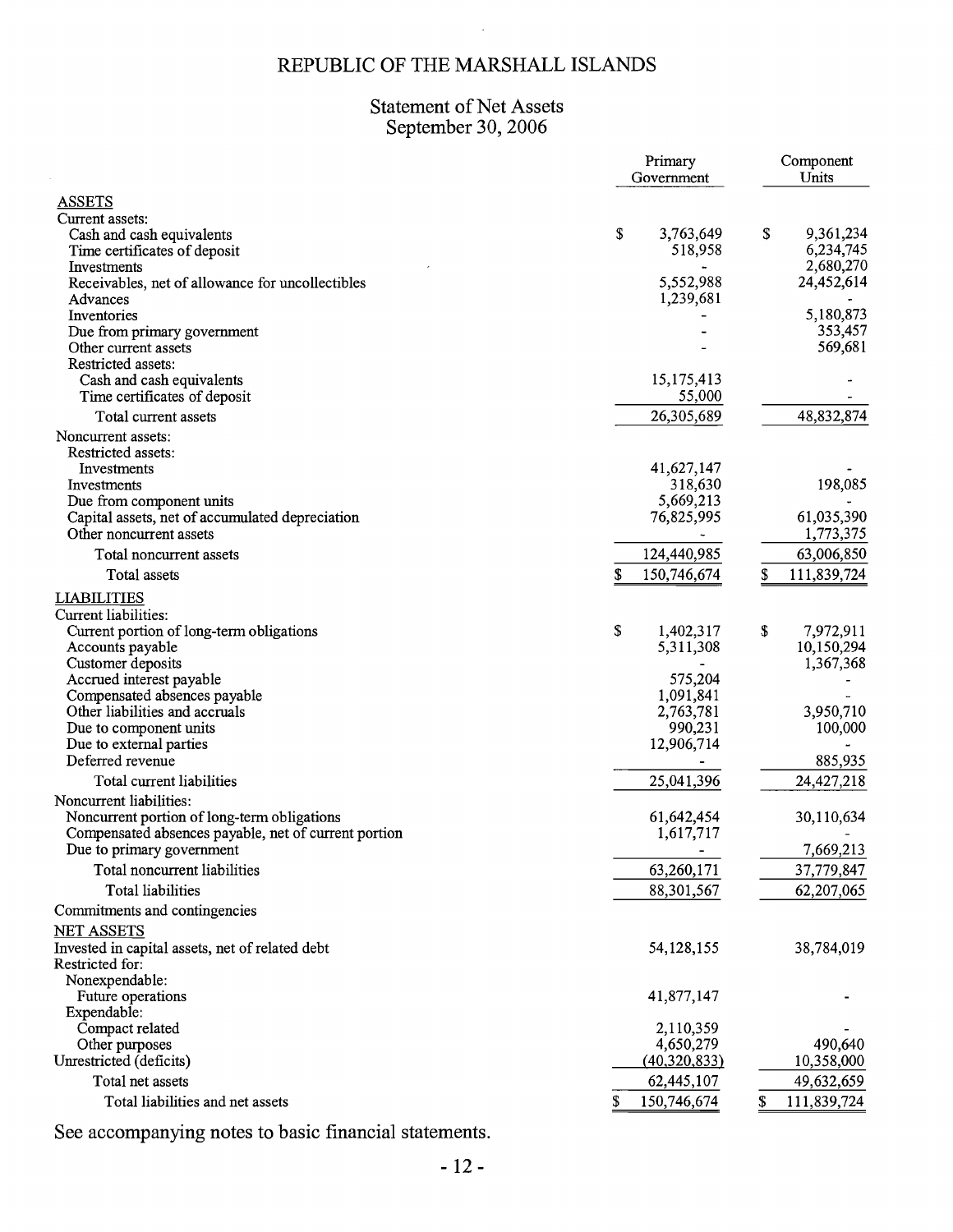# **Statement of Activities** Year Ended September 30, 2006

|                                                                                   |        |                                     |    |                                                              | Program Revenues                         |    |                                        |      | Net (Expenses) Revenues<br>and Changes in Net Assets |    |                    |
|-----------------------------------------------------------------------------------|--------|-------------------------------------|----|--------------------------------------------------------------|------------------------------------------|----|----------------------------------------|------|------------------------------------------------------|----|--------------------|
|                                                                                   |        | Expenses                            |    | Charges for<br>Services                                      | Operating<br>Grants and<br>Contributions |    | Capital<br>Grants and<br>Contributions |      | Primary<br>Government                                |    | Component<br>Units |
| Functions/Programs                                                                |        |                                     |    |                                                              |                                          |    |                                        |      |                                                      |    |                    |
| Primary government:                                                               |        |                                     |    |                                                              |                                          |    |                                        |      |                                                      |    |                    |
| Governmental activities:                                                          |        |                                     |    |                                                              |                                          |    |                                        |      |                                                      |    |                    |
| President and Cabinet<br>Office of the Chief Secretary                            | \$     | 1,715,084                           | -S |                                                              | \$<br>51,428                             | s  | 320,169 \$                             |      | $(1,343,487)$ \$                                     |    |                    |
| Special appropriations                                                            |        | 1,088,924<br>5,396,036              |    |                                                              | 398,775                                  |    | 146,136<br>423,772                     |      | (544, 013)                                           |    |                    |
| Council of Iroij                                                                  |        | 443,283                             |    |                                                              |                                          |    | 425                                    |      | (4,972,264)                                          |    |                    |
| Office of the Auditor-General                                                     |        | 738,577                             |    |                                                              | 258,539                                  |    |                                        |      | (442, 858)<br>(480, 038)                             |    |                    |
| Public Service Commission                                                         |        | 497,151                             |    |                                                              |                                          |    | 523                                    |      | (496, 628)                                           |    |                    |
| Office of the Attorney General                                                    |        | 650,212                             |    | 63,102                                                       |                                          |    | 14,930                                 |      | (572, 180)                                           |    |                    |
| Education                                                                         |        | 24,243,349                          |    | 168,609                                                      | 20,863,783                               |    | 993,152                                |      | (2,217,805)                                          |    |                    |
| Health and Environment                                                            |        | 20,985,881                          |    | 6,669,600                                                    | 10,525,692                               |    | 4,465,456                              |      | 674,867                                              |    |                    |
| Transportation and Communication                                                  |        | 3,373,908                           |    | 221,560                                                      | 390,000                                  |    | 846,838                                |      | (1,915,510)                                          |    |                    |
| Resources and Development                                                         |        | 1,804,198                           |    | 8,233                                                        | 457,030                                  |    | 874,842                                |      | (464, 093)                                           |    |                    |
| Internal Affairs                                                                  |        | 2,701,868                           |    | 31,539                                                       | 90,135                                   |    | 477,390                                |      | (2,102,804)                                          |    |                    |
| Justice                                                                           |        | 3,683,678                           |    | 553,571                                                      |                                          |    | 299,907                                |      | (2,830,200)                                          |    |                    |
| Finance                                                                           |        | 6,707,948                           |    | 329,603                                                      | 2,709,573                                |    | 203,072                                |      | (3,465,700)                                          |    |                    |
| Foreign Affairs and Trade                                                         |        | 2,858,167                           |    | 35,667                                                       | 68,414                                   |    | 332,888                                |      | (2,421,198)                                          |    |                    |
| Public Works                                                                      |        | 5,276,038                           |    | 15,664                                                       |                                          |    | 843,970                                |      | (4,416,404)                                          |    |                    |
| Nitijela                                                                          |        | 1,931,478                           |    |                                                              | 200,115                                  |    | 95,000                                 |      | (1,636,363)                                          |    |                    |
| Judiciary                                                                         |        | 833,651                             |    | 3,924                                                        |                                          |    | 349                                    |      | (829, 378)                                           |    |                    |
| <b>Environmental Protection Authority</b>                                         |        | 464,942                             |    |                                                              | 465,450                                  |    |                                        |      | 508                                                  |    |                    |
| Nuclear claims related                                                            |        | 3,390,938                           |    |                                                              | 3,330,466                                |    |                                        |      | (60, 472)                                            |    |                    |
| Future operations<br>Capital projects                                             |        |                                     |    |                                                              | 8,017,590                                |    |                                        |      | 8,017,590                                            |    |                    |
| Unallocated interest - long-term debt                                             |        | 5,167,226                           |    |                                                              |                                          |    | 10,339,240                             |      | 5,172,014                                            |    |                    |
| Other                                                                             |        | 869,357                             |    |                                                              |                                          |    |                                        |      | (869, 357)                                           |    |                    |
|                                                                                   |        | 148,967                             |    |                                                              |                                          |    |                                        |      | (148, 967)                                           |    |                    |
| Total primary government                                                          | s      | 94,970,861                          | \$ | 8,101,072                                                    | \$<br>47,826,990                         | \$ | 20,678,059                             | \$   | (18, 364, 740)                                       | S  | $\overline{a}$     |
| Component units:                                                                  |        |                                     |    |                                                              |                                          |    |                                        |      |                                                      |    |                    |
| Marshalls Energy Company, Inc.                                                    | S      | 26,785,586 \$                       |    | 21,272,620 \$                                                |                                          | \$ | 650,000                                | - \$ |                                                      | \$ | (4,862,966)        |
| Marshall Islands Development Bank<br>Marshall Islands National Telccom. Authority |        | 3,136,822                           |    | 3,309,573                                                    |                                          |    |                                        |      |                                                      |    | 172,751            |
| <b>RMI Ports Authority</b>                                                        |        | 7,168,666<br>2,643,765              |    | 6,818,179<br>2,011,038                                       |                                          |    | 160,627<br>14,026,800                  |      |                                                      |    | (189, 860)         |
| Other nonmajor component units                                                    |        | 18,416,486                          |    |                                                              |                                          |    |                                        |      |                                                      |    | 13,394,073         |
| Total component units                                                             |        |                                     |    | 13,064,319                                                   |                                          |    | 1,000,000                              |      |                                                      |    | (4,352,167)        |
|                                                                                   | \$     | 58,151,325                          | \$ | 46,475,729                                                   | \$<br>$\blacksquare$                     | \$ | 15,837,427                             |      | $\overline{a}$                                       |    | 4,161,831          |
|                                                                                   | Taxes: | General revenues:                   |    |                                                              |                                          |    |                                        |      |                                                      |    |                    |
|                                                                                   |        | Income taxes                        |    |                                                              |                                          |    |                                        |      | 11,120,846                                           |    |                    |
|                                                                                   |        | Import taxes<br>Gross revenue taxes |    |                                                              |                                          |    |                                        |      | 7,823,578                                            |    |                    |
|                                                                                   |        | Fuel taxes                          |    |                                                              |                                          |    |                                        |      | 4,777,975                                            |    |                    |
|                                                                                   |        | Penalties and interest              |    |                                                              |                                          |    |                                        |      | 777,634<br>112,570                                   |    |                    |
|                                                                                   |        | Other                               |    |                                                              |                                          |    |                                        |      | 530,264                                              |    |                    |
|                                                                                   |        |                                     |    | Grants and contributions not restricted to specific programs |                                          |    |                                        |      | 4,000,000                                            |    |                    |
|                                                                                   |        | Fishing rights                      |    |                                                              |                                          |    |                                        |      | 1,500,000                                            |    |                    |
|                                                                                   |        | Ship registry                       |    |                                                              |                                          |    |                                        |      | 1,000,000                                            |    |                    |
|                                                                                   |        | Unrestricted investment earnings    |    |                                                              |                                          |    |                                        |      | 422,880                                              |    | 368,886            |
|                                                                                   |        |                                     |    | Contributions from primary government                        |                                          |    |                                        |      |                                                      |    | 5,516,498          |
|                                                                                   | Other  |                                     |    |                                                              |                                          |    |                                        |      | 471,035                                              |    |                    |
|                                                                                   |        | Total general revenues              |    |                                                              |                                          |    |                                        |      | 32,536,782                                           |    | 5,885,384          |
|                                                                                   |        | Change in net assets                |    |                                                              |                                          |    |                                        |      | 14,172,042                                           |    | 10,047,215         |
|                                                                                   |        |                                     |    | Net assets at the beginning of the year, as restated         |                                          |    |                                        |      | 48,273,065                                           |    | 39,585,444         |
|                                                                                   |        | Net assets at the end of the year   |    |                                                              |                                          |    |                                        | S    |                                                      |    | 49.632.659         |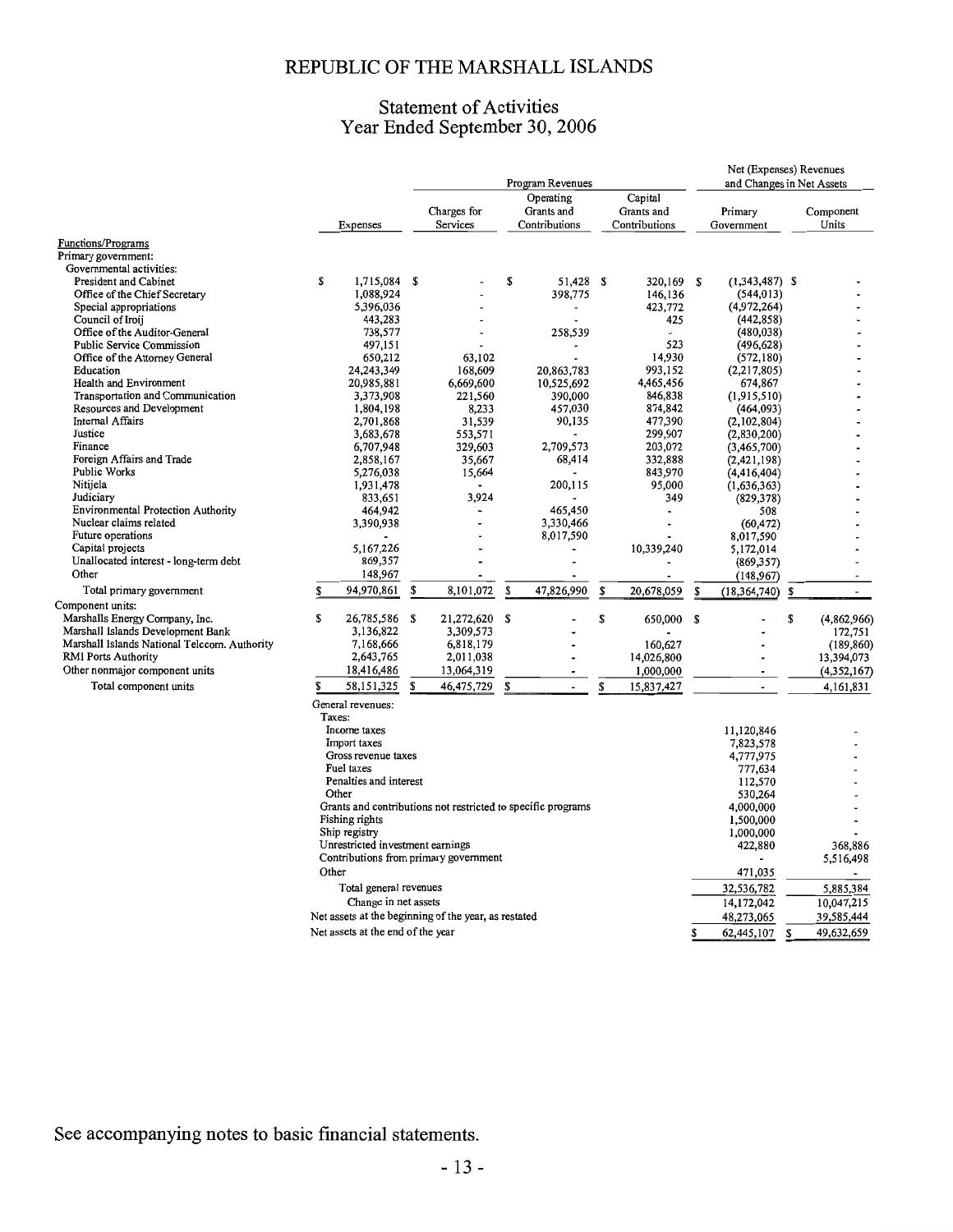# **Balance Sheet** Governmental Funds<br>September 30, 2006

|                                        |                                               |                              | Special Revenue              |                   |                                                                                      |    |                  |                       |                    |    |                    |
|----------------------------------------|-----------------------------------------------|------------------------------|------------------------------|-------------------|--------------------------------------------------------------------------------------|----|------------------|-----------------------|--------------------|----|--------------------|
|                                        |                                               | <b>U.S Federal</b><br>Grants |                              | Compact<br>Sector |                                                                                      |    |                  |                       | Other              |    |                    |
|                                        | General                                       |                              |                              |                   |                                                                                      |    | Compact<br>Trust | Governmental<br>Funds |                    |    | Total              |
|                                        |                                               |                              |                              |                   |                                                                                      |    |                  |                       |                    |    |                    |
| <b>ASSETS</b>                          |                                               |                              |                              |                   |                                                                                      |    |                  |                       |                    |    |                    |
| Cash and cash equivalents              | \$<br>1,424,070                               | \$                           |                              | \$                |                                                                                      | \$ |                  | \$                    | 2,339,579 \$       |    | 3,763,649          |
| Time certificates of deposit           |                                               |                              |                              |                   |                                                                                      |    |                  |                       | 518,958<br>318,630 |    | 518,958<br>318,630 |
| Investments                            |                                               |                              |                              |                   |                                                                                      |    |                  |                       |                    |    |                    |
| Receivables, net:<br>Taxes             | 2,295,514                                     |                              |                              |                   |                                                                                      |    |                  |                       | 45,071             |    | 2,340,585          |
| Federal agencies                       | 13,442                                        |                              | 1,019,184                    |                   | 3,314                                                                                |    |                  |                       | 364,023            |    | 1,399,963          |
| General                                | 225,572                                       |                              |                              |                   |                                                                                      |    |                  |                       | 1,137,228          |    | 1,362,800          |
| Other                                  | 28,796                                        |                              |                              |                   |                                                                                      |    |                  |                       | 420,844            |    | 449,640            |
| Due from other funds                   | 693,038                                       |                              |                              |                   | 2,242,074                                                                            |    | 250,000          |                       | 6,698,756          |    | 9,883,868          |
| Due from component units               |                                               |                              |                              |                   |                                                                                      |    |                  |                       | 5,669,213          |    | 5,669,213          |
| Advances                               | 1,105,539                                     |                              | 54,069                       |                   | 62,051                                                                               |    |                  |                       | 18,022             |    | 1,239,681          |
| Restricted assets:                     |                                               |                              |                              |                   |                                                                                      |    |                  |                       |                    |    |                    |
| Cash and cash equivalents              | 15, 153, 145                                  |                              |                              |                   |                                                                                      |    |                  |                       | 22,268             |    | 15,175,413         |
| Time certificates of deposit           | 55,000                                        |                              |                              |                   |                                                                                      |    |                  |                       |                    |    | 55,000             |
| Investments                            |                                               |                              |                              |                   |                                                                                      |    | 41,627,147       |                       |                    |    | 41,627,147         |
| Total assets                           | \$<br>20,994,116                              | \$                           | 1,073,253                    | S                 | 2,307,439                                                                            | \$ | 41,877,147       | \$                    | 17,552,592         | S  | 83,804,547         |
| LIABILITIES AND FUND BALANCES          |                                               |                              |                              |                   |                                                                                      |    |                  |                       |                    |    |                    |
| Liabilities:                           |                                               |                              |                              |                   |                                                                                      |    |                  |                       |                    |    |                    |
| Accounts payable                       | \$<br>2,483,549                               | \$                           | 535,201                      | \$                | 762,182 \$                                                                           |    |                  | \$                    | 1,530,376 \$       |    | 5,311,308          |
| Other liabilities and accruals         | 1,484,270                                     |                              | 202,468                      |                   |                                                                                      |    |                  |                       | 431,296            |    | 2,118,034          |
| Loan payable                           | 541,353                                       |                              |                              |                   |                                                                                      |    |                  |                       |                    |    | 541,353            |
| Interest payable                       | 380,494                                       |                              |                              |                   |                                                                                      |    |                  |                       |                    |    | 380,494            |
| Retention payable                      |                                               |                              |                              |                   | 645,747                                                                              |    |                  |                       |                    |    | 645,747            |
| Deferred revenue                       | 155,516                                       |                              |                              |                   |                                                                                      |    |                  |                       |                    |    | 155,516            |
| Due to component units                 | 990,231                                       |                              |                              |                   |                                                                                      |    |                  |                       |                    |    | 990,231            |
| Due to other funds                     | 20,869,718                                    |                              | 337,856                      |                   | 51,303                                                                               |    |                  |                       | 1,531,705          |    | 22,790,582         |
| Total liabilities                      | 26,905,131                                    |                              | 1,075,525                    |                   | 1,459,232                                                                            |    |                  |                       | 3,493,377          |    | 32,933,265         |
| Fund balances (deficits):              |                                               |                              |                              |                   |                                                                                      |    |                  |                       |                    |    |                    |
| Reserved for:                          |                                               |                              |                              |                   |                                                                                      |    |                  |                       |                    |    |                    |
| Related assets                         | 72,395                                        |                              |                              |                   |                                                                                      |    | 41,877,147       |                       | 6,010,111          |    | 47,959,653         |
| Encumbrances                           | 268,431                                       |                              | 1,357,087                    |                   | 7,058,963                                                                            |    |                  |                       | 2,070,857          |    | 10,755,338         |
| Unreserved:                            |                                               |                              |                              |                   |                                                                                      |    |                  |                       |                    |    |                    |
| General fund                           | (6,251,841)                                   |                              |                              |                   |                                                                                      |    |                  |                       |                    |    | (6,251,841)        |
| Special revenue funds                  |                                               |                              | (1,359,359)                  |                   | (6,210,756)                                                                          |    |                  |                       | 5,405,613          |    | (2,164,502)        |
| Capital projects funds                 |                                               |                              |                              |                   |                                                                                      |    |                  |                       | 469,561            |    | 469,561            |
| Permanent fund                         |                                               |                              |                              |                   |                                                                                      |    |                  |                       | 103,073            |    | 103,073            |
| Total fund balances (deficits)         | (5,911,015)                                   |                              | (2,272)                      |                   | 848,207                                                                              |    | 41,877,147       |                       | 14,059,215         |    | 50,871,282         |
| Total liabilities and fund<br>balances | 20,994,116                                    |                              | 1,073,253                    |                   | 2,307,439                                                                            |    | 41,877,147       | ¢                     | 17,552,592         |    |                    |
|                                        |                                               |                              |                              |                   |                                                                                      |    |                  |                       |                    |    |                    |
|                                        |                                               |                              |                              |                   | Amounts reported for governmental activities in the statement of net assets          |    |                  |                       |                    |    |                    |
|                                        | are different because:                        |                              |                              |                   |                                                                                      |    |                  |                       |                    |    |                    |
|                                        |                                               |                              |                              |                   | Capital assets used in governmental activities are not financial resources and,      |    |                  |                       |                    |    | 76,825,995         |
|                                        | therefore, are not reported in the funds      |                              |                              |                   | Other long-term assets are not available to pay for current-period expenditures      |    |                  |                       |                    |    |                    |
|                                        | and, therefore, are not reported in the funds |                              |                              |                   |                                                                                      |    |                  |                       |                    |    | 155,516            |
|                                        |                                               |                              |                              |                   | Long-term liabilities, including loans payable, are not due and payable in the       |    |                  |                       |                    |    |                    |
|                                        |                                               |                              |                              |                   | current period and therefore are not reported in the funds. The liabilities include: |    |                  |                       |                    |    |                    |
|                                        |                                               |                              | Accrued interest payable     |                   |                                                                                      |    |                  |                       | (194, 710)         |    |                    |
|                                        |                                               |                              | Loans payable                |                   |                                                                                      |    |                  |                       | (62, 503, 418)     |    |                    |
|                                        |                                               |                              | Compensated absences payable |                   |                                                                                      |    |                  |                       | (2,709,558)        |    |                    |
|                                        |                                               |                              |                              |                   |                                                                                      |    |                  |                       |                    |    | (65, 407, 686)     |
|                                        | Net assets of governmental activities         |                              |                              |                   |                                                                                      |    |                  |                       |                    | \$ | 62,445,107         |
|                                        |                                               |                              |                              |                   |                                                                                      |    |                  |                       |                    |    |                    |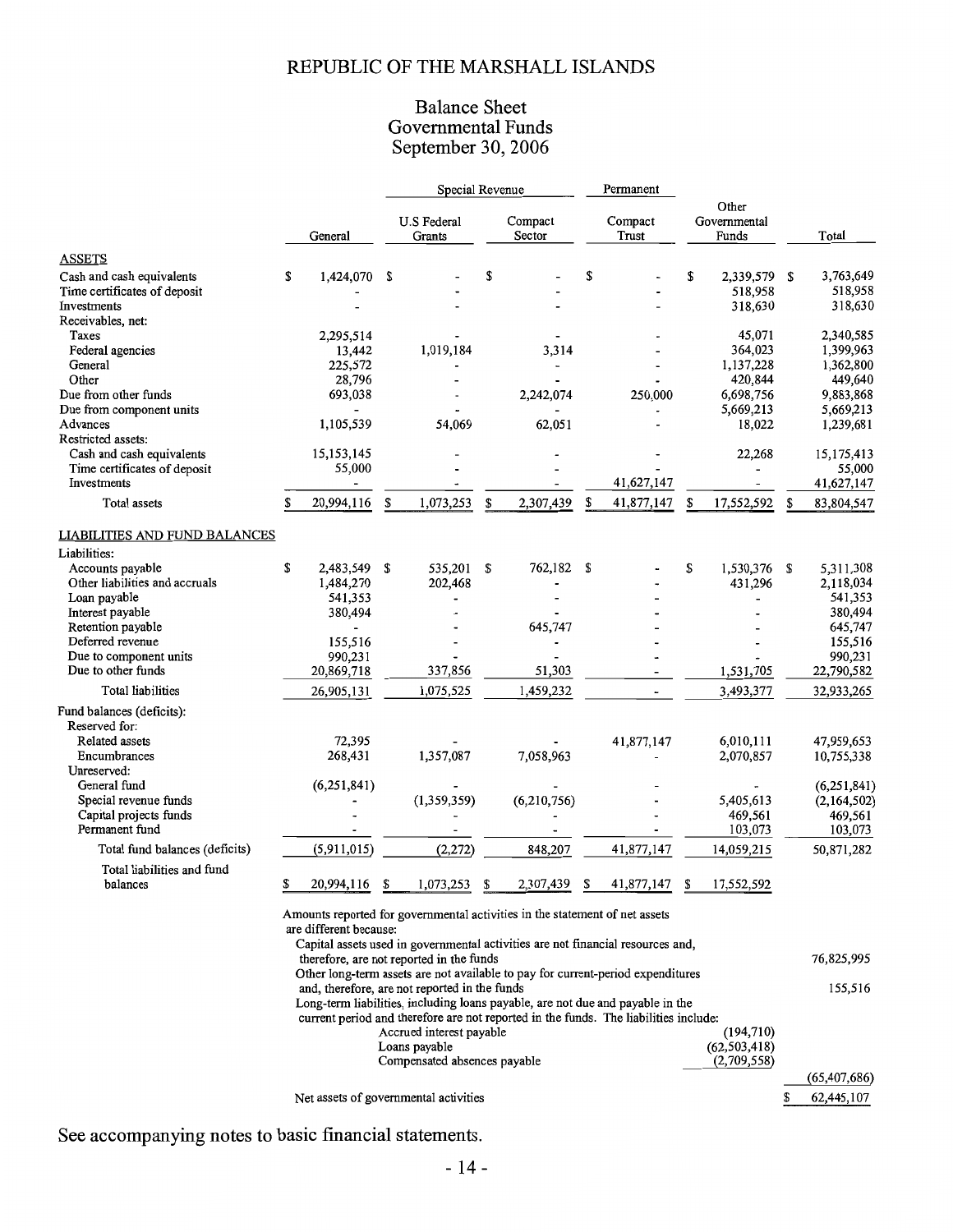# Statement of Revenues, Expenditures, and Changes in Fund Balances (Deficits)<br>Governmental Funds<br>Year Ended September 30, 2006

|                                                    |               | Special Revenue                     |    |                   | Permanent        |            |                                |    |             |
|----------------------------------------------------|---------------|-------------------------------------|----|-------------------|------------------|------------|--------------------------------|----|-------------|
|                                                    | General       | <b>U.S Federal</b><br>Grants        |    | Compact<br>Sector | Compact<br>Trust |            | Other<br>Governmental<br>Funds |    | Total       |
| Revenues:                                          |               |                                     |    |                   |                  |            |                                |    |             |
| Compact funding                                    | \$            | \$                                  | S  | 35, 312, 542      | \$               |            | \$<br>197,294                  | \$ | 35,509,836  |
| Taxes                                              | 25,142,867    |                                     |    |                   |                  |            |                                |    | 25,142,867  |
| Federal and other grants                           | 4,000,000     | 10,746,613                          |    |                   |                  | 2,500,000  | 8,206,685                      |    | 25,453,298  |
| Sales                                              |               |                                     |    |                   |                  |            | 358,014                        |    | 358,014     |
| Ship registry                                      | 1,000,000     |                                     |    |                   |                  |            |                                |    | 1,000,000   |
| Fishing rights                                     | 1,500,000     |                                     |    |                   |                  |            |                                |    | 1,500,000   |
| Net increase in the fair value of                  |               |                                     |    |                   |                  |            |                                |    |             |
| investments                                        |               |                                     |    |                   |                  | 4,686,879  |                                |    | 4,686,879   |
| Interest and dividends                             | 143,565       |                                     |    |                   |                  | 830,711    | 279,315                        |    | 1,253,591   |
| Fees and charges                                   | 114,162       |                                     |    |                   |                  |            | 7,628,896                      |    | 7,743,058   |
| Other                                              | 301,184       |                                     |    |                   |                  |            | 169,851                        |    | 471,035     |
| Total revenues                                     | 32,201,778    | 10,746,613                          |    | 35,312,542        |                  | 8,017,590  | 16,840,055                     |    | 103,118,578 |
| Expenditures:                                      |               |                                     |    |                   |                  |            |                                |    |             |
| Current:                                           |               |                                     |    |                   |                  |            |                                |    |             |
| President and Cabinet                              | 1,824,543     |                                     |    |                   |                  |            | 333,692                        |    | 2,158,235   |
| Office of the Chief Secretary                      | 537,623       | 177,665                             |    |                   |                  |            | 297,598                        |    | 1,012,886   |
| Special appropriations                             | 4,895,841     |                                     |    | 100,000           |                  |            | 400,000                        |    | 5,395,841   |
| Council of Iroij                                   | 441,542       |                                     |    |                   |                  |            | 425                            |    | 441,967     |
| Nitijela                                           | 1,738,161     |                                     |    |                   |                  |            | 187,389                        |    | 1,925,550   |
| Office of the Auditor-General                      | 448,171       | 92,172                              |    |                   |                  |            | 197,294                        |    | 737,637     |
| Public Service Commission                          | 480,672       |                                     |    |                   |                  |            |                                |    | 480,672     |
| Judiciary                                          |               |                                     |    |                   |                  |            | 830,773                        |    | 830,773     |
| Office of the Attorney General                     | 630,579       |                                     |    |                   |                  |            | 17,059                         |    | 647,638     |
| Ministries:                                        |               |                                     |    |                   |                  |            |                                |    |             |
| Education                                          | 4,249,940     | 4,268,156                           |    | 14,272,953        |                  |            | 1,247,063                      |    | 24,038,112  |
| Health and Environment                             | 2,666,974     | 3,477,122                           |    | 6,564,097         |                  |            | 7,965,086                      |    | 20,673,279  |
| Transportation and Communication                   | 2,016,406     | 390,000                             |    |                   |                  |            | 437,842                        |    | 2,844,248   |
| Resources and Development                          | 380,193       | 71,218                              |    | 254,734           |                  |            | 1,015,860                      |    | 1,722,005   |
| <b>Internal Affairs</b>                            | 1,748,622     | 90,135                              |    |                   |                  |            | 818,742                        |    | 2,657,499   |
| Justice                                            | 2,615,226     |                                     |    |                   |                  |            | 810,629                        |    | 3,425,855   |
| Finance                                            | 3,325,284     | 769,805                             |    | 1,688,306         |                  |            | 765,745                        |    | 6,549,140   |
| Foreign Affairs and Trade                          | 2,460,959     | 57,888                              |    |                   |                  |            | 303,266                        |    | 2,822,113   |
| Public Works                                       | 1,343,992     |                                     |    |                   |                  |            | 922,408                        |    | 2,266,400   |
| <b>Environmental Protection Authority</b>          |               | 37,786                              |    | 425,814           |                  |            |                                |    | 463,600     |
| Nuclear claims related                             |               |                                     |    |                   |                  |            | 3,552,465                      |    | 3,552,465   |
| Debt service:                                      |               |                                     |    |                   |                  |            |                                |    |             |
| Principal repayment                                | 726,966       |                                     |    |                   |                  |            |                                |    | 726,966     |
| Interest                                           | 917,713       |                                     |    |                   |                  |            |                                |    | 917,713     |
| Capital outlays                                    |               |                                     |    | 11,997,657        |                  |            |                                |    | 11,997,657  |
| Other                                              |               |                                     |    |                   |                  | 103,445    | 45,522                         |    | 148,967     |
| Total expenditures                                 | 33,449,407    | 9,431,947                           |    | 35,303,561        |                  | 103,445    | 20,148,858                     |    | 98,437,218  |
| Excess (deficiency) of revenues                    |               |                                     |    |                   |                  |            |                                |    |             |
| over (under) expenditures                          | (1, 247, 629) | 1,314,666                           |    | 8,981             |                  | 7,914,145  | (3,308,803)                    |    | 4,681,360   |
| Other financing sources (uses):                    |               |                                     |    |                   |                  |            |                                |    |             |
| Loan proceeds                                      |               |                                     |    |                   |                  |            |                                |    |             |
| Operating transfers in                             | 1,901,987     |                                     |    | 490,244           |                  |            | 97,939                         |    | 97,939      |
| Operating transfers out                            | (1,485,926)   |                                     |    |                   |                  | 101,073    | 8,763,300                      |    | 11,256,604  |
|                                                    |               | (1,314,666)                         |    | (980, 126)        |                  |            | (5, 296, 464)                  |    | (9,077,182) |
| Total other financing sources<br>(uses), net       | 416,061       | (1,314,666)                         |    | (489, 882)        |                  | 101,073    | 3,564,775                      |    | 2,277,361   |
| Net change in fund balances<br>(deficits)          | (831, 568)    |                                     |    | (480, 901)        |                  | 8,015,218  | 255,972                        |    | 6,958,721   |
| Fund balances (deficits) at the beginning          |               |                                     |    |                   |                  |            |                                |    |             |
| of the year, as restated                           | (5,079,447)   | (2, 272)                            |    | 1,329,108         |                  | 33,861,929 | 13,803,243                     |    | 43,912,561  |
| Fund balances (deficits) at the end<br>of the year | (5,911,015)   | (2, 272)<br>$\overline{\mathbf{z}}$ | \$ | 848,207           | S                | 41,877,147 | \$<br>14,059,215               | \$ | 50,871,282  |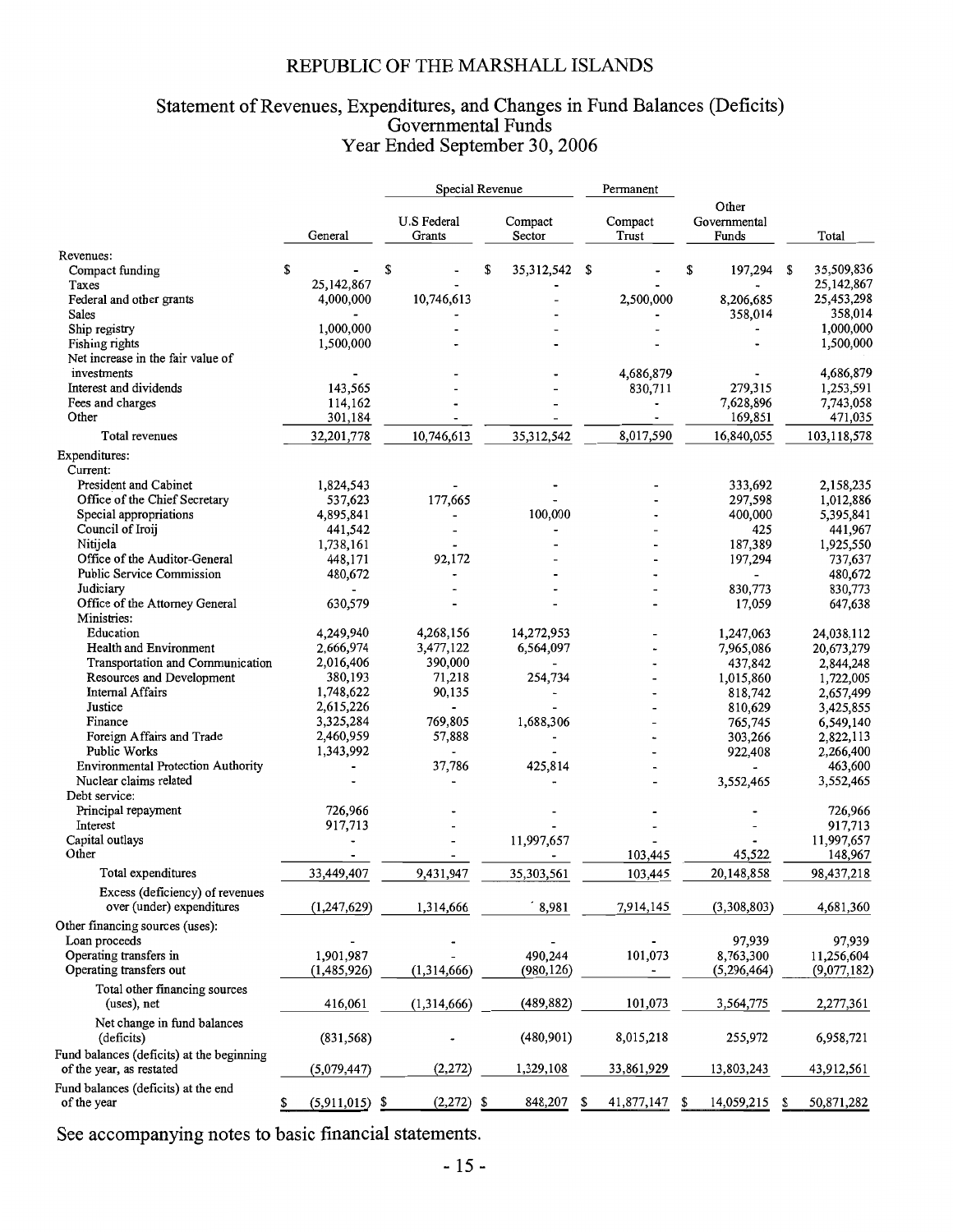# Reconciliation of the Statement of Revenues, Expenditures,<br>and Changes in Fund Balances of Governmental Funds to the Statement of Activities Year ended September 30, 2006

Amounts reported for governmental activities in the statement of activities on page 13 are different because:

| Net change in fund balances - total governmental funds from page 15                                                                                                                                                                                                                                                                                                                                           | \$6,958,721  |
|---------------------------------------------------------------------------------------------------------------------------------------------------------------------------------------------------------------------------------------------------------------------------------------------------------------------------------------------------------------------------------------------------------------|--------------|
| Governmental funds report capital outlays as expenditures.<br>However, in the statement of activities, the cost of those assets is<br>allocated over their estimated useful lives and reported as<br>depreciation expense. This is the amount by which capital outlays<br>exceeded depreciation in the current period, including increases to<br>construction in progress                                     | 7,136,711    |
| Revenues in the statement of activities that do not provide current<br>financial resources are not reported as revenues in the funds                                                                                                                                                                                                                                                                          | 502,836      |
| The issuance of long-term debt (e.g. bonds, leases) provides current<br>financial resources to governmental funds, while the repayment of<br>principal of long-term debt consumes the current financial<br>resources of governmental funds. Neither transaction has any effect<br>on net assets. This amount is the net effect of these differences in<br>the treatment of long - term debt and related items | (87, 674)    |
| Some expenses reported in the statement of activities do not require<br>the use of current financial resources and therefore, are not reported<br>as expenditures in governmental funds. These expenses include<br>accrued annual leave and interest payable that are reported in the<br>statement of activities, but not in funds                                                                            | (338, 552)   |
| Change in net assets of governmental activities as presented on<br>page 13.                                                                                                                                                                                                                                                                                                                                   | \$14,172,042 |
|                                                                                                                                                                                                                                                                                                                                                                                                               |              |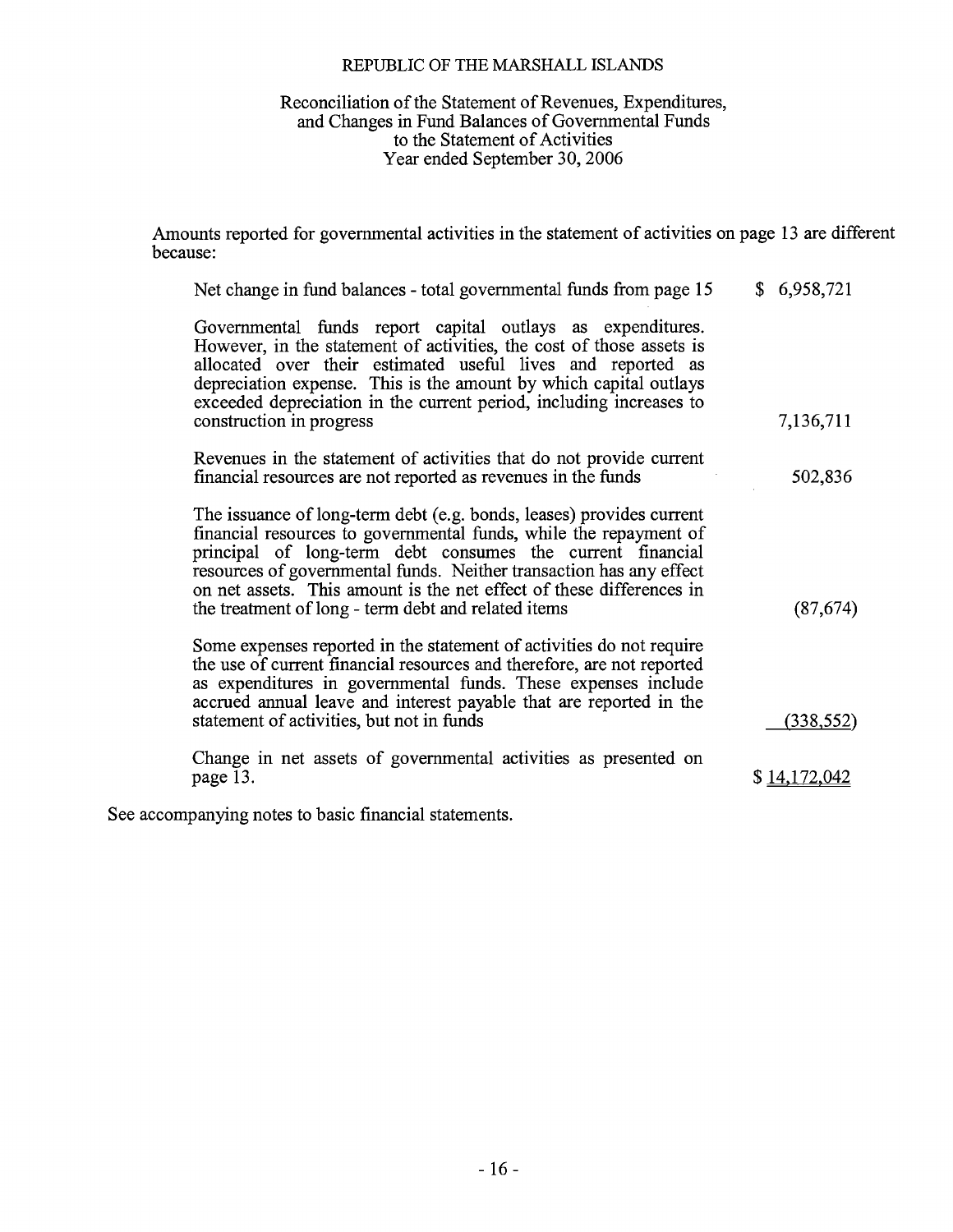# Statement of Fiduciary Net Assets<br>Fiduciary Funds<br>September 30, 2006

|                                                                                            | Private<br>Purpose Trust              |    | Agency  |  |
|--------------------------------------------------------------------------------------------|---------------------------------------|----|---------|--|
| <b>ASSETS</b>                                                                              |                                       |    |         |  |
| Cash and cash equivalents<br>Time certificates of deposit<br>Receivables, net:             | \$<br>1,474,481<br>4,060,743          | \$ |         |  |
| Contributions<br>Other<br>Investments                                                      | 2,088,814<br>637,182<br>54,750,258    |    |         |  |
| Due from other funds<br>Capital assets, net of accumulated depreciation                    | 12,754,144<br>104,279                 |    | 152,570 |  |
| Total assets                                                                               | 75,869,901                            | \$ | 152,570 |  |
| <b>LIABILITIES</b>                                                                         |                                       |    |         |  |
| Accounts payable<br>Other liabilities and accruals                                         | 123,479<br>592,703                    | S. | 152,570 |  |
| Total liabilities                                                                          | 716,182                               | \$ | 152,570 |  |
| NET ASSETS                                                                                 |                                       |    |         |  |
| Held in trust for:<br>Social security benefits<br>Nuclear claims<br>Land use distributions | 61,179,319<br>1,244,135<br>12,730,265 |    |         |  |
| Total net assets                                                                           | 75, 153, 719<br>S                     |    |         |  |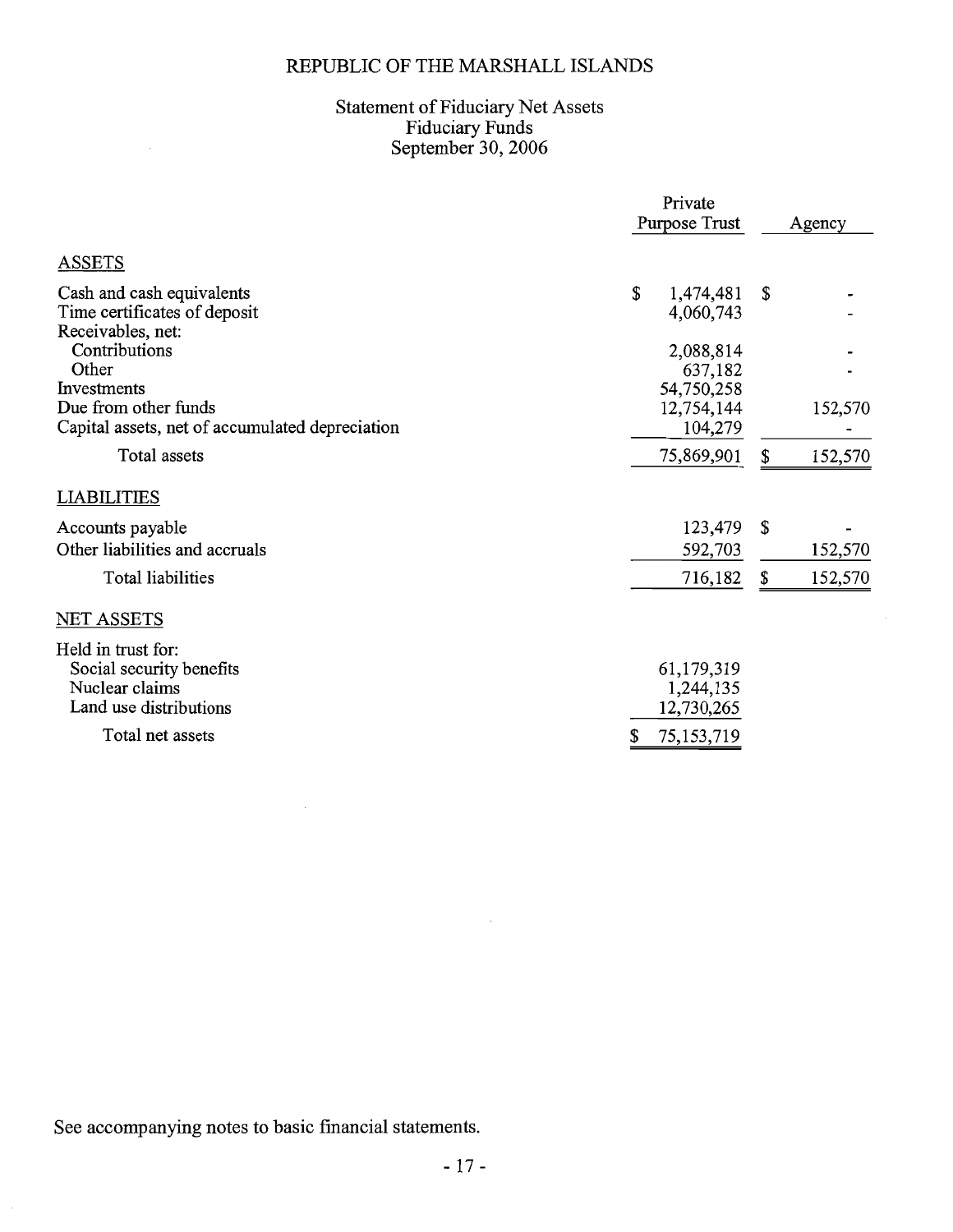# Statement of Changes in Fiduciary Net Assets<br>Fiduciary Funds<br>Year Ended September 30, 2006

|                                                                                                      | Private<br>Purpose Trust                         |
|------------------------------------------------------------------------------------------------------|--------------------------------------------------|
| Additions:<br>Contributions:<br>Private employees<br>Government employees<br>Penalties and interest  | \$<br>7,487,349<br>3,642,155<br>314,022          |
| Total contributions                                                                                  | 11,443,526                                       |
| Investment earnings:<br>Net increase in the fair value of investments<br>Interest and dividends      | 4,049,646<br>1,544,682                           |
| Total investment earnings<br>Less investment expense                                                 | 5,594,328<br>139,718                             |
| Net investment earnings                                                                              | 5,454,610                                        |
| Other                                                                                                | 15,823,231                                       |
| Total additions                                                                                      | 32,721,367                                       |
| Deductions:<br>Land use distributions<br><b>Benefits</b><br>Administrative expenses<br>Transfers out | 11,489,373<br>11,018,951<br>896,473<br>2,015,800 |
| Total deductions                                                                                     | 25,420,597                                       |
| Change in net assets                                                                                 | 7,300,770                                        |
| Net assets at the beginning of the year                                                              | 67,852,949                                       |
| Net assets at the end of the year                                                                    | 75,153,719<br>S                                  |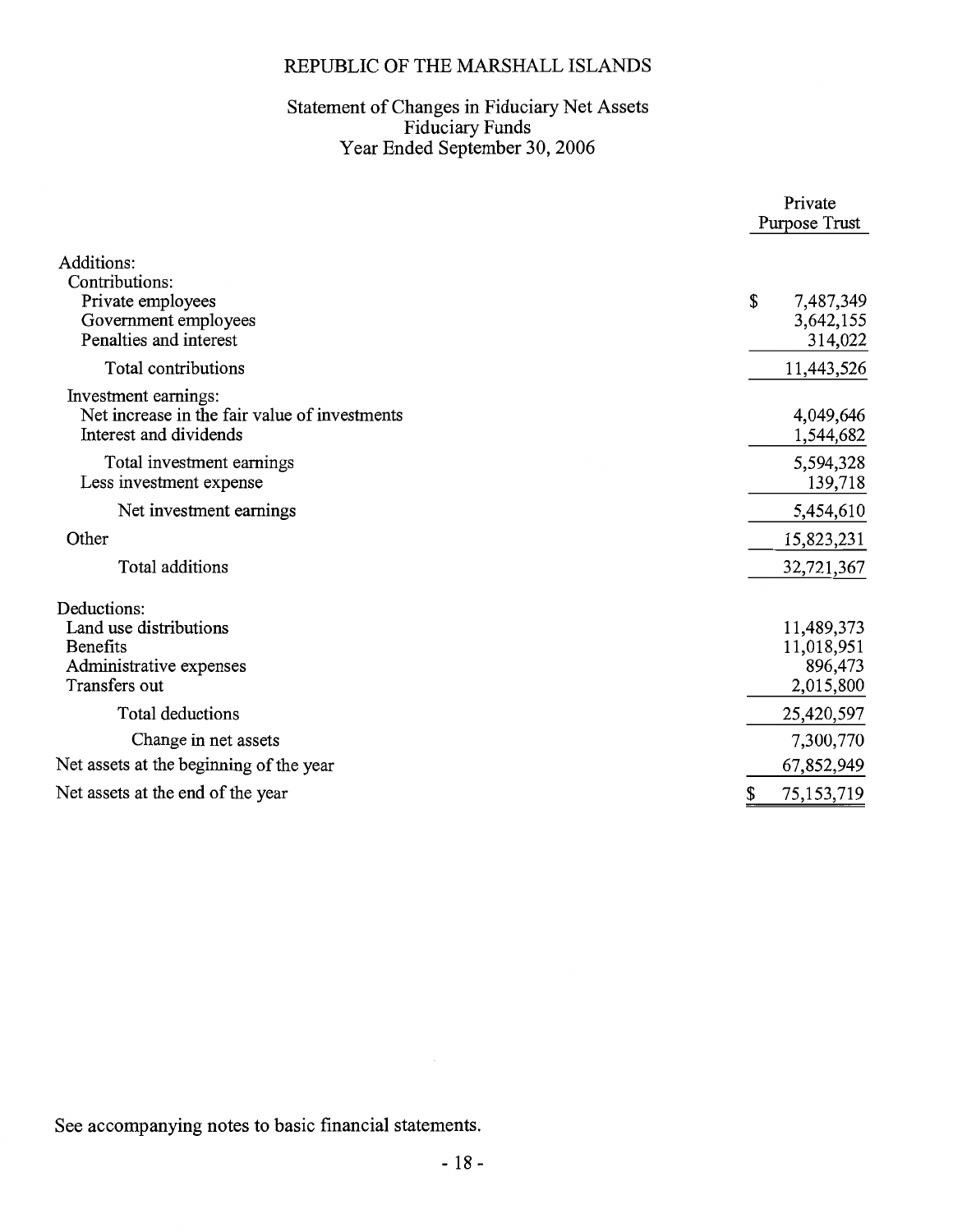# Combining Statement of Net Assets<br>Component Units<br>September 30, 2006

|                                                                                                                                                                                    | Marshalls<br>Energy<br>Company,<br>Inc.     | Marshall<br>Islands<br>Development<br>Bank            | Marshall<br>Islands<br>National<br>Telecom.<br>Authority | RMI<br>Ports<br>Authority              | Nonmajor<br>Component<br>Units                                | Total                                                                         |
|------------------------------------------------------------------------------------------------------------------------------------------------------------------------------------|---------------------------------------------|-------------------------------------------------------|----------------------------------------------------------|----------------------------------------|---------------------------------------------------------------|-------------------------------------------------------------------------------|
| <b>ASSETS</b>                                                                                                                                                                      |                                             |                                                       |                                                          |                                        |                                                               |                                                                               |
| Current assets:<br>Cash and cash equivalents<br>Time certificates of deposit<br>Investments<br>Receivables, net:                                                                   | 2,037,380<br>\$                             | \$<br>2,385,782 \$<br>2,148,970<br>423,748            | 1,023,469 \$<br>1,162,904<br>2,256,522                   | 1,376,536 \$<br>1,621,600              | 2,538,067<br>1,301,271<br>$\frac{1}{2}$                       | 9,361,234<br>-S<br>6,234,745<br>2,680,270                                     |
| General<br>Loans<br>Other<br>Inventories<br>Due from primary government<br>Other current assets                                                                                    | 2,256,104<br>2,663,490<br>34,611            | 11,867,053<br>868,056<br>$\qquad \qquad \blacksquare$ | 559,020<br>397,289<br>183,615<br>40,394                  | 890,549<br>4,874,341<br>46,473         | 1,912,168<br>828,034<br>2,333,768<br>353,457<br>448,203       | 5,617,841<br>11,867,053<br>6,967,720<br>5,180,873<br>353,457<br>569,681       |
| Total current assets                                                                                                                                                               | 6,991,585                                   | 17,693,609                                            | 5,623,213                                                | 8,809,499                              | 9,714,968                                                     | 48,832,874                                                                    |
| Noncurrent assets:<br>Investments<br>Capital assets, net of accumulated                                                                                                            |                                             |                                                       |                                                          |                                        | 198,085                                                       | 198,085                                                                       |
| depreciation<br>Other noncurrent assets                                                                                                                                            | 10,769,790                                  | 1,704,584<br>291,391                                  | 16,101,749<br>1,481,984                                  | 24,979,255                             | 7,480,012                                                     | 61,035,390<br>1,773,375                                                       |
| Total noncurrent assets                                                                                                                                                            | 10,769,790                                  | 1,995,975                                             | 17,583,733                                               | 24,979,255                             | 7,678,097                                                     | 63,006,850                                                                    |
| Total assets                                                                                                                                                                       | \$<br>17,761,375                            | \$<br>19,689,584                                      | \$<br>23,206,946                                         | S<br>33,788,754                        | \$<br>17,393,065                                              | \$111,839,724                                                                 |
| <b>LIABILITIES</b>                                                                                                                                                                 |                                             |                                                       |                                                          |                                        |                                                               |                                                                               |
| Current liabilities:<br>Current portion of long-term debt<br>Accounts payable<br>Customer deposits<br>Other liabilities and accruals<br>Due to component units<br>Deferred revenue | S<br>5,934,062 \$<br>1,315,838<br>1,055,582 | 400,000 \$<br>379,253<br>1,155,456<br>206,329         | 778,805<br>447,560<br>211,912<br>54,351                  | - \$<br>6,180,001<br>110,801<br>78,000 | \$<br>860,044<br>1,827,642<br>2,523,647<br>100,000<br>807,935 | 7,972,911<br>-S<br>10,150,294<br>1,367,368<br>3,950,710<br>100,000<br>885,935 |
| Total current liabilities                                                                                                                                                          | 8,305,482                                   | 2,141,038                                             | 1,492,628                                                | 6,368,802                              | 6,119,268                                                     | 24,427,218                                                                    |
| Noncurrent liabilities:<br>Noncurrent portion of long-term debt<br>Due to primary government                                                                                       | 12,706,140                                  | 2,800,000<br>5,669,213                                | 14,068,492                                               |                                        | 536,002<br>2,000,000                                          | 30,110,634<br>7,669,213                                                       |
| Total noncurrent liabilities                                                                                                                                                       | 12,706,140                                  | 8,469,213                                             | 14,068,492                                               |                                        | 2,536,002                                                     | 37,779,847                                                                    |
| Total liabilities                                                                                                                                                                  | 21,011,622                                  | 10,610,251                                            | 15,561,120                                               | 6,368,802                              | 8,655,270                                                     | 62,207,065                                                                    |
| <b>NET ASSETS</b>                                                                                                                                                                  |                                             |                                                       |                                                          |                                        |                                                               |                                                                               |
| Invested in capital assets, net of related debt<br>Restricted                                                                                                                      | 1,887,732                                   | 1,704,584<br>242,355                                  | 2,736,436                                                | 24,979,255                             | 7,476,012<br>248,285                                          | 38,784,019<br>490,640                                                         |
| Unrestricted                                                                                                                                                                       | (5, 137, 979)                               | 7,132,394                                             | 4,909,390                                                | 2,440,697                              | 1,013,498                                                     | 10,358,000                                                                    |
| Total net assets                                                                                                                                                                   | (3,250,247)<br>\$<br>17,761,375             | 9,079,333<br>19,689,584<br>\$                         | 7,645,826<br>23,206,946<br>S                             | 27,419,952<br>S<br>33,788,754          | 8,737,795<br>17,393,065<br>S                                  | 49,632,659<br>\$111,839,724                                                   |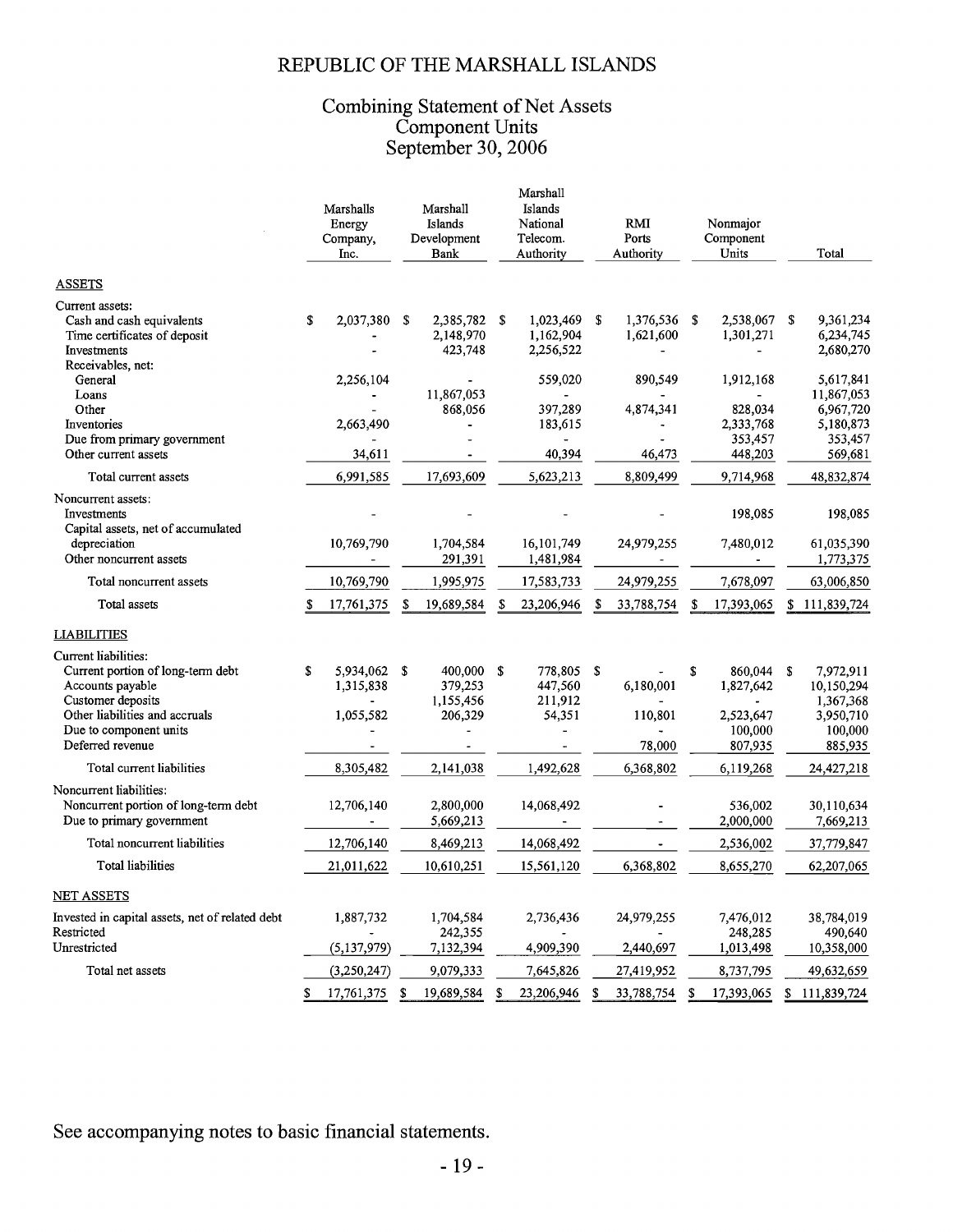# Combining Statement of Revenues, Expenses, and Changes in Net Assets<br>Component Units<br>Year Ended September 30, 2006

|                                                                                                                     | Marshalls<br>Energy<br>Company.<br>Inc. |    | Marshall<br>Islands<br>Development<br>Bank | Marshall<br>Islands<br>National<br>Telecom.<br>Authority |                                                   |   | <b>RMI</b><br>Ports<br>Authority |    | Nonmajor<br>Component<br>Units       |    | Total                                                         |
|---------------------------------------------------------------------------------------------------------------------|-----------------------------------------|----|--------------------------------------------|----------------------------------------------------------|---------------------------------------------------|---|----------------------------------|----|--------------------------------------|----|---------------------------------------------------------------|
| Operating revenues:<br>Charges for services<br><b>Sales</b><br>Other                                                | \$<br>11,513,582<br>9,759,038           | S. | 2,868,818<br>440,755                       | S                                                        | 6,818,179                                         | S | 1,938,809<br>72,229              | S  | 11,605,303<br>658,230<br>800,786     | S. | 34,744,691<br>10,417,268<br>1,313,770                         |
| Total operating revenues                                                                                            | 21,272,620                              |    | 3,309,573                                  |                                                          | 6,818,179                                         |   | 2,011,038                        |    | 13,064,319                           |    | 46,475,729                                                    |
| Operating expenses:<br>Cost of services<br>Administration costs<br>Depreciation and amortization                    | 21,850,907<br>2,227,152<br>1,088,841    |    | 1,629,838<br>1,381,615<br>233,473          |                                                          | 3,159,009<br>645,604<br>1,958,039                 |   | 1,880,619<br>763,146             |    | 13,908,816<br>2,937,707<br>1,368,171 |    | 42,429,189<br>7,192,078<br>5,411,670                          |
| Total operating expenses                                                                                            | 25,166,900                              |    | 3,244,926                                  |                                                          | 5,762,652                                         |   | 2,643,765                        |    | 18,214,694                           |    | 55,032,937                                                    |
| Operating income (loss)                                                                                             | (3,894,280)                             |    | 64,647                                     |                                                          | 1,055,527                                         |   | (632, 727)                       |    | (5,150,375)                          |    | (8, 557, 208)                                                 |
| Nonoperating revenues (expenses):<br>Contributions from the primary government<br>Net increase in the fair value of | 820,000                                 |    | 347,300                                    |                                                          |                                                   |   |                                  |    | 4,349,198                            |    | 5,516,498                                                     |
| investments<br>Interest income<br>Interest expense<br>Contributions to the primary government<br>Other              | (1,618,686)                             |    | 119,266<br>108,104                         |                                                          | 131,436<br>(761, 929)<br>(386, 350)<br>(257, 735) |   | 61,191                           |    | 56,993<br>(115,301)<br>(86, 491)     |    | 250,702<br>118,184<br>(2,495,916)<br>(386, 350)<br>(236, 122) |
| Total nonoperating revenues<br>(expenses), net                                                                      | (798, 686)                              |    | 574,670                                    |                                                          | (1,274,578)                                       |   | 61,191                           |    | 4,204,399                            |    | 2,766,996                                                     |
| Capital contributions                                                                                               | 650,000                                 |    |                                            |                                                          | 160,627                                           |   | 14,026,800                       |    | 1,000,000                            |    | 15,837,427                                                    |
| Net income (loss)                                                                                                   | (4,042,966)                             |    | 639,317                                    |                                                          | (58, 424)                                         |   | 13,455,264                       |    | 54,024                               |    | 10,047,215                                                    |
| Net assets at the beginning of the year                                                                             | 792,719                                 |    | 8,440,016                                  |                                                          | 7,704,250                                         |   | 13,964,688                       |    | 8,683,771                            |    | 39,585,444                                                    |
| Net assets at the end of the year                                                                                   | (3,250,247)<br>\$                       | \$ | 9,079,333                                  |                                                          | 7,645,826                                         | S | 27,419,952                       | \$ | 8,737,795                            | \$ | 49,632,659                                                    |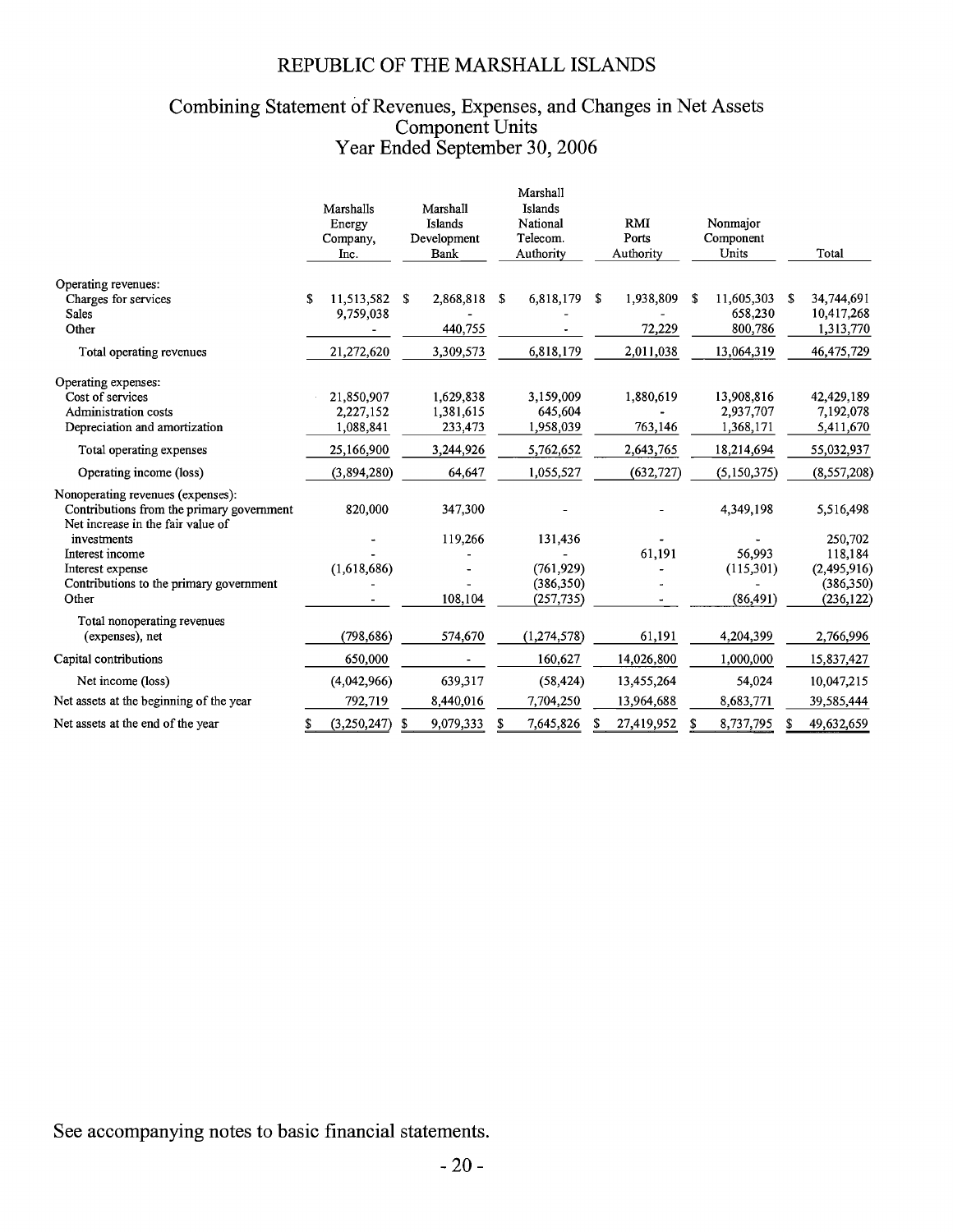## Notes to Financial Statements September 30, 2006

# (1) Summary of Significant Accounting Policies

The accompanying financial statements of the Republic of the Marshall Islands (RepMar) have been prepared in accordance with accounting principles generally accepted in the United States of America (GAAP). The Governmental Accounting Standards Board (GASB) is the recognized standard-setting body for establishing governmental accounting and financial reporting principles. The more significant of RepMar's accounting policies are described below.

#### A. Reporting Entity

The Government of RepMar is a constitutional government comprised of three branches: the Legislative Branch (the Nitijela), consisting of 33 members elected for a term of four years; the Executive Branch, consisting of the Cabinet; and the Judiciary Branch made up of the High Court, the Supreme Court, and the Traditional Rights Court that advises the High Court on matters concerning customary law and traditional practice. The Nitijela elects one of its members at its first session following an election to serve as President. The President, in turn, appoints six to ten members of the Nitijela to serve as Ministers who collectively comprise the Cabinet.

For financial reporting purposes, RepMar has included all funds, organizations, agencies, boards, commissions and institutions. RepMar has also considered all potential component units for which it is financially accountable as well as other entities for which the nature and significance of their relationship with RepMar are such that exclusion would cause RepMar's financial statements to be misleading or incomplete. The criteria to be considered in determining financial accountability include whether RepMar, as the primary government, has appointed a voting majority of an organization's governing body and either has the ability to impose its will on that organization or there is potential for the organization to provide specific financial benefits to or impose specific financial burdens on RepMar. Financial accountability also exists if an organization is determined to be fiscally dependent on the primary government, although the primary government does not appoint a voting majority of the organization's governing board.

Each blended and discretely presented component unit of RepMar has a September 30 yearend except for the Four-Atoll Medical Fund, which has a December 31 year-end. The Ministry of Education Headstart Program, which was previously reported, had a November 30 year-end. Effective October 1, 2005, the operations of this component unit reverted back to the Ministry of Education and is accounted for within the Compact Sector Grants Fund.

Once financial accountability has been determined for a potential component unit, that component unit is either blended into the primary government or discretely presented from Potential component units that do not meet the financial the primary government. accountability criteria, but where a voting majority of the governing board is appointed by RepMar, are deemed to be related organizations. The nature and relationship of RepMar's component units and related organizations are disclosed in the following section.

Blended component units are entities that are legally separate from RepMar, but are so related to RepMar that they are, in substance, the same as RepMar or entities providing services entirely or almost entirely to RepMar. The net assets and results of operations of the following legally separate entities are presented as part of RepMar's operations: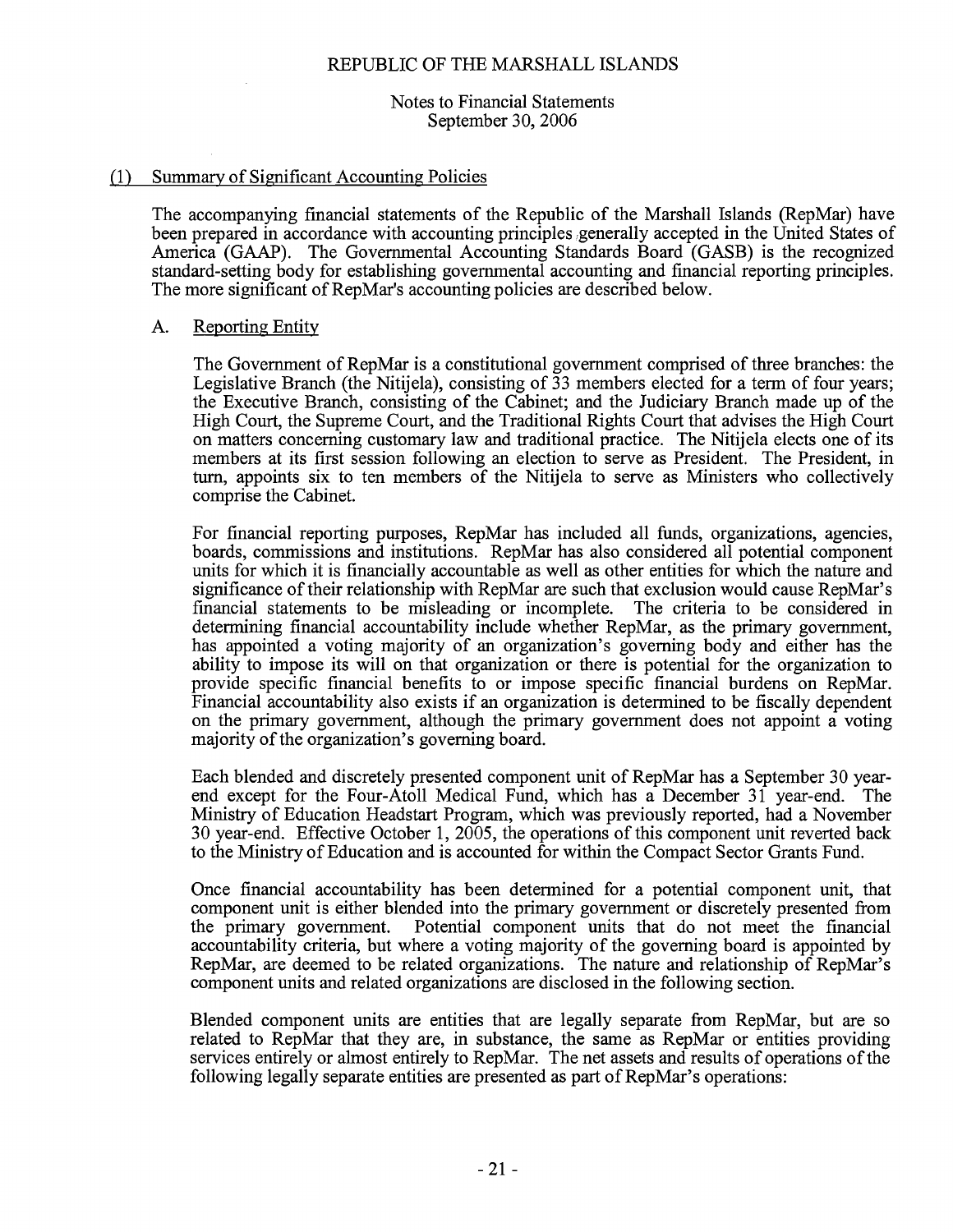## Notes to Financial Statements September 30, 2006

# (1) Summary of Significant Accounting Policies, Continued

#### A. Reporting Entity, Continued

#### i. **Blended Component Units**

The following Component Units are blended within the Primary Government:

Four Atoll Medical Fund, a Governmental Fund Type - Special Revenue Fund. This fund accounts for transactions from the distribution of annual proceeds from the Nuclear Claims Trust Fund.

Marshall Islands Scholarship Grant and Loan Board, a Governmental Fund Type -Special Revenue Fund. This fund was established under Public Law No. 1979-19 to account for all disbursements of scholarship funds and is governed by a seven-member Board appointed by the Cabinet of RepMar.

Health Care Revenue Fund, a Governmental Fund Type - Special Revenue Fund. This fund was established under Public Law No. 1989-59 within the Ministry of Health and Environment to control the expenditure of funds for health care related services.

Marshall Islands Health Fund, a Governmental Fund Type - Special Revenue Fund. This fund was established under Public Law No. 1990-75, as amended by Public Law Nos. 2001-31 and 2001-35, to account for the operations of the Basic and Supplemental Health Funds delivering comprehensive medical care.

Nuclear Claims Tribunal, a Governmental Fund Type - Special Revenue Fund. This fund was established to render final determination upon claims arising as a result of the Nuclear Testing Program, and disputes arising from distributions made under the (Compact of Free Association) Section 177 Agreement.

Marshall Islands Social Security Administration, a Fiduciary Fund Type - Private Purpose Trust Fund. This fund was established to provide a financially sound social security system with pension benefits and early retirement.

#### Discretely Presented Component Units ii.

Discretely presented component units are entities which are legally separate from RepMar, but are financially accountable to RepMar, or whose relationships with RepMar are such that exclusion would cause RepMar's basic financial statements to be The component units' column of the basic financial misleading or incomplete. statements includes the financial data of the following major component units:

Marshalls Energy Company, Inc. (MEC): MEC was granted a corporate charter by the Cabinet of RepMar on February 2, 1984 to engage in the business of generating and transmitting electricity, and the import and marketing of petroleum products. MEC is governed by a seven-member Board of Directors appointed by the Cabinet of RepMar.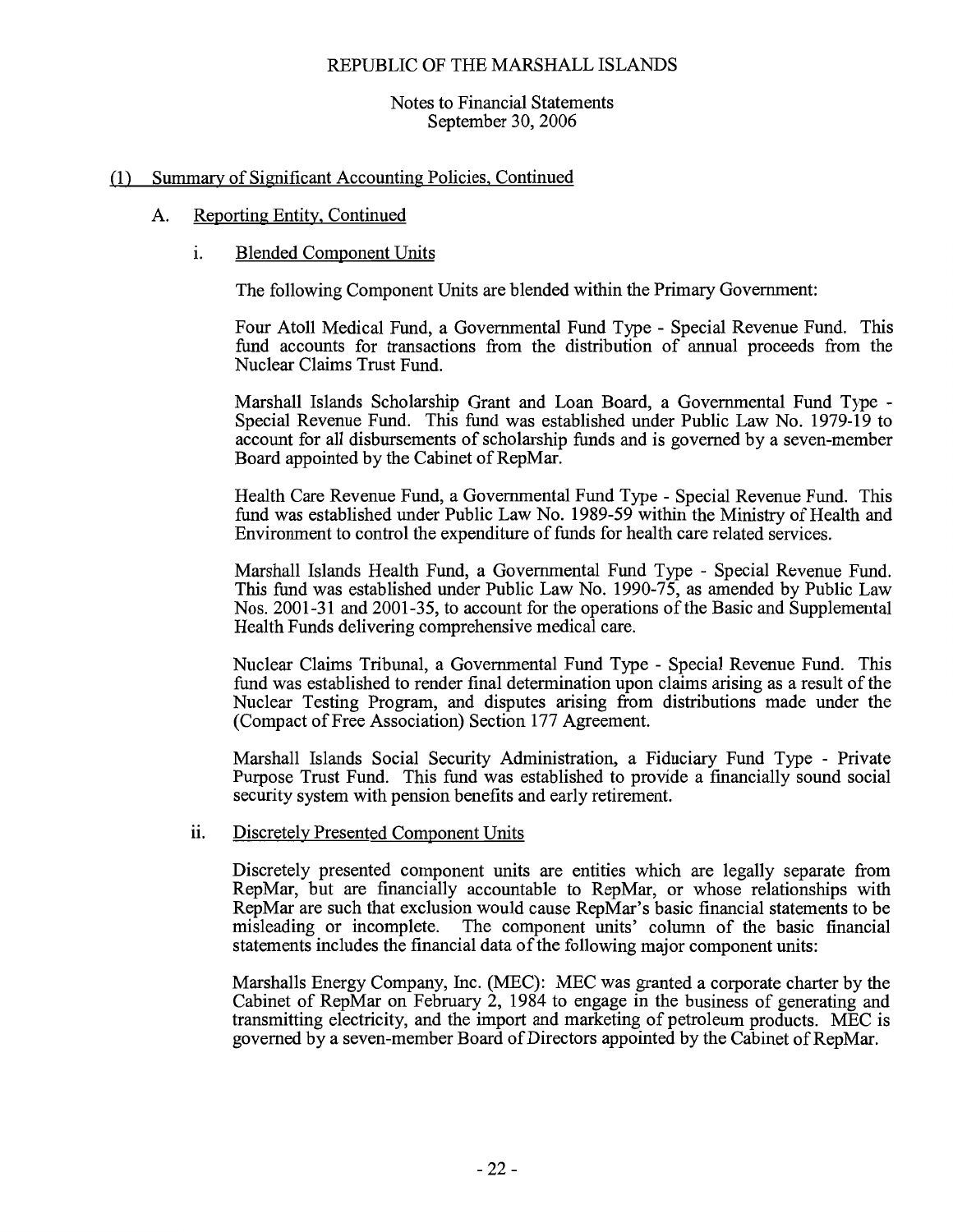## Notes to Financial Statements September 30, 2006

#### Summary of Significant Accounting Policies, Continued  $(1)$

#### A. Reporting Entity, Continued

#### ii. Discretely Presented Component Units, Continued

Marshall Islands Development Bank (MIDB): MIDB was established under Public Law No. 1988-1 to promote the development and expansion of the economy of the Marshall Islands and is governed by a seven-member Board of Directors appointed by the Cabinet. MIDB has received funds under Sections 111 and 211 of the Compact of Free Association and funds from the U.S. Department of Agriculture under the Rural Housing and Community Development Service Housing Preservation Grant.

Marshall Islands National Telecommunications Authority (MINTA): MINTA was incorporated under Public Law No. 1990-105 to engage in the business of providing local and international telecommunication services. MINTA is governed by a sevenmember Board of Directors elected by a majority vote of its shareholders.

RMI Ports Authority (RMIPA): RMIPA was incorporated under Public Law No. 2003-81 to engage in the operation and maintenance of commercial port facilities in the RMIPA is governed by a seven-member Board of Directors Marshall Islands. appointed by the President upon the approval of the Cabinet of RepMar.

In addition, the component units' column of the basic financial statements includes the financial data of the following nonmajor component units: Air Marshall Islands, Inc., College of the Marshall Islands, Majuro Resort, Inc., Majuro Water and Sewer Company, Inc., Marshall Islands Marine Resources Authority, Marshall Islands Visitors Authority, RMI Environmental Protection Authority, and Tobolar Copra Processing Plant, Inc.

RepMar's component units, departments, and funds that are separately audited issue their own financial statements. These statements may be obtained by directly contacting the various entities or obtaining them directly from the Office of the Auditor-General:

## P.O. Box 245 Majuro, Marshall Islands 96960

#### **Related Organizations** iii.

RepMar is responsible for appointing voting members to the governing boards of the following legally separate organizations, but RepMar's financial accountability for these organizations does not extend beyond making the appointments. Therefore, the financial data of these entities are excluded from RepMar's financial statements. Those organizations are Alele Museum, Inc. and the Republic of the Marshall Islands Private Industry Council, Inc.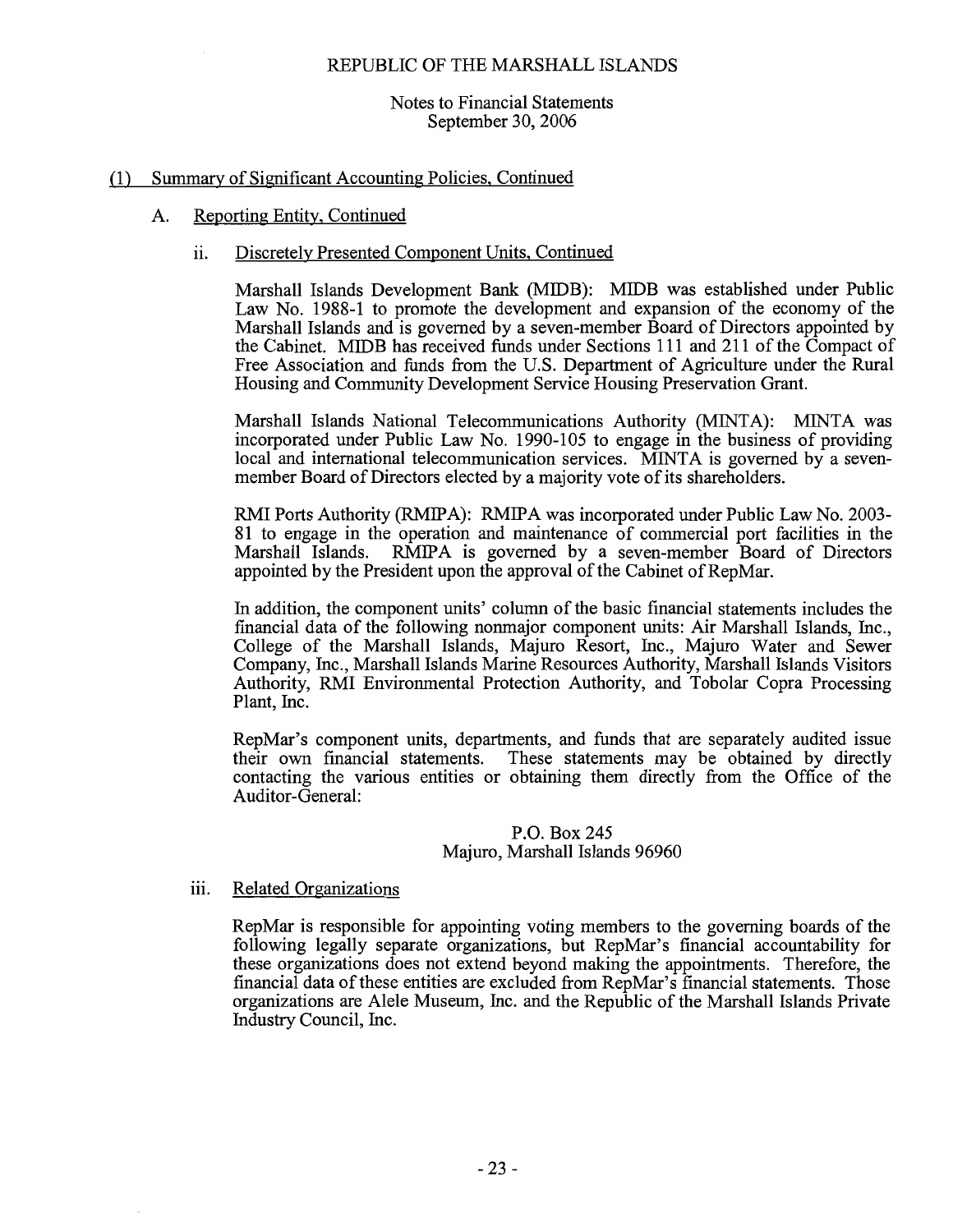## Notes to Financial Statements September 30, 2006

#### Summary of Significant Accounting Policies, Continued  $(1)$

#### Reporting Entity, Continued A.

#### **Omitted Governmental Funds**  $iv_{i}$

The following funds are considered to be nonmajor governmental funds of RepMar but are not included in the accompanying basic financial statements due to absence of account balances and financial activities. Accordingly, the omission of these funds is not considered material to either the nonmajor governmental funds or the governmental activities reporting units:

Rehabilitation Revolving Fund: This fund was established under Public Law No. 1984-8 to account for all monies received for the rehabilitation of patients at the Majuro Hospital Rehabilitation Center.

Outer Islands Copra Boat Building Fund: This fund was established under Public Law No. 1992-34 to account for all monies received for the construction and maintenance of outer island copra boats.

Government Maintenance Fund: This fund was established under Public Law No. 1988-34 to account for all monies received from renting and maintenance services performed by the Ministry of Public Works Central Government Maintenance Agency.

Seaport Trust Fund: This fund was established under Public Law No. 1983-11 to account for all monies received for the development and improvement of seaport facilities and navigational aids.

Communication Regulation Fund: This fund was established under Public Law No. 1993-42 to account for all monies received for the specific purpose of regulating radio communication activities in the Marshall Islands.

Historic Preservation Fund: This fund was established under Public Law No. 1991-111 to account for all monies received by the Historic Preservation Office.

Council of Churches Fund: This fund was established under Public Law No. 1991-124 to account for all monies received for the specific purpose of providing educational. spiritual, health and recreational needs of the children of the Marshall Islands.

Marshallese Language Trust Fund: This fund was established under Public Law No. 1983-34 to account for all monies received for the specific purpose of encouraging the preservation, development and use of the Marshallese language.

#### Government-Wide Financial Statements  $\mathbf{B}$ .

The Statement of Net Assets and the Statement of Activities report financial information on all of the non-fiduciary activities of the primary government and its component units. For the most part, the effect of interfund activity has been eliminated from these statements except for other charges between the primary government and the discretely presented component units. Elimination of these charges would distort the direct costs and program revenues reported for the various functions concerned.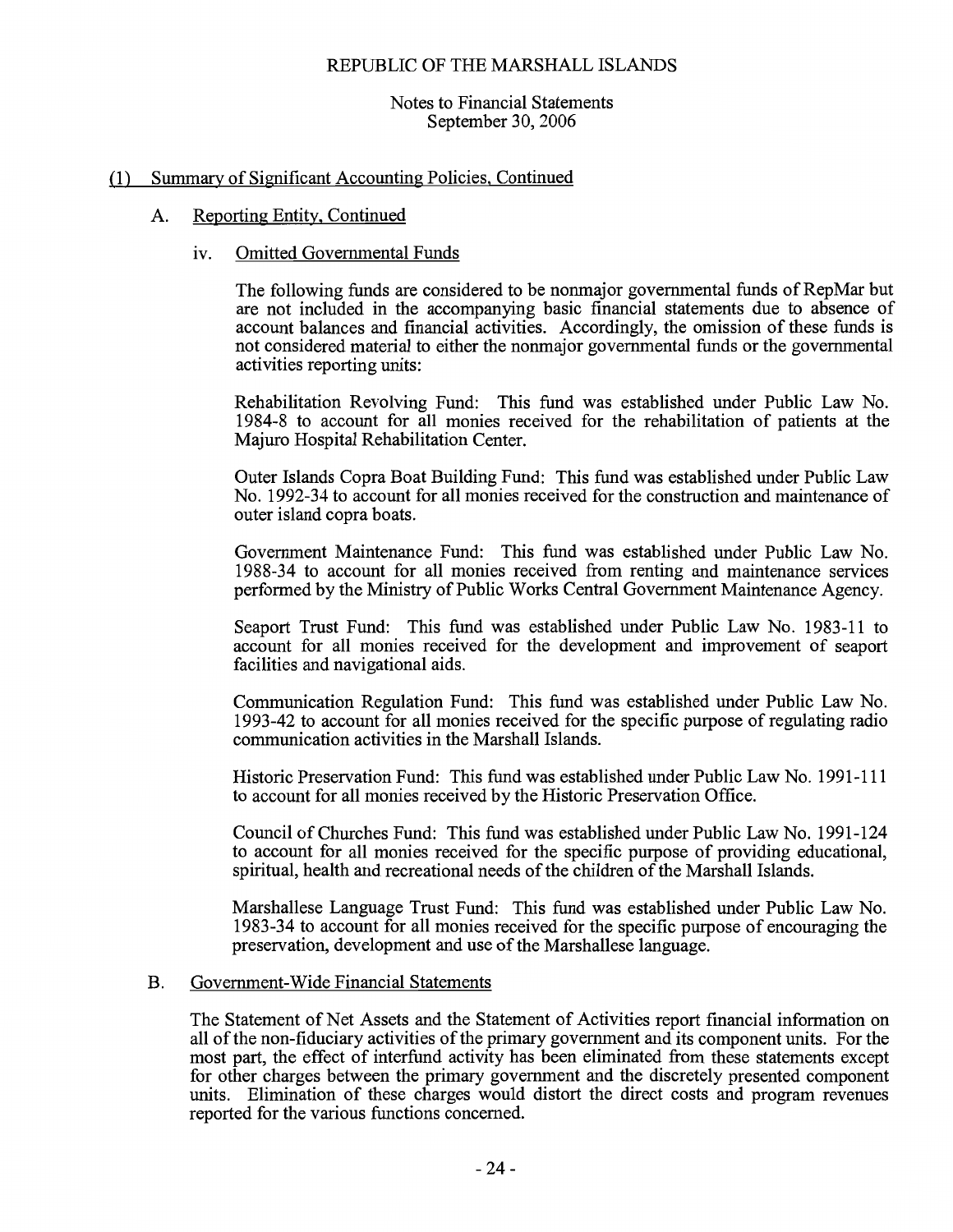## Notes to Financial Statements September 30, 2006

# (1) Summary of Significant Accounting Policies, Continued

# B. Government-Wide Financial Statements, Continued

Primary government activities are defined as either governmental or business-type activities. Governmental activities, which normally are supported by taxes, intergovernmental revenues and other non-exchange revenues, are reported separately from business-type activities, which rely to a significant extent on fees charged to external parties for goods or services. As such, business-type activities account for operations similarly to a for-profit business. Likewise, the primary government is reported separately from certain legally separate component units for which the primary government is financially accountable. Discretely presented component unit activities are presented with their business-type focus.

The Statement of Net Assets presents all of the reporting entity's non-fiduciary assets and liabilities, with the difference reported as net assets. Net assets are reported in three categories:

- Invested in capital assets, net of related debt consists of capital assets, net of accumulated depreciation and reduced by outstanding balances for bonds, notes and other debt that are attributed to the acquisition, construction or improvement of those assets.
- Restricted net assets nonexpendable consists of permanent funds in which donors or other outside sources have stipulated that the principal is to be maintained inviolate and in perpetuity, and invested for the purpose of producing present and future income, which may either be expended or added to the principal.
- Restricted net assets expendable consists of resources in which RepMar is legally or contractually obligated to spend resources in accordance with restrictions either externally imposed by creditors, grantors, contributors, and the like, or imposed by law.
- Unrestricted net assets consist of net assets, which do not meet the definition of the two preceding categories. Unrestricted net assets often are designated, (for example, internally restricted), to indicate that management does not consider them to be available for general operations.

The government-wide Statement of Net Assets reports \$48,637,785 of restricted net assets, of which  $$4,482,907$  is restricted by enabling legislation.

The Statement of Activities demonstrates the degree to which the direct expenses of given functions or segments are offset by program revenues. Direct expenses are those that are clearly identifiable within a specific function or segment. Program revenues include charges to customers or applicants who purchase, use, or directly benefit from goods, services, or privileges that are restricted to meeting the operational or capital requirements of a particular function. Taxes and other items not meeting the definition of program revenues are, instead, reported as general revenue.

# C. Fund Financial Statements

The fund financial statements present a balance sheet and a statement of revenues, expenditures, and changes in fund balances for its major and aggregated non-major funds.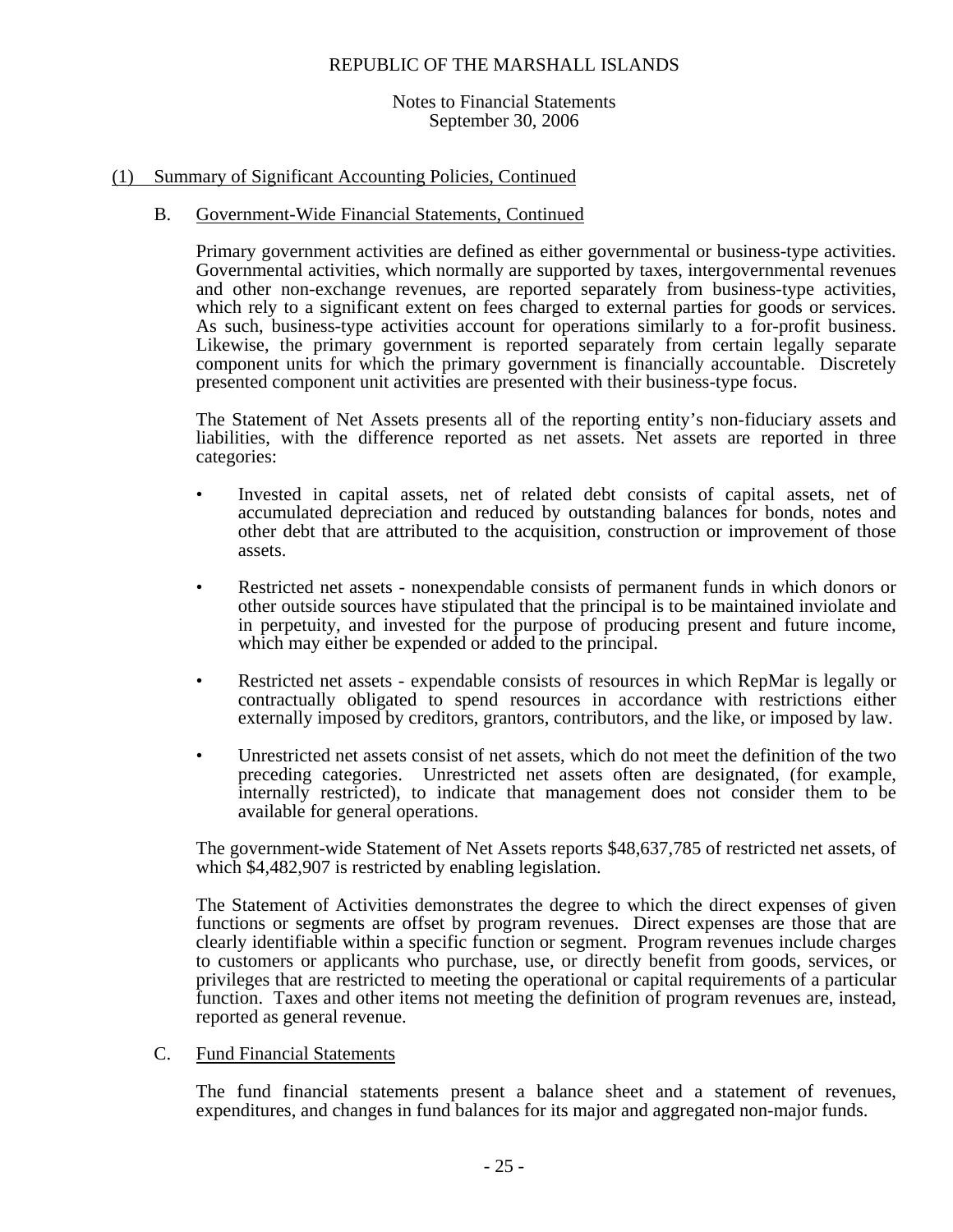## Notes to Financial Statements September 30, 2006

# (1) Summary of Significant Accounting Policies, Continued

#### $C_{\cdot}$ Fund Financial Statements, Continued

Separate financial statements are provided for governmental funds and fiduciary funds even though the latter are excluded from the government-wide financial statements. Major individual governmental funds are reported as separate columns in the fund financial statements pursuant to GASB reporting standards, with nonmajor governmental funds being combined into a single column.

RepMar reports its financial position and results of operations in funds, each of which is considered a separate accounting entity. The operations of each fund are accounted for with a set of self-balancing accounts that comprise its assets, liabilities, fund equity, revenues and expenditures/expenses. Transactions between funds within a fund type, if any, have not been eliminated.

#### D. Measurement Focus and Basis of Accounting

The government-wide financial statements are reported using the economic resources management focus and the accrual basis of accounting, as are the proprietary fund and fiduciary fund financial statements. Revenues are recorded when earned and expenses are recorded when a liability is incurred, regardless of the timing of related cash flows. Grants and similar items are recognized as revenue as soon as all eligibility requirements imposed by the provider have been met.

Governmental fund financial statements account for the general governmental activities of RepMar and are reported using the current financial resources measurement focus and the modified accrual basis of accounting. Revenues are recognized as they become susceptible to accrual, generally when they are both measurable and available. Revenues are considered to be available when they are collectible within the current period or soon enough thereafter to pay liabilities of the current period. For this purpose, RepMar considers revenues to be available if they are collected within 90 days of the end of the current fiscal period.

Significant revenues susceptible to accrual include income and gross revenue taxes, federal grants, federal reimbursements and other reimbursements for use of materials and services. Miscellaneous revenues from other financing sources are recognized when received in cash because they are generally not measurable until actually received. Investment earnings are recorded as earned, since they are both measurable and available. Investments and related investment earnings are recorded at fair value. Fair value is the amount at which a financial instrument could be exchanged in a current transaction between willing parties, other than in a forced or liquidation sale. Expenditures generally are recorded in the period in which the related fund liability is incurred, as under accrual accounting. However, debt service expenditures, as well as expenditures related to compensated absences and claims and judgments, are recorded only when payment is due.

Amounts reported as program revenue include 1) charges to customers or applicants for goods, services, or privileges provided, 2) operating grants and contributions, and 3) capital grants and contributions. Internally dedicated resources are reported as general revenues rather than as program revenues. General revenue is derived from taxation, investment income and other fees that are not allocated to specific programs.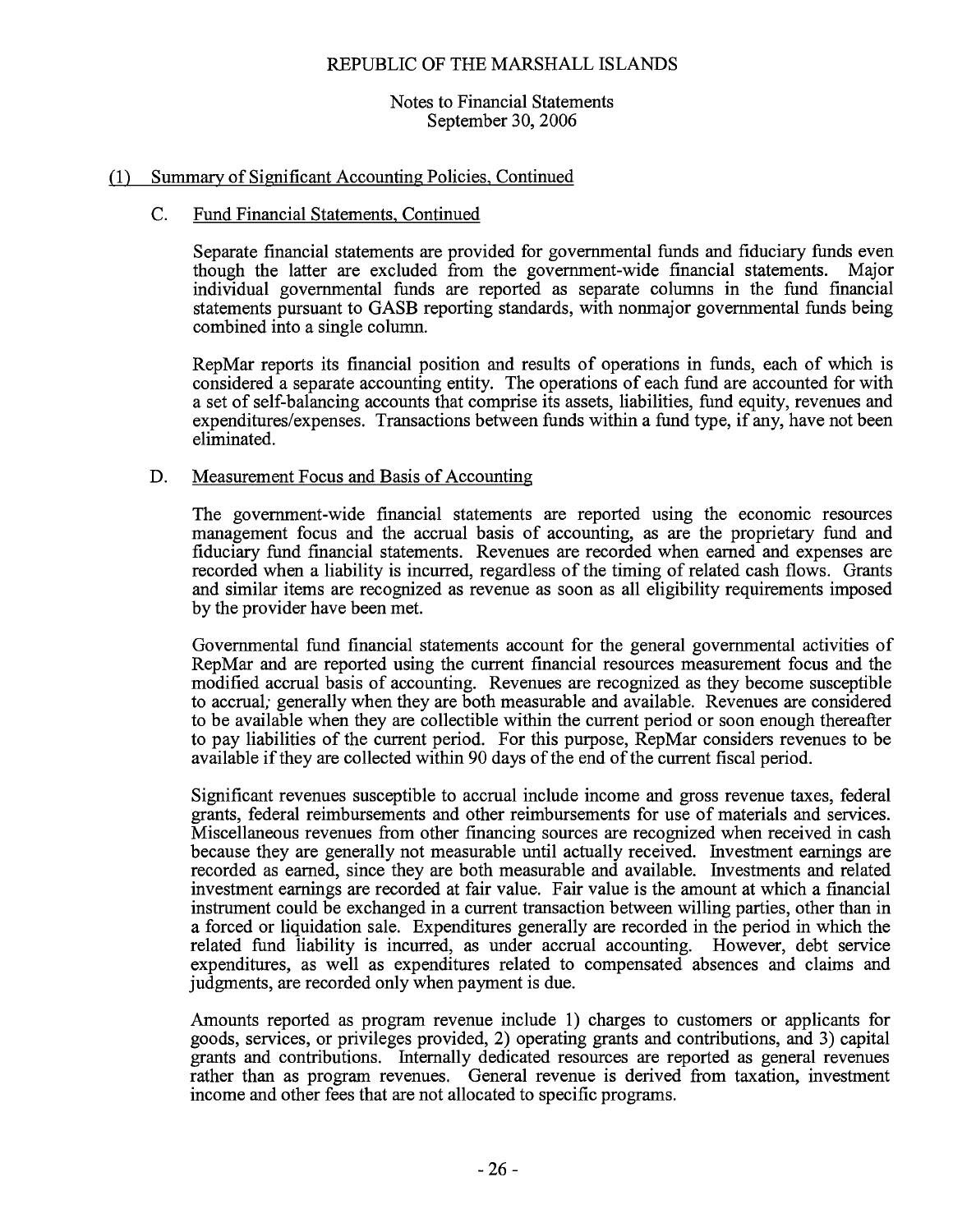## Notes to Financial Statements September 30, 2006

# (1) Summary of Significant Accounting Policies, Continued

#### Measurement Focus and Basis of Accounting, Continued D.

Proprietary funds distinguish operating revenues and expenses from nonoperating items. Operating revenues and expenses generally result from providing services and producing and delivering goods in connection with a proprietary fund's principal ongoing operations. All other revenues are reported as nonoperating. Operating expenses includes the cost of sales and services, administrative expenses, and depreciation on capital assets. All revenues and expenses not meeting this definition are reported as nonoperating revenues and expenses.

RepMar reports the following fund types:

- 1. Governmental Fund Types
	- i. General Fund

This fund is the primary operating fund of RepMar. It is used to account for all governmental transactions, except those required to be accounted for in another fund.

ii. Special Revenue Funds

> These funds account for specific revenue sources that have been aggregated according to enabling legislation to support specific governmental activities.

iii. Capital Projects Funds

> These funds account for the acquisition or construction of major RepMar capital facilities financed primarily from loans and federal reimbursements.

iv. Permanent Funds

This fund accounts for resources that are legally restricted to the extent that only earnings, and not principal, may be used to support programs for the benefit of the government.

- $\overline{2}$ . Fiduciary Fund Types
	- Private Purpose Funds i.

These funds are used to account for resources held in trust under which principal and income benefit certain individuals.

These include funds held in trust by the Marshall Islands Social Security Administration (MISSA) for the beneficiaries of the MISSA Retirement Fund: funds received under the Interim Use Agreement for the benefit of Kwajalein landowners; and funds received under Section 177 of the Compact of Free Association for the benefit of victims related to the United States Nuclear Testing Program.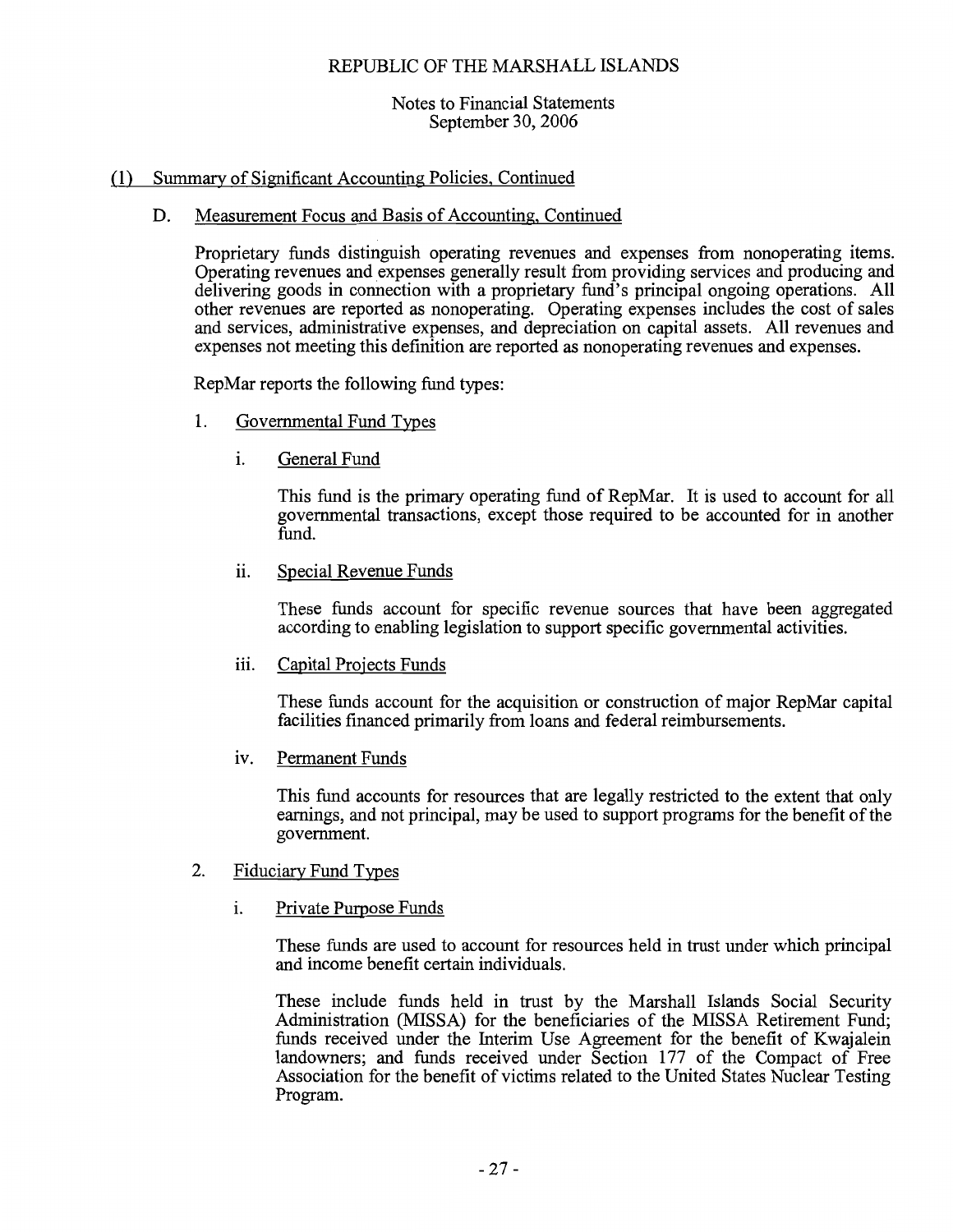## Notes to Financial Statements September 30, 2006

# (1) Summary of Significant Accounting Policies, Continued

#### Measurement Focus and Basis of Accounting, Continued D.

- $2.$ **Fiduciary Fund Types, Continued** 
	- ii. **Agency Funds**

This fund is used to report resources held by the primary government relating to unclaimed property in a purely custodial capacity.

GASB Statement No. 34, Basic Financial Statements - and Management's Discussion and Analysis - For State and Local Governments, as amended by GASB Statement No. 37, Basic Financial Statements - and Management's Discussion and Analysis - Omnibus, sets forth minimum criteria (percentage of the assets, liabilities, revenues or expenditures/expenses for either fund category or the governmental and enterprise combined) for the determination of major funds. RepMar elected to add certain other major funds that had specific public interest. Major individual governmental funds are reported as separate columns in the fund financial statements. The nonmajor funds are combined in a column in the fund financial statements and detailed in the combining statements. RepMar reports the following major funds:

U.S. Federal Grants Fund, a Governmental Fund Type - Special Revenue Fund. This fund accounts for all financial transactions that are subgranted to RepMar, as well as other direct federal grants that RepMar received from the United States government.

Compact Sector Grants Fund, a Governmental Fund Type - Special Revenue Fund. This fund accounts for United States Congress appropriations under United States Public Law 99-239, as amended, Title II, Article I, Section  $211(a)$  and approved by Nitijela resolution 123 to promote economic advancement and budgetary self-reliance. These appropriations are to be used for assistance in education, health care, the environment, public sector capacity building, and private sector development, or for other areas as mutually agreed, with priorities in the education and health care sectors.

Compact Trust Fund, a Governmental Fund Type - Permanent Fund. This fund accounts for RepMar's contributions to the Trust Fund established in accordance with Section 216 of the Compact of Free Association, as amended, to provide for an additional source of revenue for the government budget that will be needed to substitute for the absence of Compact of Free Association funding.

#### **Reporting Standards**  $E.$

As allowed by GASB Statement No. 20, Accounting and Financial Reporting for Proprietary Funds and Other Governmental Entities that Use Proprietary Fund Accounting, RepMar's proprietary funds follow all GASB pronouncements and those Financial Accounting Standards Board Statements and Interpretations, Accounting Principles Board Opinions, and Accounting Research Bulletins that were issued on or before November 30, 1989, except those that conflict with a GASB pronouncement.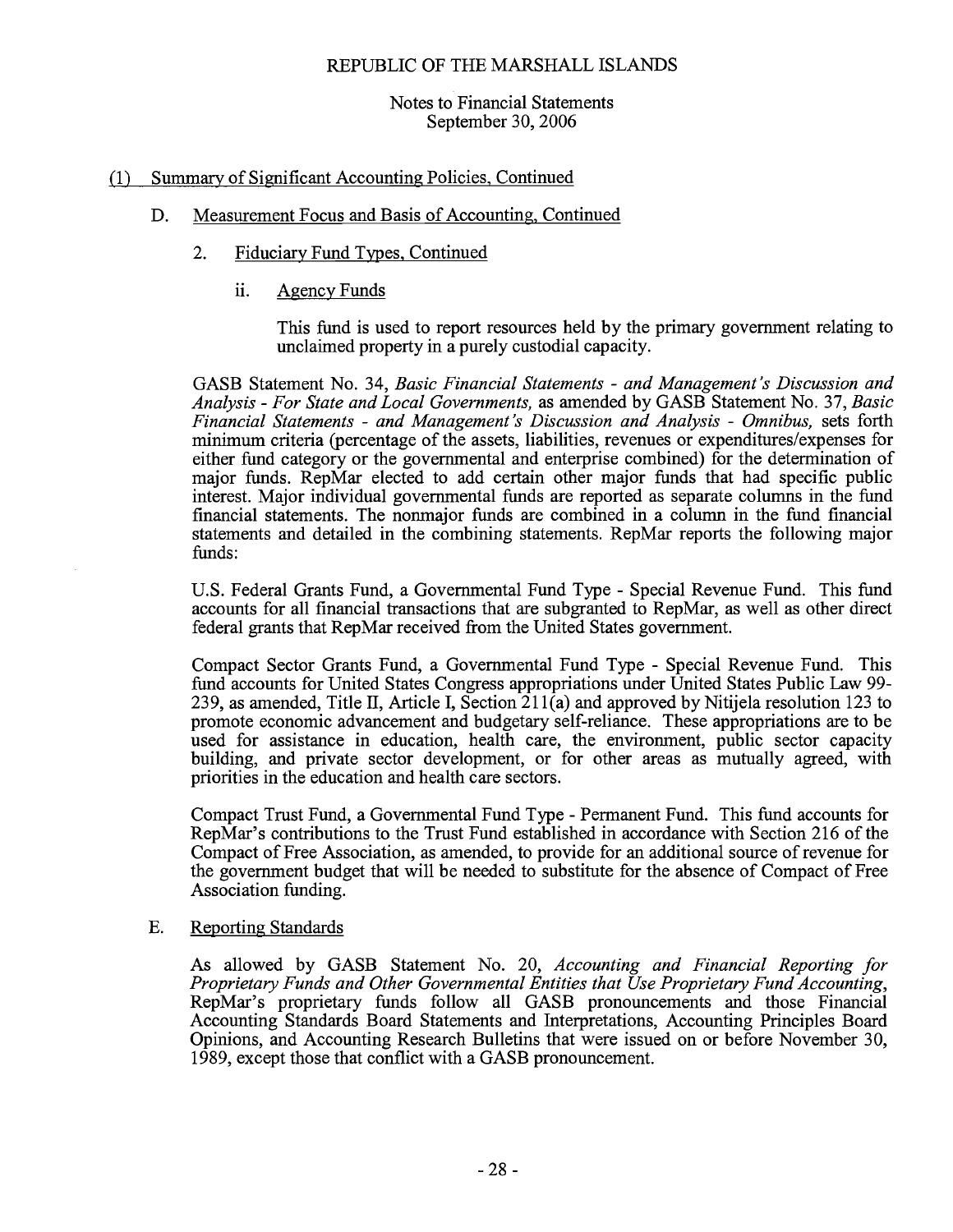## Notes to Financial Statements September 30, 2006

# (1) Summary of Significant Accounting Policies, Continued

#### Cash and Cash Equivalents and Time Certificates of Deposit  $F<sub>1</sub>$

RepMar pools cash resources of its various funds in order to facilitate the management of cash. Unless otherwise required by law, interest income received on pooled cash accrues to the General Fund. Cash and cash equivalents applicable to a particular fund are readily identifiable. Cash and cash equivalents include cash on hand, demand deposits, and shortterm investments in U.S. Treasury obligations with a maturity date within three months of the date acquired by RepMar. Deposits maintained in time certificates of deposit with original maturity dates greater than three months are separately classified on the statement of net assets/balance sheet.

#### G. Investments

Investments and related investment earnings are recorded at fair value. Fair value is the amount at which a financial instrument could be exchanged in a current transaction between willing parties, other than in a forced or liquidation sale.

#### H. Receivables

In general, tax revenue is recognized on the government-wide statements, when assessed or levied and on the governmental fund financial statements to the extent that it is both measurable and available. Receivables are stated net of estimated allowances for uncollectible accounts. Reimbursements due to RepMar for expenditures on federally funded reimbursement and grant programs are reported as "receivables from federal agencies".

Receivables of the primary government and the discretely presented component units are primarily due from businesses and individuals residing on the islands of Majuro and Ebeye. The allowance for uncollectibles primarily represents estimated allowances for uncollectible amounts that are determined based upon past collection experience and aging of the accounts.

#### L. **Inventories and Prepaid Items**

Inventories of the discretely presented component units are valued at the lower of cost (FIFO) or market.

Certain payments made to vendors or persons for services reflect costs applicable to future accounting periods and are recorded as prepaid items in both government-wide and fund financial statements.

#### $\Gamma$ Interfund Receivables/Payables

During the course of its operations, RepMar records transactions between individual funds for goods provided or services rendered. Receivables and payables resulting from transactions between funds are classified as "due from other funds" or "due to other funds" on the governmental fund balance sheet.

These balances result from the time lag between the dates that 1) interfund goods and services are provided or reimbursable expenditures occur, 2) transactions are recorded in the accounting system, and 3) payments between funds are made, and are scheduled to be collected in the subsequent year.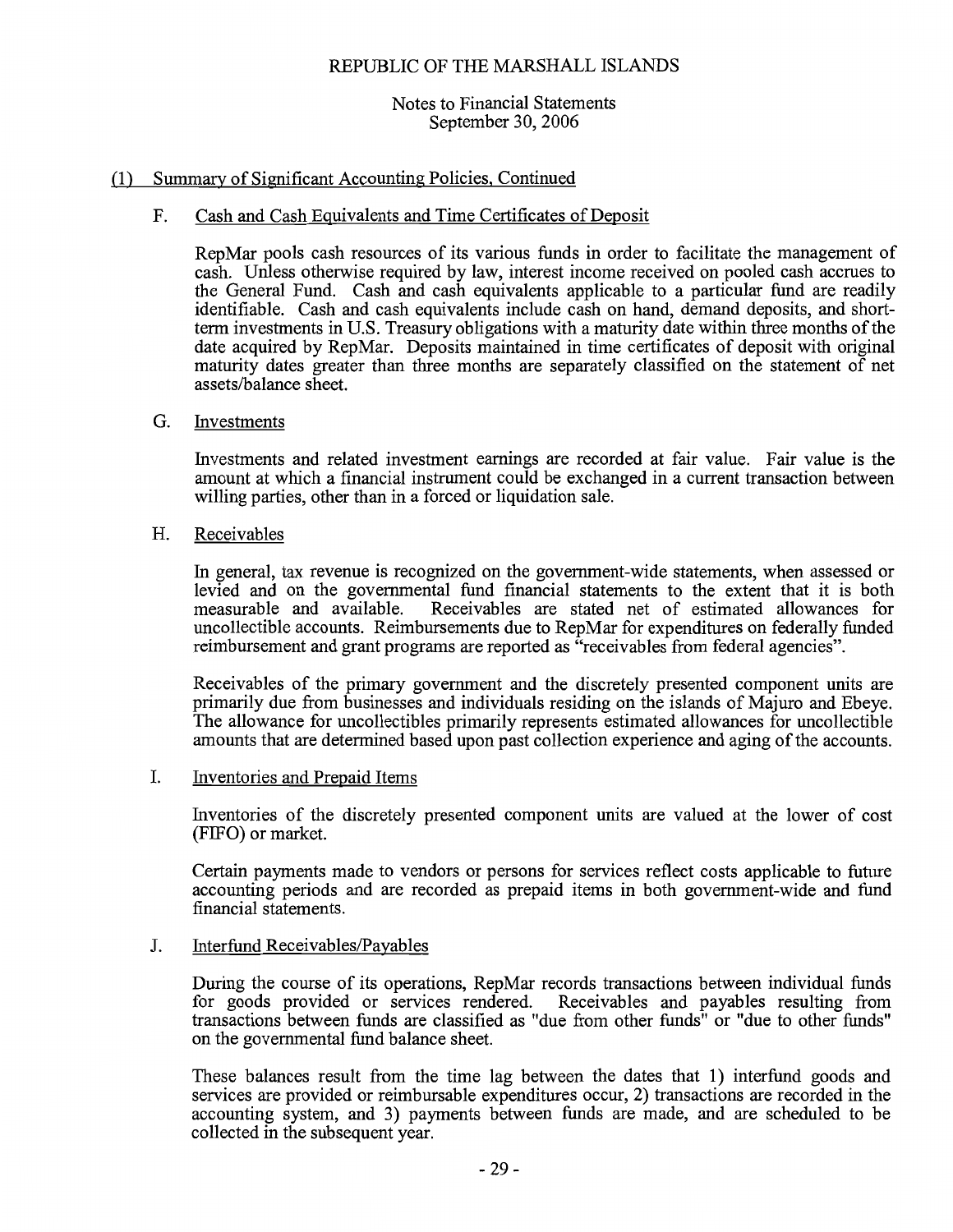## Notes to Financial Statements September 30, 2006

#### Summary of Significant Accounting Policies, Continued  $(1)$

#### K. **Restricted Assets**

Certain assets of the primary government are classified as restricted assets because their use is completely restricted through loan agreements or enabling legislation. Specifically. RepMar has collateralized a credit card facility with a time certificate of deposit of \$55,000. Furthermore, cash and cash equivalents and investments, totaling \$15,175,413 and \$41,627,147, respectively, are restricted in that they are not available to be used in current operations.

#### L. Capital Assets

Capital assets, which include property, plant, equipment and infrastructure assets (e.g. roads, bridges, docks, water and sewer lines, water catchments, and other similar items), are reported in the governmental activity column of the government-wide financial statements. Such assets, whether purchased or constructed, are recorded at historical cost or estimated historical cost. Donated capital assets are recorded at estimated fair market value at the date of donation.

RepMar currently holds no title to land. Singular pieces of machinery and equipment that equal or exceed \$50,000 are capitalized. Buildings and infrastructure projects with a cost that equals or exceeds \$100,000 are capitalized. The costs of normal maintenance and repairs that do not add to the value of assets or materially extend asset lives are not capitalized.

Capital assets of the primary government and the component units are depreciated using the straight-line method over their estimated useful lives, with a full year's depreciation charged in the year of acquisition and disposal, regardless of date.

#### Interfund/Intrafund Transactions M.

As a general rule, the effect of interfund activity has been eliminated in the government-wide statements. Exceptions to this rule are: 1) activities between funds reported as governmental activities and funds reported as business-type activities and 2) activities between funds that are reported in different functional categories in either the governmental or business-type activities column. Elimination of these activities would distort the direct costs and program revenues for the functions concerned.

#### Deferred Revenue N.

In the government-wide financial statements, deferred revenue is recognized when cash, receivables or other assets are recorded prior to their being earned. In the governmental fund financial statements deferred revenue represents monies received or revenues accrued which have not been earned or do not meet the "available" criterion for revenue recognition under the modified accrual basis of accounting. The deferred revenue in the governmental fund types has primarily resulted as federal funds are received in advance of eligible expenditures.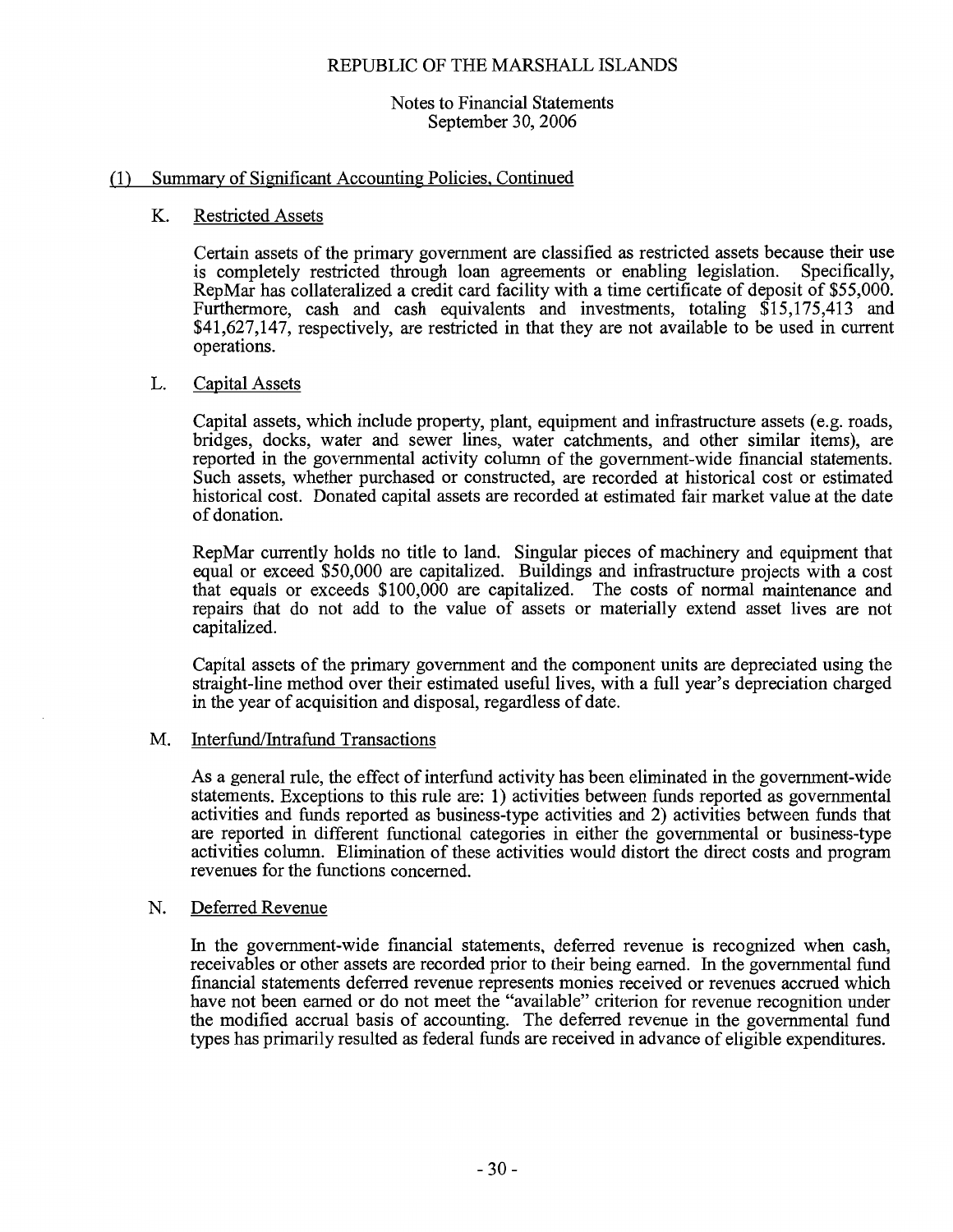### Notes to Financial Statements September 30, 2006

#### Summary of Significant Accounting Policies, Continued  $(1)$

#### Ο. **Compensated Absences**

It is the government's policy to permit employees to accumulate earned but unused vacation and sick pay benefits. There is no liability for unpaid accumulated sick leave since the government does not have a policy to pay any amounts when employees separate from service with the government. All vacation pay is accrued when incurred in the governmentwide and fiduciary fund financial statements. A liability for these amounts is reported in governmental funds only if they have matured, for example, as a result of employee resignations and retirements. Annual leave accumulates at the rate of one working day per bi-weekly pay period.

#### Ρ. Fund Equity

In the fund financial statements, governmental funds report reservations of fund balance for amounts that are not available for appropriation or are legally restricted by outside parties for use for a specific purpose. Designations of fund balance represent tentative management plans that are subject to change.

The unreserved fund balances for the governmental funds represent the amount available for budgeting future operations. The reserve for related assets as of September 30, 2006, is represented by the following assets:

|                              |   |         |              |         |                          | Other |                          |   |              |   |            |
|------------------------------|---|---------|--------------|---------|--------------------------|-------|--------------------------|---|--------------|---|------------|
|                              |   |         | U.S. Federal | Compact |                          |       | Compact                  |   | Governmental |   |            |
|                              |   | General | Grants       | Sector  |                          |       | Trust                    |   | Funds        |   | Totals     |
| Cash and cash equivalents    | S | 17,395  | \$           |         | $\overline{\phantom{a}}$ | S     | $\overline{\phantom{a}}$ | ъ | $\cdot$      | S | 17,395     |
| Investments                  |   |         |              |         |                          |       | $\blacksquare$           |   | 318,630      |   | 318,630    |
| Due from other funds         |   |         |              |         | $\overline{\phantom{a}}$ |       | 250,000                  |   |              |   | 250,000    |
| Due from component units     |   |         |              |         |                          |       | $\overline{\phantom{a}}$ |   | 5,669,213    |   | 5,669,213  |
| Restricted assets:           |   |         |              |         |                          |       |                          |   |              |   |            |
| Cash and cash equivalents    |   |         |              |         | -                        |       |                          |   | 22,268       |   | 22,268     |
| Time certificates of deposit |   | 55,000  |              |         |                          |       |                          |   |              |   | 55,000     |
| Investments                  |   |         |              |         |                          |       | 41,627,147               |   |              |   | 41,627,147 |
|                              |   | 72.395  |              |         |                          |       | 41.877.147               |   | 6.010.111    |   | 47.959.653 |

#### Q. **Risk Financing**

 $\mathcal{L}_{\mathcal{A}}$ 

RepMar is exposed to various risks of loss related to torts; theft of, damage to, and destruction of assets; errors and omissions; injuries to employees; and natural disasters. It is the policy of the primary government not to purchase commercial insurance for the risks of loss to which it is exposed. Instead, RepMar management believes it is more economical to manage its risks internally. In the event of claim settlements and judgments, RepMar reports all of its risk management activities in its General Fund. Claims expenditures and liabilities are reported when it is probable that a loss has occurred and the amount of that loss can be reasonably estimated. These losses include an estimate of claims that have been incurred but not reported. No losses have occurred as a result of these risks in any of the past three fiscal years.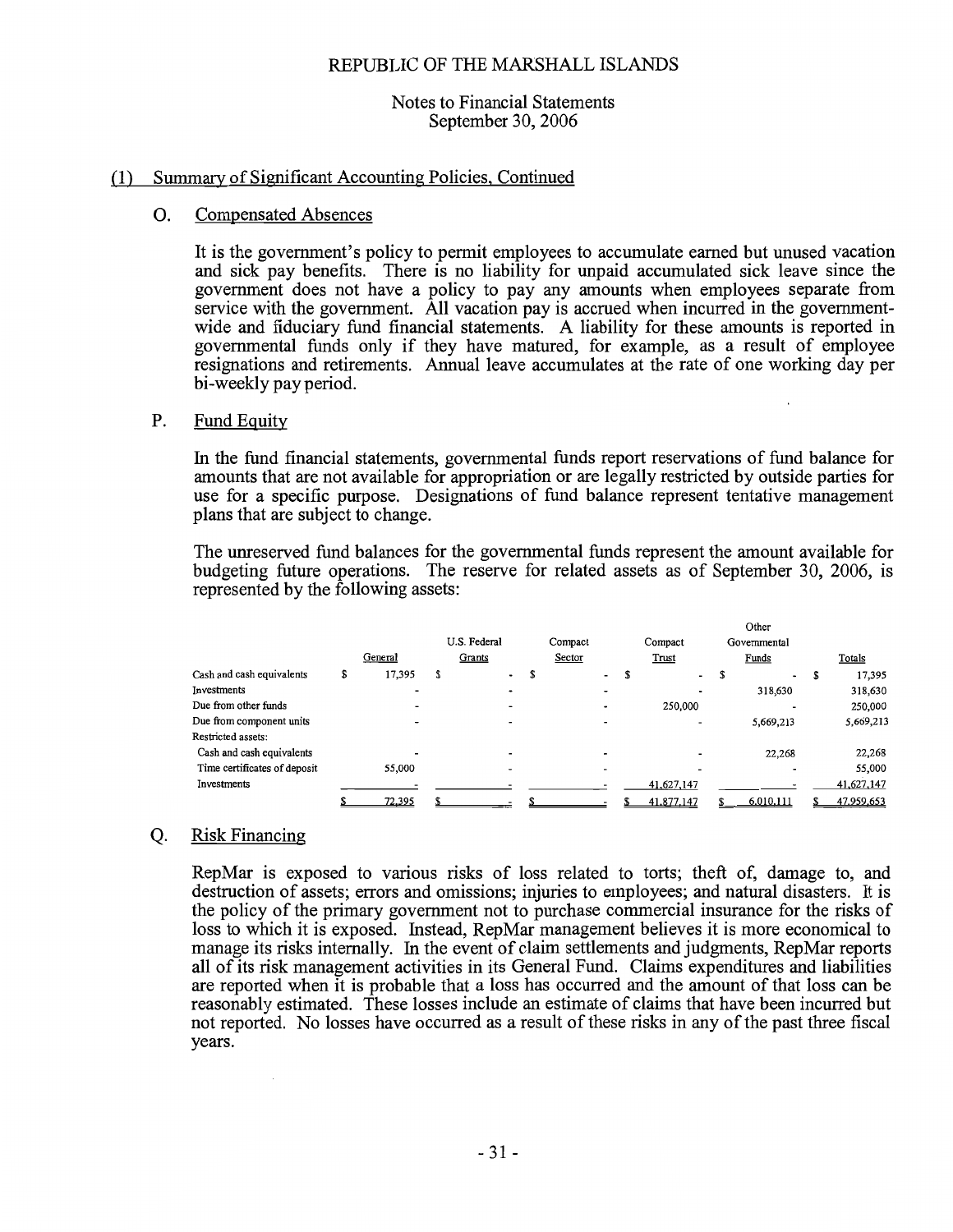## Notes to Financial Statements September 30, 2006

# (1) Summary of Significant Accounting Policies, Continued

#### $\mathbf{R}$ . New Accounting Standards

During fiscal year 2006, RepMar implemented the following pronouncements:

- GASB Statement No. 44, *Economic Condition Reporting: The Statistical Section, an*  $\bullet$ amendment to NCGA Statement 1, which improves the understandability and usefulness of statistical section information and adds information from the new financial reporting model for state and local governments required by GASB Statement No. 34.
- GASB Statement No. 47, Accounting for Termination Benefits, which establishes guidance for state and local governmental employers on accounting and financial reporting for termination benefits. These benefits include incentives for voluntary terminations (e.g., early retirement window programs) and severance payments with respect to involuntary terminations.
- GASB Technical Bulletin No. 2004-2, Recognition of Pension and Other Postemployment Benefit Expenditures/Expense and Liabilities by Cost-Sharing *Emplovers*, which clarifies the requirements of GASB Statement Nos. 27 and 45 for recognition of pension and other postemployment benefit expenditures/expense and liabilities by cost-sharing employers.

The implementation of these pronouncements did not have a material impact on the accompanying financial statements.

In April 2004, GASB issued Statement No. 43, Financial Reporting for Postemployment Benefit Plans Other Than Pension Plans. GASB Statement No. 43 establishes uniform financial reporting for other postemployment benefit plans by state and local governments. The provisions of this Statement are effective for periods beginning after December 15, 2007. Management does not believe that the implementation of this statement will have a material effect on the financial statements of RepMar.

In June 2004, GASB issued Statement No. 45, Accounting and Financial Reporting by Employers for Postemployment Benefits Other Than Pensions. GASB Statement No. 45 establishes standards for the measurement, recognition, and display of other post employment benefits expense/expenditures and related liabilities, note disclosures, and, if applicable, required supplementary information in the financial reports of state and local governmental employers. The provisions of this Statement are effective for periods beginning after December 15, 2008. Management does not believe that the implementation of this statement will have a material effect on the financial statements of RepMar.

In September 2006, GASB issued Statement No. 48, Sales and Pledges of Receivables and Future Revenues and Intra-Entity Transfer of Assets and Future Revenues. GASB Statement No. 48 establishes criteria that governments will use to ascertain whether certain transactions should be regarded as a sale or a collateralized borrowing. The statement also includes a provision that stipulates that governments should not revalue assets that are transferred between financial reporting entity components. The provisions of this Statement are effective for periods beginning after December 15, 2006. Management does not believe that the implementation of this statement will have a material effect on the financial statements of RepMar.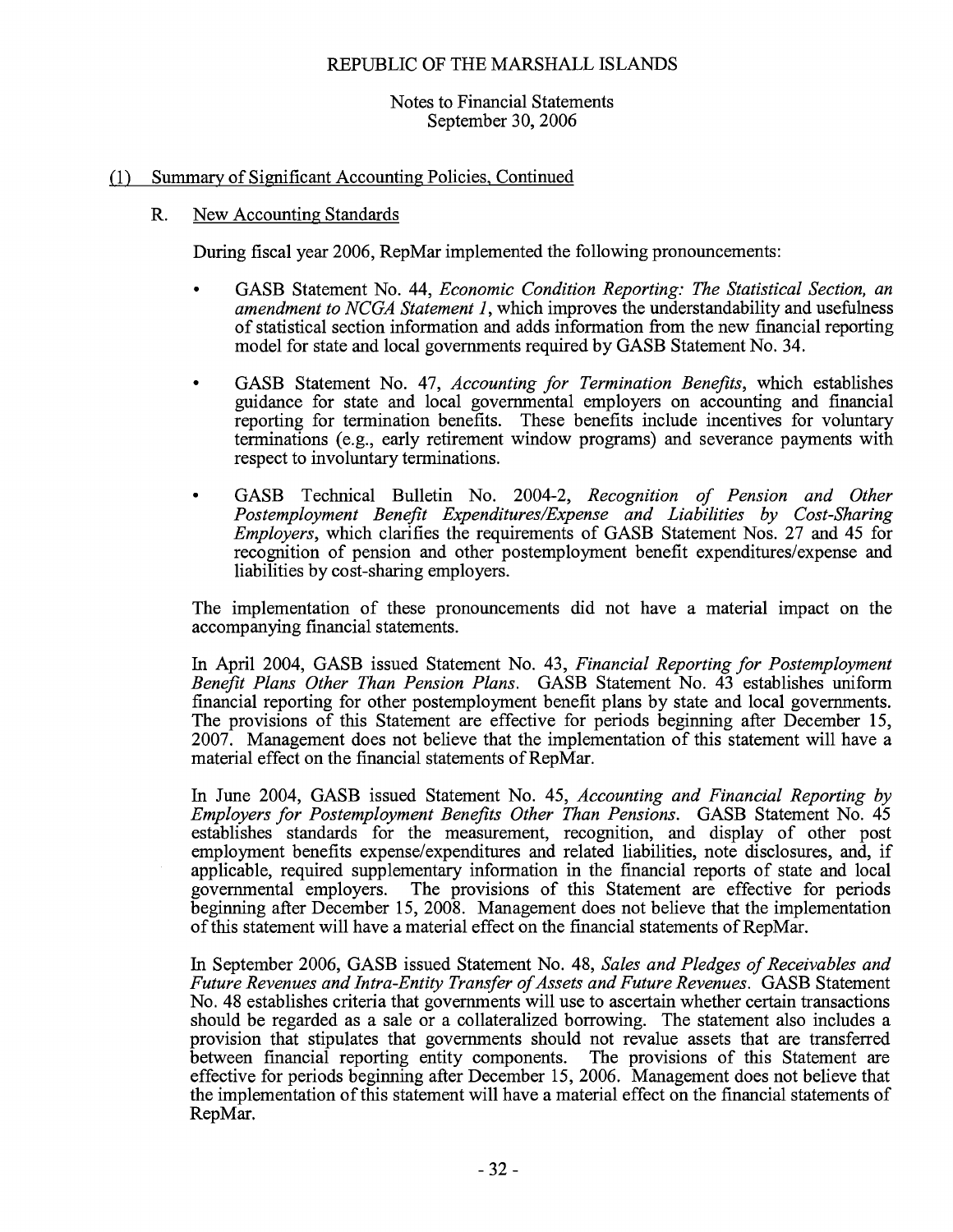## Notes to Financial Statements September 30, 2006

# (1) Summary of Significant Accounting Policies, Continued

#### S. Reclassifications

Due to the provisions of GASB Statement No. 34, major governmental funds presented in a previous year may not be major funds presented in the current year.

#### T. Estimates

The preparation of financial statements in conformity with GAAP requires management to make estimates and assumptions that affect the reported amounts of assets and liabilities and disclosures of contingent assets and liabilities at the date of the financial statements and the reported amounts of revenues, expenditures and expenses during the reporting period. Actual results could differ from those estimates.

# (2) Deposits and Investments

GASB Statement No. 40 addresses common deposit and investment risks related to credit risk, concentration of credit risk, interest rate risk and foreign currency risk. As an element of interest rate risk, disclosure is required of investments that have fair values that are highly sensitive to changes in interest rates. GASB Statement No. 40 also requires disclosure of formal policies related to deposit and investment risks.

The deposit and investment policies of RepMar are governed by 3 MIRC 7, Investment of Public Funds, and 11 MIRC 1, Financial Management, in conjunction with various trust agreements. Under 3 MIRC 7, the Secretary of Finance, subject to approval of Cabinet, may transfer specific amounts of money from the General Fund, and invest such money in financial institution investment accounts, provided however that:

- (a) Public monies shall not be deposited with any financial institution that is not a member of the Federal Deposit Insurance Corporation (FDIC) of the United States or the Federal Savings and Loan Insurance Corporation (FSLIC) of the United States, unless the Secretary of Finance is satisfied, on the advice of the Banking Commissioner, that a financial institution (although not a member of the FDIC or FSLIC), owns sufficient assets to cover the total amount of the investment;
- (b) The demand deposit account shall be continuously maintained to cover not less than seventyfive percent of the cash expenditures projected to be expended over the next succeeding ninety day period;
- (c) All deposits, accounts and funds maintained pursuant to this Act shall be subordinate deposits, accounts and funds of the General Fund: and
- (d) No withdrawal of monies shall be made out of or charged against time or savings deposits, accounts or funds maintained pursuant to this Act except to transfer funds into the demand deposit account of the General Fund. All expenditures shall be made out of or charged against the demand deposit account of the General Fund only.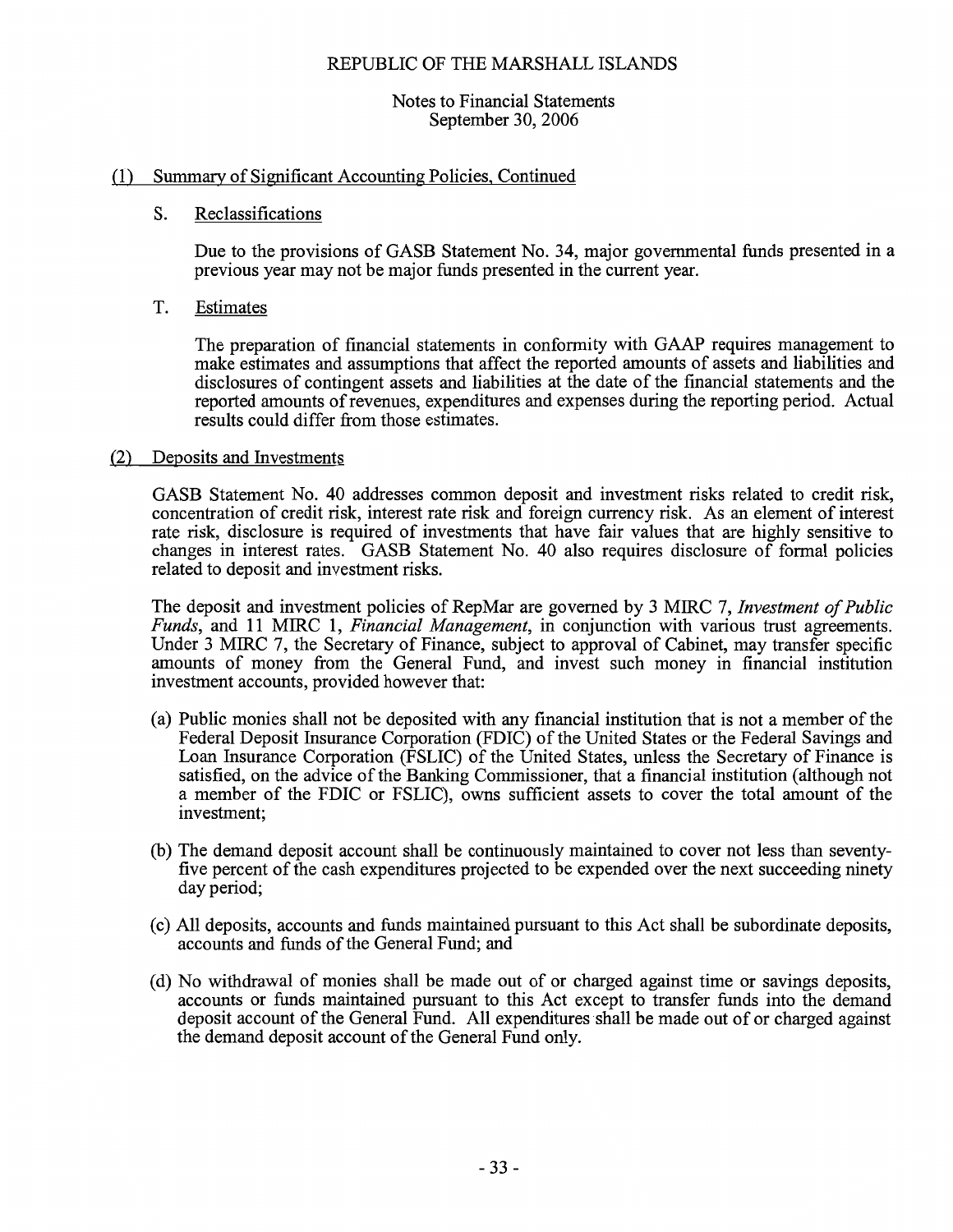#### Notes to Financial Statements September 30, 2006

#### (2) Deposits and Investments, Continued

Under 11 MIRC 1, the Secretary of Finance may invest any monies of RepMar, which:

- (a) Are funds that have not been appropriated by Act;
- (b) In his judgment are in excess of the amounts necessary for meeting the immediate requirements of RepMar; and
- (c) In his judgment will not impede or hamper the necessary financial operations of RepMar.

Any of such investments shall be due to mature no later than one (1) year from the date of investment, unless otherwise directed and authorized by the Cabinet for a longer period. Income derived from investments may be reinvested, unless the Cabinet decides otherwise, at the discretion of the Secretary of Finance and shall be recognized as revenue in accordance with generally accepted accounting principles. Long-term investments shall be in time certificates of deposits, bonds, notes, prime commercial paper or other low-risk investments.

A. Deposits

> GASB Statement No. 3 previously required government entities to present deposit risks in terms of whether the deposits fell into the following categories:

- Deposits that are federally insured or collateralized with securities held by Category 1 RepMar or its agent in RepMar's name;
- Category 2 Deposits that are uninsured but fully collateralized with securities held by the pledging financial institution's trust department or agent in RepMar's name;  $\alpha$ r
- Category 3 Deposits that are collateralized with securities held by the pledging financial institution's trust department or agent but not in RepMar's name and noncollateralized deposits.

GASB Statement No. 40 amended GASB Statement No. 3 to in effect eliminate disclosure for deposits falling into categories 1 and 2 but retained disclosures for deposits falling under category 3. Category 3 deposits are those deposits that have exposure to custodial credit risk. Custodial credit risk is the risk that in the event of a bank failure, RepMar's deposits may not be returned to it. Such deposits are not covered by depository insurance and are either uncollateralized, or collateralized with securities held by the pledging financial institution or held by the pledging financial institution but not in the depositor-government's name. RepMar does not have a deposit policy for custodial credit risk.

As of September 30, 2006, the carrying amount of the primary government's total cash and cash equivalents and time certificates of deposit were \$19,529,672 and the corresponding bank balances were \$19,954,417. Of the bank balance amounts, \$19,003,366 is maintained in financial institutions subject to Federal Deposit Insurance Corporation (FDIC) insurance. As of September 30, 2006, bank deposits in the amount of \$666,296 were FDIC insured. RepMar does not require collateralization of its cash deposits; therefore, deposit levels in excess of FDIC insurance coverage are uncollateralized. Accordingly, these deposits are exposed to custodial credit risk.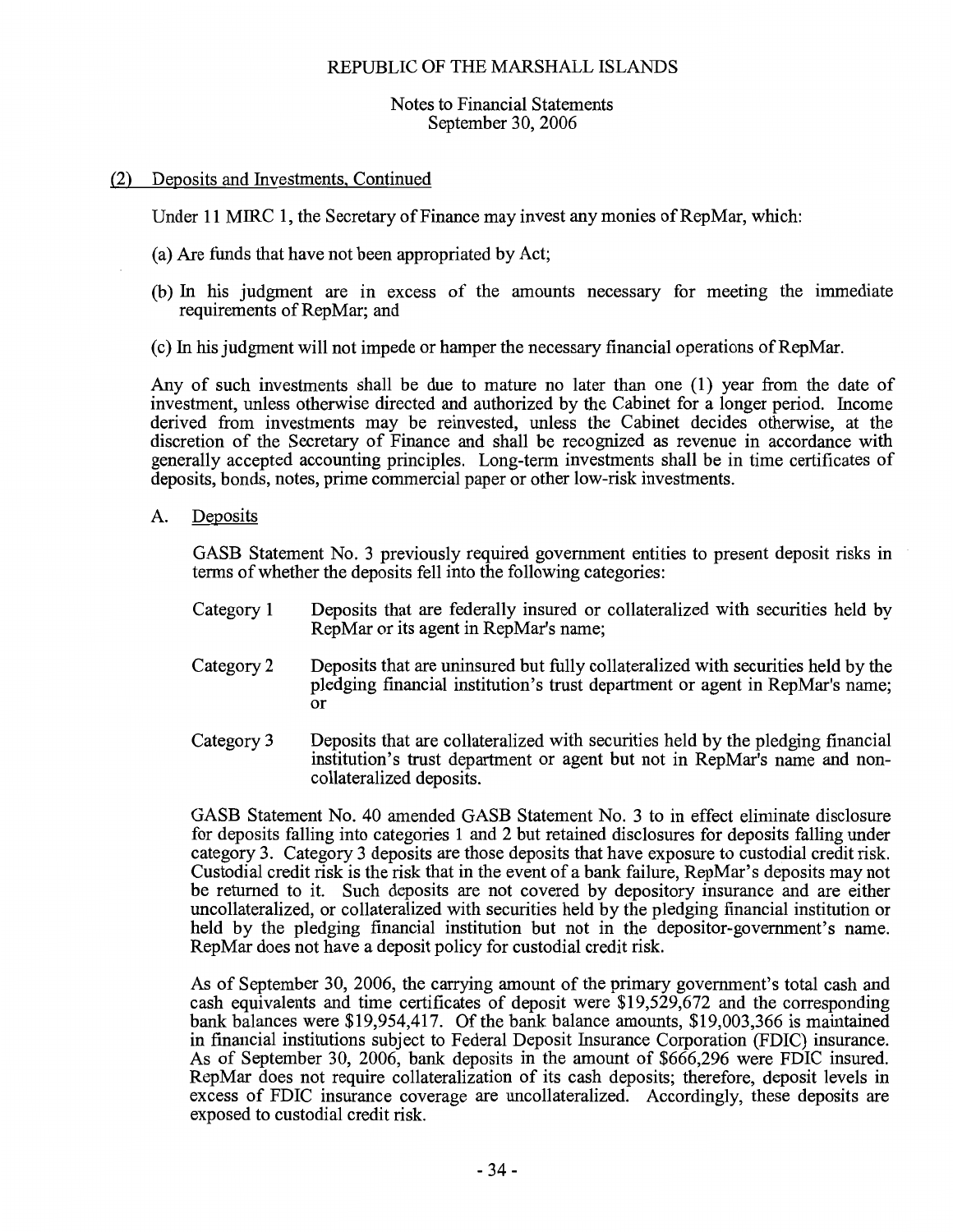Notes to Financial Statements September 30, 2006

#### Deposits and Investments, Continued  $(2)$

#### Deposits, Continued  $A.$

As of September 30, 2006, the carrying amount of the fiduciary fund's total cash and cash equivalents and time certificates of deposit was \$5,535,224 and the corresponding bank balances were \$5,891,752. Of the bank balance amounts, \$57,242 is maintained in financial institutions subject to FDIC insurance. RepMar does not require collateralization of its cash deposits; therefore, deposit levels in excess of FDIC insurance coverage are uncollateralized. Accordingly, these deposits are exposed to custodial credit risk.

As of September 30, 2006, the carrying amount of the discretely presented component units' total cash and cash equivalents and time certificates of deposit were \$15,595,979 and the corresponding bank balances were \$16,043,292. Of the bank balance amounts, \$7,451,795 is maintained in financial institutions subject to FDIC insurance. As of September 30, 2006. bank deposits in the amount of \$1,076,331 were FDIC insured. The component units do not require collateralization of their cash deposits; therefore, deposit levels in excess of FDIC insurance coverage are uncollateralized. Accordingly, these deposits are exposed to custodial credit risk.

 $\mathbf{B}$ . Investments

> GASB Statement No. 3 previously required government entities to present investment risks in terms of whether the investments fell into the following categories.

- Category 1 Investments that are insured or registered, or securities held by RepMar or its agent in RepMar's name;
- Category 2 Investments that are uninsured and unregistered for which the securities are held by the counterparty's trust department or agent in RepMar's name; or
- Investments that are uninsured and unregistered, with securities held by the Category 3 counterparty, or by its trust department or agent but not in RepMar's name.

GASB Statement No. 40 amended GASB Statement No. 3 to in effect eliminate disclosure for investments falling into categories 1 and 2, and provided for disclosure requirements addressing other common risks of investments such as credit risk, interest rate risk, concentration of credit risk, and foreign currency risk. GASB Statement No. 40 did retain and expand the element of custodial credit risk in GASB Statement No. 3.

Investments of the primary government as of September 30, 2006, are as follows:

| Compact Trust Fund:<br>Money market funds | 155,888      |
|-------------------------------------------|--------------|
| Common equity securities                  | 41,471,259   |
|                                           | \$41,627,147 |

Additionally, as of September 30, 2006, the MIDA Fund holds approximately 4% of the shares of Pacific Forum Lines in the amount of \$318,630. As the fair market value of this investment is not readily available, such has been recorded at cost.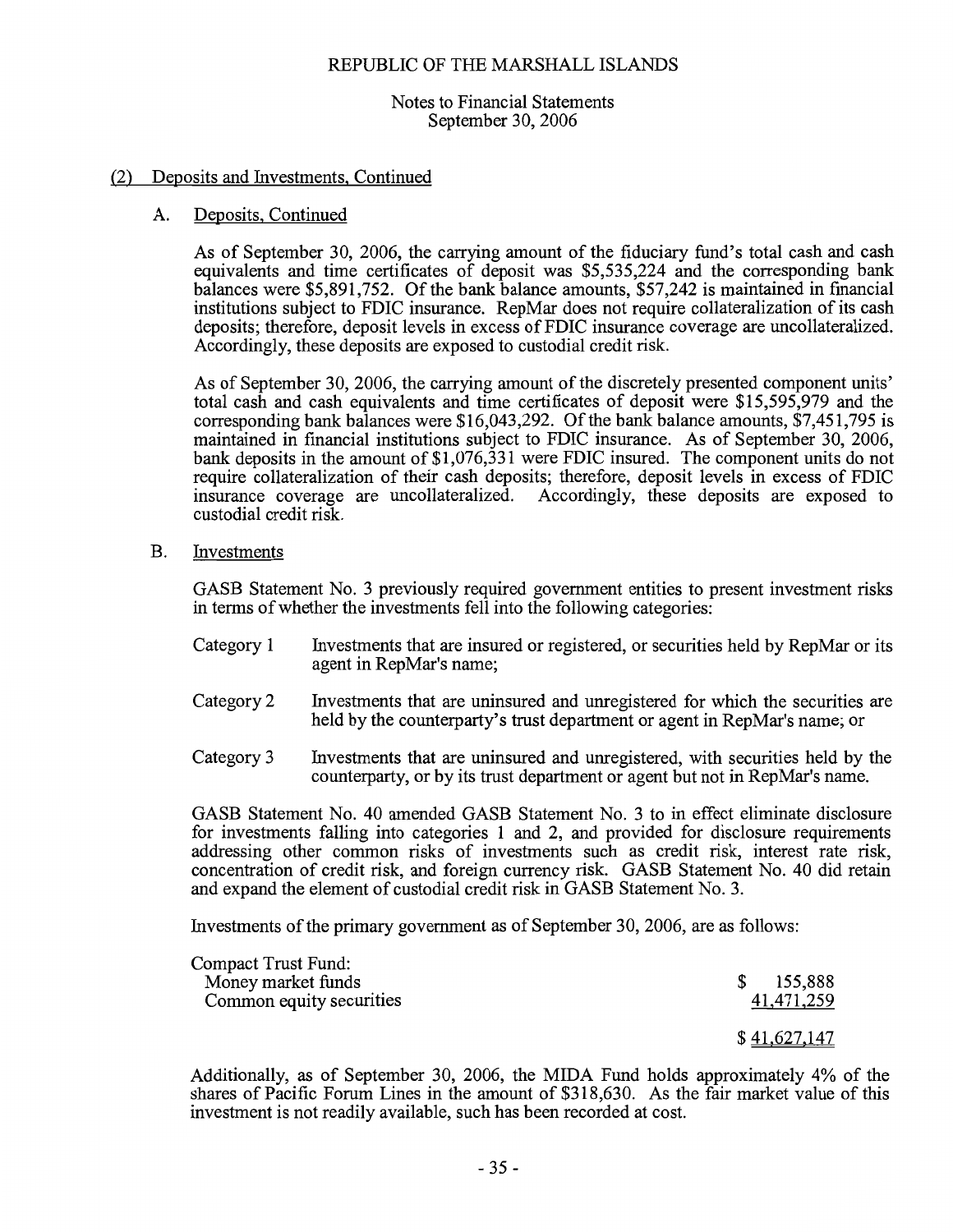Notes to Financial Statements September 30, 2006

#### (2) Deposits and Investments, Continued

#### **B.** Investments, Continued

Custodial credit risk for investments is the risk that in the event of the failure of the counterparty to the transaction, RepMar will not be able to recover the value of investment or collateral securities that are in the possession of an outside party. RepMar's investments are held and administered by trustees in accordance with various trustee agreements. Based on negotiated trust and custody contracts, all of these investments were held in RepMar's name by RepMar's custodial financial institutions at September 30, 2006.

Credit risk for investments is the risk that an issuer or other counterparty to an investment will not fulfill its obligations.

Interest rate risk is the risk that changes in interest rates will adversely affect the fair value of debt instruments. RepMar does not have a formal investment policy that limits investment maturities as a means of managing its exposure to fair value losses arising from increasing interest rates.

Concentration of credit risk for investments is the risk of loss attributed to the magnitude of an entity's investment in a single issuer. GASB Statement No. 40 requires disclosure by issuer and amount of investments in any one issuer that represents five percent (5%) or more of total investments for RepMar. As of September 30, 2006, there were no investments in any one issuer that exceeded 5% of total investments.

Investments of the fiduciary funds as of September 30, 2006, are as follows:

| Marshall Islands Social Security Administration (MISSA): |              |
|----------------------------------------------------------|--------------|
| Money market funds                                       | 112,795      |
| Common equity securities                                 | 8,494,606    |
| Mutual funds                                             | 38,623,258   |
|                                                          | \$47,230,659 |
|                                                          |              |

Additionally, as of September 30, 2006, the MISSA holds approximately 31% of the shares of Bank of Marshall Islands, totaling \$6,275,464, which is accounted for under the equity method.

| Nuclear Claims Trust Fund (NCTF): | 126,709 |
|-----------------------------------|---------|
| U.S. Treasury obligations         | \$      |
| U.S. Government agencies          | 200,084 |
| Corporate notes and bonds         | 42,739  |
| Total fixed income securities     | 369,532 |
| Common equity securities          | 784,717 |
| Money market funds                | 89,886  |
|                                   |         |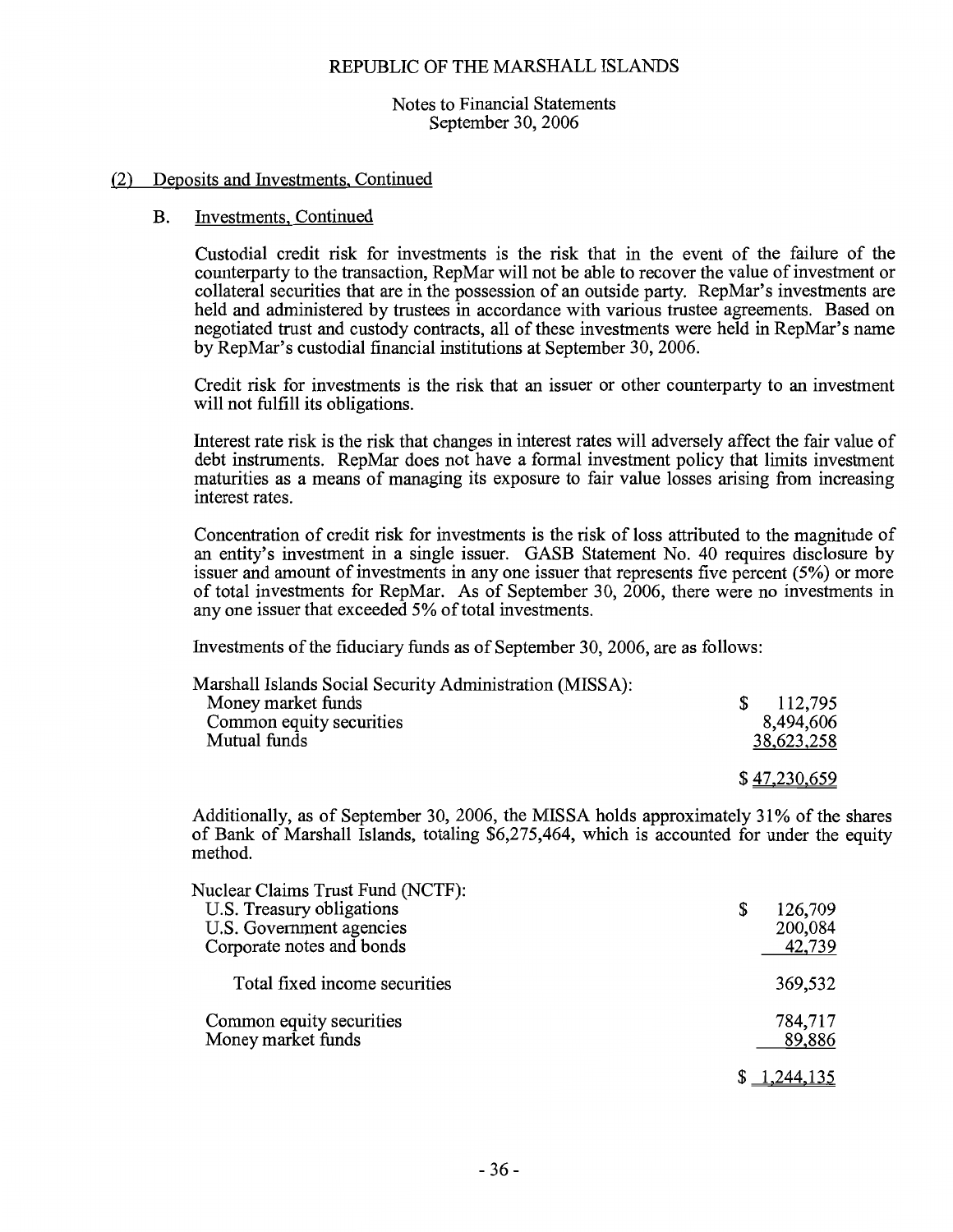Notes to Financial Statements September 30, 2006

#### (2) Deposits and Investments, Continued

- Investments, Continued **B.** 
	- (ii) Corporate obligations and mortgage-backed securities Obligations of any public or private entity or corporation created or existing under the laws of RepMar or of the United States or any state, territory or commonwealth thereof, or obligations of any other government or economic community which are payable in United States dollars, or pass through and other mortgage-backed securities provided that the obligation is an agency of the United States Government or is rated in one of the four highest categories by two nationally recognized rating agencies in the United States. No investment under this heading shall exceed five percent of the market value of the Fund or ten percent of the outstanding value of the issue at the time of purchase.
	- (iii)Preferred and common stocks Shares of preferred or common stocks of any corporation created or existing under the laws of RepMar or under the laws of the United States or any state, territory or commonwealth thereof provided that the purchase of such shares shall be considered reasonable and prudent by MISSA's investment advisor at the time of purchase, that not more than fifteen percent  $(15%)$  percent of the market value of the Fund shall be invested in the stock of any one corporation, and that not more than twentyfive percent (25%) percent of the market value of the Fund shall be invested in any one industry group.
	- (iv)Insurance company obligations Contracts and agreements supplemental thereto providing for participation in one or more accounts of a life insurance company authorized to do business in the Republic or in any state, territory or commonwealth of the United States provided that the total market value of these investments at no time shall exceed ten percent (10%) of all investments of the Fund.

The deposit and investment policies of the NCTF are governed by an agreement between the Government of the United States and RepMar for the implementation of Section 177 of the Compact of Free Association. Generally, the Fund shall be invested in bonds, notes and other instruments of investment grade and of United States nationality, including both debt and equity issues, common or preferred stocks, money market funds, certificates of indebtedness and mutual funds.

MISSA and NCTF investments are held and administered by trustees in accordance with various trustee agreements. Based on negotiated trust and custody contracts, all of these investments were held respectively in the name of MISSA and NCTF by their custodial financial institutions at September 30, 2006.

As of September 30, 2006, the NCTF's investments in debt securities were as follows:

|                           | Moody's |    |               |                          | Investment Maturities (In Years) |               |  |                          |  |                          |         |
|---------------------------|---------|----|---------------|--------------------------|----------------------------------|---------------|--|--------------------------|--|--------------------------|---------|
|                           | Credit  |    | Less          |                          |                                  |               |  |                          |  | Greater                  | Fair    |
|                           | Rating  |    | <u>Than 1</u> |                          |                                  | <u>1 to 5</u> |  | $6$ to 10                |  | Than 10                  | Value   |
| U.S. Treasury obligations | Aaa     | \$ |               | -                        | S                                | 69,292        |  | 57,417                   |  | $\overline{\phantom{a}}$ | 126,709 |
| U.S. Government agencies  | Aaa     |    |               | -                        |                                  | 93,852        |  | 57,054                   |  | 49,178                   | 200,084 |
| Corporate notes           | Aaa     |    |               | -                        |                                  | 11,463        |  | $\overline{\phantom{0}}$ |  |                          | 11,463  |
| Corporate notes           | Aa2     |    |               | $\overline{\phantom{0}}$ |                                  | 8,016         |  |                          |  |                          | 8,016   |
| Corporate notes           | Aa3     |    |               |                          |                                  | 15,541        |  | 7.719                    |  |                          | 23,260  |
|                           |         |    |               |                          |                                  | 198,164       |  | 122,190                  |  | 49,178                   | 369,532 |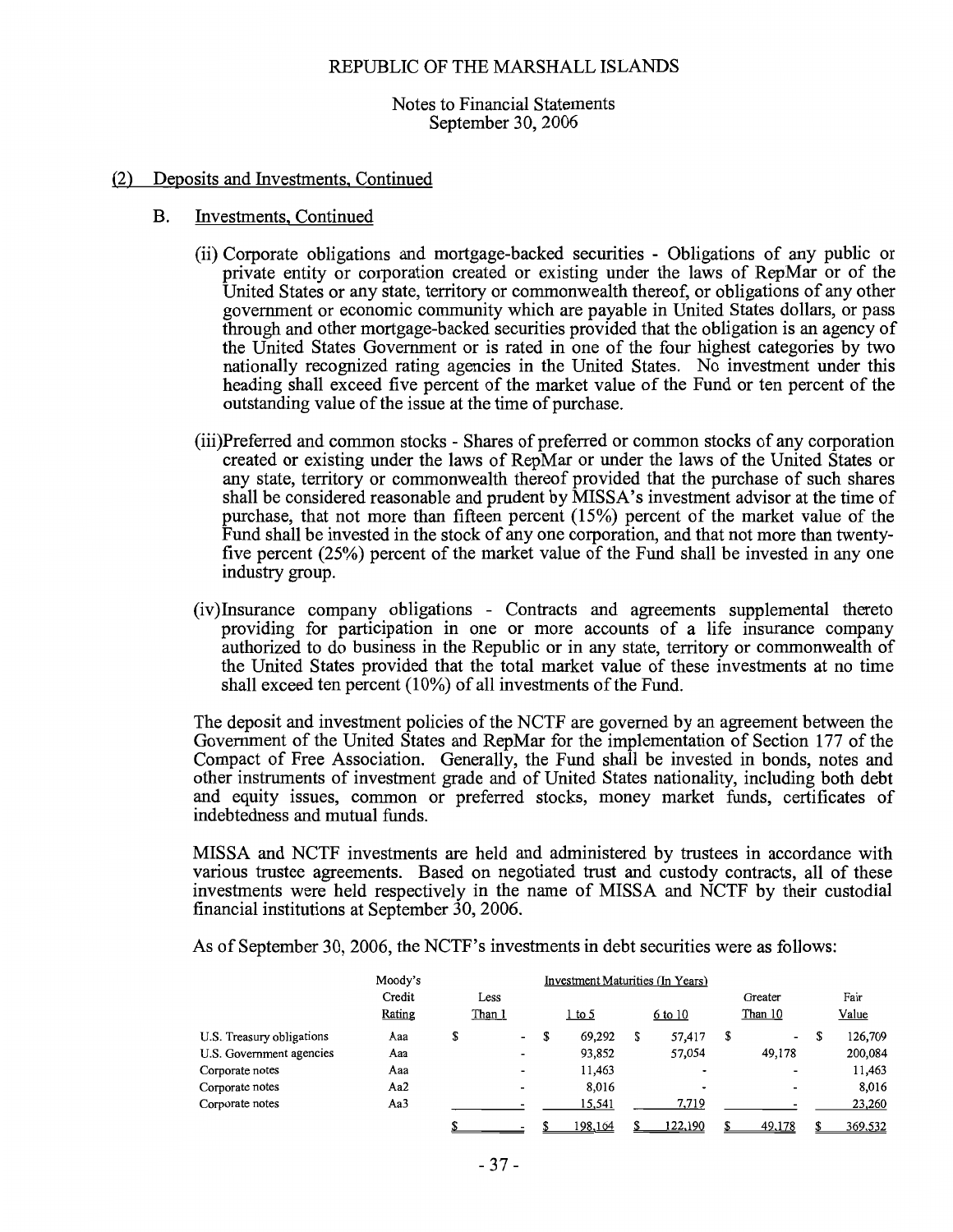#### Notes to Financial Statements September 30, 2006

#### (2) Deposits and Investments, Continued

#### **B. Investments**, Continued

MISSA and NCTF do not have a formal investment policy that limits investment maturities as a means of managing its exposure to fair value losses arising from increasing interest rates. Furthermore, as of September 30, 2006, there were no investments in any one issuer that exceeded 5% of total investments.

Investments of the discretely presented component units as of September 30, 2006, are as follows:

| Marshall Islands Development Bank:<br>Common equity securities                                                    | $$ -423,748$           |
|-------------------------------------------------------------------------------------------------------------------|------------------------|
| Marshall Islands National Telecommunications Authority (MINTA):<br>Common equity securities<br>Money market funds | \$2,140,998<br>115,524 |
|                                                                                                                   | \$ 2,256,522           |
| College of the Marshall Islands:<br>Mutual funds                                                                  | 198.085                |

#### (3) Receivables

Receivables as of September 30, 2006, for the primary government's individual major governmental funds, and nonmajor governmental funds in the aggregate, including applicable allowances for uncollectible accounts, are as follows:

|                    | General         | U.S. Federal<br>Grants         | Compact<br>Sector              |   | Compact<br><b>Trust</b>  | Nonmajor<br>And Other<br>Funds | Totals          |
|--------------------|-----------------|--------------------------------|--------------------------------|---|--------------------------|--------------------------------|-----------------|
| Receivables:       |                 |                                |                                |   |                          |                                |                 |
| Taxes              | \$<br>2,295,514 | \$<br>$\overline{\phantom{a}}$ | \$<br>$\overline{\phantom{a}}$ | S | $\overline{\phantom{a}}$ | \$<br>45,071                   | \$<br>2,340,585 |
| Federal agencies   | 13,442          | 1,019,184                      | 3,314                          |   | $\overline{\phantom{0}}$ | 412,312                        | 1,448,252       |
| General            | 308,069         | $\overline{\phantom{0}}$       | $\overline{\phantom{a}}$       |   | -                        | 3,931,788                      | 4,239,857       |
| Loans              |                 |                                | $\tilde{\phantom{a}}$          |   | -                        | 14,301,639                     | 14,301,639      |
| Other              | 616,272         |                                |                                |   |                          | 5,119,478                      | 5,735,750       |
|                    | 3,233,297       | 1,019,184                      | 3,314                          |   | ٠                        | 23,810,288                     | 28,066,083      |
| Less: allowance    |                 |                                |                                |   |                          |                                |                 |
| for uncollectibles | (669, 973)      |                                |                                |   |                          | (19,200,526)                   | (19,870,499)    |
| Net receivables    | 2,563,324       | 1.019.184                      | 3,314                          |   |                          | 4,609,762                      | 8,195,584       |

Loans receivable of the primary government are recorded by the Marshall Islands Scholarship. Grant and Loan Board, the Marshall Islands Development Authority, and the ADB Development Projects Fund. The details of these loans are as follows: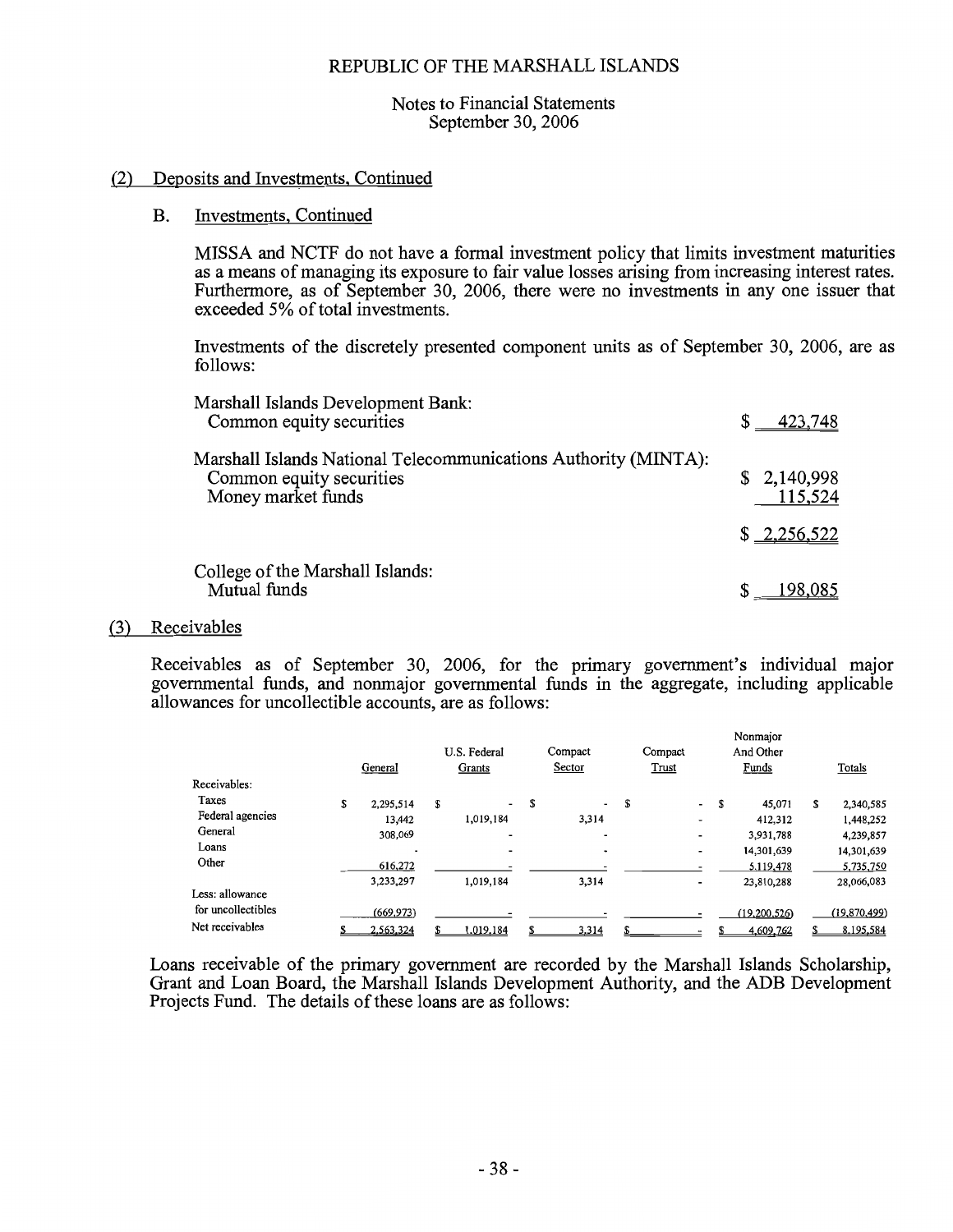#### Notes to Financial Statements September 30, 2006

#### (3) Receivables, Continued

#### Marshall Islands Scholarship, Grant and Loan Board

Loans to qualified Marshallese students under a student financial assistance program, interest free, uncollateralized with no set repayment terms, and may be converted to grants at a later date if the recipients meet certain criteria. These loans have been fully provided for in the allowance for uncollectibles. During the year ended September 30, 2006, loans in the amount of \$1,423,090 were converted to grants as the recipients met the criteria for conversion.

#### Marshall Islands Development Authority

Notes receivable from four fishing companies incorporated and operating in the Republic of the Marshall Islands, due August 1992, interest at  $6\%$  per annum. interest and principal payable on demand. These notes have been fully provided for in the allowance for uncollectibles.

#### ADB Development Projects Fund

Loan to Ebje Ruktok/Rukjenlein Fishing Company, Inc., interest at 8.5% per annum, with repayments commencing March 1995. The loan is a subsidiary loan of a loan agreement (Loan Number 1102 MAR (SF)) between RepMar and the Asian Development Bank. This loan has been fully provided for in the allowance for uncollectibles.

Less allowance for uncollectibles

#### (4) Interfund Receivables and Payables

Receivables and payables between funds reflected as due to/from other funds in the combined balance sheet at September 30, 2006, are summarized as follows:

| Receivable Fund                                                                    | Payable Fund                 | Amount        |
|------------------------------------------------------------------------------------|------------------------------|---------------|
| General                                                                            | U.S. Federal Grants          | 337,856<br>\$ |
| General                                                                            | <b>Compact Sector Grants</b> | 51,303        |
| General                                                                            | Nonmajor governmental funds  | 303,879       |
| <b>Compact Sector Grants</b>                                                       | General                      | 2,242,074     |
| Compact Trust Fund                                                                 | General                      | 250,000       |
| Nonmajor governmental funds                                                        | General                      | 4,595,707     |
| Nonmajor governmental funds                                                        | Nonmajor governmental funds  | 1,227,826     |
| Fiduciary Funds - Kwajalein Atoll Trust<br>Fiduciary Funds - Section 212 Kwajalein | General                      | 875,223       |
| Landowners                                                                         | General                      | 12,754,144    |
| <b>Fiduciary Funds - Unclaimed Property</b>                                        | General                      | 152,570       |

\$9.932.852

1.780.000

2,588,787

14,301,639

 $(14, 301, 639)$ 

**Service Contract Contract Contract** 

S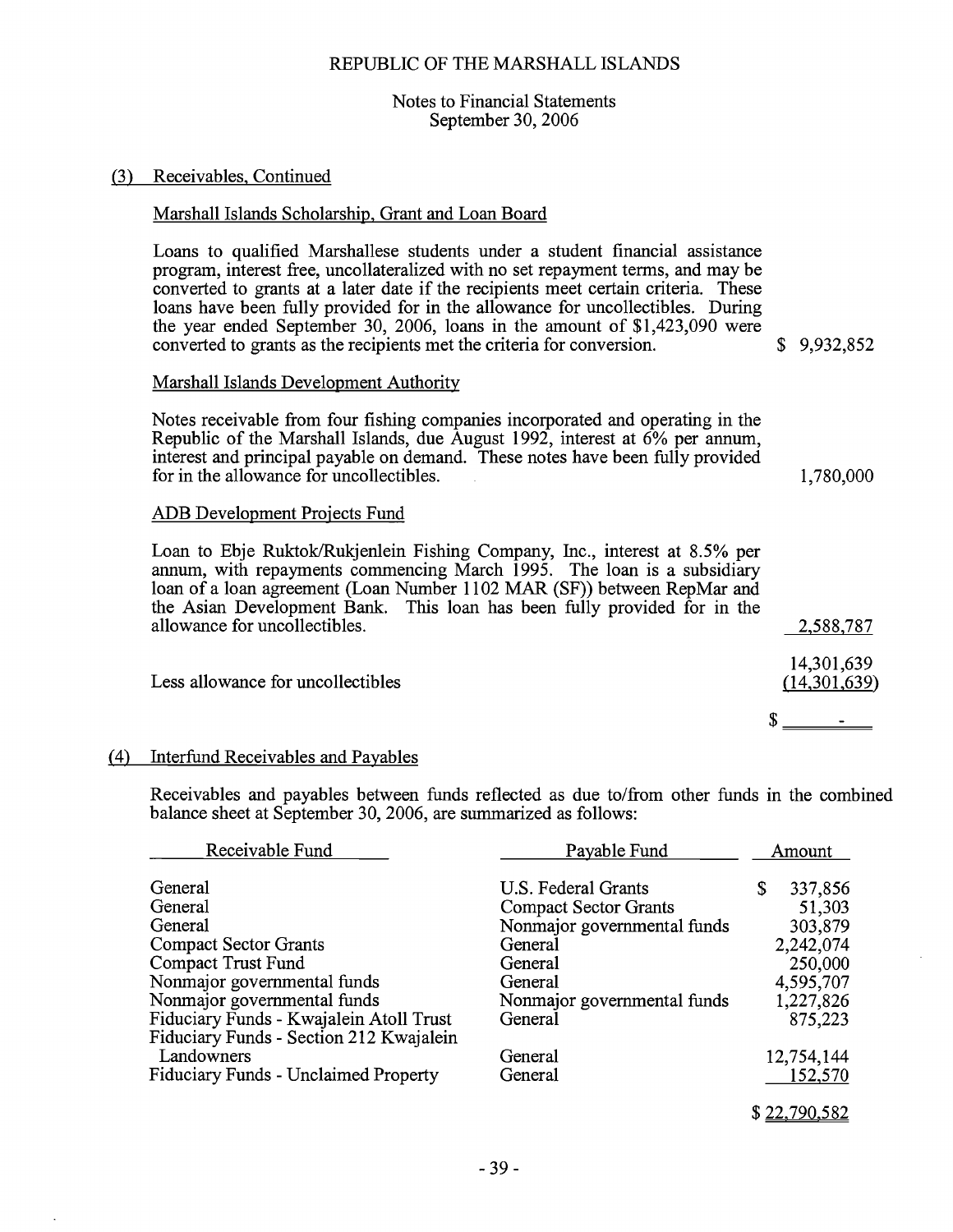#### Notes to Financial Statements September 30, 2006

#### (4) Interfund Receivables and Payables, Continued

Receivables and payables between funds reflected as due to/from component units in the statement of net assets at September 30, 2006, are summarized as follows:

| <b>Primary Government</b>                                                                                                                    | Due From        | Due To                   |
|----------------------------------------------------------------------------------------------------------------------------------------------|-----------------|--------------------------|
| General Fund:<br><b>RMI</b> Ports Authority<br>Nonmajor component units<br>Nonmajor Governmental Funds:<br>Marshall Islands Development Bank | \$<br>5,669,213 | 172,152<br>\$<br>818,079 |
|                                                                                                                                              | \$5,669,213     | \$990,231                |
| Discretely Presented Component Units<br><b>RMI</b> Ports Authority:<br>Nonmajor component units                                              |                 | 100.000                  |

The amount recorded as due from component units of the primary government of \$5,669,213 does not equal the corresponding due to primary government of the discretely presented component units of \$7,669,213 due to an allowance for doubtful accounts recorded by the General Fund and the nonmajor governmental funds of \$400,000 and \$1,600,000, respectively.

The amount recorded as due from component units of the discretely presented component units of \$-0- does not equal the corresponding due to component units of the discretely presented component units of \$100,000 due to an allowance for doubtful accounts recorded by the RMI Ports Authority of \$100,000.

Receivables and payables between funds reflected as due to from primary government in the statement of net assets at September 30, 2006, are summarized as follows:

| Discretely Presented Component Units                                     | Due From     | Due To               |
|--------------------------------------------------------------------------|--------------|----------------------|
| Marshall Islands Development Bank:<br>Nonmajor governmental funds        | S            | \$5,669,213          |
| Nonmajor component units:<br>General Fund<br>Nonmajor governmental funds | 353,457      | 400,000<br>1,600,000 |
|                                                                          | $$ -353,457$ | \$7,669,213          |

The amount recorded as due from primary government of the discretely presented component units of \$353,457 does not equal the corresponding due to component units of the primary government of \$990,231 due to an allowance for doubtful accounts of \$172,152 recorded by the RMI Ports Authority and \$464,622 recorded by the nonmajor component units.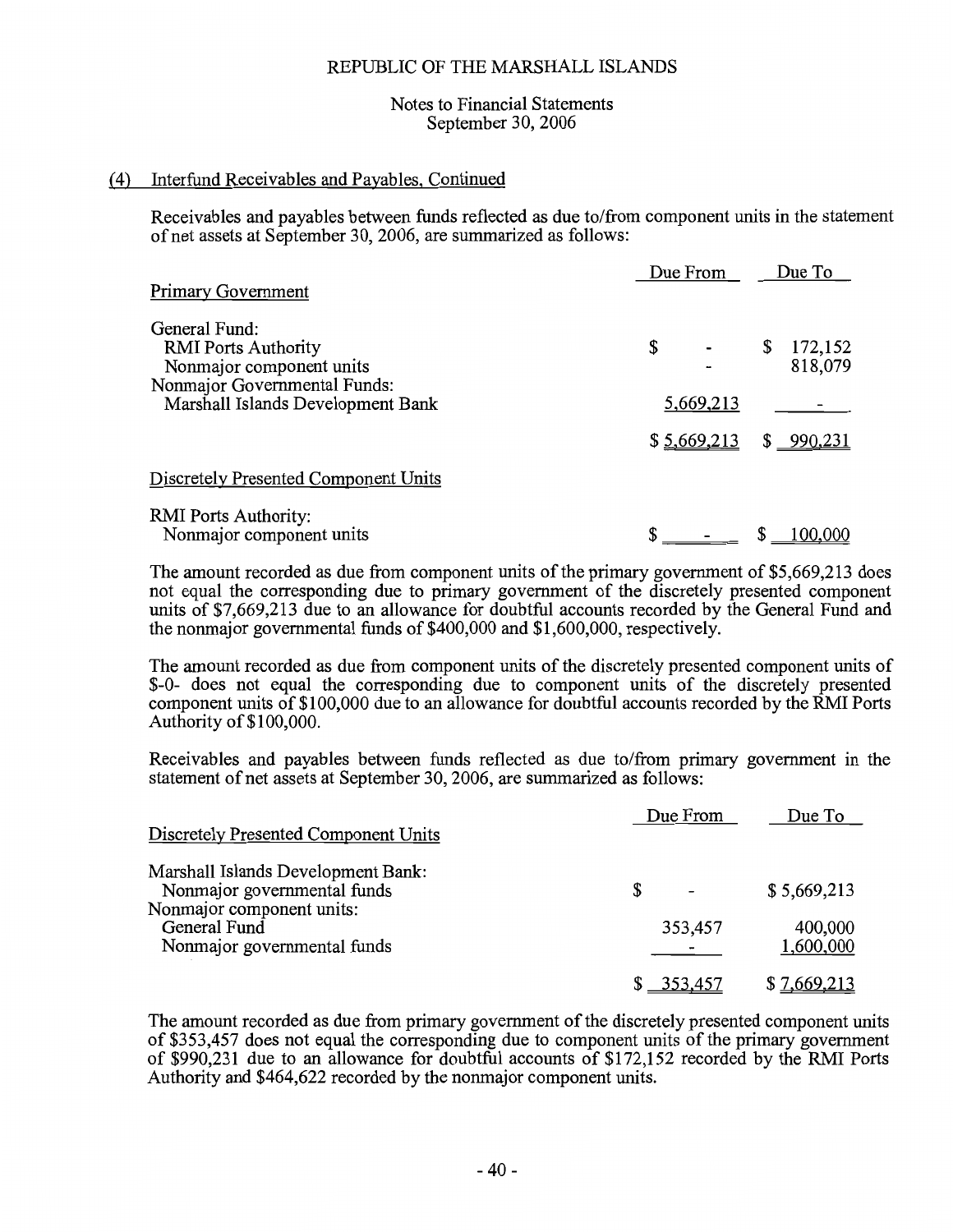#### Notes to Financial Statements September 30, 2006

#### (5) Fixed Assets

Capital asset activities for the year ended September 30, 2006, are as follows:

| <b>Primary Government</b><br>Governmental Activities: | Estimated<br>Useful<br>Lives | Balance<br>October<br>1, 2005 | Additions   | Retirements                   | Balance<br>September<br>30, 2006 |
|-------------------------------------------------------|------------------------------|-------------------------------|-------------|-------------------------------|----------------------------------|
| Electrical distribution                               | $30 \text{ yrs}$             | \$30,540,465                  | \$.         | S<br>$\overline{\phantom{0}}$ | \$30,540,465                     |
| <b>Buildings</b>                                      | $30 - 40$ yrs                | 58,140,610                    | 4,915,456   |                               | 63,056,066                       |
| Water infrastructure system                           | $25 \text{ yrs}$             | 9.616,908                     |             |                               | 9,616,908                        |
| Docks, roads and bridges                              | $25 - 30$ yrs                | 14,486,813                    |             |                               | 14,486,813                       |
| Ships                                                 | $25 \text{ yrs}$             | 13,567,254                    |             |                               | 13,567,254                       |
| Software                                              | $10 \text{ yrs}$             | 1,479,708                     |             |                               | 1,479,708                        |
| Heavy equipment                                       | $3 - 10$ yrs                 | 2,014,024                     | 134,520     |                               | 2,148,544                        |
| Dry-dock                                              | $15 \text{ yrs}$             | 2,907,282                     |             |                               | 2,907,282                        |
|                                                       |                              | 132,753,064                   | 5,049,976   |                               | 137,803,040                      |
| Less accumulated depreciation                         |                              | (64, 483, 641)                | (4,743,696) |                               | (69, 227, 337)                   |
|                                                       |                              | 68,269,423                    | 306,280     |                               | 68,575,703                       |
| Construction in progress                              |                              | 1,419,861                     | 6,830,431   |                               | 8,250,292                        |
|                                                       |                              | \$69,689,284                  | 7,136,711   |                               | \$76,825,995                     |
|                                                       |                              |                               |             |                               |                                  |

Depreciation expense was charged to functions/programs of the primary government's governmental activities as follows:

| <b>President and Cabinet</b>     | \$<br>3,186 |
|----------------------------------|-------------|
| Office of the Chief Secretary    | 73,890      |
| <b>Public Service Commission</b> | 15,000      |
| Education                        | 298,659     |
| Health and Environment           | 281,539     |
| Transportation and Communication | 521,658     |
| Resources and Development        | 80,225      |
| <b>Internal Affairs</b>          | 37,563      |
| Justice                          | 246,541     |
| Finance                          | 150,296     |
| Foreign Affairs and Trade        | 30,906      |
| Public Works                     | 3,002,930   |
| Nitijela                         | 1,303       |

#### \$4,743,696

| Discretely Presented Component<br>Units:           | Balance<br>October<br>1,2005 | Additions         |   | Retirements    | Balance<br>September<br>30, 2006 |
|----------------------------------------------------|------------------------------|-------------------|---|----------------|----------------------------------|
| Telecom plant facilities<br>Building and leasehold | \$<br>29,433,287             | \$<br>3,071,358   | S | (2,750,136)    | \$<br>29,754,509                 |
| Improvements                                       | 18,718,163                   | 442,609           |   |                | 19,160,772                       |
| Power plant facilities                             | 14,720,739                   |                   |   |                | 14,720,739                       |
| Machinery and equipment                            | 15,647,149                   | 833,329           |   | (148, 351)     | 16,332,127                       |
| Aircraft                                           | 9,858,608                    | 634,579           |   |                | 10,493,187                       |
| Airport/seaport facilities                         | 18,841,778                   | <u>14,623,191</u> |   |                | 33,464,969                       |
|                                                    | 107,219,724                  | 19,605,066        |   | (2,898,487)    | 123,926,303                      |
| Less accumulated depreciation                      | (61, 485, 636)               | (5,417,118)       |   | 1,410,706      | <u>(65,492,048)</u>              |
|                                                    | 45,734,088                   | 14,187,948        |   | (1, 487, 781)  | 58,434,255                       |
| Construction in progress                           | 2,915,192                    | <u>14,765,377</u> |   | (15,057,576)   | 2,622,993                        |
|                                                    | 48,649,280                   | 28,953,325        |   | (16, 545, 357) | 61,057,248                       |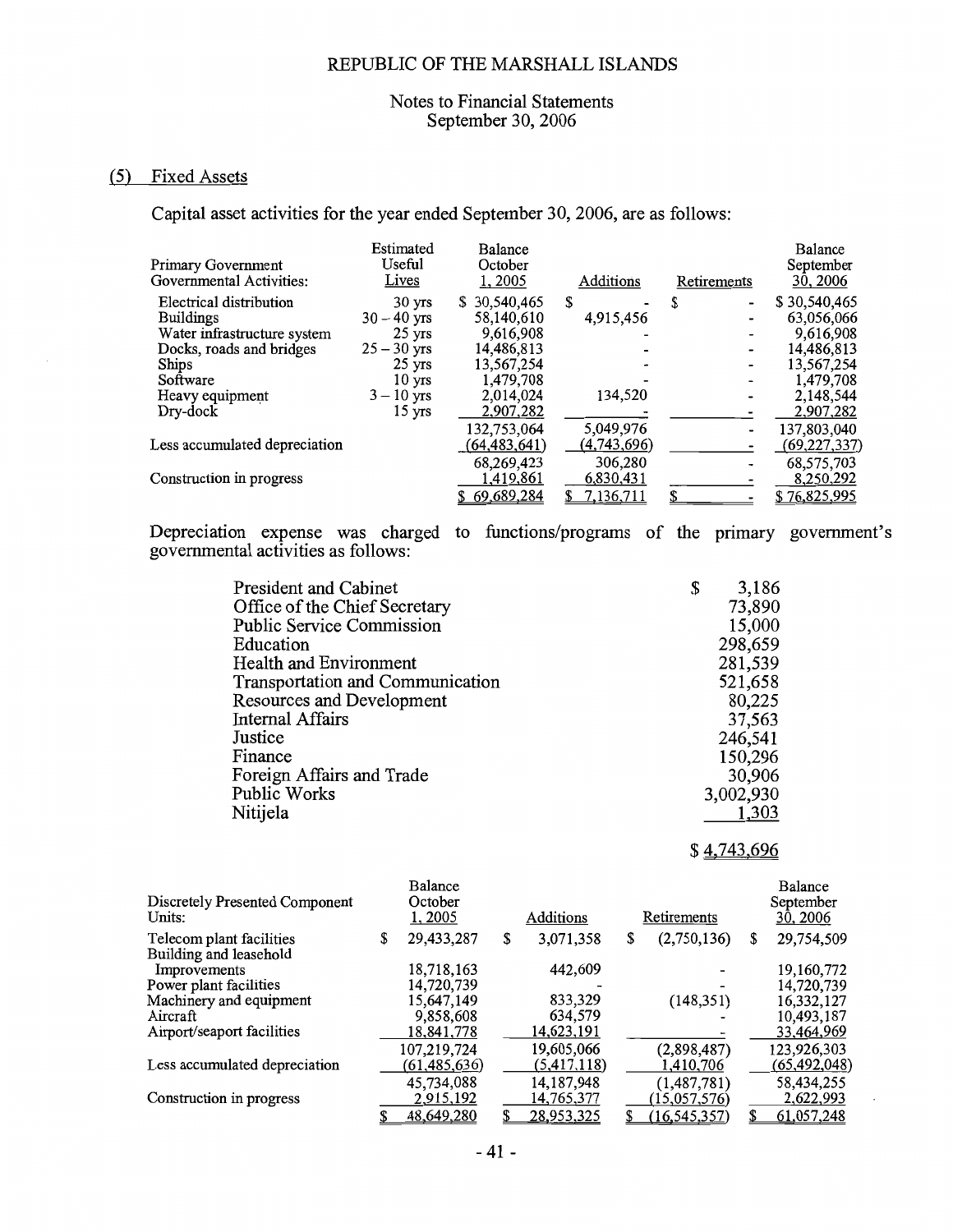Notes to Financial Statements September 30, 2006

#### (6) Long-term Obligations

#### **Primary Government**

Under the Government Borrowing Act of 1985, RepMar may borrow money for such purposes as approved by the Nitijela of RepMar. As of September 30, 2006, the primary government had the following long-term debt outstanding:

#### Asian Development Bank (ADB) Loans A.

| Loan Number 1102 MAR (SF) - Fisheries Development Project Loan<br>(SDR 2,432,599), non-interest bearing with a service charge of 1% per<br>annum on the amount of the loan withdrawn from the Loan Account.<br>Semiannual loan payments commenced January 1, 2003 in an amount of<br>SDR 24,300, increasing to SDR 48,600 on January 1, 2012.     | \$<br>3,203,851 |
|---------------------------------------------------------------------------------------------------------------------------------------------------------------------------------------------------------------------------------------------------------------------------------------------------------------------------------------------------|-----------------|
| Loan Number 1218 MAR (SF) - Typhoon Rehabilitation Loan (SDR<br>364,000), non-interest bearing with a service charge of 1% per annum on<br>the amount of the loan withdrawn from the Loan Account. Semiannual<br>loan payments commenced May 15, 2003 in an amount of SDR 3,600,<br>increasing to SDR 7,300 on May 15, 2013.                      | 477,692         |
| Loan Number 1249 MAR (SF) - Basic Education Project Loan (SDR<br>5,717,446), non-interest bearing with a service charge of $1\%$ per annum on<br>the amount of the loan withdrawn from the Loan Account. Semiannual<br>loan payments commenced April 15, 2004 in an amount of SDR 57,200,<br>increasing to SDR 114,300 on April 15, 2014.         | 7,490,453       |
| Loan Number 1250 MAR (SF) - Majuro Water Supply Project Loan No. 1<br>(SDR 478,496), non-interest bearing with a service charge of 1% per<br>annum on the amount of the loan withdrawn from the Loan Account.<br>Semiannual loan payments commenced November 15, 2003 in an amount<br>of SDR 4,800, increasing to SDR 9,600 on November 15, 2013. | 685,777         |
| Loan Number 1316 RMI (SF) - Health and Population Project Loan (SDR<br>3,858,516), non-interest bearing with a service charge of $1\%$ per annum on<br>the amount of the loan withdrawn from the Loan Account. Semiannual<br>loan payments commence January 1, 2005 in an amount of SDR 38,600,<br>increasing to SDR 77,200 on January 1, 2015.   | 5,062,317       |
| Loan Number 1389 RMI (SF) - Majuro Water Supply Project Loan No. 2<br>(SDR 6,062,000), non-interest bearing with a service charge of 1% per<br>annum on the amount of the loan withdrawn from the Loan Account.<br>Semiannual loan payments commence March 1, 2006 in an amount of SDR<br>60,700, increasing to SDR 121,200 on March 1, 2016.     | 8,303,958       |
| Loan Number 1513 RMI (SF) - Public Sector Reform Program Loan (SDR<br>8,241,000), non-interest bearing with a service charge of $1\%$ per annum on<br>the amount of the loan withdrawn from the Loan Account. Semiannual<br>loan payments commence June 1, 2007 in an amount of SDR 82,400,<br>increasing to SDR 164,800 on June 1, 2017.         | 11,290,181      |
|                                                                                                                                                                                                                                                                                                                                                   |                 |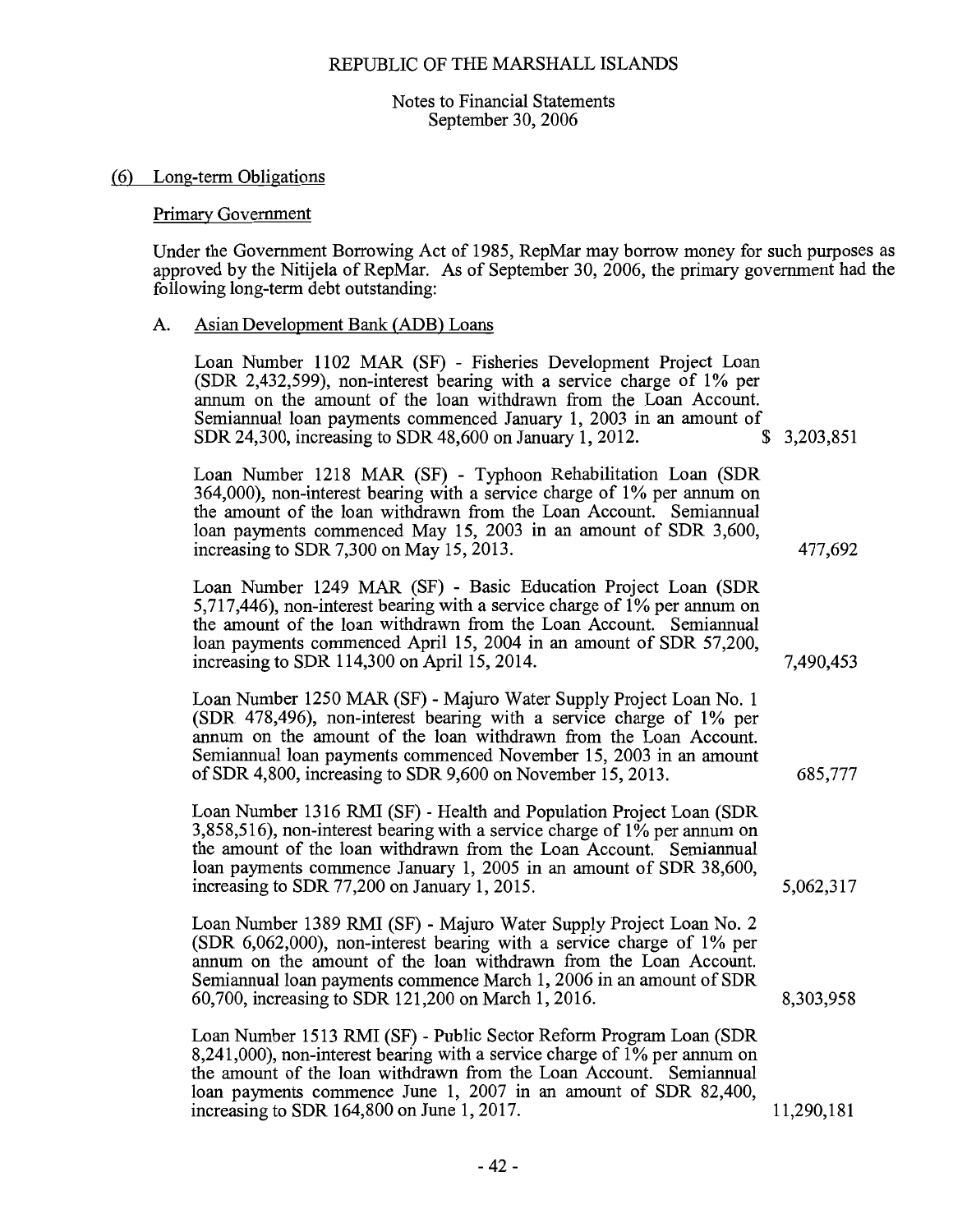#### Notes to Financial Statements September 30, 2006

#### (6) Long-term Obligations, Continued

#### Primary Government, Continued

#### Asian Development Bank (ADB) Loans, Continued A.

Loan Number 1694 RMI (SF) - Ebeye Health and Infrastructure Project Loan (SDR 6,918,118), non-interest bearing with a service charge of 1% per annum on the amount of the loan withdrawn from the Loan Account. Semiannual loan payments commence February 1, 2008 in an amount of SDR 144,127.

Loan Number 1791 RMI (SF) - Skills Training and Vocational Education Project Loan (SDR 3,483,174), non-interest bearing with a service charge of 1% per annum on the amount of the loan withdrawn from the Loan Account. Semiannual loan payments commence May 15, 2009 in an amount of SDR 72,566, at which time the service charge increases to 1.5% per annum.

Loan Number 1828 RMI - Fiscal and Financial Management Program Loan No. 1 (\$4,000,000), interest at the ADB's pool-based variable lending rate system for U.S. dollar loans (6.34% at September 30, 2006), a frontend fee of 1%, and a commitment charge of  $0.75\%$  per annum on the amount of the loan unwithdrawn from the Loan Account. Semiannual loan payments commence November 15, 2004 in an initial amount of \$89,900 with graduated increases of 5% to  $$276,100$  through May 15, 2016.

Loan Number 1829 RMI (SF) - Fiscal and Financial Management Program Loan No. 2 (SDR 6,320,000), non-interest bearing with a service charge of 1% per annum on the amount of the loan withdrawn from the Loan Account. Semiannual loan payments commence November 15, 2009 in an amount of SDR 197,500, at which time the service charge increases to  $1.5\%$  per annum.

Loan Number 1948 RMI (SF) - Outer Island Transport Infrastructure Project (SDR 5,304,000), non-interest bearing with a service charge of 1% per annum on the amount of the loan withdrawn from the Loan Account. On September 15, 2006, the ADB closed the Loan Account and reduced the loan amount to SDR 297,775. Semiannual loan payments commence February 1, 2011 in an amount of SDR 110,500, at which time the service charge increases to 1.5% per annum.

8.953,626

4,923,345

8,388,966

3,815,700

448,905

 $$63,044,771$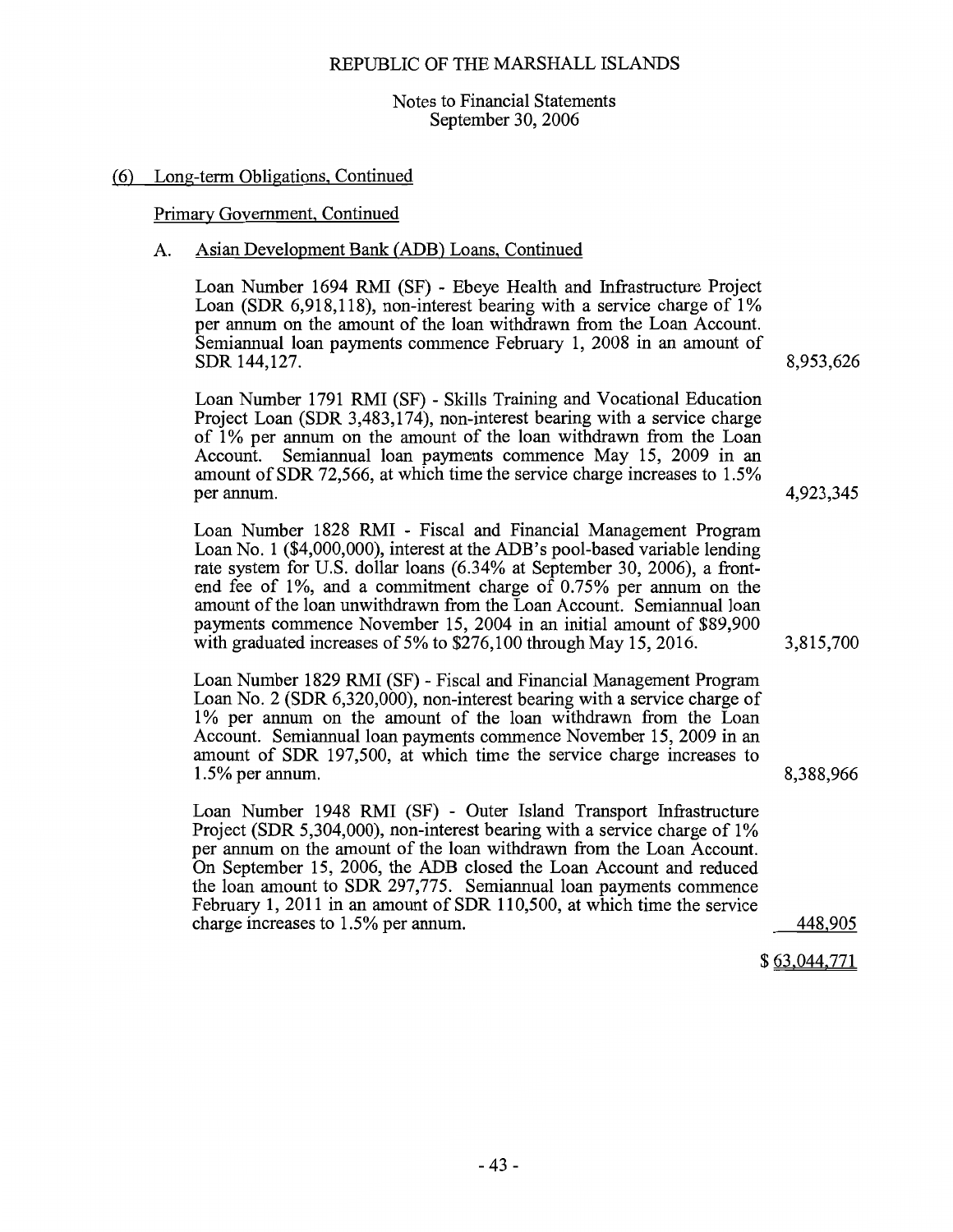#### Notes to Financial Statements September 30, 2006

#### (6) Long-term Obligations, Continued

#### Primary Government, Continued

#### A. Asian Development Bank (ADB) Loans, Continued

Annual debt service requirements to maturity for principal and interest are as follows:

| Year ending   |                 | Interest and    |                 |
|---------------|-----------------|-----------------|-----------------|
| September 30, | Principal       | Service Charge  | Total           |
| 2007          | \$<br>1,402,317 | \$<br>1,219,090 | \$<br>2,621,407 |
| 2008          | 1,369,934       | 817,305         | 2,187,239       |
| 2009          | 1,497,704       | 786,545         | 2,284,249       |
| 2010          | 2,152,498       | 797,380         | 2,949,878       |
| 2011          | 2,202,002       | 775,925         | 2,977,927       |
| $2012 - 2016$ | 12,794,346      | 3,122,595       | 15,916,941      |
| $2017 - 2021$ | 12,991,938      | 1,966,778       | 14,958,716      |
| $2022 - 2026$ | 12,580,298      | 1,219,571       | 13,799,869      |
| $2027 - 2031$ | 10,486,959      | 593,781         | 11,080,740      |
| $2032 - 2036$ | 5,340,990       | 130,412         | 5,471,402       |
| 2037          | 225,785         | 1,132           | 226,917         |
|               | 63,044,771      | 11,430,514      | 74,475,285      |

As of September 30, 2006, RepMar is delinquent in certain debt service payments relative to the abovementioned Asian Development Bank loans. Specifically, these delinquent payments amount to \$921,847, representing \$541,353 in principal payments and \$380,494 in interest and service charges. As these delinquent amounts represent matured debt that is currently due and payable, the delinquent portion is reported as a governmental fund liability within the General Fund at September 30, 2006.

Other long-term liabilities will be liquidated in the future from governmental funds. During the year ended September 30, 2006, the following changes occurred in liabilities reported as part of the primary government's long-term liabilities in the statement of net assets:

|                                       | <b>Balance</b><br>October 1,<br>2005 | Additions | Reductions |               | <b>Balance</b><br>September<br>30, 2006 | Due Within<br>One Year |
|---------------------------------------|--------------------------------------|-----------|------------|---------------|-----------------------------------------|------------------------|
| Loans payable:<br>ADB loans<br>Other: | 63,132,445                           | 97,939    | (185, 613) | <sup>\$</sup> | 63,044,771                              | 1,402,317              |
| Compensated<br>absences               | 2,565,716                            | 143,842   |            |               | 2,709,558                               | 1,091,841              |
|                                       | 65,698,161                           | 241,781   | (185, 613) |               | 65,754,329                              | 2,494,158              |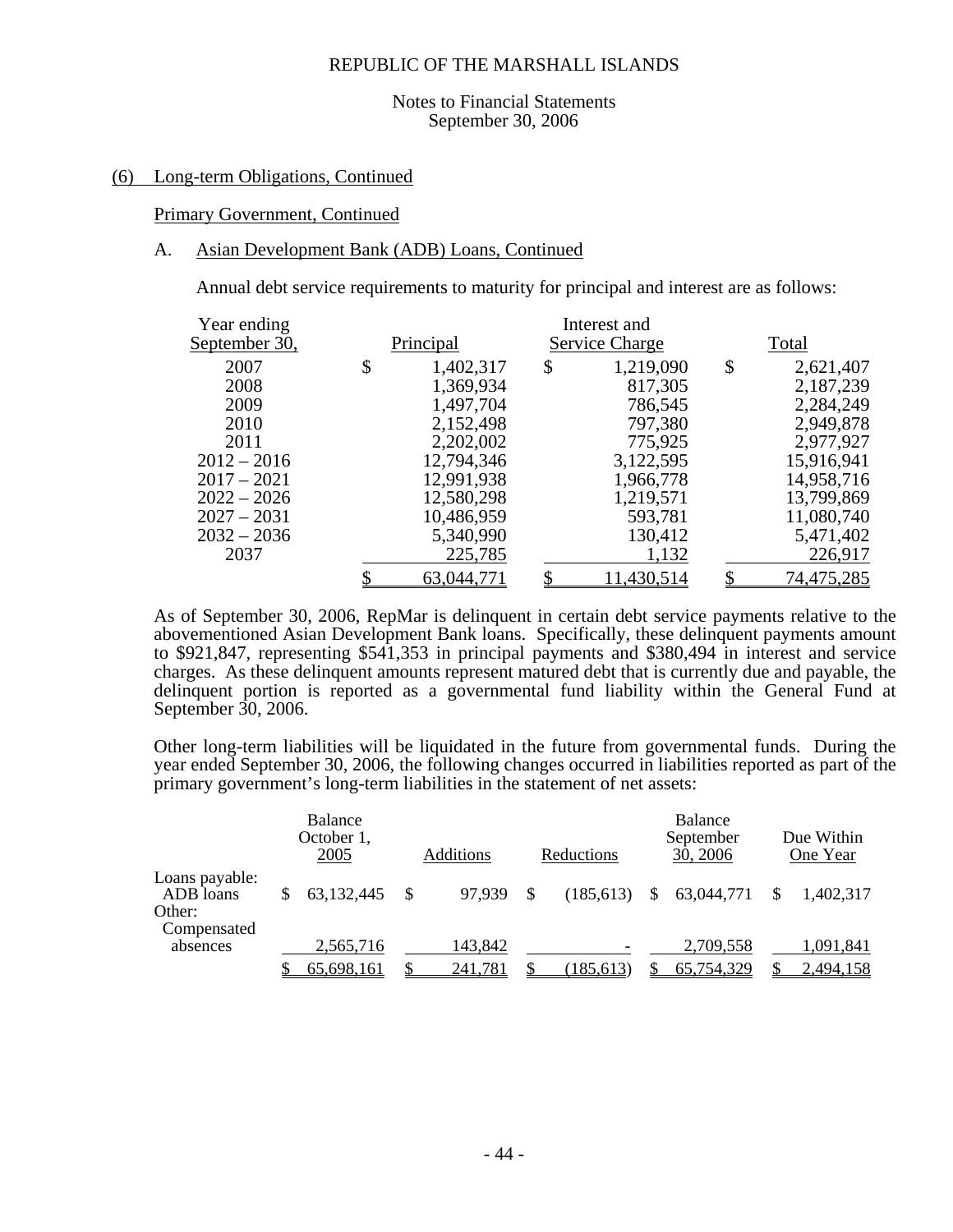#### Notes to Financial Statements September 30, 2006

#### (6) Long-term Obligations, Continued

#### Discretely Presented Component Units

As of September 30, 2006, the discretely presented component units had the following long-term debt outstanding:

#### Marshalls Energy Company, Inc. (MEC)

Loan with the Federal Financing Bank (FFB), dated November 17, 1997, with interest based on the FFB rates at the date of the loan advances and range from 5.49% to 7.25% per annum. Principal and interest are payable in quarterly installments of \$273,770 through January 2, 2018, with loan repayments guaranteed by the Rural Utilities Service (RUS). The mortgage notes have been unconditionally guaranteed by RepMar, under which RepMar will make debt service payments to RUS in the event of default by MEC, and have been collateralized by a leasehold mortgage and security agreement over the assets of MEC. These notes are subject to certain coverage ratio requirements. MEC is not in compliance with these ratio requirements as of September 30, 2006. \$ 8,903,916

Loan with a bank, dated January 13, 2006, with interest at 2.5% per annum over the bank's reference rate  $(10.75\%$  at September 30, 2006). Principal and interest are payable in monthly installments of \$64,500 through January 10, 2009. The loan has been unconditionally guaranteed by RepMar, under which the bank shall exercise lien upon and right of set-off against money, securities, deposits and property of RepMar in possession of the bank in the event of default by MEC, and have been collateralized by accounts receivable and a security agreement over the assets of MEC.

Debt repayment agreement with a supplier, dated April 27, 2006, with interest at 18% per annum. Principal and interest are payable in twenty-four monthly installments commencing with \$200,000 for six months and increasing to \$322,307 for the remaining eighteen months with a guarantee from RepMar.

Bank credit line of \$3,000,000, with various terms, due on various dates, interest at the bank's reference rate plus  $2.5\%$  (10.75% at September 30, 2006). collateralized by a general security agreement over all assets of MEC and a guarantee from RepMar.

18,640,202

3,000,000

1,645,811

5,090,475

#### Marshall Islands Development Bank (MIDB)

Loan payable to the International Commercial Bank of China, due August 6, 2014, payable semi-annually in installments of  $$200,000$  plus interest at  $\overline{5}\%$  per annum, uncollateralized. 3,200,000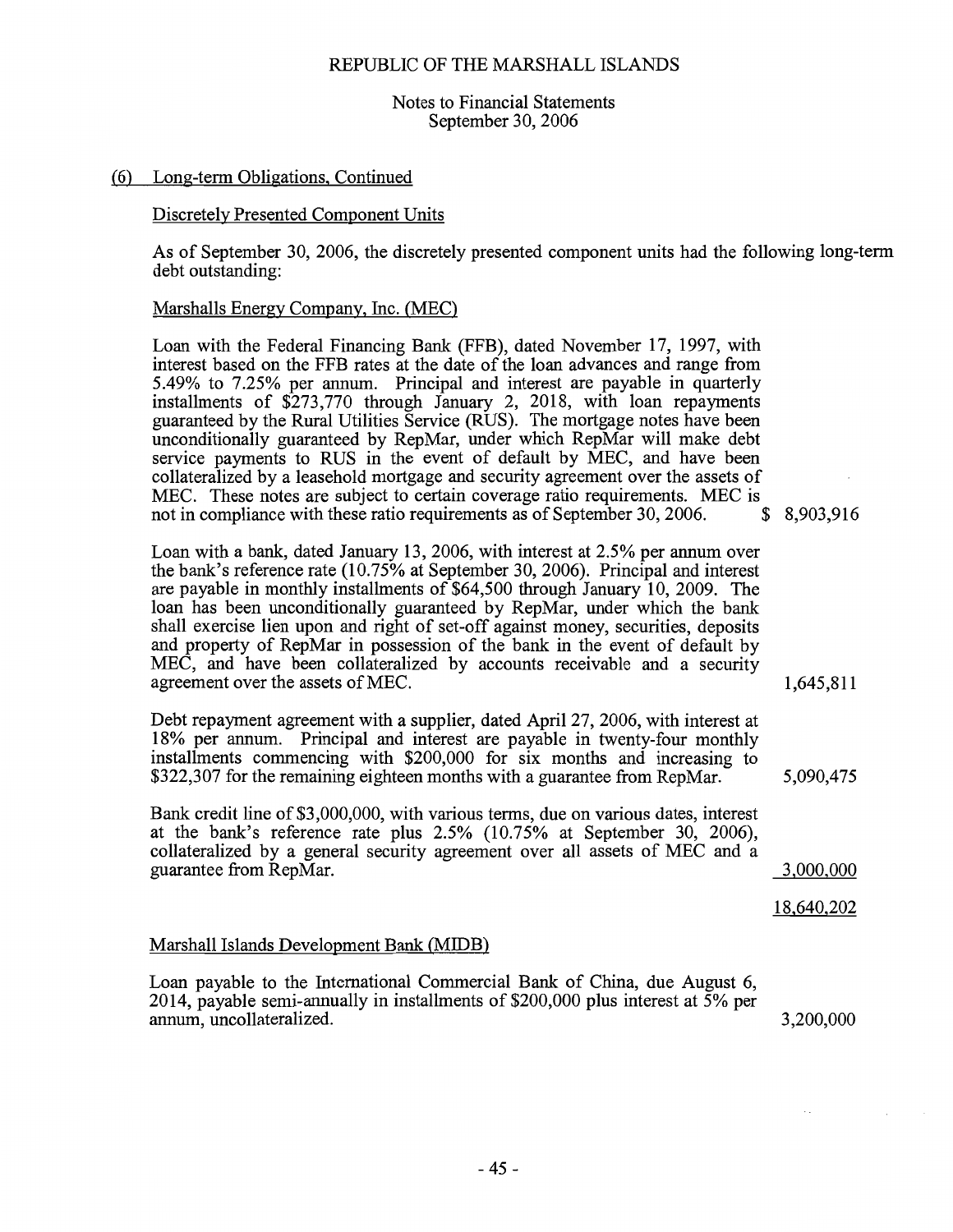#### Notes to Financial Statements September 30, 2006

#### (6) Long-term Obligations, Continued

#### Discretely Presented Component Units, Continued

#### Marshall Islands National Telecommunications Authority (MINTA)

Loan with the RUS (formerly the Rural Electrification Administration) from the Rural Electrification and Telephone Revolving Fund, dated August 17, 1989 of \$18.8 million, and increased by \$3.999 million on April 23, 1993, with interest at 5% per annum. The \$18.8 million loan has been unconditionally guaranteed by RepMar, under which RepMar will make debt service payments to RUS in the event of default by MINTA. Mortgages over specific MINTA ground leases and essentially all assets of MINTA have collateralized both loans.

14,847,297

748,826

#### Air Marshall Islands, Inc. (AMI)

Loan with a bank, dated December 9, 2005, with interest at 7.5% per annum. Principal and interest are payable in monthly installments of \$21,638 through December 9, 2009. The loan has been collateralized by a TCD of the Marshall Islands Development Bank of \$1,000,000 and a guarantee by RepMar.

#### Tobolar Copra Processing Plant, Inc. (TCPPI)

Bank credit line of \$1,000,000, with various terms, due on various dates, interest at the bank's reference rate plus 2.5% (10% at September 30, 2006), collateralized by a general security agreement over all assets of TCPPI and a guarantee from RepMar. 647,220

\$38,083,545

Annual the debt service requirements to maturity for principal and interest are as follows:

| Year ending   |                   | Interest and    |                  |
|---------------|-------------------|-----------------|------------------|
| September 30, | Principal         | Service Charge  | Total            |
| 2007          | \$<br>7,972,911   | \$<br>2,311,820 | \$<br>10,284,731 |
| 2008          | 2,528,437         | 1,835,384       | 4,363,821        |
| 2009          | 2,523,112         | 1,561,574       | 4,084,686        |
| 2010          | 5,540,223         | 1,340,758       | 6,880,981        |
| 2011          | 1,664,435         | 1,019,349       | 2,683,784        |
| $2012 - 2016$ | 8,730,000         | 3,649,953       | 12,379,953       |
| $2017 - 2021$ | 5,443,273         | 1,529,138       | 6,972,411        |
| $2022 - 2026$ | 3,630,731         | 356,581         | 3,987,312        |
| 2027          | 50,423            | 723             | 51,146           |
|               | <u>38,083,545</u> | 13,605,280      | 51,688,825       |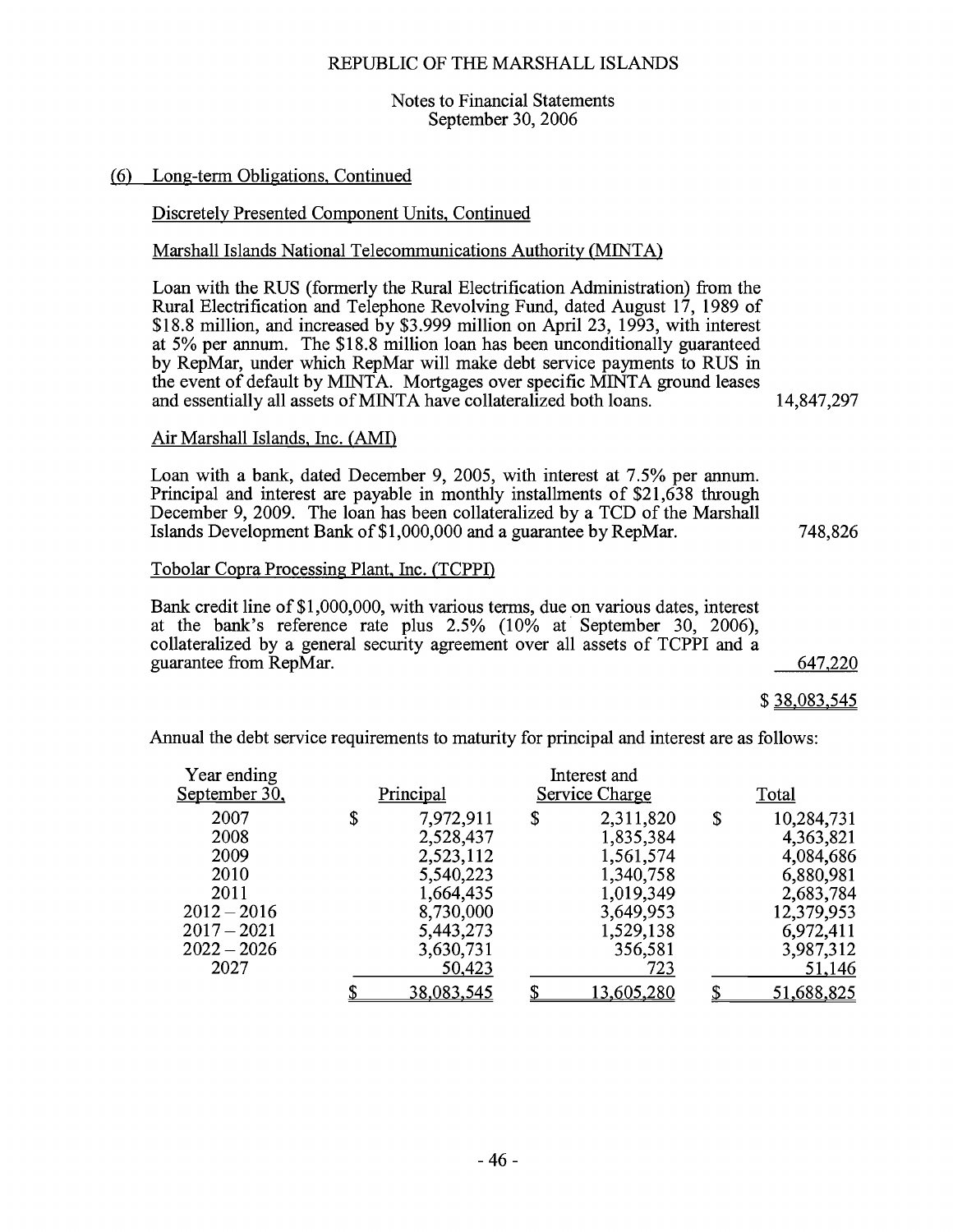#### Notes to Financial Statements September 30, 2006

#### (6) Long-term Obligations, Continued

#### Discretely Presented Component Units, Continued

Changes in long-term liabilities of discretely presented component units for the year ended September 30, 2006, are as follows:

|                           |    | Balance<br>October 1,<br>2005 |   | Additions  | Reductions        | Balance<br>September<br>30, 2006 | Due Within<br>One Year |
|---------------------------|----|-------------------------------|---|------------|-------------------|----------------------------------|------------------------|
| Loans payable:            |    |                               |   |            |                   |                                  |                        |
| MEC                       | \$ | 9,415,887                     | S | 10,755,299 | \$<br>(1,530,984) | \$<br>18,640,202                 | \$<br>5,934,062        |
| <b>MIDB</b>               |    | 3,600,000                     |   | -          | (400,000)         | 3,200,000                        | 400,000                |
| <b>MINTA</b>              |    | 15,588,721                    |   |            | (741, 424)        | 14,847,297                       | 778,805                |
| <b>RMIPA</b>              |    | 26,992                        |   |            | (26,992)          |                                  |                        |
| AMI                       |    | 855,912                       |   | 894,864    | (1,001,950)       | 748,826                          | 212,824                |
| <b>TCPPI</b>              |    | 800,000                       |   | 1,000,000  | (1,152,780)       | 647,220                          | 647,220                |
|                           |    | 30,287,512                    |   | 12,650,163 | (4,854,130)       | 38,083,545                       | 7,972,911              |
| Due to primary government |    | 9,000,000                     |   |            | (1,330,787)       | 7,669,213                        |                        |
| Other                     |    | 116,854                       |   |            | (116, 854)        |                                  |                        |
|                           | S  | 39,404,366                    |   | 12,650,163 | (6,301,771)       | 45,752,758                       | 7,972,911              |

#### (7) Operating Transfers In/Out

Operating transfers in/out for each major governmental fund and nonmajor governmental funds in the aggregate, for the year ended September 30, 2006, are as follows:

|                                                                                                                                                                                        | <b>Transfers Out</b>                                      | Transfers In                                                             |
|----------------------------------------------------------------------------------------------------------------------------------------------------------------------------------------|-----------------------------------------------------------|--------------------------------------------------------------------------|
| General Fund:<br>Nonmajor governmental funds                                                                                                                                           | \$1,485,926                                               | \$1,901,987                                                              |
| U.S. Federal Grants Fund:<br>Nonmajor governmental funds                                                                                                                               | 1,314,666                                                 |                                                                          |
| Compact Sector Fund:<br>Nonmajor governmental funds                                                                                                                                    | 980,126                                                   | 490,244                                                                  |
| Compact Trust Fund:<br>Nonmajor governmental funds                                                                                                                                     |                                                           | 101,073                                                                  |
| Nonmajor governmental funds:<br>General Fund<br>U.S. Federal Grants Fund<br><b>Compact Sector Funds</b><br><b>Compact Trust Fund</b><br>Fiduciary funds<br>Nonmajor governmental funds | 1,901,987<br>490,244<br>101,073<br>2,803,160<br>5,296,464 | 1,485,926<br>1,478,288<br>980,126<br>2,015,800<br>2,803,160<br>8,763,300 |
| Fiduciary funds:<br>Nonmajor governmental funds                                                                                                                                        | 2,015,800<br>\$11,092,982                                 | \$11,256,604                                                             |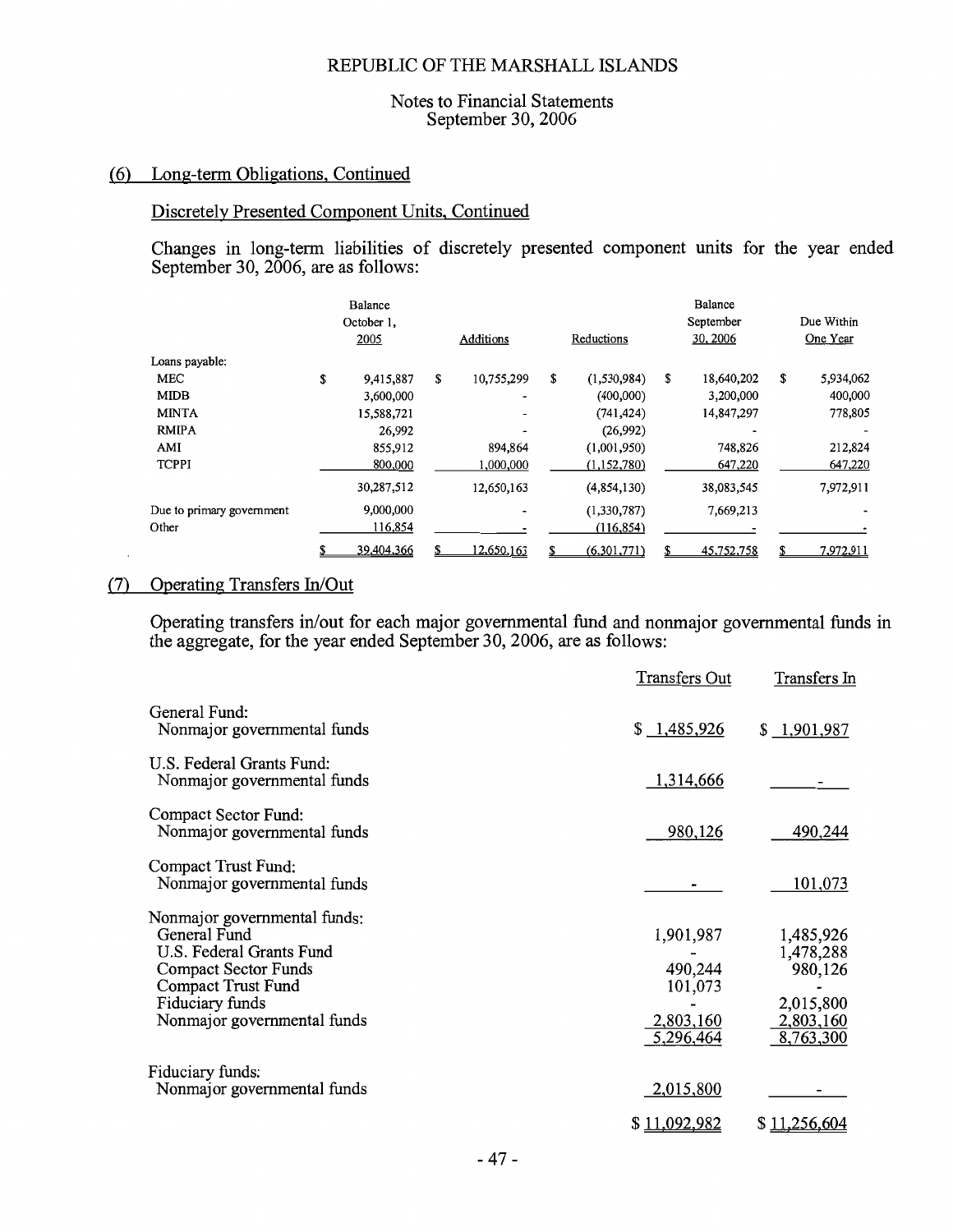Notes to Financial Statements September 30, 2006

#### (7) Operating Transfers In/Out, Continued

The difference between transfers out and the corresponding transfers in relates to timing differences with the inclusion of the financial statements of the Four-Atoll Medical Fund, a nonmajor governmental fund, with a year end of December 31, 2006. During the year ended September 30, 2006, the U.S. Federal Grants Fund recorded a transfer out to the Four-Atoll Medical Fund in the amount of \$1,314,666 whereas the Four-Atoll Medical Fund recorded a corresponding transfer in of \$1,478,288.

Transfers are used to 1) move revenues from the fund that enabling legislation or budget requires to collect them to the fund that enabling legislation or budget requires to expend them, 2) use unrestricted revenues collected in the General Fund to finance various programs accounted for in other funds in accordance with budgetary authorizations, and 3) record reductions in interfund loans for amounts that are not expected to be repaid.

During the year ended September 30, 2006, RepMar made a one-time transfer of \$2,003,060 from the Intergenerational Trust Fund to the General Fund (\$1,901,987) and the Compact Trust Fund (\$101,073) representing budgetary support for General Fund operations, and satisfaction of RepMar's contribution to the Trust Fund in accordance with Section 216 of the Compact of Free Association.

#### (8) Contingencies

#### Sick Leave

It is the policy of RepMar to record expenditures for sick leave when leave is actually taken. Sick leave is compensated time for absence during working hours arising from employee illness or injury. The estimated accumulated amount of unused sick leave as of September 30, 2006 is \$8,303,372.

#### **Insurance Coverage**

RepMar does not maintain insurance coverage for a significant amount of fixed assets. In the event of a catastrophe, RepMar may be self-insured to a material extent.

#### **Federal Grants**

RepMar participates in a number of federally assisted grant programs and other various U.S. Department of the Interior grants. These programs are subject to financial and compliance audits to ascertain if Federal laws and guidelines have been followed. Cumulative questioned costs of \$5,735,163 relating to fiscal years 2004 through 2006 have been set forth in RepMar's Single Audit Report for the year ended September 30, 2006, including \$3,514,381 in questioned costs pertaining to subgrantees for which questioned costs remain unresolved for more than six months after issuance of their respective Single Audit reports. In addition, RepMar is considered to have responsibility for any questioned costs that may result from Single Audits of subgrantees who have not satisfied the audit requirements of OMB Circular A-133. The ultimate disposition of these questioned costs can be determined only by final action of the respective grantor agencies. Therefore, no provision for any liability that may result upon resolution of this matter has been made in the accompanying financial statements.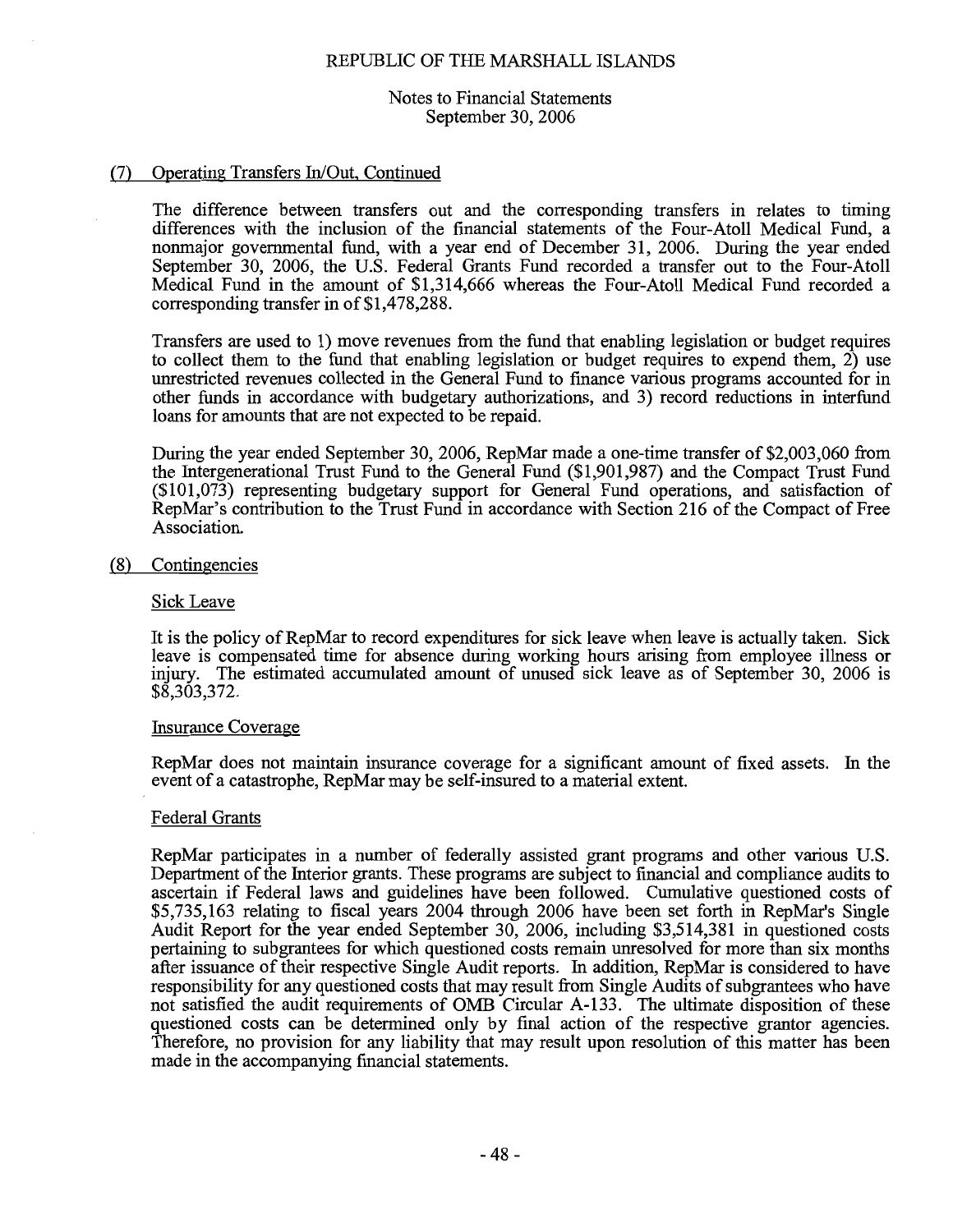Notes to Financial Statements September 30, 2006

#### (8) Contingencies, Continued

#### Nuclear Claims Trust Fund (NCTF)

Section 177(c) of the Compact of Free Association (the Compact) provides, on a one-time grant basis, the amount of \$150,000,000 to RepMar to be used to establish a trust fund from which annual distributions are to be made in accordance with Article II of the Agreement between the Government of the United States and RepMar for Implementation of Section 177 of the Compact (the Agreement). Pursuant to the Agreement, RepMar established the NCTF from which these distributions are made. Over a period of fifteen years, the Nuclear Claims Tribunal (NCT) received \$45,750,000 from the NCTF that was made available for whole or partial payment of monetary awards. During the year ended September 30, 2006, NCT received \$2,015,800 from the NCTF, which included funds to fund partial payment of monetary awards. As of September 30, 2006, NCT has committed to the distribution of monetary awards for personal injury claims of \$17,660,162 and of property damage claims of \$1,083,472,335, which will be paid out against the reserved fund balance and future sums that NCT expects to receive from the NCTF. The reserved fund balance of the NCTF is \$1,244,135 as of September 30, 2006. Accordingly, additional funds will have to be made available through future earnings of the funds invested in the NCTF after the end of the Compact or from a renegotiated financial settlement of damages with the United States.

#### **Compact Trust Fund**

Section 216(a) of the Compact, as amended, provides for contributions from the United States into a trust fund established in accordance with the Agreement Between the Government of the United States of America and the Government of the Republic of the Marshall Islands Implementing Section 216 and Section 217 of the Compact, as Amended, Regarding a Trust Fund (Trust Fund Agreement). The contributions by the United States are conditioned upon RepMar contributing to the trust fund at least \$25 million on October 1, 2003, \$2.5 million prior to October 1, 2004, and a final \$2.5 million prior to October 1, 2005. As of September 30, 2006, RepMar has contributed the required amounts. The Trust Fund Agreement required the establishment of the "Trust Fund for the People of the Republic of the Marshall Islands" by the United States in consultation with RepMar; however, the trust fund was not established until September 2005. Prior to the establishment of the trust fund, the contributions provided by the United States and RepMar were deposited into a cash management account within the Intergenerational Trust Fund.

#### **Intergenerational Trust Fund**

RepMar maintains a deposit with the Marshall Islands Development Bank (MIDB) in the amount of \$5,669,213. Based on mutually agreed terms, the deposit accrues interest at the rate of 4% per annum and matures on May 8, 2018. In the event that RepMar redeems this deposit at an earlier date, receipt of funds may be dependent upon the underlying collectibility of loans issued by MIDB, as the Bank does not appear to have readily available cash reserves to meet early redemption. Furthermore, in the event that RepMar is unable to liquidate this deposit at an earlier date, such may be deemed to constitute a cash transfer out to MIDB.

#### Marshalls Energy Company, Inc. (MEC)

MEC is currently in noncompliance with certain coverage ratio requirements relating to a loan agreement with the RUS. The mortgage notes have been unconditionally guaranteed by RepMar. RepMar may be liable for the debt service payments to RUS in the event of default by MEC.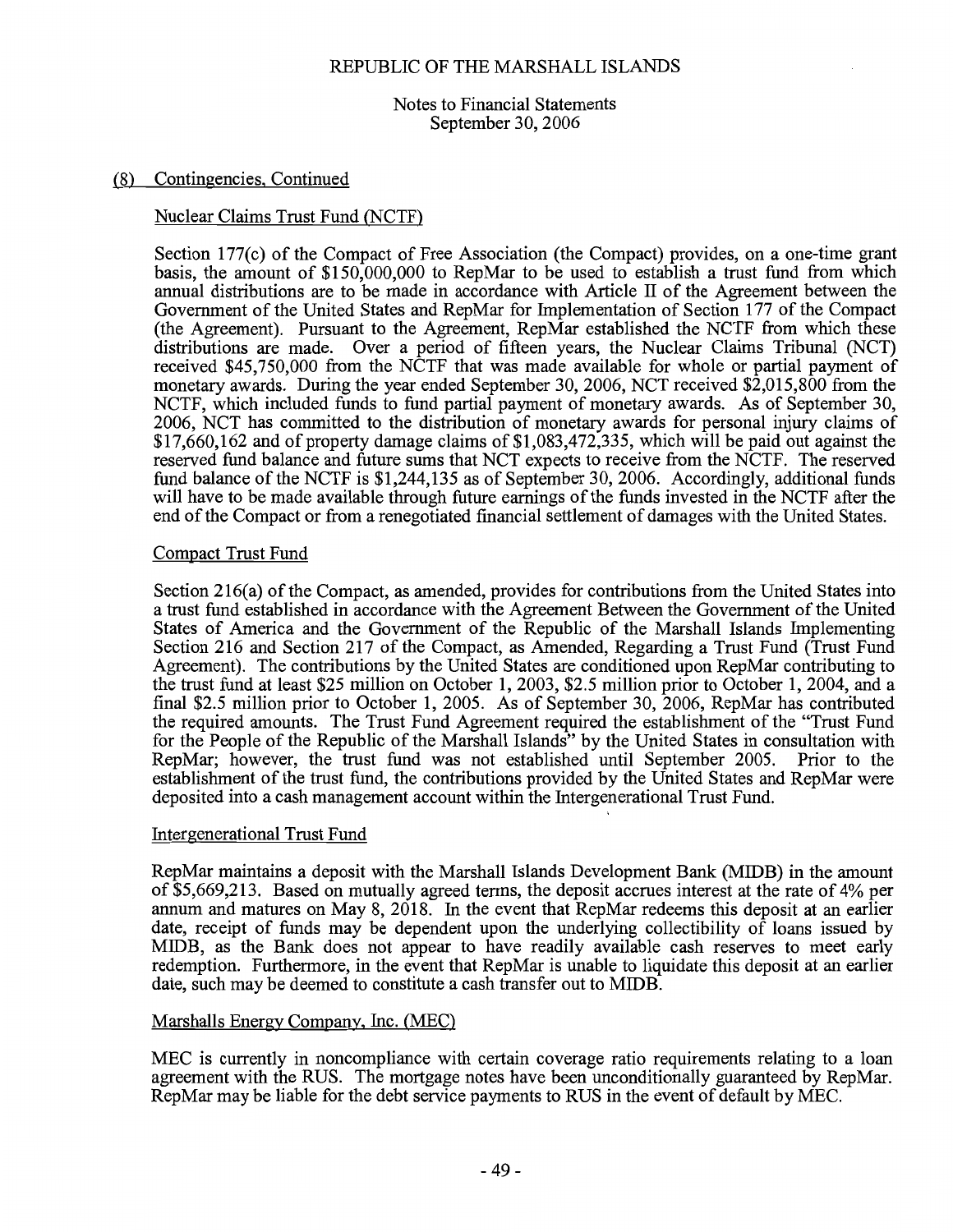Notes to Financial Statements September 30, 2006

#### (8) Contingencies, Continued

Leases

RepMar enters into numerous leases with various landowners. The lease terms generally range from one to fifteen years. However, appropriations to fund these leases are made only on an annual basis. For fiscal year 2006, RepMar appropriated \$866,677 to fund such leases.

#### Coin Issue

RepMar authorized the issuance of certain commemorative coins that are represented to be the legal tender of the Republic of the Marshall Islands. Under the terms of the contract, if an owner of the coins presents them in the Republic of the Marshall Islands, the Government must redeem them for the face value. On October 28, 1998, the Cabinet of RepMar directed the Minister of Finance to terminate the contract

#### (9) Commitments

RepMar has made the following commitments as of September 30, 2006:

- Guaranteed a bank debt of Tobolar Copra Processing Plant, Inc. (TCPPI) with a letter of a) guarantee. At September 30, 2006, TCPPI had guaranteed bank debt totaling \$647,220.
- $b)$ Guaranteed a debt of Marshall Islands National Telecommunications Authority (MINTA) in respect of a loan from the United States Rural Utilities Service (RUS, formerly Rural Electrification Administration) with a letter of guarantee. At September 30, 2006, MINTA had guaranteed debt totaling \$14,847,297.
- Guaranteed a debt of Marshalls Energy Company, Inc. (MEC) in respect to a loan from the  $c)$ United States Rural Utilities Service (RUS) with a letter of guarantee. At September 30, 2006, MEC had guaranteed debt totaling \$8,903,916.
- d) RepMar has entered into lease agreements with certain landowners for the use of land situated at the Majuro international airport. The terms of the lease agreements are for a 25year period commencing September 1, 1996. Annual lease rental commitments are \$305,613 per year.
- $e)$ RepMar has issued a letter of guarantee in the amount of \$178,000 plus interest for the benefit of the Delap Assembly of God Church for a loan issued by Marshall Islands Development Bank.
- $\mathbf{f}$ In accordance with Cabinet Minute C.M. 121 (2003), the Cabinet of RepMar has issued a government guarantee in the amount of \$5,000,000 for a loan obtained by the Marshall Islands Development Bank. At September 30, 2006, MIDB had guaranteed debt totaling \$3,200,000.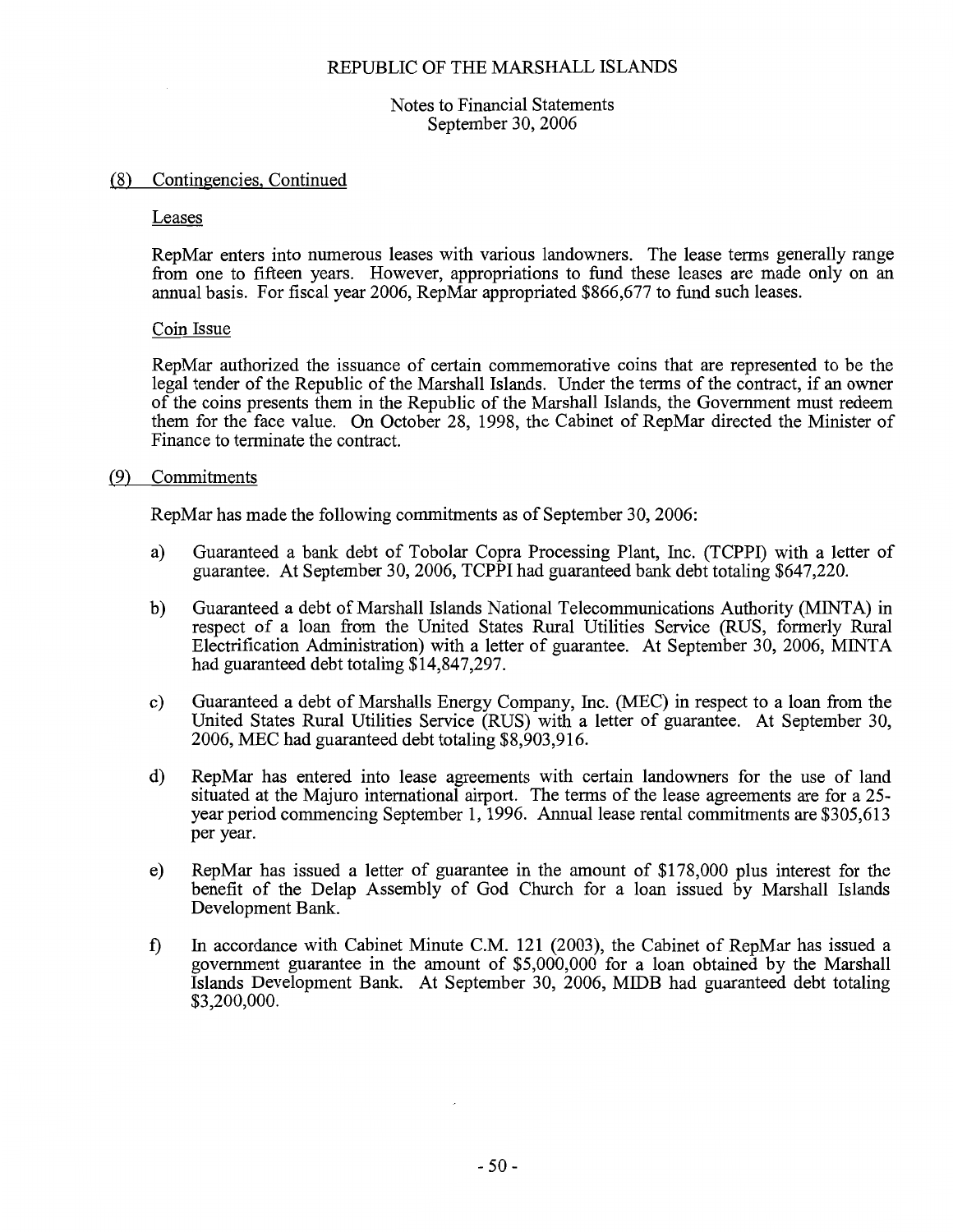#### Notes to Financial Statements September 30, 2006

#### (9) Commitments, Continued

- g) On February 19, 2004, the Cabinet of RepMar approved a joint venture Memorandum of Agreement with a local private corporation whereby RepMar granted and conveyed controlling ownership interest to the corporation of the hotel facility owned by Majuro Resort, Inc. On September 9, 2004, the Cabinet of RepMar approved the appointment of a Committee to re-visit the privatization of the hotel facility including obtaining an independent valuation of the property. As of September 30, 2006, no transfer in ownership has occurred.
- h) In accordance with Cabinet Minute C.M. 057 (2004), the Cabinet of RepMar has guaranteed a credit card facility with a time certificate of deposit totaling \$55,000.
- $\mathbf{i}$ In accordance with Cabinet Minute C.M. 139 (2004), the Cabinet of RepMar has issued a government guarantee in the amount of \$800,000 for a loan obtained by Air Marshall Islands, Inc. (AMI). In accordance with Cabinet Minute C.M. 145 (2005), the government guarantee was increased by \$200,000. At September 30, 2006, AMI had guaranteed debt totaling \$748,826.
- In accordance with Cabinet Minute C.M. 163 (2005), the Cabinet of RepMar has issued a  $j)$ government guarantee in the amount of \$5,000,000 for a loan and line of credit facility obtained by MEC. At September 30, 2006, MEC had guaranteed debt totaling \$4,645,811.
- $\bf k)$ In accordance with Cabinet Minute C.M. 055 (2006), the Cabinet of RepMar has issued a government guarantee for and on behalf of MEC to a fuel supplier for amounts owing by MEC relating to the purchase of fuel products. At September  $30,2006$ , MEC had guaranteed debt totaling  $$5,090,475$ .

#### (10) Individual Deficit Fund Balances or Deficit Retained Earnings

Specific individual funds which had significant individual deficit fund balances or retained earnings as at September 30, 2006, are as follows:

| Major Governmental Funds             |             |
|--------------------------------------|-------------|
| General Fund                         | \$5,911,015 |
| Nonmajor Component Units             |             |
| Majuro Water and Sewer Company, Inc. | 788,726     |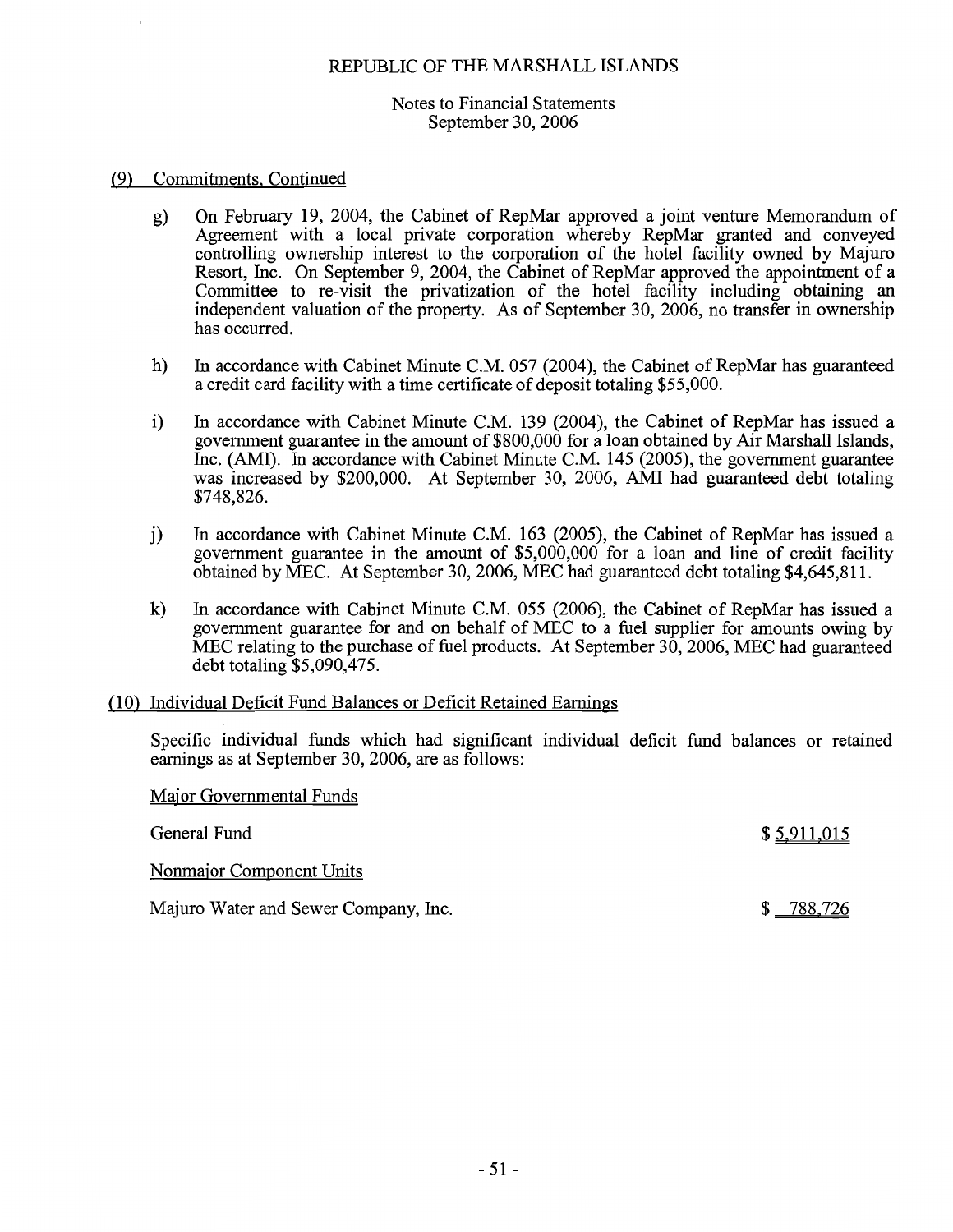#### Notes to Financial Statements September 30, 2006

#### (11) Subsequent Events

On November 6, 2006, the Nitijela of RepMar, in accordance with Public Law 2006-73, enacted legislation repealing the Marshall Islands Intergenerational Trust Fund Act of 1999. Accordingly, the assets and related fund balance within this fund were transferred to the General Fund.

On December 8, 2006, the Cabinet of RepMar, in accordance with Cabinet Minute C.M. 145 (2006), issued a government guarantee for and on behalf of the Marshalls Energy Company, Inc.  $(MEC)$  to a fuel supplier for amounts owing in the event of any shortfall on  $MEC$ 's obligation to the fuel supplier.

On March 15, 2007, the Cabinet of RepMar, in accordance with Cabinet Minute C.M. 027(2007), approved a loan by the Marshall Islands Development Bank of \$600,000.

On April 18, 2007, the Cabinet of RepMar, in accordance with Cabinet Minute C.M. 048 (2007). authorized the collateralization of General Fund tax revenues for a \$12,000,000 loan obtained by the Marshalls Energy Company, Inc.

#### (12) Restatement

|                                                                                                                          |                |              |                 |              | Nonmajor     | Total        |              |
|--------------------------------------------------------------------------------------------------------------------------|----------------|--------------|-----------------|--------------|--------------|--------------|--------------|
|                                                                                                                          |                | U.S. Federal | Compact         | Compact      | Governmental | Governmental | Government   |
|                                                                                                                          | General        | Grants       | Sectror         | Trust        | Funds        | Funds        | Wide         |
| Fund balance (deficit)/<br>net assets previously<br>reported at September<br>30, 2005                                    | \$ (5,079,447) | (2,272)<br>S | 1,329,108<br>S. | \$33,861,929 | \$14,244,289 | \$44,353,607 | \$12,904,127 |
|                                                                                                                          |                |              |                 |              |              |              |              |
| Exclusion of unaudited<br>financial statements<br>of the Ministry of<br><b>Education Headstart</b><br>Program previously |                |              |                 |              |              |              |              |
| reported                                                                                                                 |                |              |                 |              | (441, 046)   | (441,046)    | (441, 046)   |
| Understatement of<br>capital assets<br>previously reported                                                               |                |              |                 |              |              |              | 35,809,984   |
| Fund balance (deficit)/<br>net assets as restated                                                                        |                |              |                 |              |              |              |              |
| at October 1, 2005                                                                                                       | \$ (5,079,447) | (2,272)      | 1.329,108       | \$33,861,929 | 13,803,243   | \$43,912,561 | \$48,273,065 |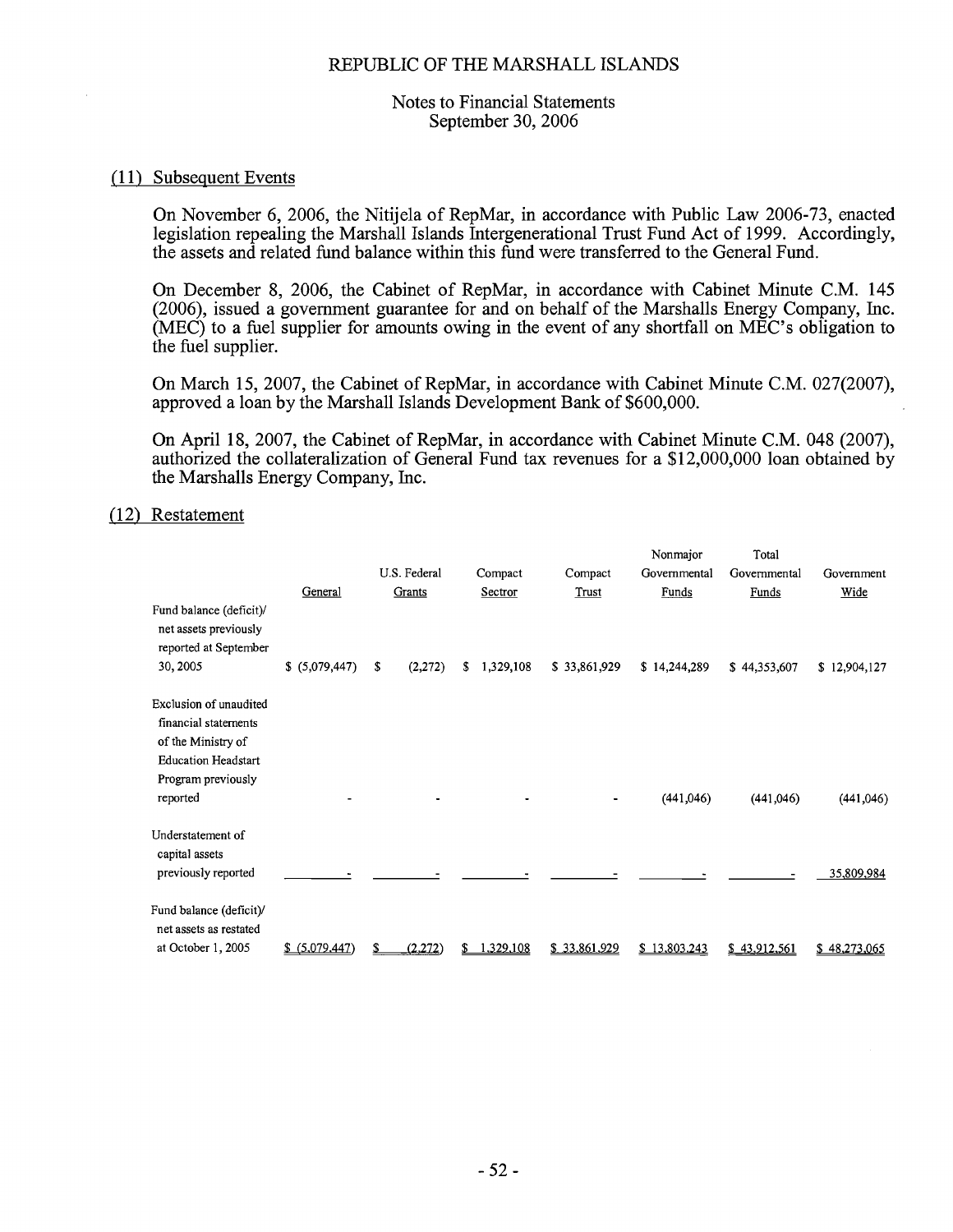$\sim$ 

 $\mathcal{L}_{\mathcal{A}}$ 

#### REQUIRED SUPPLEMENTARY INFORMATION

 $\sim$ 

 $\sim$ 

YEAR ENDED SEPTEMBER 30, 2006

 $-53-$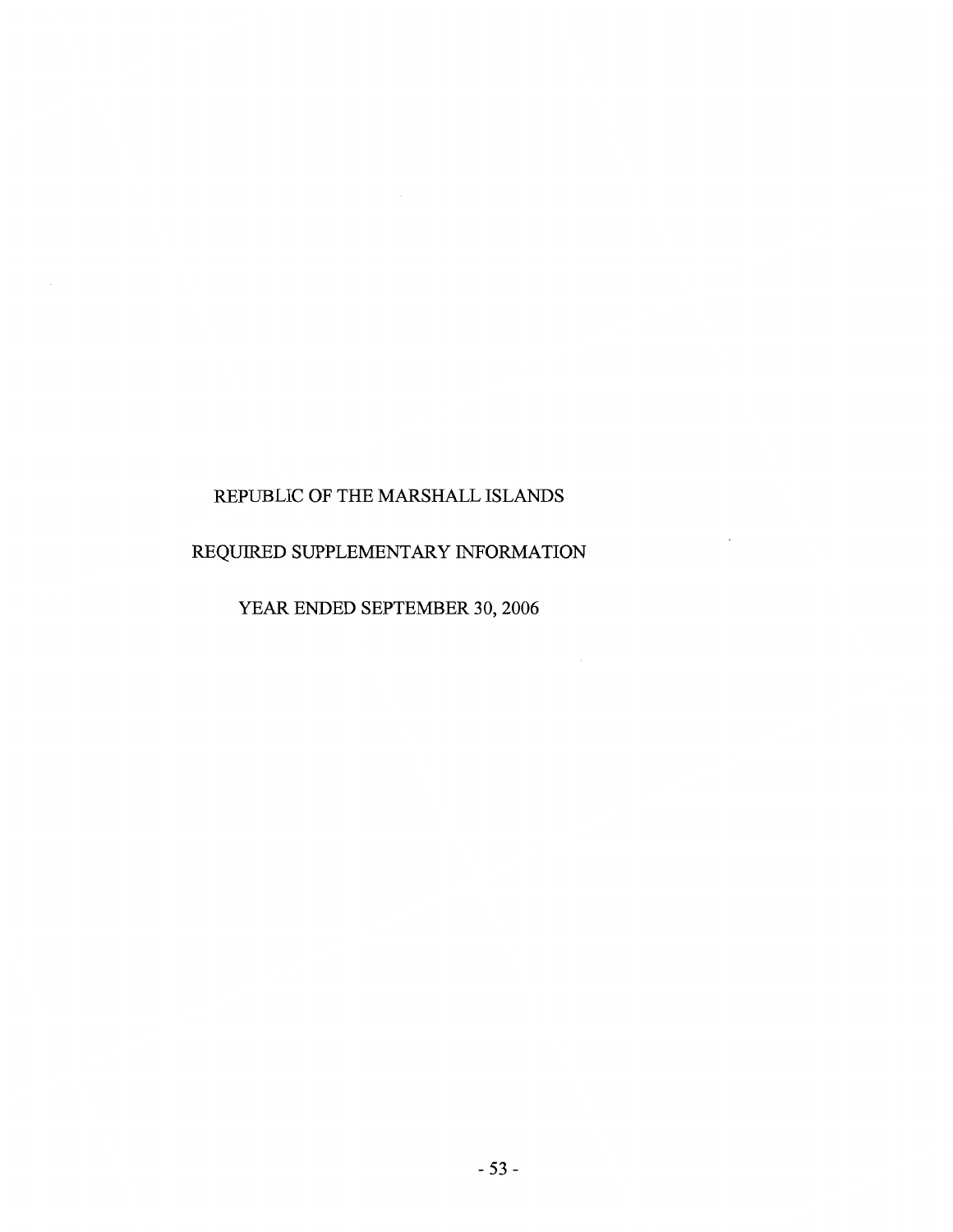## Schedule of Revenues, Expenditures and Changes in Deficit - Budget and Actual<br>General Fund<br>Year Ended September 30, 2006

|                                                                                                                                                                                                                                                                                                  | <b>Budgeted Amounts</b> |                                                                                                          |    |                                                                                                          |                              | Actual-<br><b>Budgetary</b>                                                                              | Variance with<br>Final Budget - |                                                                                |  |
|--------------------------------------------------------------------------------------------------------------------------------------------------------------------------------------------------------------------------------------------------------------------------------------------------|-------------------------|----------------------------------------------------------------------------------------------------------|----|----------------------------------------------------------------------------------------------------------|------------------------------|----------------------------------------------------------------------------------------------------------|---------------------------------|--------------------------------------------------------------------------------|--|
|                                                                                                                                                                                                                                                                                                  |                         | Original                                                                                                 |    | Final                                                                                                    | <b>Basis</b><br>(see Note 1) |                                                                                                          |                                 | Positive<br>(Negative)                                                         |  |
| Revenues:<br><b>Taxes</b><br>Fishing rights<br>Fees and charges<br>Interest and dividends<br>Other                                                                                                                                                                                               |                         | 26,565,133<br>2,380,000<br>696,436<br>240,310<br>5,079,065                                               | S  | 26, 565, 133<br>2,380,000<br>696,436<br>240,310<br>5,129,158                                             | \$                           | 25,142,867<br>1,500,000<br>114,162<br>143,565<br>5,301,184                                               | S                               | (1,422,266)<br>(880,000)<br>(582, 274)<br>(96, 745)<br>172,026                 |  |
| Total revenues                                                                                                                                                                                                                                                                                   |                         | 34,960,944                                                                                               |    | 35,011,037                                                                                               |                              | 32,201,778                                                                                               |                                 | (2,809,259)                                                                    |  |
| Expenditures:<br>Current:<br>General government:<br><b>President and Cabinet</b><br>Office of the Chief Secretary<br>Special appropriations<br>Council of Iroij<br>Office of the Auditor-General<br><b>Public Service Commission</b><br>Office of the Attorney General<br>Ministries<br>Nitijela |                         | 1,858,549<br>670,880<br>5,178,163<br>406,692<br>560,433<br>465,709<br>840,948<br>22,006,960<br>1,678,807 |    | 1,844,216<br>541,922<br>8,100,793<br>441,592<br>597,726<br>480,708<br>637,204<br>21,447,198<br>1,743,802 |                              | 1,774,368<br>537,623<br>6,527,926<br>441,542<br>596,077<br>480,672<br>634,999<br>20,874,185<br>1,740,396 |                                 | 69,848<br>4,299<br>1,572,867<br>50<br>1,649<br>36<br>2,205<br>573,013<br>3,406 |  |
| Total expenditures                                                                                                                                                                                                                                                                               |                         | 33,667,141                                                                                               |    | 35,835,161                                                                                               |                              | 33,607,788                                                                                               |                                 | 2,227,373                                                                      |  |
| Excess (deficiency) of revenues over<br>(under) expenditures                                                                                                                                                                                                                                     |                         | 1,293,803                                                                                                |    | (824, 124)                                                                                               |                              | (1,406,010)                                                                                              |                                 | (581, 886)                                                                     |  |
| Other financing sources:<br>Operating transfers in                                                                                                                                                                                                                                               |                         |                                                                                                          |    | 2,200,000                                                                                                |                              | 1,901,987                                                                                                |                                 | (298, 013)                                                                     |  |
| Other financing uses:                                                                                                                                                                                                                                                                            |                         |                                                                                                          |    |                                                                                                          |                              |                                                                                                          |                                 |                                                                                |  |
| Operating transfers out                                                                                                                                                                                                                                                                          |                         | (1, 403, 853)                                                                                            |    | (1,485,926)                                                                                              |                              | (1,485,926)                                                                                              |                                 |                                                                                |  |
| Net change in deficit                                                                                                                                                                                                                                                                            |                         | (110,050)                                                                                                |    | (110,050)                                                                                                |                              | (989, 949)                                                                                               |                                 | (879, 899)                                                                     |  |
| Unreserved deficit at the beginning of the year                                                                                                                                                                                                                                                  |                         | (5,261,892)                                                                                              |    | (5,261,892)                                                                                              |                              | (5,261,892)                                                                                              |                                 |                                                                                |  |
| Unreserved deficit at the end of the year                                                                                                                                                                                                                                                        | \$                      | (5,371,942)                                                                                              | \$ | (5,371,942)                                                                                              | \$                           | (6, 251, 841)                                                                                            | \$                              | (879, 899)                                                                     |  |

See accompanying notes to required supplementary information - budgetary reporting.

l,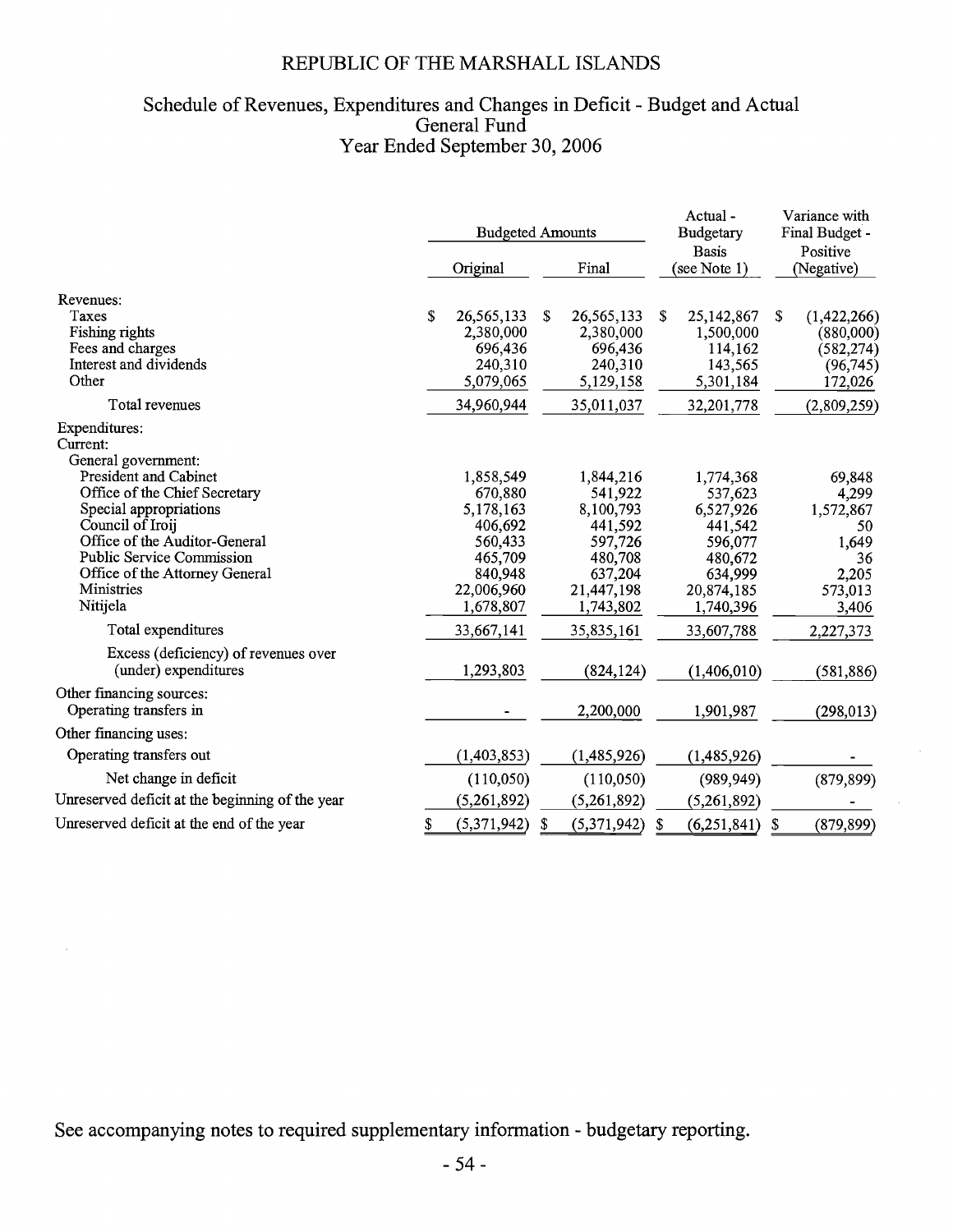#### Notes to Required Supplementary Information - Budgetary Reporting September 30, 2006

#### (1) Budgetary Information

The Secretary of Finance and the Chief Budget Officer present to the Cabinet, prior to September 30, proposed budget estimates for the fiscal year commencing October 1. The budget estimates include the overall and total proposed expenditures of RepMar and the means of financing those expenditures. The Cabinet reviews and approves these estimates making changes, as it deems appropriate. The Appropriation Committee of the Nitijela, during the second sitting of the regular session of the Nitijela, holds public hearings at which time Ministries and Offices are required to justify their budget estimates. During the second sitting of the Nitijela, an appropriation bill, as required by the Constitution, is introduced and budget estimates are then legally enacted by the Nitijela.

Formal budget integration is employed as a management control device during the year for all funds. The Cabinet has the authority to reprogram budgeted estimates in accordance with the Constitution. All annual appropriations lapse at fiscal year end unless otherwise specified by law. Supplemental appropriations may occur throughout the year. Unexpended encumbrances at each fiscal year end are carried forward until they are expended or canceled without further legislative action. RepMar does not establish budgets for the operations of its other governmental funds.

Accounting principles used in developing data on a budgetary basis differ from those used in preparing the financial statements in conformity with GAAP. Amounts included on the Statement of Revenues, Expenditures, and Changes in Deficit - Budget and Actual - General Fund (which are presented on a non-GAAP budgetary basis) are reconciled to unreserved deficit of the Governmental Fund Balance Sheet within the other changes in unreserved deficit section of that statement.

Encumbrance accounting is employed in governmental funds. For budgetary purposes, the encumbrances (i.e., purchase orders, contracts) are considered expenditures when incurred. For GAAP reporting purposes, encumbrances outstanding at year end are reported as reservations of fund balances and do not constitute expenditures or liabilities because the commitments will be reappropriated and honored during the subsequent fiscal year.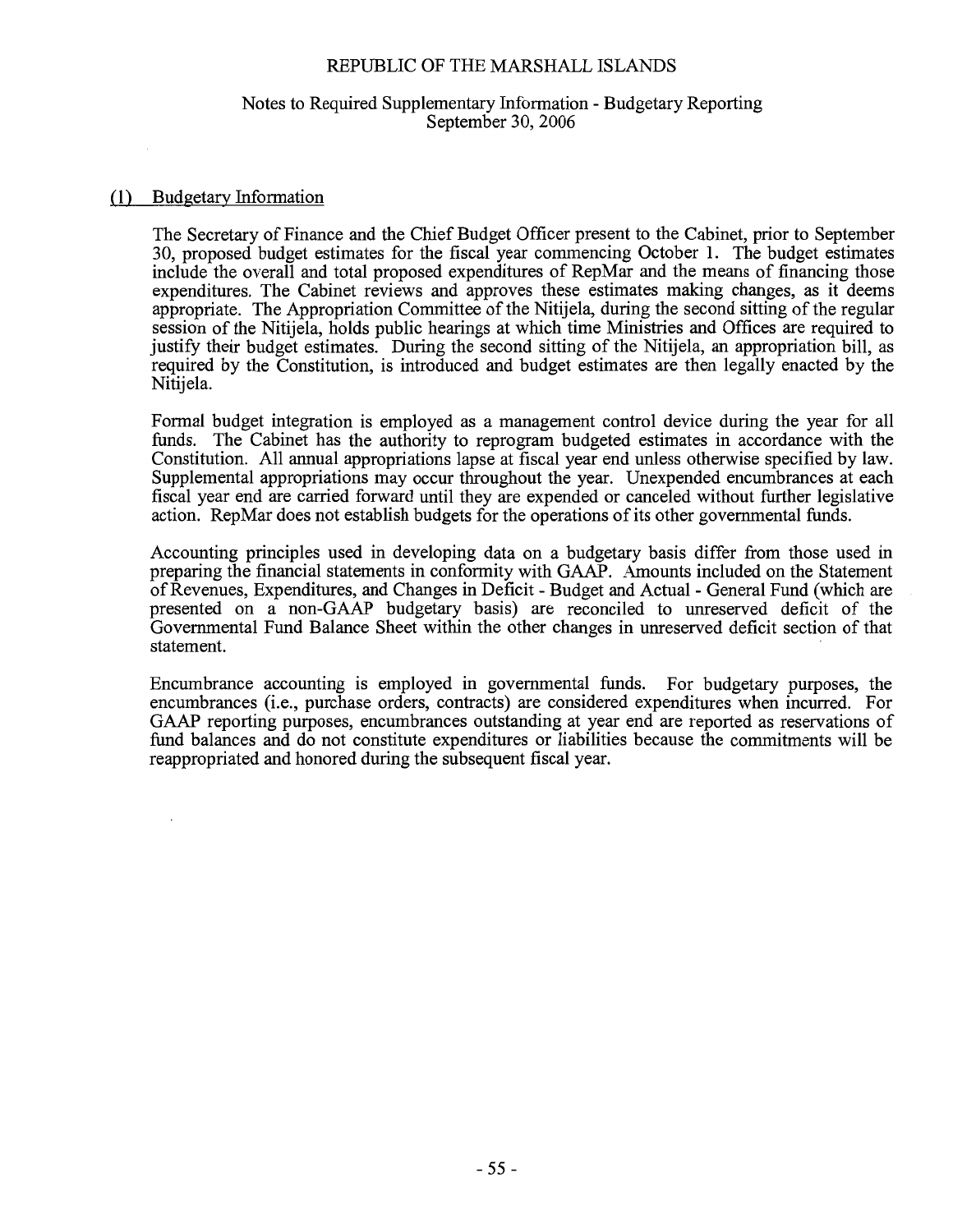$\sim 10^6$ 

#### OTHER SUPPLEMENTARY INFORMATION

YEAR ENDED SEPTEMBER 30, 2006

 $-56-$ 

 $\sim 10^{-1}$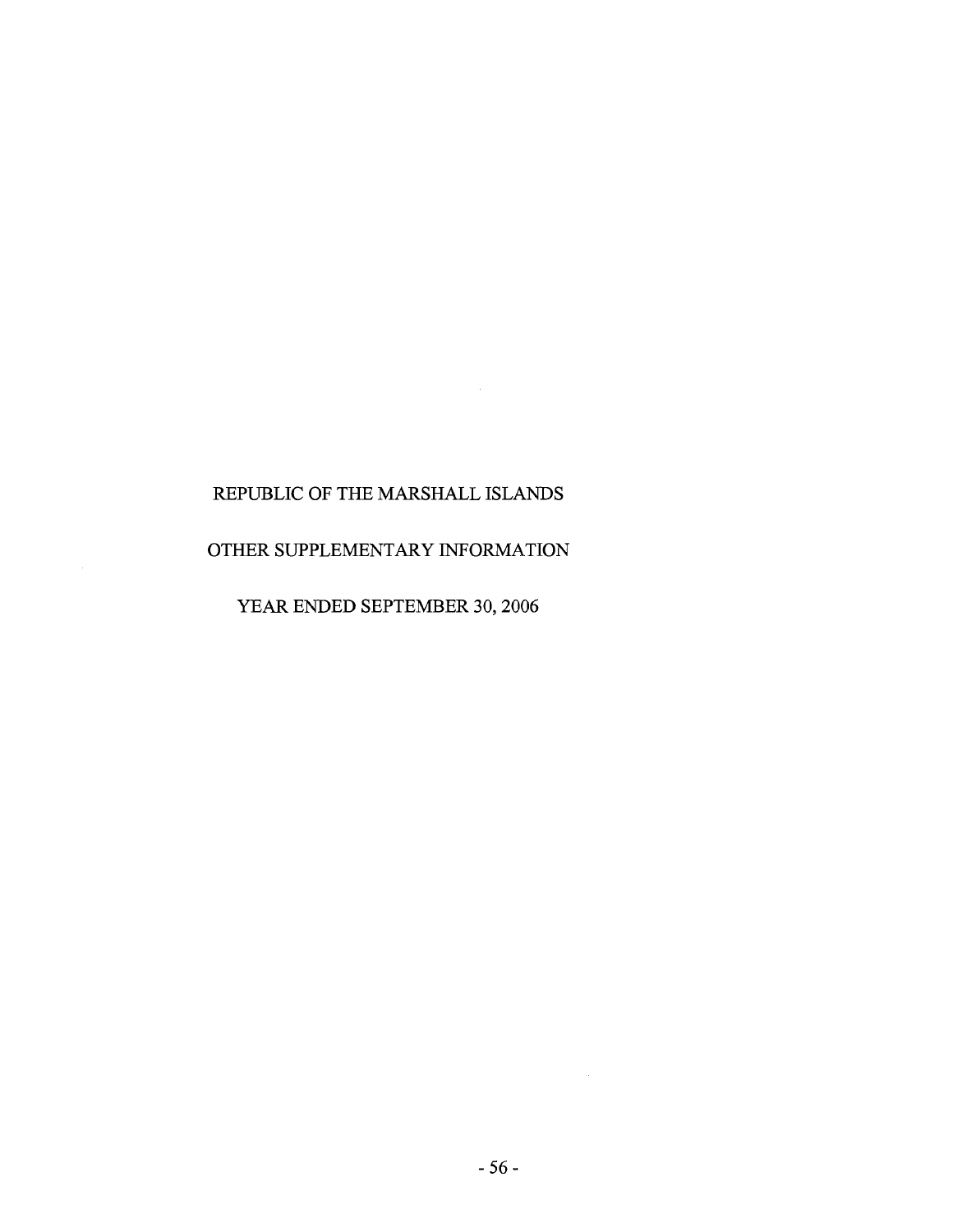### Combining Schedule of Expenditures by Account<br>Governmental Funds<br>Year Ended September 30, 2006

|                           |    |            |                       | Special Revenue |                   |               |                  | Permanent |                                |            |   |            |
|---------------------------|----|------------|-----------------------|-----------------|-------------------|---------------|------------------|-----------|--------------------------------|------------|---|------------|
|                           |    | General    | U.S Federal<br>Grants |                 | Compact<br>Sector |               | Compact<br>Trust |           | Other<br>Governmental<br>Funds |            |   | Total      |
| Expenditures:             |    |            |                       |                 |                   |               |                  |           |                                |            |   |            |
| Salaries and wages        | S  | 14,552,821 | S                     | 3,222,750       | S                 | 14,373,182 \$ |                  |           | S                              | 2,374,190  | S | 34,522,943 |
| Capital outlay            |    | 435,466    |                       | 904,848         |                   | 12,437,116    |                  |           |                                | 1,098,653  |   | 14,876,083 |
| Grants and subsidies      |    | 5,741,805  |                       | 209,431         |                   | 2,084,611     |                  |           |                                | 4,939,167  |   | 12,975,014 |
| Medical supplies          |    | 3,220      |                       | 3,721           |                   | 23,217        |                  |           |                                | 6,798,211  |   | 6,828,369  |
| Contractual services      |    | 255,972    |                       | 1,527,622       |                   | 1,309,173     |                  |           |                                | 2,116,729  |   | 5,209,496  |
| Travel                    |    | 1,760,941  |                       | 1,392,160       |                   | 628,272       |                  |           |                                | 546,162    |   | 4,327,535  |
| Utilities                 |    | 1,891,059  |                       |                 |                   | 881,625       |                  |           |                                | 83,463     |   | 2,856,147  |
| Supplies and materials    |    | 485,285    |                       | 599,973         |                   | 1,405,988     |                  |           |                                | 218,242    |   | 2,709,488  |
| Leased housing            |    | 1,365,178  |                       | 1,500           |                   | 385,810       |                  |           |                                | 73,500     |   | 1,825,988  |
| POL                       |    | 704,679    |                       | 28,643          |                   | 138,808       |                  |           |                                | 392,107    |   | 1,264,237  |
| Rentals                   |    | 1,027,795  |                       | 13,929          |                   | 83,678        |                  |           |                                | 134,554    |   | 1,259,956  |
| Food stuffs               |    | 578,957    |                       |                 |                   | 401,764       |                  |           |                                | 125,009    |   | 1,105,730  |
| Professional services     |    | 668,652    |                       |                 |                   | 21,340        |                  | 103,445   |                                | 276,724    |   | 1,070,161  |
| Interest                  |    | 917,713    |                       |                 |                   |               |                  |           |                                |            |   | 917,713    |
| Allowances                |    | 715,033    |                       | 1,750           |                   | 42,950        |                  |           |                                |            |   | 759,733    |
| Principal repayment       |    | 726,966    |                       |                 |                   |               |                  |           |                                |            |   | 726,966    |
| Communications            |    | 479,781    |                       | 14,489          |                   | 93,742        |                  |           |                                | 124,707    |   | 712,719    |
| Freight                   |    | 12,121     |                       | 52,361          |                   | 53,794        |                  |           |                                | 16,883     |   | 135,159    |
| Printing and reproduction |    | 68,075     |                       | 11,465          |                   | 28,022        |                  |           |                                | 7,855      |   | 115,417    |
| Insurance                 |    | 93,858     |                       |                 |                   | 12,895        |                  |           |                                | 3,696      |   | 110,449    |
| Other                     |    | 964,030    |                       | 1,447,305       |                   | 897,574       |                  |           |                                | 819,006    |   | 4,127,915  |
|                           | \$ | 33,449,407 | S                     | 9,431,947       | \$                | 35,303,561    | S                | 103,445   | S                              | 20,148,858 | S | 98,437,218 |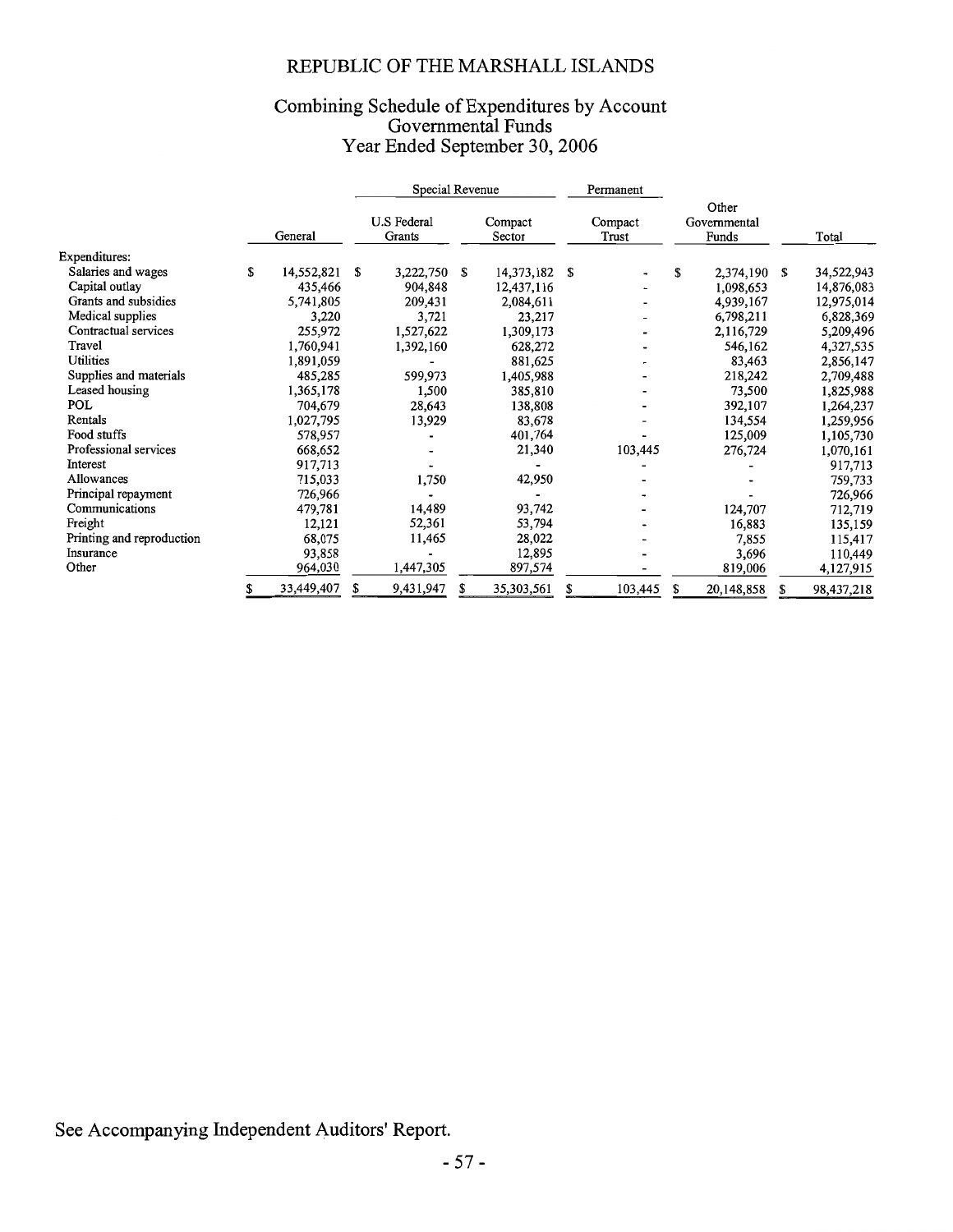#### REPUBLIC OF THE MARSHALL ISLANDS **GENERAL FUND**

September 30, 2006

The general fund is used to account for resources traditionally associated with government, which are not required legally or by sound financial management to be accounted for in another fund.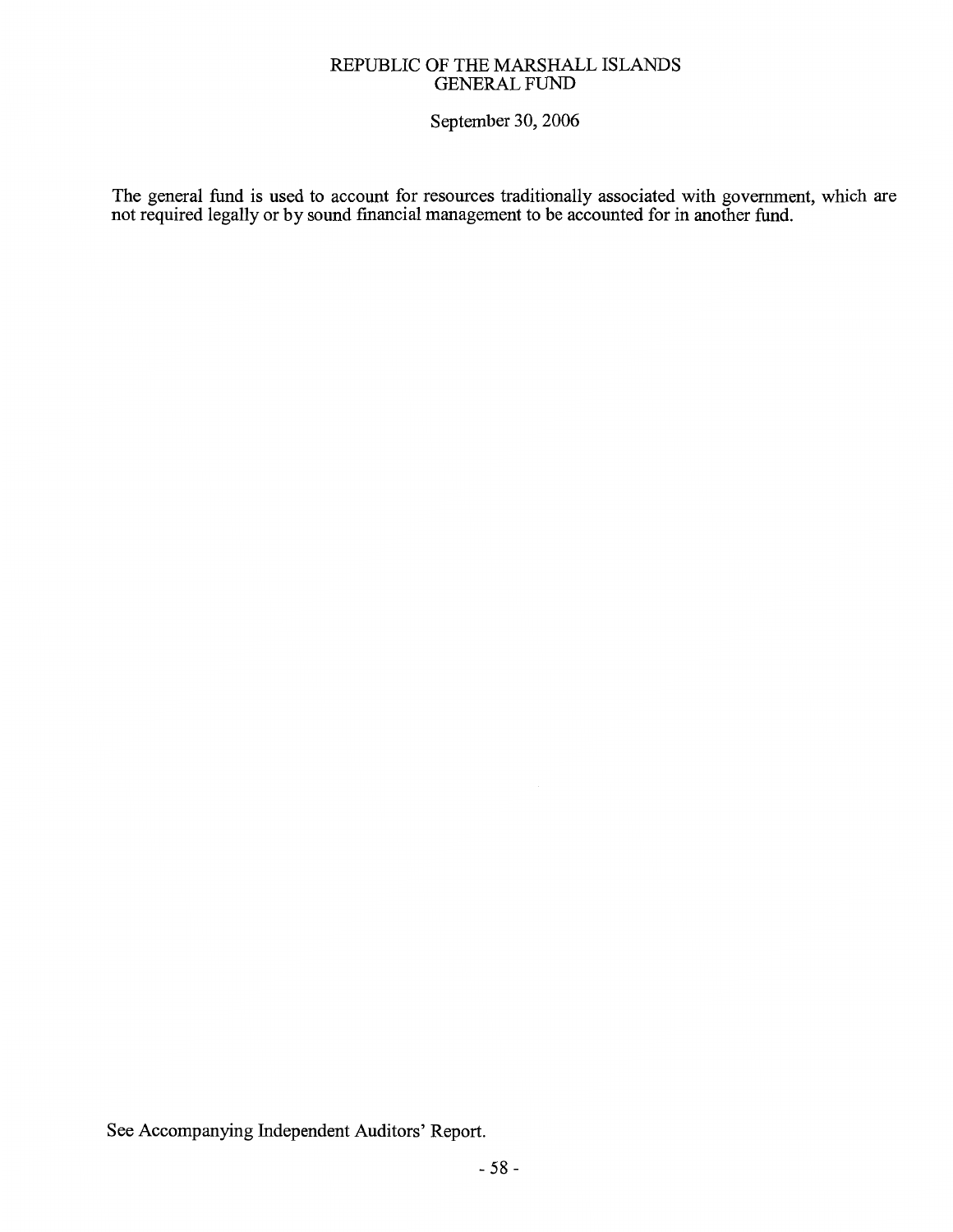# Statement of Revenues, Expenditures by Function, and Changes in Deficit<br>General Fund<br>Year Ended September 30, 2006<br>(with comparative totals for the year ended September 30, 2005)

|                                                           | 2006                | 2005                |
|-----------------------------------------------------------|---------------------|---------------------|
| Revenues:                                                 |                     |                     |
| Taxes:                                                    |                     |                     |
| Income                                                    | \$<br>11,120,846 \$ | 10,894,299          |
| Import                                                    | 7,823,578           | 7,767,872           |
| Gross revenue                                             | 4,777,975           | 3,882,324           |
| Fuel<br>Penalties and interest                            | 777,634<br>112,570  | 1,061,877<br>98,736 |
| Other                                                     | 530,264             | 550,094             |
|                                                           | 25,142,867          | 24,255,202          |
|                                                           | 1,500,000           | 1,355,984           |
| Fishing rights                                            |                     |                     |
| Fees and charges                                          | 114,162             | 506,176             |
| Interest and dividends                                    | 143,565             | 70,926              |
| Other:                                                    |                     |                     |
| Taiwan grant                                              | 4,000,000           | 4,000,000           |
| Ship registry                                             | 1,000,000           | 1,000,000           |
| Contributions from component units<br>Other               | 301,184             | 144,016<br>641,263  |
|                                                           |                     |                     |
|                                                           | 5,301,184           | 5,785,279           |
| Total revenues                                            | 32,201,778          | 31,973,567          |
| Expenditures:                                             |                     |                     |
| Current:                                                  |                     |                     |
| General government:<br>President and Cabinet:             |                     |                     |
| Office of the President                                   | 163,949             | 264,631             |
| President and Ministers                                   | 582,760             | 566,579             |
| <b>Cabinet Operations</b>                                 | 533,779             | 427,943             |
| Customary Law Commission                                  | 142,450             | 114,169             |
| RMI/USP Joint Secondary Education Project                 | 272,880             | 167,160             |
| National Band                                             | 128,725             | 129,779             |
|                                                           | 1,824,543           | 1,670,261           |
| Office of the Chief Secretary:                            |                     |                     |
| Administration                                            | 148,508             | 179,123             |
| Deputy Chief Secretary - Ebeye                            | 91,579              | 103,883             |
| <b>EPPSO</b>                                              | 179,286             | 184,157             |
| <b>OEPPC</b>                                              | 83,253              | 74,238              |
| Disaster Office                                           | 34,997              | 51,309              |
|                                                           | 537,623             | 592,710             |
| Special appropriations:                                   |                     |                     |
| Government electricity bills - Majuro                     | ٠                   | 1,131,110           |
| Government electricity bills - Ebeye                      |                     | 47,761              |
| Jaluit Power Plant subsidy                                | 225,000             |                     |
| KAJUR subsidy - Ebeye                                     | 715,895             | 697,600             |
| Wotje Power Plant subsidy<br>Land leases                  | 195,000             |                     |
| Leased housing                                            | 858,081<br>247,057  | 874,819<br>224,039  |
| Marshall Islands Visitors Authority                       | 149,100             | 122,763             |
| MWSC water subsidy                                        | 60,000              | 99,400              |
| International subscriptions/membership fees               | 338,429             | 274,363             |
| Disaster matching                                         | 18,237              | 40,908              |
| Prior year liabilities                                    |                     | 587,772             |
| Public works - Ebeye                                      |                     | 103,206             |
| Copra price stabilization subsidy                         | 894,600             | 894,600             |
| ADB loan repayment                                        | 1,644,719           | 1,572,914           |
| Sport and Youth Development                               |                     | 100,997             |
| Micronesian Legal Services                                | 73,000              | 99,400              |
| Constitutional Convention                                 | 27,450              | 244,607             |
| Rural Development Program<br>Past due USP Membership Fees |                     | 223,650             |
| Air Marshall Islands                                      | 50,000<br>396,865   | 400,000             |
| Past due travel                                           | 40,000              |                     |
| Past due Electoral Office overtime                        | 9,945               |                     |
| Past due Grant-in-aid matching                            | 57,058              |                     |
| Emergency payments                                        | 540,084             |                     |
| Contingencies fund                                        |                     | 85,774              |
|                                                           | 6,540,520           | 7,825,683           |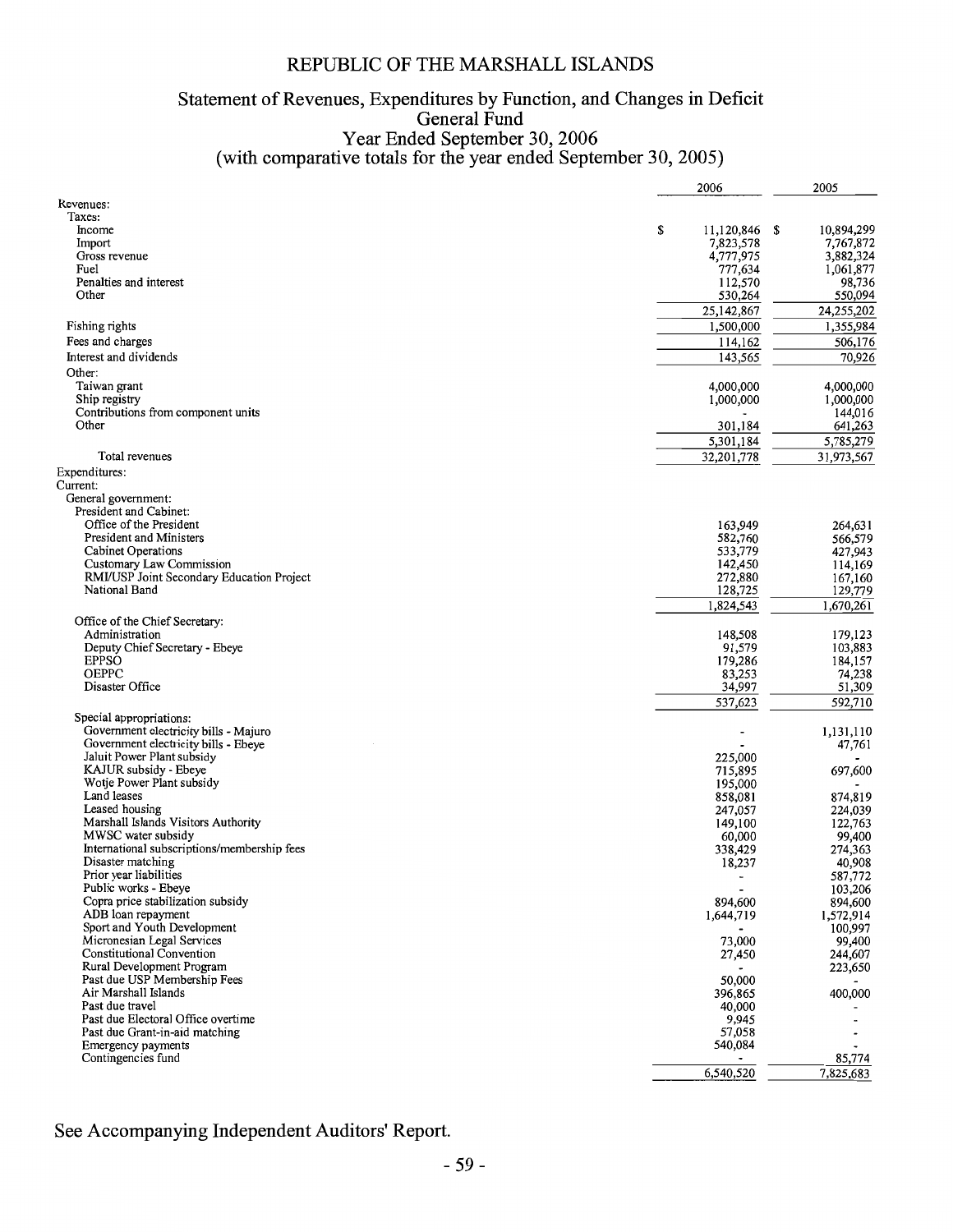# Statement of Revenues, Expenditures by Function, and Changes in Deficit, Continued<br>General Fund<br>Year Ended September 30, 2006<br>(with comparative totals for the year ended September 30, 2005)

|                                                                   | 2006                     | 2005              |
|-------------------------------------------------------------------|--------------------------|-------------------|
| Expenditures, continued:                                          |                          |                   |
| Current, continued:                                               |                          |                   |
| General government, continued:                                    |                          |                   |
| Council of Iroij:<br>Administration                               | 86,163                   | 86,469            |
| Members                                                           | 355,379                  | 338,635           |
|                                                                   | 441,542                  | 425,104           |
| Nitijela:                                                         |                          |                   |
| Operations                                                        | 542,321                  | 493,018           |
| General membership                                                | 992,202                  | 973,338           |
| Speaker's contingency                                             | 80,228                   | 123,122           |
| Committee                                                         | 65,689                   | 43,562            |
| Legislative counsel                                               | 57,721                   | 43,946            |
|                                                                   | 1,738,161                | 1,676,986         |
| Office of the Auditor-General:                                    |                          |                   |
| Auditor-General salary                                            | 42,660                   |                   |
| Operations<br>Single audit - local match                          | 208,216<br>197,295       | 207,514           |
|                                                                   | 448,171                  | 207,514           |
| Public Service Commission:                                        |                          |                   |
| Members                                                           | 106,921                  | 95,178            |
| Administration                                                    | 373,751                  | 345,127           |
|                                                                   | 480,672                  | 440,305           |
| Office of the Attorney General                                    | 630,579                  | 662,325           |
| Ministries:                                                       |                          |                   |
| Ministry of Education                                             | 4,249,940                | 3,182,959         |
| Ministry of Health and Environment                                | 2,666,974                | 2,250,284         |
| Ministry of Transportation and Communication                      | 2,016,406                | 2,512,326         |
| Ministry of Resources and Development                             | 380,193                  | 1,823,243         |
| Ministry of Internal Affairs                                      | 1,748,622                | 1,902,583         |
| Ministry of Justice                                               | 2,615,226                | 2,668,335         |
| Ministry of Finance                                               | 3,325,284                | 2,009,213         |
| Ministry of Foreign Affairs and Trade<br>Ministry of Public Works | 2,460,959                | 2,543,809         |
|                                                                   | 1,343,992                | 1,167,809         |
| Total general government                                          | 20,807,596<br>33,449,407 | 20,060,561        |
| Other:                                                            |                          | 33,561,449        |
| Other                                                             |                          |                   |
| Total other                                                       |                          | 4,393<br>4,393    |
| Total expenditures                                                | 33,449,407               | 33,565,842        |
| Deficiency of revenues under expenditures                         |                          |                   |
| Other financing sources:                                          | (1,247,629)              | (1, 592, 275)     |
| Operating transfers in:                                           |                          |                   |
| Intergenerational Trust Fund                                      | 1,901,987                |                   |
| Other financing uses:                                             |                          |                   |
| Operating transfers out:                                          |                          |                   |
| Infrastructure Maintenance (Compact Matching)                     |                          | 674,287           |
| Transportation Services Fund                                      |                          | 48,124            |
| Section 213 Audit Fund                                            |                          | 108,927           |
| Section 211 Compact Capital Account Fund                          |                          | 16,300            |
| Other Capital Projects Fund                                       |                          | 18,080            |
| Judiciary Fund<br>Intergenerational Trust Fund                    | 908,992                  | 908,992           |
| Postal Services Fund                                              | 112,340                  | 316,635<br>42,418 |
| Marshall Islands Scholarship, Grant and Loan Board Fund           | 70,353                   |                   |
| Local Government Fund                                             | 394,241                  | 394,240           |
| Total other financing uses                                        | 1,485,926                | 2,528,003         |
| Net change in deficit                                             | (831, 568)               | (4,120,278)       |
| Deficit at the beginning of the year                              | (5,079,447)              | (959, 169)        |
| Deficit at the end of the year                                    | \$<br>$(5,911,015)$ \$   | (5,079,447)       |
|                                                                   |                          |                   |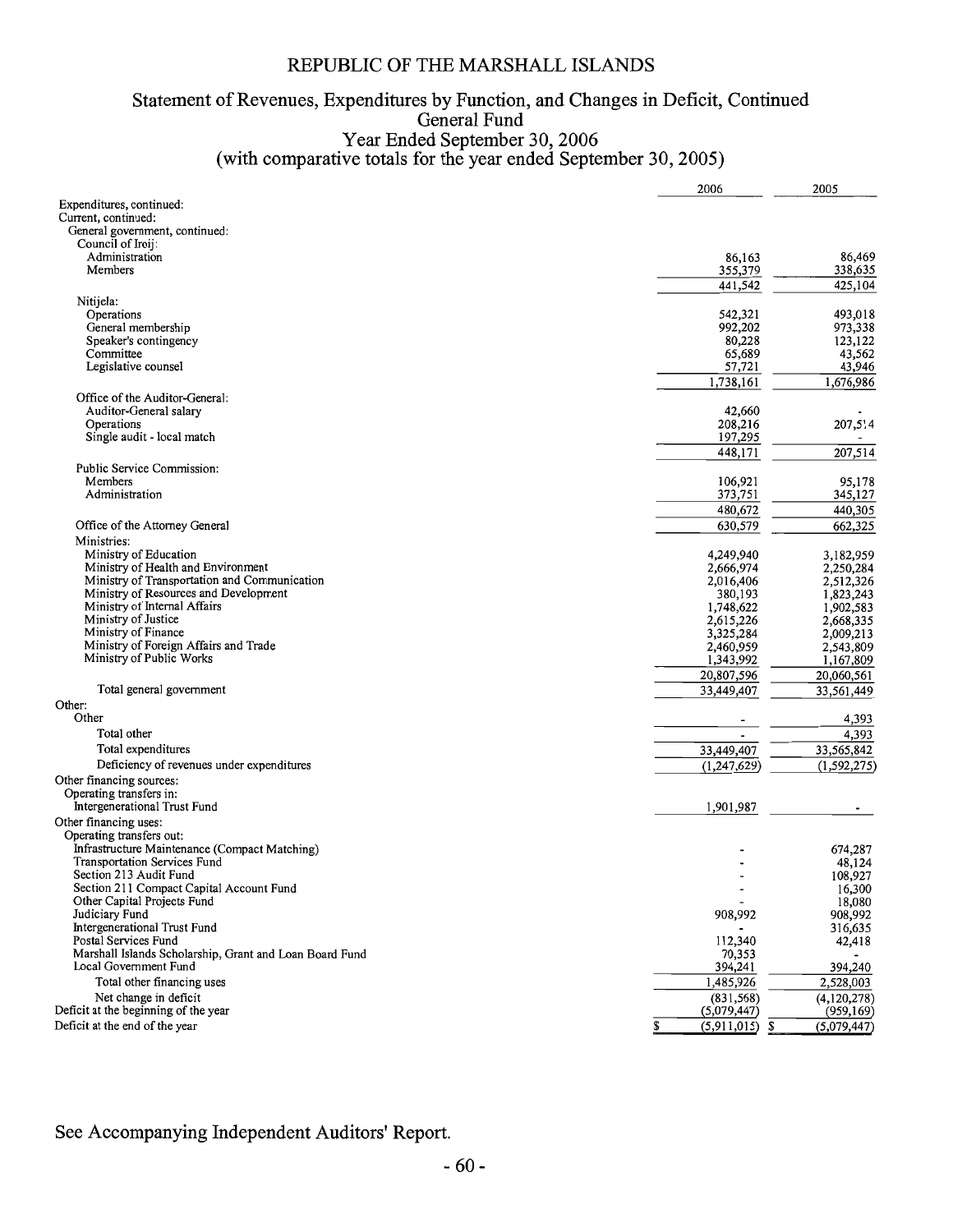### Statement of Revenues, Expenditures and Changes in Deficit<br>Budget and Actual - General Fund<br>Year Ended September 30, 2006

|                                                      |                        | <b>Budgeted Amounts</b> |                         |                                   |                          |
|------------------------------------------------------|------------------------|-------------------------|-------------------------|-----------------------------------|--------------------------|
|                                                      | Original               |                         | Final                   | Actual-<br><b>Budgetary Basis</b> | Variance                 |
| Revenues:                                            |                        |                         |                         |                                   |                          |
| Taxes:                                               |                        |                         |                         |                                   |                          |
| Income                                               | \$<br>11,150,670       | \$                      | 11,150,670<br>8,736,864 | S<br>11,120,846 \$<br>7,823,578   | (29, 824)<br>(913, 286)  |
| Import<br>Gross revenue                              | 8,736,864<br>4,217,792 |                         | 4,217,792               | 4,777,975                         | 560,183                  |
| Fuel                                                 | 1,683,938              |                         | 1,683,938               | 777,634                           | (906, 304)               |
| Penalties and interest                               | 121,507                |                         | 121,507                 | 112,570                           | (8,937)                  |
| Other                                                | 654,362                |                         | 654,362                 | 530,264                           | (124, 098)               |
|                                                      | 26,565,133             |                         | 26,565,133              | 25,142,867                        | (1,422,266)              |
| Fishing rights                                       | 2,380,000              |                         | 2,380,000               | 1,500,000                         | (880,000)                |
| Fees and charges                                     | 696,436                |                         | 696,436                 | 114,162                           | (582, 274)               |
|                                                      | 240,310                |                         | 240,310                 | 143,565                           |                          |
| Interest and dividends                               |                        |                         |                         |                                   | (96, 745)                |
| Taiwan grant                                         | 4,000,000              |                         | 4,000,000               | 4,000,000                         |                          |
| Ship registry                                        | 1,000,000              |                         | 1,000,000               | 1,000,000                         | 172,026                  |
| Other                                                | 79,065                 |                         | 129,158                 | 301,184                           |                          |
|                                                      | 5,079,065              |                         | 5,129,158               | 5,301,184                         | 172,026                  |
| Total revenues                                       | 34,960,944             |                         | 35,011,037              | 32,201,778                        | (2,809,259)              |
| Expenditures:                                        |                        |                         |                         |                                   |                          |
| Current:                                             |                        |                         |                         |                                   |                          |
| General government:                                  |                        |                         |                         |                                   |                          |
| President and Cabinet:                               |                        |                         |                         |                                   |                          |
| Office of the President                              | 249,846                |                         | 171,399                 | 161,724                           | 9,675                    |
| President and Ministers                              | 574,457<br>439,399     |                         | 582,760<br>542,054      | 582,760<br>541,549                | 505                      |
| Cabinet Operations<br>Customary Law Commission       | 174,347                |                         | 144,571                 | 142,450                           | 2,121                    |
| RMI/USP Joint Secondary Education Project            | 278,376                |                         | 272,976                 | 217,160                           | 55,816                   |
| National Band                                        | 142,124                |                         | 130,456                 | 128,725                           | 1,731                    |
|                                                      | 1,858,549              |                         | 1,844,216               | 1,774,368                         | 69,848                   |
|                                                      |                        |                         |                         |                                   |                          |
| Office of the Chief Secretary:<br>Administration     | 214,979                |                         | 150,454                 | 148,508                           | 1,946                    |
| Deputy Chief Secretary - Ebeye                       | 94,530                 |                         | 91,630                  | 91,579                            | 51                       |
| <b>EPPSO</b>                                         | 229,619                |                         | 179,286                 | 179,286                           | $\overline{\phantom{a}}$ |
| <b>OEPPC</b>                                         | 88,016                 |                         | 83,416                  | 83,253                            | 163                      |
| Disaster Office                                      | 43,736                 |                         | 37,136                  | 34,997                            | 2,139                    |
|                                                      | 670,880                |                         | 541,922                 | 537,623                           | 4,299                    |
| Special appropriations:                              |                        |                         |                         |                                   |                          |
| Jaluit Power Plant subsidy                           | 223,650                |                         | 225,000                 | 225,000                           |                          |
| KAJUR subsidy - Ebeye                                | 695,800                |                         | 715,919                 | 715,895                           | 24                       |
| Wotje Power Plant subsidy                            | 193,830                |                         | 195,000                 | 195,000                           |                          |
| Land leases                                          | 661,010                |                         | 859,179                 | 858,081                           | 1,098                    |
| Leased housing                                       | 328,268                |                         | 247,058                 | 247,057                           | 1                        |
| Marshall Islands Visitors Authority                  | 149,100                |                         | 149,100                 | 149,100                           | $\overline{\phantom{a}}$ |
| MWSC water subsidy                                   | 59,640                 |                         | 60,000                  | 60,000                            |                          |
| International subscriptions/membership fees          | 288,429                |                         | 338,429                 | 325,835                           | 12,594                   |
| Disaster matching                                    | 198,800                |                         | 18,237                  | 18,237                            |                          |
| Copra price stabilization subsidy                    | 894,600                |                         | 894,600                 | 894,600                           |                          |
| ADB loan repayment                                   | 994,000                |                         | 2,022,872               | 1,644,719                         | 378,153                  |
| Micronesian Legal Services                           | 99,400                 |                         | 73,211                  | 73,000                            | 211                      |
| Constitutional Convention                            | 24,850                 |                         | 27,450                  | 27,450                            |                          |
| Past due USP Membership Fees<br>Air Marshall Islands | 99,400<br>99,400       |                         | 50,000<br>398,559       | 50,000<br>396,865                 | 1,694                    |
| Past due travel                                      | 39,760                 |                         | 40,000                  | 40,000                            |                          |
| Past due Electoral Office overtime                   | 8,946                  |                         | 9,945                   | 9,945                             | $\overline{\phantom{a}}$ |
| Legal Aid fund                                       | 19,880                 |                         | 17                      |                                   | 17                       |
| Past due MLS electric billings                       | 22,862                 |                         |                         |                                   |                          |
| Past due Grant-in-aid matching                       | 76,538                 |                         | 73,990                  | 57,058                            | 16,932                   |
| Emergency payments                                   |                        |                         | 1,702,227               | 540,084                           | 1,162,143                |
|                                                      | 5,178,163              |                         | 8,100,793               | 6,527,926                         | 1,572,867                |
| Council of Iroij:                                    |                        |                         |                         |                                   |                          |
| Administration                                       | 82,545                 |                         | 86,183                  | 86,163                            | 20                       |
| <b>Members</b>                                       | 324,147                |                         | 355,409                 | 355,379                           | 30                       |
|                                                      | 406,692                |                         | 441,592                 | 441,542                           | $\overline{50}$          |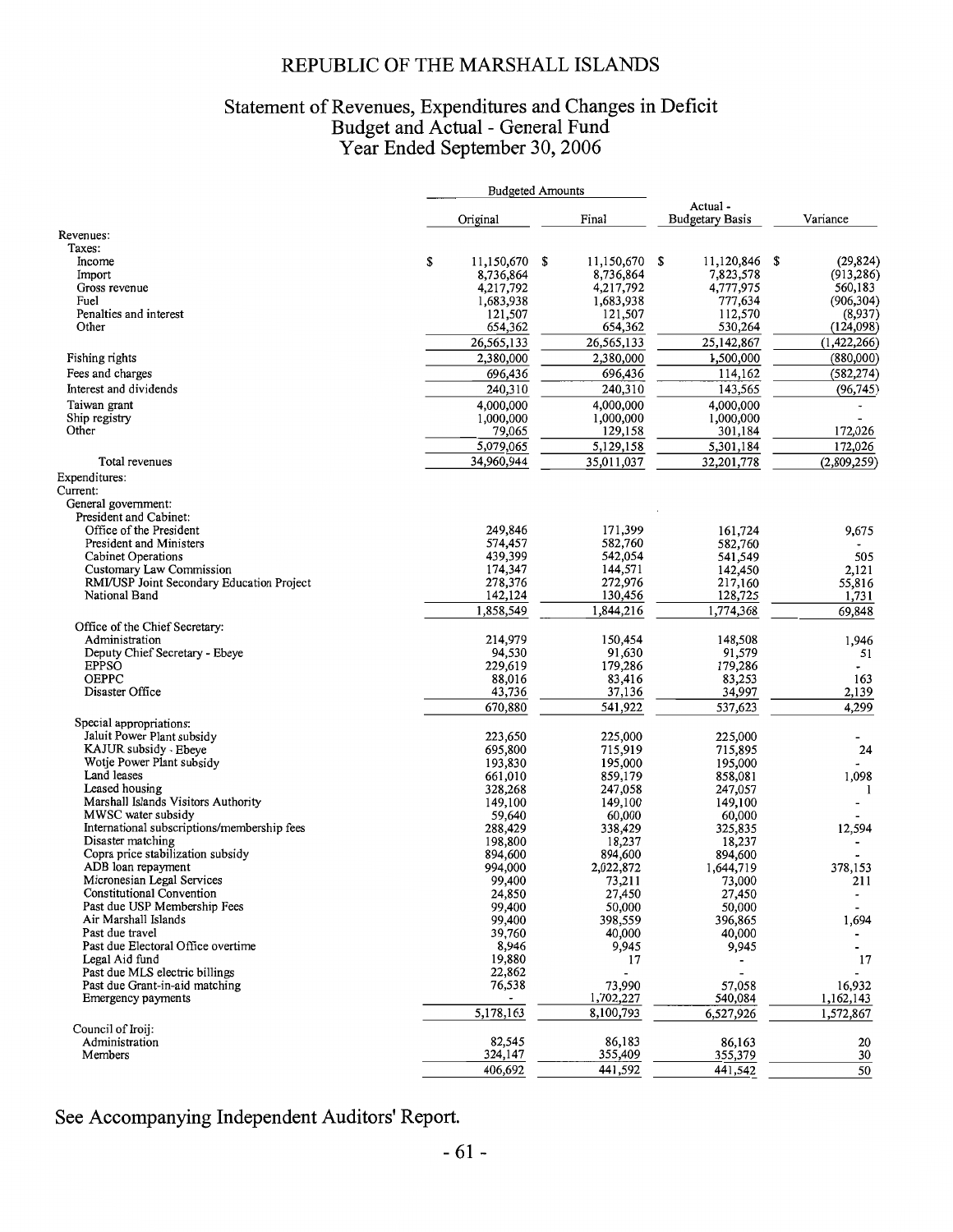## Statement of Revenues, Expenditures and Changes in Deficit, Continued<br>Budget and Actual - General Fund<br>Year Ended September 30, 2006

|                                                                   | <b>Budgeted Amounts</b> |                        |                                   |                |
|-------------------------------------------------------------------|-------------------------|------------------------|-----------------------------------|----------------|
|                                                                   | Original                | Final                  | Actual-<br><b>Budgetary Basis</b> | Variance       |
| Expenditures, continued:                                          |                         |                        |                                   |                |
| Current, continued:                                               |                         |                        |                                   |                |
| General government, continued:                                    |                         |                        |                                   |                |
| Office of the Auditor-General:                                    |                         |                        |                                   |                |
| Auditor-General salary                                            | 42,230                  | 42,230                 | 42,660                            | (430)          |
| Operations                                                        | 208,203                 | 209,496                | 207,673                           | 1,823          |
| Single audit - local match                                        | 310,000                 | 346,000                | 345,744                           | 256            |
|                                                                   | 560,433                 | 597,726                | 596.077                           | 1.649          |
| Public Service Commission:                                        |                         |                        |                                   |                |
| Members                                                           | 93,250                  | 106,950                | 106,921                           | 29             |
| Administration                                                    | 372,459                 | 373,758                | 373,751                           | $\overline{7}$ |
|                                                                   | 465,709                 | 480,708                | 480,672                           | 36             |
| Office of the Attorney General                                    | 840,948                 | 637,204                | 634,999                           | 2,205          |
| Ministries:                                                       |                         |                        |                                   |                |
| Ministry of Education                                             | 4,833,818               | 4,326,420              | 4,321,421                         | 4,999          |
| Ministry of Health and Environment                                | 3,409,223               | 2,750,684              | 2,678,319                         | 72,365         |
| Ministry of Transportation and Communication                      | 1,985,814               | 2,024,545              | 2,018,846                         | 5,699          |
| Ministry of Resources and Development                             | 565,943                 | 481,415                | 376,730                           | 104,685        |
| Ministry of Internal Affairs                                      | 2,013,982               | 2,002,284              | 1,741,714                         | 260,570        |
| Ministry of Justice                                               | 2,803,396               | 2,692,334              | 2,615,640                         | 76.694         |
| Ministry of Finance                                               | 2,511,551               | 3,338,519              | 3,312,632                         | 25.887         |
| Ministry of Foreign Affairs and Trade<br>Ministry of Public Works | 2,463,784<br>1,419,449  | 2,462,754<br>1,368,243 | 2,462,736<br>1,346,147            | 18<br>22,096   |
|                                                                   |                         |                        |                                   |                |
|                                                                   | 22,006,960              | 21,447,198             | 20,874,185                        | 573,013        |
| Nitijela:                                                         |                         |                        |                                   |                |
| Operations                                                        | 522,269<br>970,894      | 542,365                | 541,731                           | 634            |
| General Membership<br>Speaker's Contingency                       | 70,505                  | 992,162<br>85,067      | 992,202<br>82,923                 | (40)<br>2,144  |
| Committee                                                         | 56,341                  | 66,434                 | 65,819                            | 615            |
| Legislative Counsel                                               | 58,798                  | 57,774                 | 57,721                            | 53             |
|                                                                   | 1,678,807               | 1,743,802              | 1,740,396                         | 3,406          |
|                                                                   | 33,667,141              | 35,835,161             | 33,607,788                        | 2,227,373      |
| Total expenditures                                                |                         |                        |                                   |                |
| Excess (deficiency) of revenues over (under) expenditures         | 1,293,803               | (824, 124)             | (1,406,010)                       | (581, 886)     |
| Other financing sources:                                          |                         |                        |                                   |                |
| Operating transfers in:                                           |                         |                        |                                   |                |
| Intergenerational Trust Fund                                      |                         | 2,200,000              | 1.901,987                         | (298, 013)     |
| Other financing uses:                                             |                         |                        |                                   |                |
| Operating transfers out:<br>Judiciary Fund                        |                         |                        |                                   |                |
| Postal Services Fund                                              | 908,992<br>30,267       | 908,992<br>112,340     | 908,992<br>112,340                |                |
| Marshall Islands Scholarship, Grant and Loan Board Fund           | 70,353                  | 70,353                 | 70,353                            |                |
| Local Government Fund                                             | 394,241                 | 394,241                | 394,241                           |                |
|                                                                   | 1,403,853               | 1,485,926              | 1,485,926                         |                |
|                                                                   |                         |                        |                                   |                |
| Net change in deficit                                             | (110, 050)              | (110, 050)             | (989, 949)                        | (879, 899)     |
| Unreserved deficit at the beginning of the year                   | (5,261,892)             | (5,261,892)            | (5,261,892)                       |                |
| Unreserved deficit at the end of the year                         |                         |                        |                                   | (879, 899)     |
|                                                                   | $(5,371,942)$ \$<br>\$  | (5,371,942)            | \$<br>(6,251,841)                 | S              |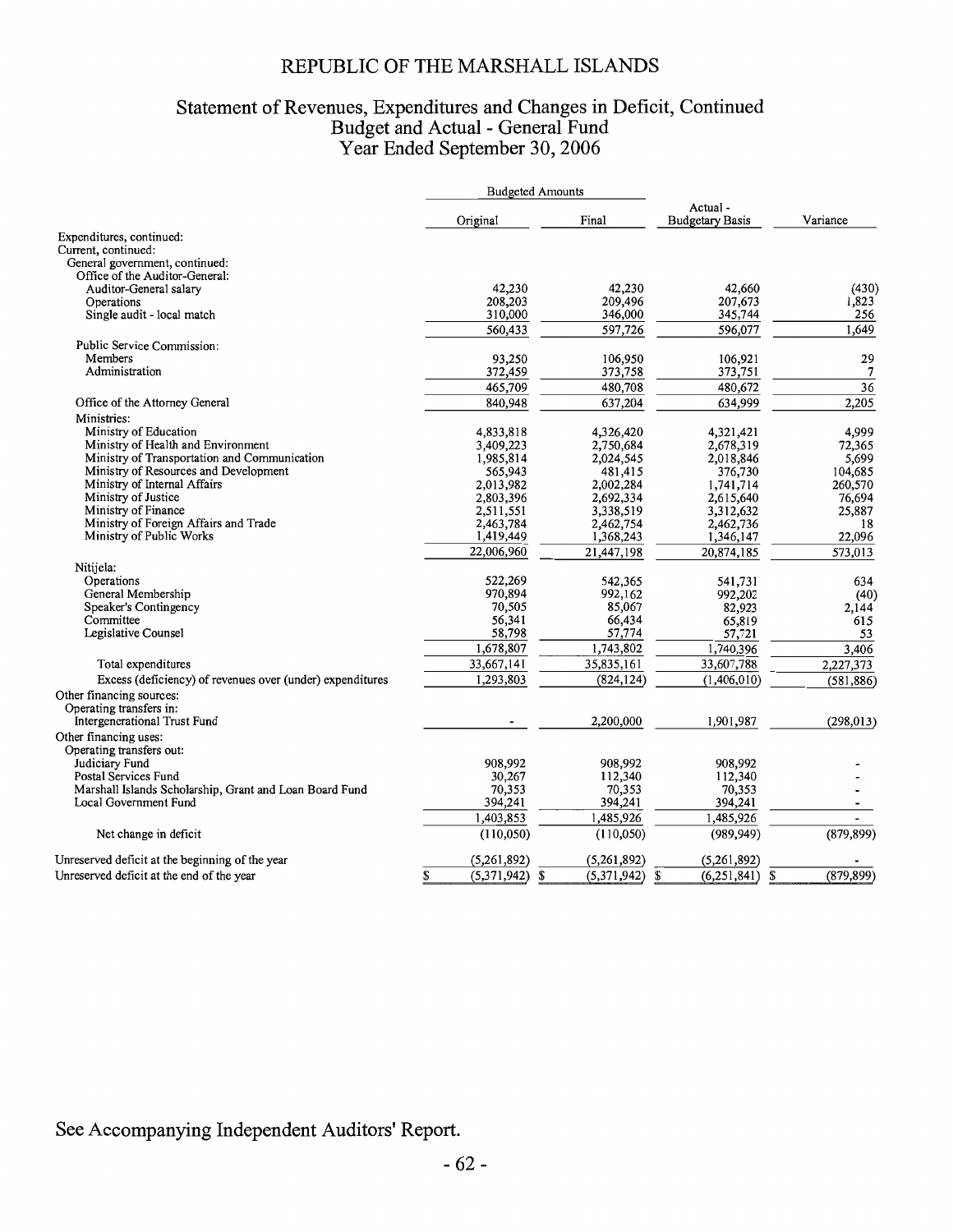### **Combined Balance Sheet** Nonmajor Governmental Funds<br>September 30, 2006<br>(with comparative totals as of September 30, 2005)

|                                             | Other           | Other            |    | Other     |                  | Totals |            |  |  |
|---------------------------------------------|-----------------|------------------|----|-----------|------------------|--------|------------|--|--|
|                                             | Special Revenue | Capital Projects |    | Permanent | 2006             |        | 2005       |  |  |
| <b>ASSETS</b>                               |                 |                  |    |           |                  |        |            |  |  |
|                                             |                 |                  |    |           |                  |        |            |  |  |
| Cash and cash equivalents                   | \$<br>2,339,579 | \$               | \$ |           | \$<br>2,339,579  | \$     | 3,259,843  |  |  |
| Time certificates of deposit<br>Investments | 518,958         |                  |    |           | 518,958          |        | 418,819    |  |  |
| Receivables, net:                           |                 | 318,630          |    |           | 318,630          |        | 318,630    |  |  |
| Taxes                                       | 45,071          |                  |    |           | 45,071           |        | 35,105     |  |  |
| Federal agencies                            | 364,023         |                  |    |           | 364,023          |        | 709,539    |  |  |
| General                                     | 1,137,228       |                  |    |           | 1,137,228        |        | 1,191,765  |  |  |
| Other                                       | 317,875         |                  |    | 102,969   | 420,844          |        | 378,720    |  |  |
| Due from other funds                        | 6,226,399       | 472,253          |    | 104       | 6,698,756        |        | 3,882,740  |  |  |
| Due from component units                    |                 |                  |    | 5,669,213 | 5,669,213        |        |            |  |  |
| Advances                                    | 18,022          |                  |    |           | 18,022           |        | 38,337     |  |  |
| Restricted assets:                          |                 |                  |    |           |                  |        |            |  |  |
| Cash and cash equivalents                   |                 | 22,268           |    |           | 22,268           |        | 71,024     |  |  |
| Total assets                                | 10,967,155      | \$<br>813,151    | \$ | 5,772,286 | \$<br>17,552,592 | S      | 10,304,522 |  |  |
| <b>LIABILITIES AND FUND BALANCES</b>        |                 |                  |    |           |                  |        |            |  |  |
| Liabilities:                                |                 |                  |    |           |                  |        |            |  |  |
| Accounts payable                            | \$<br>1,530,376 | \$               | \$ |           | \$<br>1,530,376  | \$     | 1,117,111  |  |  |
| Other liabilities and accruals              | 431,296         |                  |    |           | 431,296          |        | 727,120    |  |  |
| Deferred revenue                            |                 |                  |    |           |                  |        | 426,004    |  |  |
| Due to other funds                          | 1,531,705       |                  |    |           | 1,531,705        |        | 1,331,551  |  |  |
| <b>Total liabilities</b>                    | 3,493,377       |                  |    |           | 3,493,377        |        | 3,601,786  |  |  |
| Fund balances:                              |                 |                  |    |           |                  |        |            |  |  |
| Reserved for:                               |                 |                  |    |           |                  |        |            |  |  |
| Related assets                              |                 | 340,898          |    | 5,669,213 | 6,010,111        |        | 389,654    |  |  |
| Encumbrances                                | 2,068,165       | 2,692            |    |           | 2,070,857        |        | 1,041,385  |  |  |
| Unreserved:                                 |                 |                  |    |           |                  |        |            |  |  |
| Special revenue funds                       | 5,405,613       |                  |    |           | 5,405,613        |        | 4,802,136  |  |  |
| Capital projects funds                      |                 | 469,561          |    |           | 469,561          |        | 469,561    |  |  |
| Permanent fund                              |                 |                  |    | 103,073   | 103,073          |        |            |  |  |
| Total fund balances                         | 7,473,778       | 813,151          |    | 5,772,286 | 14,059,215       |        | 6,702,736  |  |  |
| Total liabilities and fund balanc \$        | 10,967,155      | \$<br>813,151    | S  | 5,772,286 | \$<br>17,552,592 | S      | 10,304,522 |  |  |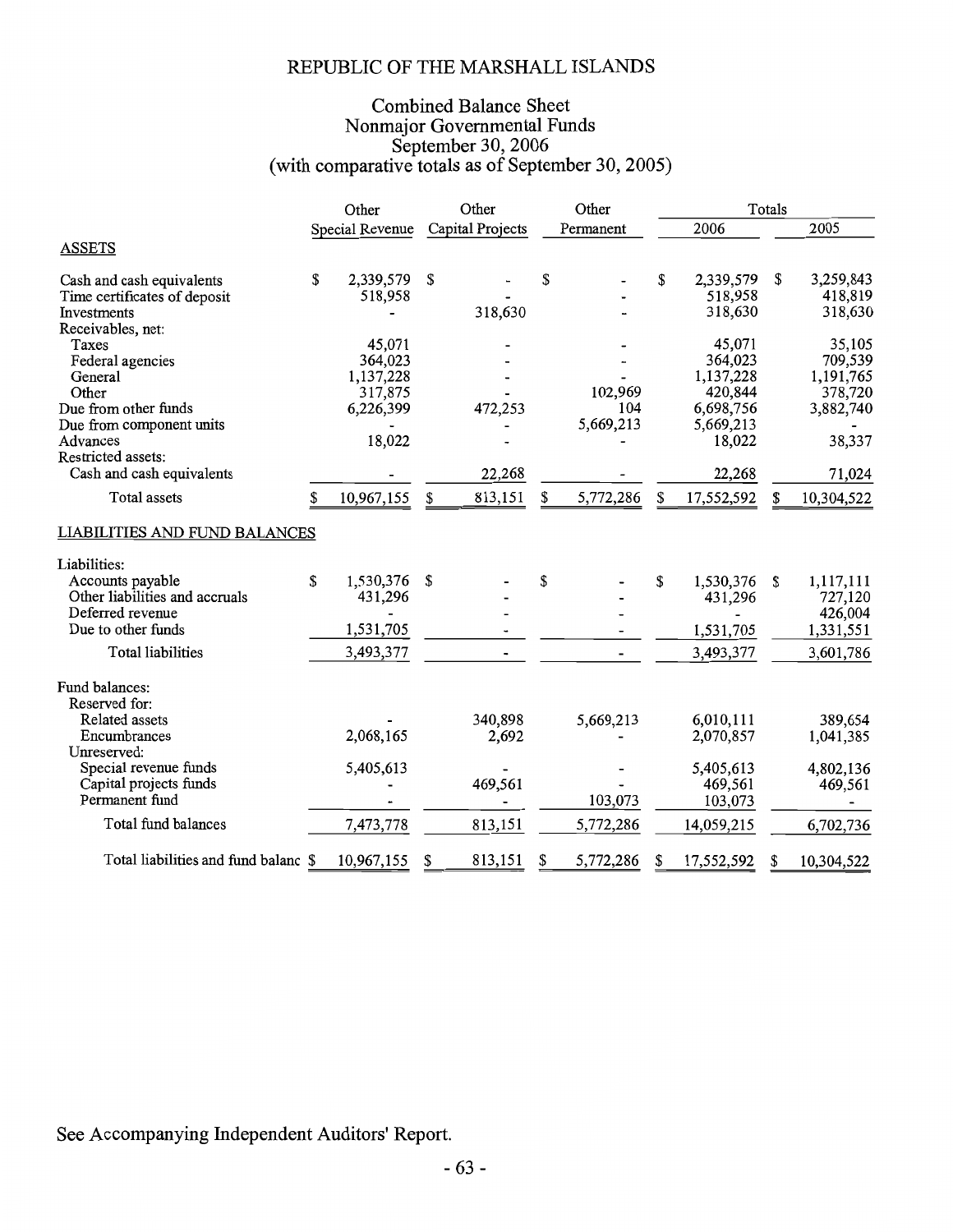### Combined Statement of Revenues, Expenditures by Function, Complied Statement of Revenues, Expenditures by Function,<br>and Changes in Fund Balances<br>Nonmajor Governmental Funds<br>Year Ended September 30, 2006<br>(with comparative totals for the year ended September 30, 2005)

|                                              | Other |                 | Other |                  |    | Other       |    |               | Totals |             |  |
|----------------------------------------------|-------|-----------------|-------|------------------|----|-------------|----|---------------|--------|-------------|--|
|                                              |       | Special Revenue |       | Capital Projects |    | Permanent   |    | 2006          |        | 2005        |  |
| Revenues:                                    |       |                 |       |                  |    |             |    |               |        |             |  |
| Compact funding                              | \$    | 197,294         | S     |                  | \$ |             | S  | 197,294       | S      | 7,697,427   |  |
| Federal and other grants                     |       | 8,206,685       |       |                  |    |             |    | 8,206,685     |        | 10,319,165  |  |
| Interest and dividends                       |       |                 |       |                  |    | 279,315     |    | 279,315       |        |             |  |
| Fees and charges                             |       | 7,628,896       |       |                  |    |             |    | 7,628,896     |        | 7,147,783   |  |
| Sales                                        |       | 358,014         |       |                  |    |             |    | 358,014       |        | 187,440     |  |
| Other                                        |       | 169,851         |       |                  |    |             |    | 169,851       |        | 177,408     |  |
| Total revenues                               |       | 16,560,740      |       |                  |    | 279,315     |    | 16,840,055    |        | 25,529,223  |  |
| Expenditures by Function:<br>Current:        |       |                 |       |                  |    |             |    |               |        |             |  |
| General government:                          |       |                 |       |                  |    |             |    |               |        |             |  |
| President and Cabinet                        |       | 333,692         |       |                  |    |             |    | 333,692       |        | 50,000      |  |
| Office of the Chief Secretary                |       | 297,598         |       |                  |    |             |    | 297,598       |        | 168,476     |  |
| Special appropriations                       |       | 400,000         |       |                  |    |             |    | 400,000       |        | 472,419     |  |
| Council of Iroij                             |       | 425             |       |                  |    |             |    | 425           |        | 2,487       |  |
| Nitijela                                     |       | 187,389         |       |                  |    |             |    | 187,389       |        | 16,000      |  |
| Office of the Auditor-General                |       | 197,294         |       |                  |    |             |    | 197,294       |        | 217,854     |  |
| <b>Public Service Commission</b>             |       |                 |       |                  |    |             |    |               |        | 10,523      |  |
| Judiciary                                    |       | 830,773         |       |                  |    |             |    | 830,773       |        | 768,711     |  |
| Office of the Attorney-General               |       | 17,059          |       |                  |    |             |    | 17,059        |        | 12,989      |  |
| Ministry of Education                        |       | 1,198,307       |       | 48,756           |    |             |    | 1,247,063     |        | 5,942,762   |  |
| Ministry of Health and Environment           |       | 7,965,086       |       |                  |    |             |    | 7,965,086     |        | 6,102,459   |  |
| Ministry of Transportation and Communicati   |       | 339,903         |       | 97,939           |    |             |    | 437,842       |        | 4,610,637   |  |
| Ministry of Resources and Development        |       | 1,015,860       |       |                  |    |             |    | 1,015,860     |        | 425,006     |  |
| Ministry of Internal Affairs                 |       | 818,742         |       |                  |    |             |    | 818,742       |        | 1,006,103   |  |
| Ministry of Justice                          |       | 810,629         |       |                  |    |             |    | 810,629       |        | 561,114     |  |
| Ministry of Finance                          |       | 765,745         |       |                  |    |             |    | 765,745       |        | 821,741     |  |
| Ministry of Foreign Affairs and Trade        |       | 303,266         |       |                  |    |             |    | 303,266       |        | 66,112      |  |
| Ministry of Public Works                     |       | 922,408         |       |                  |    |             |    | 922,408       |        | 704,197     |  |
| <b>Environmental Protection Authority</b>    |       |                 |       |                  |    |             |    |               |        | 1,295       |  |
| Nuclear claims related                       |       | 3,552,465       |       |                  |    |             |    | 3,552,465     |        | 3,131,331   |  |
| Other                                        |       |                 |       |                  |    | 45,522      |    | 45,522        |        |             |  |
| Total expenditures                           |       | 19,956,641      |       | 146,695          |    | 45,522      |    | 20,148,858    |        | 25,092,216  |  |
| Excess (deficiency) of revenues over (under) |       |                 |       |                  |    |             |    |               |        |             |  |
| expenditures                                 |       | (3,395,901)     |       | (146, 695)       |    | 233,793     |    | (3,308,803)   |        | 437,007     |  |
| Other financing sources (uses):              |       |                 |       |                  |    |             |    |               |        |             |  |
| Loan proceeds                                |       |                 |       | 97,939           |    |             |    | 97,939        |        | 1,041,041   |  |
| Operating transfers in                       |       | 8,763,300       |       |                  |    |             |    | 8,763,300     |        | 7,626,563   |  |
| Operating transfers out                      |       | (3, 293, 404)   |       |                  |    | (2,003,060) |    | (5, 296, 464) |        | (9,971,883) |  |
| Total other financing sources (uses), net    |       | 5,469,896       |       | 97,939           |    | (2,003,060) |    | 3,564,775     |        | (1,304,279) |  |
|                                              |       |                 |       |                  |    |             |    |               |        |             |  |
| Net change in fund balances                  |       | 2,073,995       |       | (48, 756)        |    | (1,769,267) |    | 255,972       |        | (867, 272)  |  |
| Fund balances at the beginning of the year   |       | 5,399,783       |       | 861,907          |    | 7,541,553   |    | 13,803,243    |        | 7,570,008   |  |
| Fund balances at the end of the year         | S     | 7,473,778       | \$    | 813,151          | S  | 5,772,286   | \$ | 14,059,215    | \$     | 6,702,736   |  |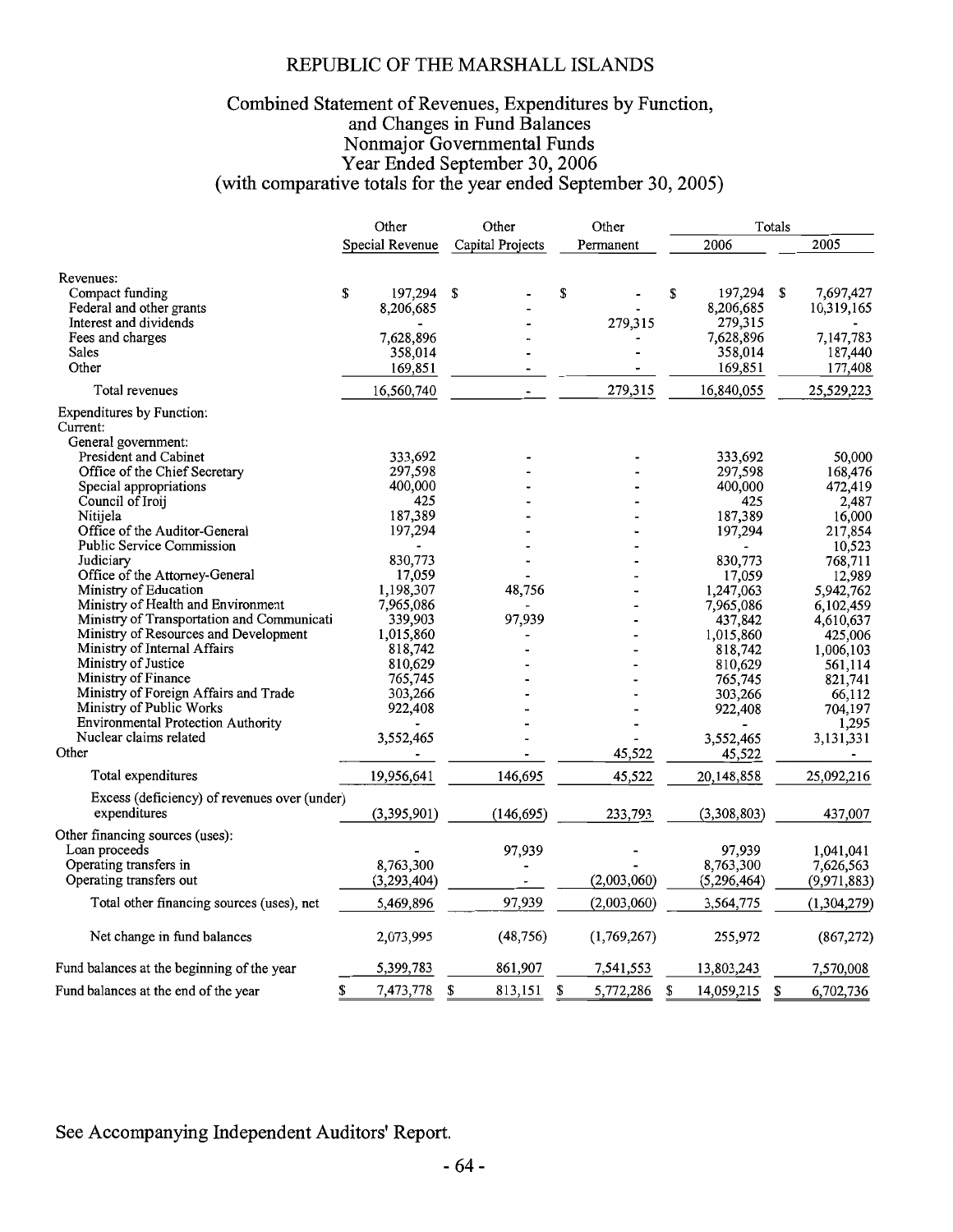#### Combined Statement of Revenues, Expenditures by Account,<br>and Changes in Fund Balances Nonmajor Governmental Funds Year Ended September 30, 2006 (with comparative totals for the year ended September 30, 2005)

|                                              | Other |                 | Other |                  | Other |             |   |               | Totals |               |  |
|----------------------------------------------|-------|-----------------|-------|------------------|-------|-------------|---|---------------|--------|---------------|--|
|                                              |       | Special Revenue |       | Capital Projects |       | Permanent   |   | 2006          |        | 2005          |  |
| Revenues:                                    |       |                 |       |                  |       |             |   |               |        |               |  |
| Compact funding                              | \$    | 197,294         | S     |                  | \$    |             | S | 197,294       | S      | 7,697,427     |  |
| Federal and other grants                     |       | 8,206,685       |       |                  |       |             |   | 8,206,685     |        | 10,319,165    |  |
| Interest and dividends                       |       |                 |       |                  |       | 279,315     |   | 279,315       |        |               |  |
| Fees and charges                             |       | 7,628,896       |       |                  |       |             |   | 7,628,896     |        | 7,147,783     |  |
| Sales                                        |       | 358,014         |       |                  |       |             |   | 358,014       |        | 187,440       |  |
| Other                                        |       | 169,851         |       |                  |       |             |   | 169,851       |        | 177,408       |  |
| Total revenues                               |       | 16,560,740      |       |                  |       | 279,315     |   | 16,840,055    |        | 25,529,223    |  |
| Expenditures by Account:                     |       |                 |       |                  |       |             |   |               |        |               |  |
| Grants and subsidies                         |       | 4,939,167       |       |                  |       |             |   | 4,939,167     |        | 5,628,192     |  |
| Salaries and wages                           |       | 2,374,190       |       |                  |       |             |   | 2,374,190     |        | 4,094,104     |  |
| Medical supplies                             |       | 6,798,211       |       |                  |       |             |   | 6,798,211     |        | 5,166,313     |  |
| Contractual services                         |       | 1,970,034       |       | 146,695          |       |             |   | 2,116,729     |        | 2,106,947     |  |
| Capital outlay                               |       | 1,098,653       |       |                  |       |             |   | 1,098,653     |        | 4,049,181     |  |
| Travel                                       |       | 546,162         |       |                  |       |             |   | 546,162       |        | 575,883       |  |
| Food stuffs                                  |       | 125,009         |       |                  |       |             |   | 125,009       |        | 471,818       |  |
| Supplies and materials                       |       | 218,242         |       |                  |       |             |   | 218,242       |        | 288,508       |  |
| POL                                          |       | 392,107         |       |                  |       |             |   | 392,107       |        | 406,932       |  |
| Rentals                                      |       | 134,554         |       |                  |       |             |   | 134,554       |        | 136,480       |  |
| Communications                               |       | 124,707         |       |                  |       |             |   | 124,707       |        | 109,283       |  |
| Insurance                                    |       | 3,696           |       |                  |       |             |   | 3,696         |        | 23,637        |  |
| Utilities                                    |       | 83,463          |       |                  |       |             |   | 83,463        |        | 140,311       |  |
| Leased housing                               |       | 73,500          |       |                  |       |             |   | 73,500        |        |               |  |
| Freight                                      |       | 16,883          |       |                  |       |             |   |               |        | 55,786        |  |
| Professional services                        |       |                 |       |                  |       |             |   | 16,883        |        | 91,780        |  |
| Printing and reproduction                    |       | 276,724         |       |                  |       |             |   | 276,724       |        | 89,447        |  |
| Other                                        |       | 7,855           |       |                  |       |             |   | 7,855         |        | 1,546         |  |
|                                              |       | 773,484         |       |                  |       | 45,522      |   | 819,006       |        | 1,656,068     |  |
| Total expenditures                           |       | 19,956,641      |       | 146,695          |       | 45,522      |   | 20,148,858    |        | 25,092,216    |  |
| Excess (deficiency) of revenues over (under) |       |                 |       |                  |       |             |   |               |        |               |  |
| expenditures                                 |       | (3,395,901)     |       | (146, 695)       |       | 233,793     |   | (3,308,803)   |        | 437,007       |  |
| Other financing sources (uses):              |       |                 |       |                  |       |             |   |               |        |               |  |
| Loan proceeds                                |       |                 |       | 97,939           |       |             |   | 97,939        |        | 1,041,041     |  |
| Operating transfers in                       |       | 8,763,300       |       |                  |       |             |   | 8,763,300     |        | 7,626,563     |  |
| Operating transfers out                      |       | (3, 293, 404)   |       |                  |       | (2,003,060) |   | (5, 296, 464) |        | (9,971,883)   |  |
|                                              |       |                 |       |                  |       |             |   |               |        |               |  |
| Total other financing sources (uses), net    |       | 5,469,896       |       | 97,939           |       | (2,003,060) |   | 3,564,775     |        | (1, 304, 279) |  |
| Net change in fund balances                  |       | 2,073,995       |       | (48, 756)        |       | (1,769,267) |   | 255,972       |        | (867, 272)    |  |
| Fund balances at the beginning of the year   |       | 5,399,783       |       | 861,907          |       | 7,541,553   |   | 13,803,243    |        | 7,570,008     |  |
| Fund balances at the end of the year         | \$    | 7,473,778       | \$    | 813,151          | \$    | 5,772,286   | S | 14,059,215    | \$     | 6,702,736     |  |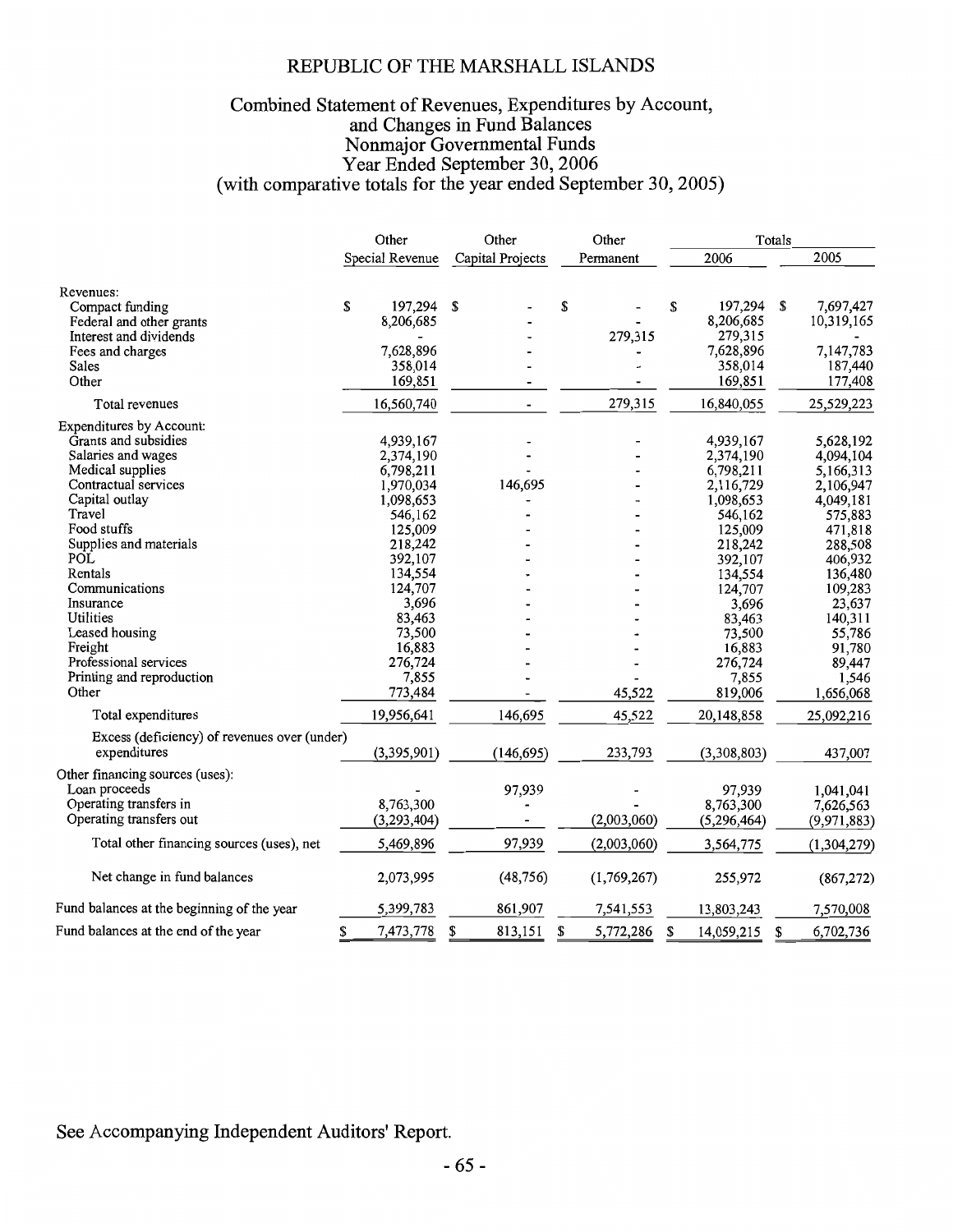#### September 30, 2006

Special revenue funds are used to account for specific revenues that are legally restricted for particular purposes. A brief discussion of RepMar's Nonmajor Governmental Funds - Special Revenue Funds as of September 30, 2006, follows:

#### Reimbursable Fund

This fund accounts for the operations of the Majuro Weather Station that is funded by the United States Department of Commerce National Weather Service and overtime charges for Customs and Immigration personnel whose attendance is required at the various ports of entry into the Marshall Islands.

#### Public Works Fund

This fund was established under Public Law No. 2003-24 and accounts for all charges, fees and other monies collected or generated by the Ministry of Public Works.

#### Land Registration Authority Fund

This This fund accounts for the operations of the Marshall Islands Land Registration Authority. Authority was established under Public Law No. 2001-26 to provide a legal framework for registration of land in the Marshall Islands in order to encourage investment and to protect land interest holders.

#### Marine Resources Fund

This fund was established under Public Law No. 1988-12 and accounts for the exploration, exploitation, regulation, corporation and management of marine resources within the Marshall Islands prior to the establishment of the Marshall Islands Marine Resources Authority.

#### **Changed Circumstances Fund**

This fund accounts for the expenditures related to the Changed Circumstances Study using excess annual proceeds from the Section 177 Nuclear Claims Trust Fund.

#### Judiciary Fund

This fund accounts for all financial transactions related to RepMar's judicial system as required under Public Law No. 1989-69.

#### Ministry of Justice Fund

This fund accounts for specific operations of both the Department of Public Safety and Ministry of Justice. This fund was established under Public Law No. 1989-70 and administers fees and fines, as collected by the courts with respect to violation of National Government laws, and any appropriations made by the Nitijela for related purposes.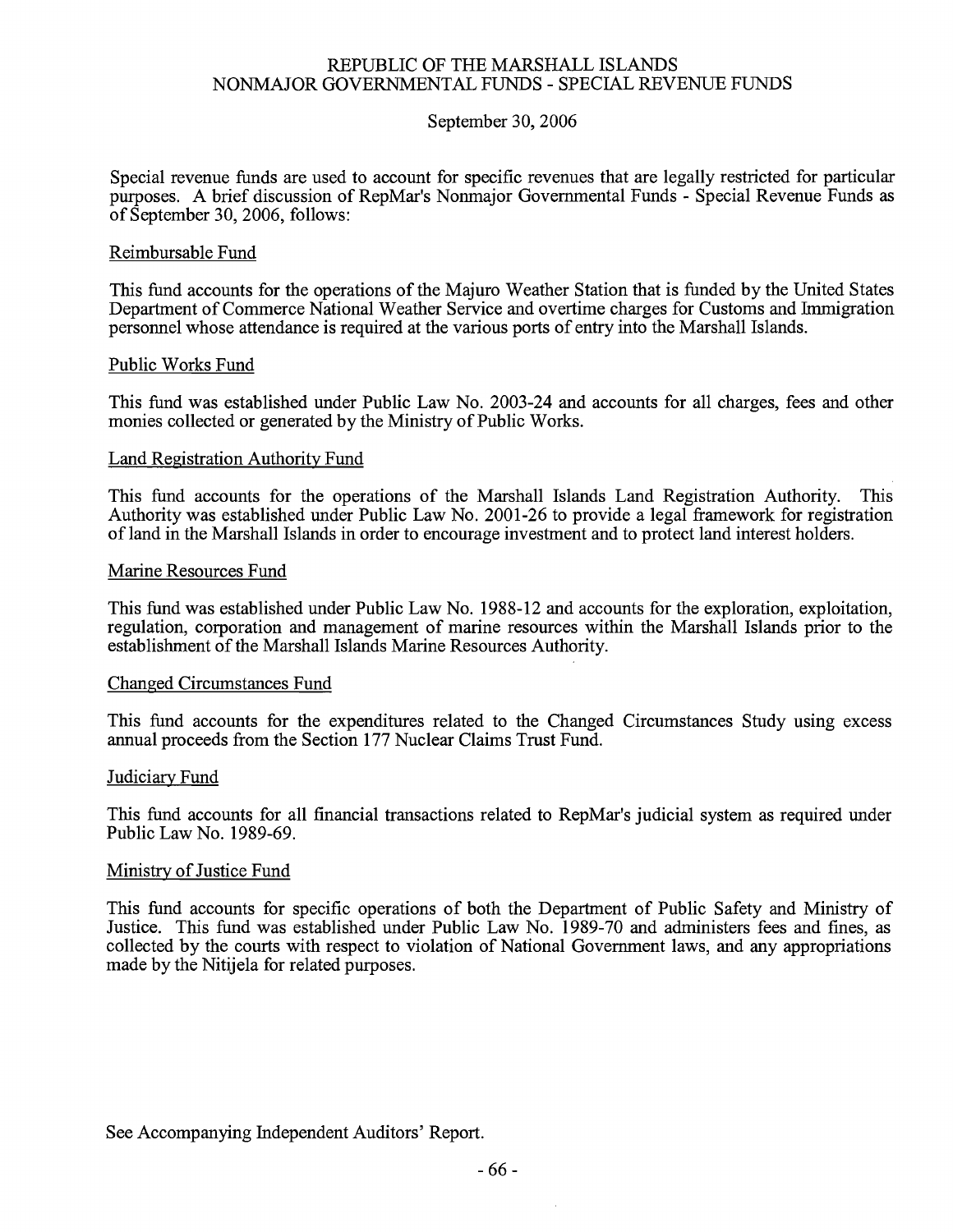#### September 30, 2006

#### Alternative Energy Fund

This fund accounts for the development, marketing, and operation of alternative energy systems. This fund was established under Public Law No. 1989-63 to administer revenue received with respect to alternative energy systems, and any appropriations made by the Nitijela for related purposes.

#### National Environmental Protection Authority Fund

This fund accounts for the operations of the National Environmental Protection Authority. This fund was established under Public Law No. 1984-31, as amended by Public Law No. 1987-2, for the protection and management of the environment.

#### Resident Workers Training Account Fund

This fund was established under Public Law No. 1987-6 and accounts for all monies collected under the provisions of the Nonresident Workers Act 1983 from employers who employ non-resident workers, and accounts for all financial transactions of the National Training Council.

#### **Airport Trust Fund**

This fund was established under Public Law No. 1983-26 to account for airport development, improvement and maintenance, and to meet the salaries and expenses of the Director of Civil Aviation and his staff.

#### Ministry of Transportation and Communications Fund

This fund was established under Public Law No. 2001-38 and accounts for all charges, fees and other monies collected or generated by the Ministry of Transportation and Communications through the use of their shipping vessels.

#### Ministry of Resources and Development Fund

This fund was established under Public Law No. 2001-38 and accounts for all charges, fees and other monies collected or generated by the Ministry of Resources and Development through the use of their shipping vessels.

#### Ships Operations Fund

This fund was established to account for all charges, fees and other monies collected or generated by the Ministry of Transportation and Communications through the use of their shipping vessels prior to the establishment of the Transportation Services Fund.

#### Postal Service Fund

This fund was established under Public Law No. 1985-4 to account for and administer monies collected and paid under the provisions of the Postal Service Act 1983 and any appropriations made by the Nitijela for related purposes.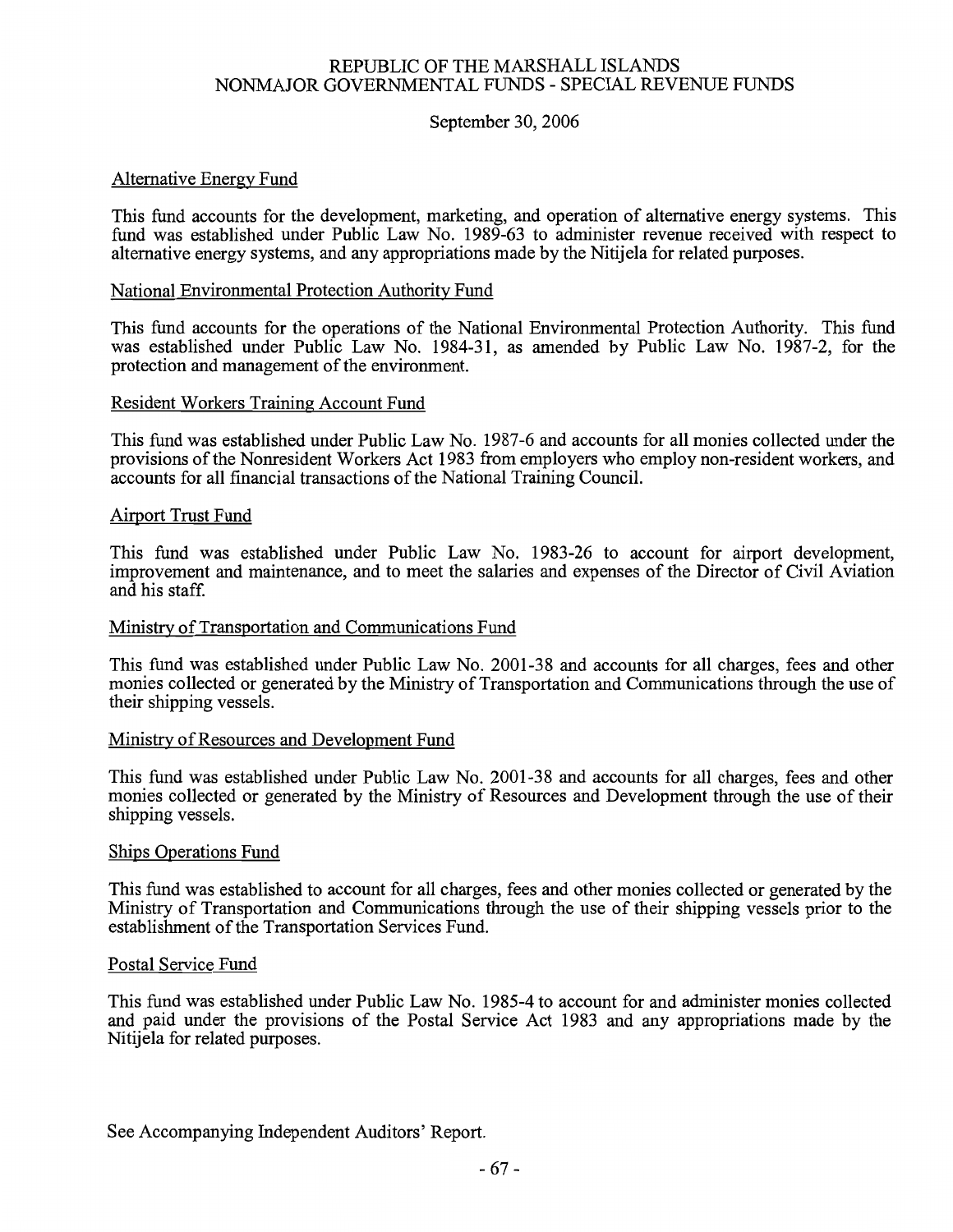#### September 30, 2006

#### Sea Patrol Fund

This fund was established under Public Law No. 1991-143 and accounts for all charges, fees and fines generated and received by the Sea Patrol Division through the use of the patrol boat M.V. Lomor.

#### **Transportation Services Fund**

This fund was established under Public Law No. 2001-38 and accounts for all charges, fees and other monies collected or generated by the Ministry of Transportation and Communications through the use of their shipping vessels.

#### Registrar General Fund

This fund was established under Public Law No. 1992-4 and accounts for all charges, fees and monies collected or generated by the Ministry of Internal Affairs Registrar-General of Births, Deaths and Marriages.

#### Ministry of Internal Affairs Fund

This fund was established under Public Law No. 2003-84 and accounts for all charges, fees and monies collected or generated by Ministry of Internal Affairs through Radio V7AB, the Lands and Survey Division, the ID Card Section, the Sports and Recreation Division, and any other funds generated by the Ministry for a specific purpose.

#### Local Government Fund

This fund accounts for the disbursement of funds to Local Governments. The fund was established under Public Law No. 1981-2 to channel monies appropriated by the Nitijela and granted by RepMar to local governments.

#### Four-Atoll Medical Fund

This fund accounts for transactions from the distribution of annual proceeds from the Nuclear Claims Trust Fund in accordance with Article II, Section 1(a) of the agreement between the Government of the United States and RepMar for the implementation of Section 177 of the Compact of Free Association.

#### Section 177 Administration Fund

This fund accounts for transactions, prior to the establishment of the Nuclear Claims Tribunal, from the distribution of annual proceeds from the Nuclear Claims Trust Fund in accordance with Article II, Section 6(a) of the agreement between the Government of the United States and the Government of the Marshall Islands for the administration of Section 177 of the Compact of Free Association.

#### Section  $215(a)(1)$  Communications Fund

This fund accounts for United States Congress appropriations under United States Public Law 99-239, Title II, Article I, Section 215(a)(1) and approved by Nitijela resolution 62.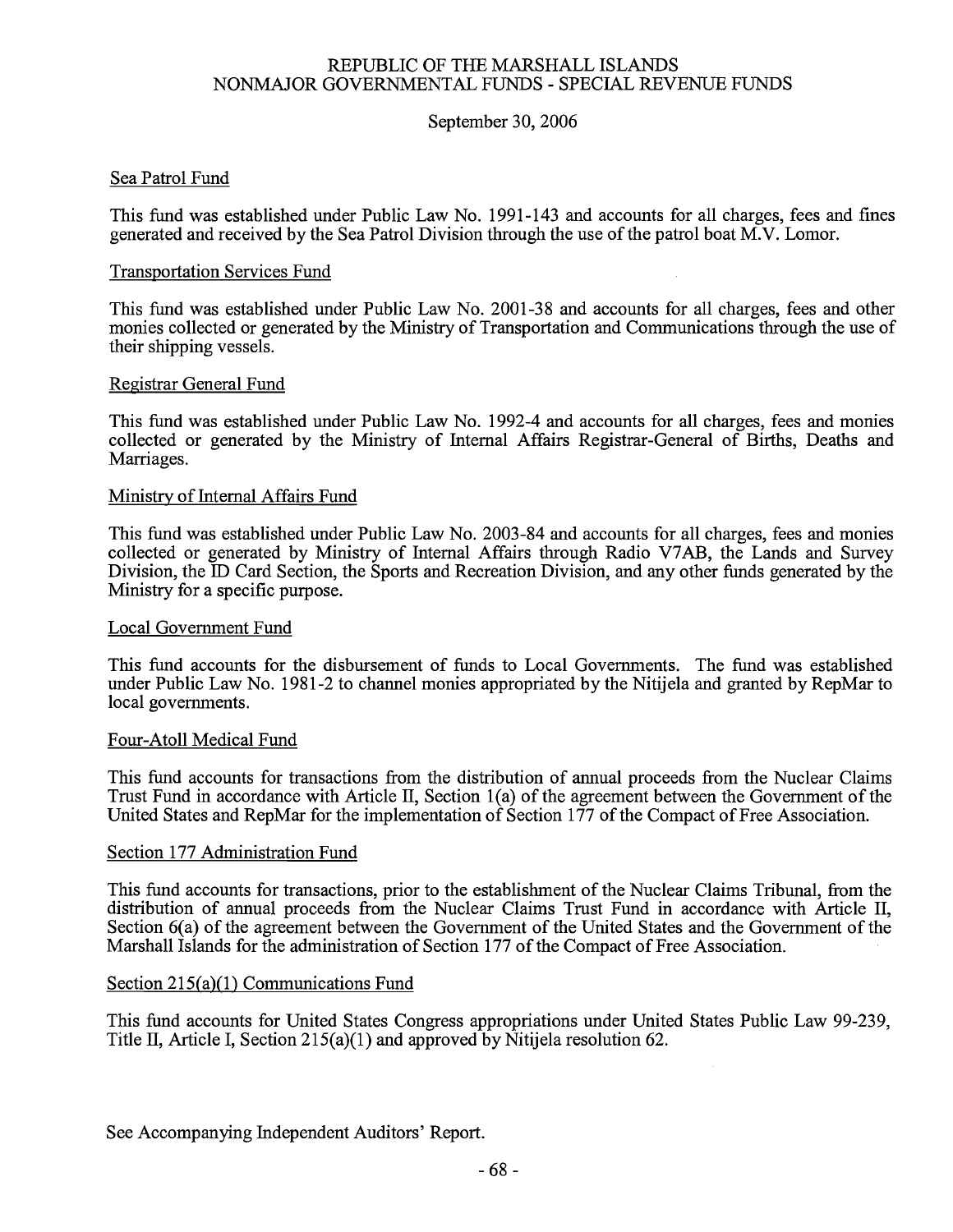#### September 30, 2006

#### Section 216(a)(1) Surveillance and Enforcement Fund

This fund accounts for United States Congress appropriations under United States Public Law 99-239, Title II. Article I. Section 216(a)(1) and approved by Nitilela resolution 62.

#### Section  $216(a)(3)$  Scholarship Fund

This fund accounts for United States Congress appropriations under United States Public Law 99-239, Title II, Article I, Section 216(a)(3) and approved by Nitilela resolution 62.

#### Section 221(b) Education and Health Care Fund

This fund accounts for United States Congress appropriations under United States Public Law 99-239, Title II, Article I, Section 221(b) and approved by Nititlela resolution 62.

#### Section 213 Audit Fund

This fund accounts for United States Congress appropriations under United States Public Law 99-239, as amended, Title II, Article I, Section 213 and approved by Nitijela resolution 123.

#### Other Direct Assistance Fund

This fund accounts for all financial transactions related to direct grants received from non-U.S. agencies, which have historically been accounted for herein, and also includes grants from other world organizations.

#### Republic of China Projects Fund

This fund accounts for all financial transactions related to direct grants received from the Republic of China relating to designated projects.

#### Marshall Islands Scholarship Grant and Loan Board

This fund was established under Public Law No. 1979-19 and accounts for all disbursements of scholarship funds.

#### Health Care Revenue Fund

This fund was established under Public Law No. 1989-59 within the Ministry of Health and Environment to control the expenditure of funds for health care related services.

#### Marshall Islands Health Fund

This fund was established under Public Law No. 1990-75, as amended by Public Law Nos. 2001-31 and 2001-35, to account for the operations of the Basic and Supplemental Health Funds delivering comprehensive medical care to the residents of the Marshall Islands.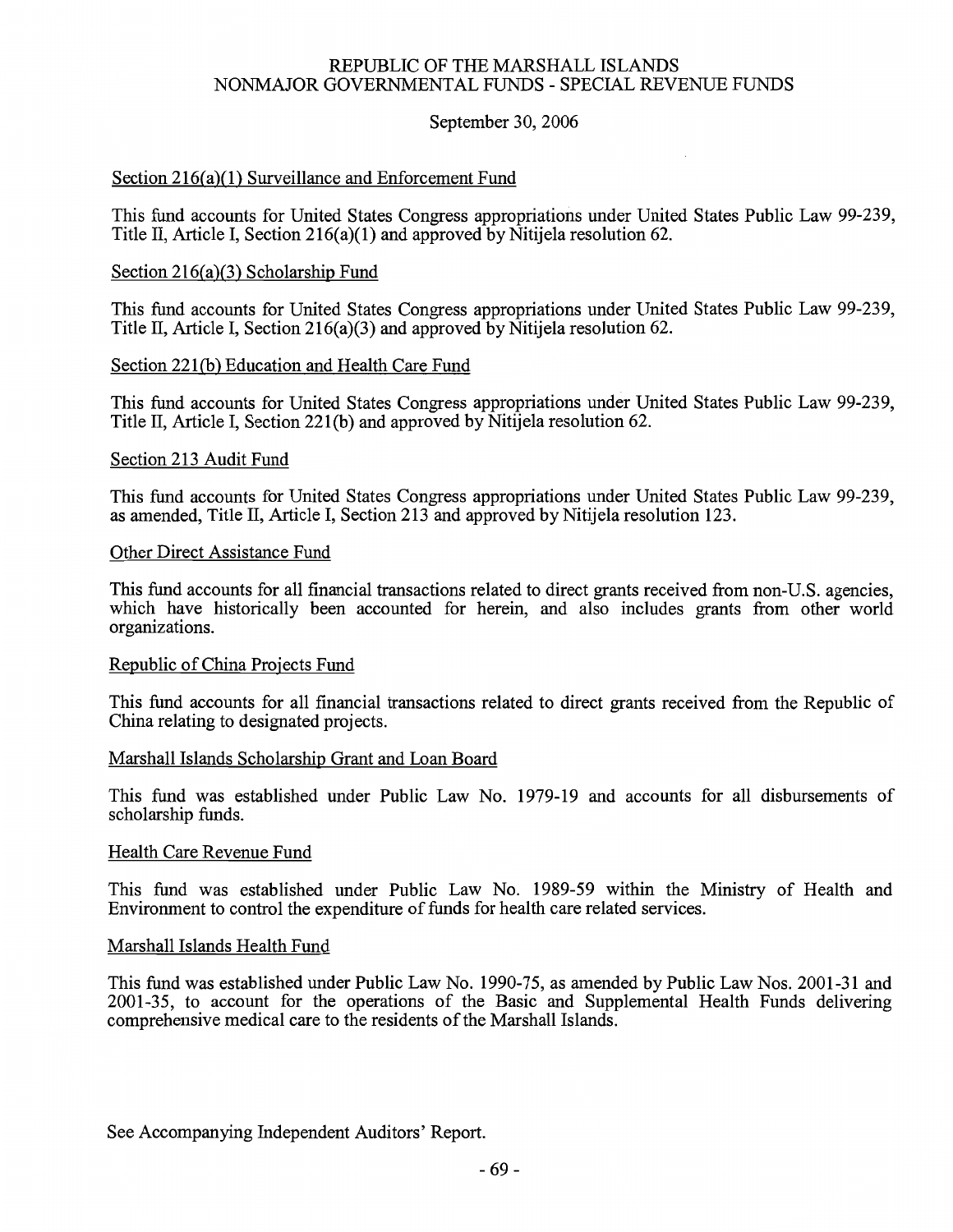September 30, 2006

### **Nuclear Claims Tribunal**

This fund accounts for all financial transactions arising from distributions made under the (Compact of Free Association) Section 177 Agreement as a result of the Nuclear Testing Program.

See Accompanying Independent Auditors' Report.

 $\bar{z}$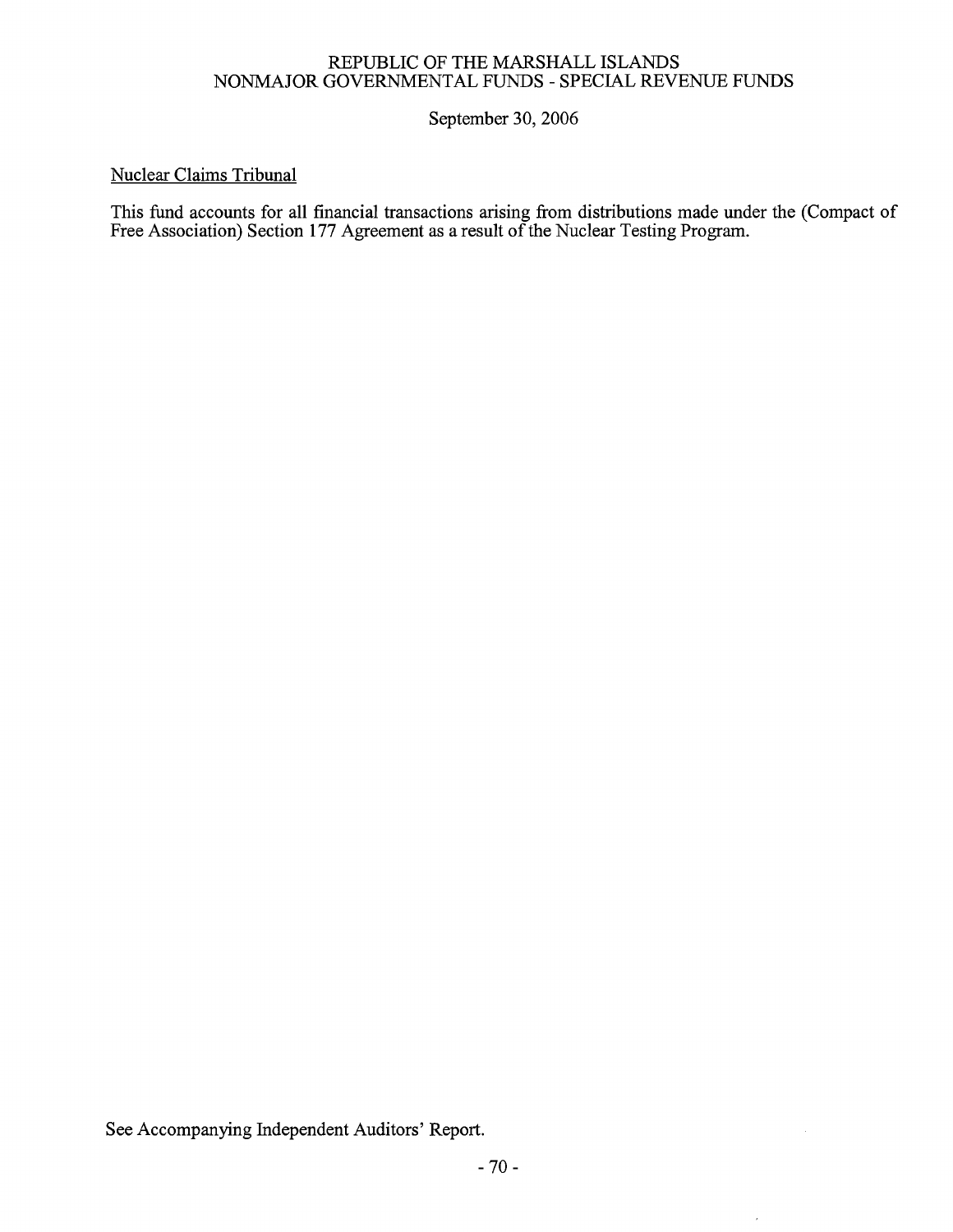## Combining Balance Sheet<br>September 30, 2006<br>(with comparative totals as of September 30, 2005)

|                                                    |    |              |        |           |                      |                |           |    |                          |               |    |            |             |           | National                    |           | Resident            |           |    | Ministry of                  |  |
|----------------------------------------------------|----|--------------|--------|-----------|----------------------|----------------|-----------|----|--------------------------|---------------|----|------------|-------------|-----------|-----------------------------|-----------|---------------------|-----------|----|------------------------------|--|
|                                                    |    |              | Public |           | Distribution<br>Land |                | Marine    |    | Circumstances<br>Changed |               |    | Ministry   | Alternative |           | Environmental<br>Protection |           | Training<br>Workers | Airport   |    | Transportation<br>and Commu- |  |
|                                                    |    | Reimbursable | Works  |           | Authority            |                | Resources |    | Fund                     | Judiciary     |    | of Justice | Energy      |           | Authority                   |           | Account             | Revolving |    | nications                    |  |
| <b>ASSETS</b>                                      |    |              |        |           |                      |                |           |    |                          |               |    |            |             |           |                             |           |                     |           |    |                              |  |
| Cash and cash equivalents                          | မာ |              | 69     | မာ        |                      | မာ             |           | 69 |                          |               | 69 |            |             | မာ        |                             |           |                     | မာ        | S  |                              |  |
| Time certificates of deposit<br>Receivables, net:  |    |              |        |           |                      |                |           |    |                          |               |    |            |             |           |                             |           |                     |           |    |                              |  |
| Taxes                                              |    |              |        |           |                      |                |           |    |                          |               |    |            |             |           |                             |           | 45,071              |           |    |                              |  |
| Federal agencies                                   |    | 124,377      |        |           |                      |                |           |    |                          |               |    |            |             |           |                             |           |                     |           |    |                              |  |
| General                                            |    |              |        |           |                      |                |           |    |                          |               |    |            |             |           |                             |           |                     |           |    |                              |  |
| Due from other funds<br>Other                      |    |              | 31,946 |           | 18,118               |                |           |    | 54,458                   | 639,053       |    | 258,139    |             | 416       | 92,736                      |           | 524,760             |           |    |                              |  |
| Advances                                           |    | 400          | ı      |           | ,                    |                |           |    | ı                        | ı             |    | ı          |             |           |                             | t         | t                   |           |    |                              |  |
| Total assets                                       | 69 | 124,777      | 31,946 | မာ        | 18,                  | $\frac{18}{1}$ |           | 69 | 54,458                   | 639,053<br>မာ | 69 | 258,139    | 69          | 69<br>416 | 92,736                      | Đθ        | 569,831             |           | 69 |                              |  |
| <b>LIABILITIES AND FUND BALANCES</b>               |    |              |        |           |                      |                |           |    |                          |               |    |            |             |           |                             |           |                     |           |    |                              |  |
| (DEFICITS)                                         |    |              |        |           |                      |                |           |    |                          |               |    |            |             |           |                             |           |                     |           |    |                              |  |
| Liabilities:                                       |    |              |        |           |                      |                |           |    |                          |               |    |            |             |           |                             |           |                     |           |    |                              |  |
| Accounts payable                                   | မာ | 124          |        | မာ        |                      |                |           |    |                          | 2,919         | Ø  | 47,368     |             | S         |                             | 69        | 54,350              | မာ        | 69 |                              |  |
| Other liabilities and accruals<br>Deferred revenue |    |              |        |           |                      |                |           |    |                          |               |    |            |             |           |                             |           |                     |           |    |                              |  |
| Due to other funds                                 |    | 104,078      |        |           |                      |                |           |    |                          |               |    |            |             |           |                             |           |                     |           |    |                              |  |
| <b>Total liabilities</b>                           |    | 104,202      |        |           |                      |                |           |    |                          | 2,919         |    | 47,368     |             |           |                             |           | 54,350              |           |    |                              |  |
| Fund balances (deficits):<br>Reserved for:         |    |              |        |           |                      |                |           |    |                          |               |    |            |             |           |                             |           |                     |           |    |                              |  |
| Encumbrances                                       |    | 500          |        |           |                      |                |           |    |                          | 7,403         |    | 3,426      |             |           |                             |           |                     |           |    |                              |  |
| Unreserved (deficit)                               |    | 20,075       | 31,946 |           | 18,118               |                |           |    | 54,458                   | 628,731       |    | 207,345    |             | 416       | 92,736                      |           | 515,481             |           |    |                              |  |
| Total fund balances (deficits)                     |    | 20,575       | 31,946 |           | 18,118               |                |           |    | 54,458                   | 636,134       |    | 210,771    |             | 416       | 92,736                      |           | 515,481             |           |    |                              |  |
| Total liabilities and fund                         |    |              |        |           |                      |                |           |    |                          |               |    |            |             |           |                             |           |                     |           |    |                              |  |
| balances                                           | မာ | 124,777      | 69     | 31,946 \$ | 18,118               |                |           |    | 54,458                   | 639,053<br>Ç, | S  | 258,139 \$ |             | S<br>416  |                             | 92,736 \$ | 569,831             | S         |    |                              |  |

See Accompanying Independent Auditors' Report.

S<br>Continued

92,736 \$ 569,831 \$

 $rac{16}{416}$ 

 $3 - 54,458$   $3 - 639,053$   $3 - 258,139$   $3 - 258,139$ 

 $\cdot$ 

 $\frac{124,777}{8}$   $\frac{31,946}{8}$   $\frac{8}{8}$  18,118 \$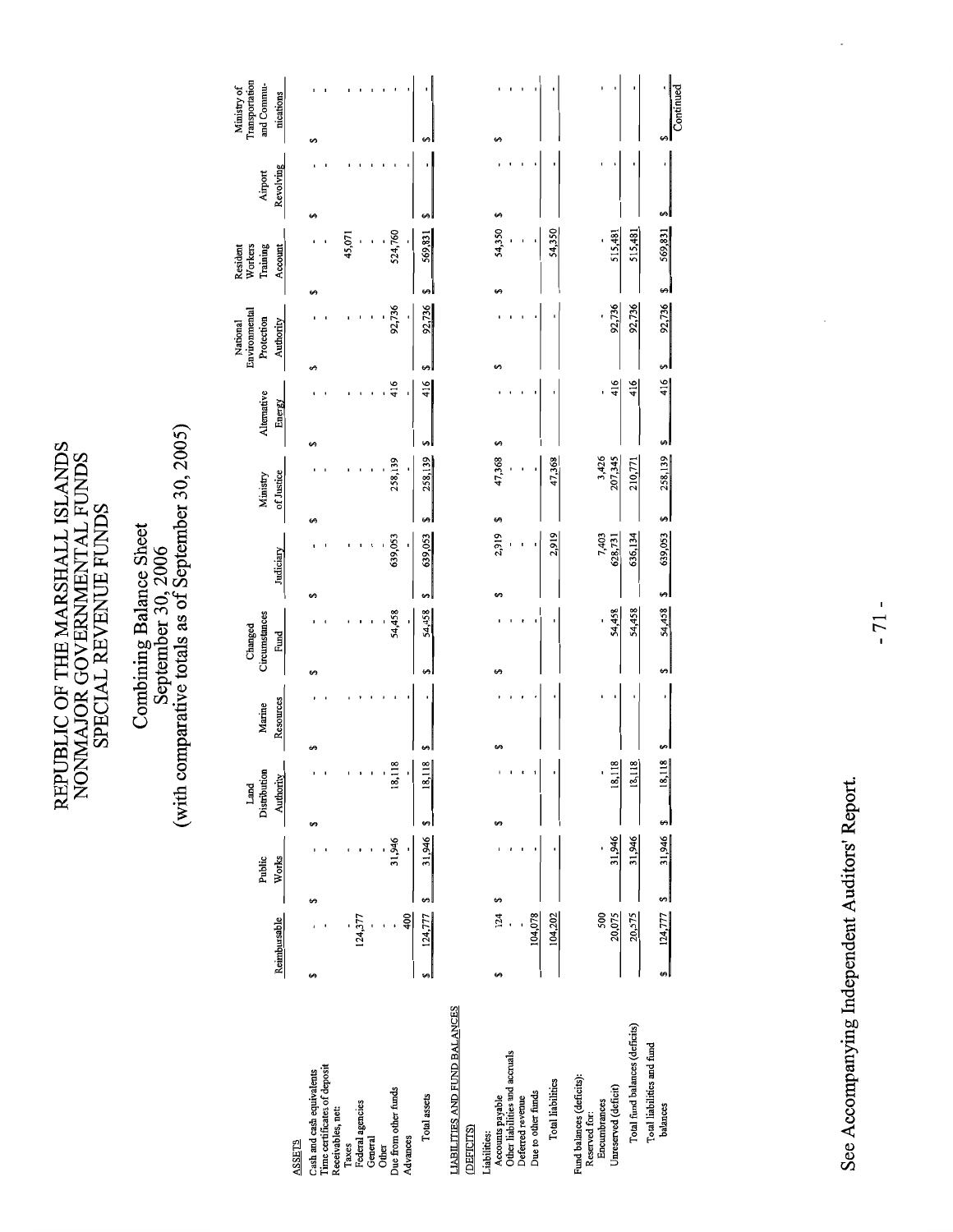## Combining Balance Sheet, Continued<br>September 30, 2006<br>(with comparative totals as of September 30, 2005)

|                                                   | Ministry of                  |                     |   |                   |    |            |    |                            |                      |     | Ministry of         |        |                     |         |                       |    |                               |    | Section<br>$215(a)(1)$ | Section<br>$216(a)(1)$<br>Surveillance |          |
|---------------------------------------------------|------------------------------|---------------------|---|-------------------|----|------------|----|----------------------------|----------------------|-----|---------------------|--------|---------------------|---------|-----------------------|----|-------------------------------|----|------------------------|----------------------------------------|----------|
|                                                   | Resources and<br>Development | Operations<br>Ships |   | Service<br>Postal |    | Sea Patrol |    | Transportation<br>Services | Registrar<br>General |     | Internal<br>Affairs |        | Government<br>Local |         | Four-Atoll<br>Medical |    | Administration<br>Section 177 |    | nications<br>Commu-    | Enforcement<br>and                     |          |
| <b>ASSETS</b>                                     |                              |                     |   |                   |    |            |    |                            |                      |     |                     |        |                     |         |                       |    |                               |    |                        |                                        |          |
| Cash and cash equivalents                         |                              | 5                   | s |                   |    |            | 69 |                            | 69                   |     | ↮                   |        | 69                  | 69      |                       | ø  |                               | 69 |                        | မာ                                     |          |
| Time certificates of deposit<br>Receivables, net: |                              |                     |   |                   |    |            |    |                            |                      |     |                     |        |                     |         |                       |    |                               |    |                        |                                        |          |
| Taxes                                             |                              |                     |   |                   |    |            |    |                            |                      |     |                     |        |                     |         |                       |    |                               |    |                        |                                        |          |
| Federal agencies                                  |                              |                     |   |                   |    |            |    |                            |                      |     |                     |        |                     |         |                       |    |                               |    |                        |                                        |          |
| General                                           |                              |                     |   |                   |    |            |    | 977                        |                      |     |                     |        |                     |         |                       |    |                               |    |                        |                                        |          |
| Due from other funds<br>Other                     |                              |                     |   | 1,888             |    | 5,793      |    | 26,808<br>ï                |                      | 391 |                     | 36,068 |                     | 299,892 | 48,289<br>97,635      |    | 68,828                        |    | 40,380                 |                                        | 690<br>ï |
| Advances                                          |                              |                     |   | $\frac{1}{2}$     |    | ı          |    | ł                          |                      |     |                     | ı      |                     | 1       |                       | j  | ı                             |    | ı                      |                                        | ï        |
| Total assets                                      |                              |                     |   | 2,598             | 69 | 5,793      | 69 | 27,785                     | 69                   | 391 | 5                   | 36,068 | 69                  | 299,892 | 145,924               | မာ | 68,828                        | 69 | 40,380                 | ⊷                                      | 690      |
| <b>LIABILITIES AND FUND BALANCES</b>              |                              |                     |   |                   |    |            |    |                            |                      |     |                     |        |                     |         |                       |    |                               |    |                        |                                        |          |
| (DEFICITS)                                        |                              |                     |   |                   |    |            |    |                            |                      |     |                     |        |                     |         |                       |    |                               |    |                        |                                        |          |
| Accounts payable<br>Liabilities:                  |                              |                     |   | 2,598             | 64 |            |    | 1,832                      | 59                   |     | ۰,                  |        |                     |         |                       |    |                               | S  |                        | 5                                      |          |
| Other liabilities and accruals                    |                              |                     |   |                   |    |            |    |                            |                      |     |                     |        |                     |         |                       |    |                               |    |                        |                                        |          |
| Deferred revenue                                  |                              |                     |   |                   |    |            |    |                            |                      |     |                     |        |                     |         |                       |    |                               |    |                        |                                        |          |
| Due to other funds                                |                              |                     |   |                   |    |            |    |                            |                      |     |                     |        |                     |         |                       |    |                               |    |                        |                                        |          |
| <b>Total liabilities</b>                          |                              |                     |   | 2,598             |    |            |    | ,832                       |                      |     |                     |        |                     |         |                       |    |                               |    |                        |                                        |          |
| Fund balances (deficits):<br>Reserved for:        |                              |                     |   |                   |    |            |    |                            |                      |     |                     |        |                     |         |                       |    |                               |    |                        |                                        |          |
| Encumbrances                                      |                              |                     |   | 5,273             |    |            |    | 8,970                      |                      |     |                     |        |                     |         |                       |    |                               |    | 40,380                 |                                        | ï        |
| Unreserved (deficit)                              |                              |                     |   | (5,273)           |    | 5,793      |    |                            |                      | 391 |                     | 36,068 |                     | 299,892 | 145,924               |    | 68,828                        |    | ٠,                     |                                        | 690      |
| Total fund balances (deficits)                    |                              |                     |   |                   |    | 5,793      |    | 25,953                     |                      | 391 |                     | 36,068 |                     | 299,892 | 145,924               |    | 68,828                        |    | 40,380                 |                                        | 690      |

See Accompanying Independent Auditors' Report.

 $40,380$   $\frac{5}{\text{Continued}}$ 

ام 68,828 68,828

299,892 \$ 145,924 \$

ام

36,068 36,068

اہ  $\frac{391}{25}$  $\frac{391}{2}$ 

ام

 $\frac{1}{27,785}$ 

5,793 5,793

> ام 2,598

ام

୶୲  $\frac{1}{2}$ 

 $\cdot$ 

balances

Total fund balances (deficits) Total liabilities and fund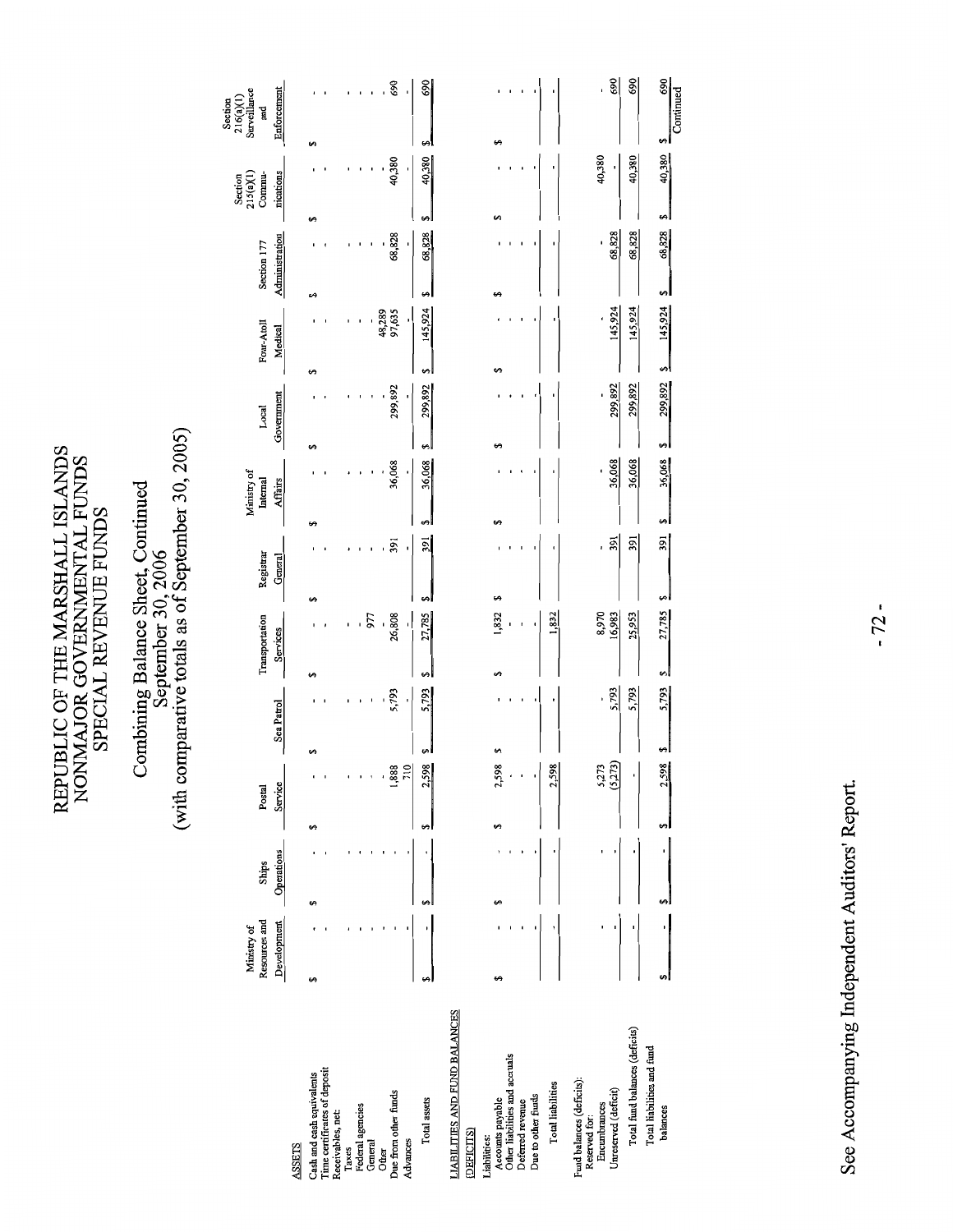## Combining Balance Sheet, Continued<br>September 30, 2006<br>(with comparative totals as of September 30, 2005)

|                                                    | Section     |       | Section<br>221(b)    |      | Section    |              | Republic of     |    | Scholarship,<br>Marshall<br>Islands | Health<br>Care           | Marshall<br>Islands        |           | Nuclear           |                            |                      |
|----------------------------------------------------|-------------|-------|----------------------|------|------------|--------------|-----------------|----|-------------------------------------|--------------------------|----------------------------|-----------|-------------------|----------------------------|----------------------|
|                                                    | 216(a)(3)   |       | <b>Education</b> and |      | 213        | Other Direct | China           |    | Grant and                           | Revenue                  | Health                     |           | Claims            | Totals                     |                      |
|                                                    | Scholarship |       | <b>Health Care</b>   |      | Audit      | Assistance   | Projects        |    | Loan Board                          | Fund                     | Fund                       |           | Tribunal          | 2006                       | 2005                 |
| SSETS                                              |             |       |                      |      |            |              |                 |    |                                     |                          |                            |           |                   |                            |                      |
| ash and cash equivalents                           |             | 69    |                      |      |            |              |                 |    | 102,284                             | 206,642<br>5             | 1,815,247<br>506,645<br>6A |           | 215,406<br>12,313 | 2,339,579<br>518,958<br>69 | 3,259,843            |
| ime certificates of deposit<br>eceivables, net:    |             |       |                      |      |            |              |                 |    |                                     |                          |                            |           |                   |                            | 418,819              |
| Taxes                                              |             |       |                      |      |            |              |                 |    |                                     |                          |                            |           |                   | 45,071                     | 35,105<br>709,539    |
| Federal agencies                                   |             |       |                      |      | 239,646    |              |                 |    |                                     |                          |                            |           |                   | 364,023                    |                      |
| General                                            |             |       |                      |      |            |              |                 |    |                                     |                          | 1,136,251                  |           |                   | ,137,228                   | 1,191,765            |
| ue from other funds<br>Other                       |             | 1,593 |                      |      |            | 333,677      | 2,465,304       |    | 83,400                              | $\frac{31,251}{227,826}$ |                            | 153,233   | 1,702             | 6,226,399<br>317,875       | 3,410,487<br>378,720 |
| dvances                                            |             |       |                      |      |            | ı            |                 |    | ı                                   | 16,912                   |                            |           |                   | 18,022                     | 38,337               |
| Total assets                                       |             | 1,593 |                      | e,   | 239,646    | 333,677      | 2,465,304       | 5  | 185,684                             | 1,482,631                | 3,611,376<br>5             | 69        | 229,421           | မာ<br>10,967,155           | 9,442,615            |
| <b>LABILITIES AND FUND BALANCES</b><br>DEFICITS)   |             |       |                      |      |            |              |                 |    |                                     |                          |                            |           |                   |                            |                      |
|                                                    |             |       |                      |      |            |              |                 |    |                                     |                          |                            |           |                   |                            |                      |
| Accounts payable<br>.iabilities:                   |             | 5     |                      |      | 44,125     | 141,094      | 173,162         |    | 13,500                              | 598,193<br>207,863       |                            | 398,918   | 52,193<br>17,832  | 1,530,376<br>431,296       | 1,117,111<br>727,120 |
| Other liabilities and accruals<br>Deferred revenue |             |       |                      |      |            | 47,479       |                 |    |                                     |                          |                            | 158,122   |                   |                            | 426,004              |
| Due to other funds                                 |             |       | 280<br>4,            |      | 195,521    | ,            |                 |    |                                     | ı.                       |                            | ,227,826  |                   | 1,531,705                  | 1,331,551            |
| Total liabilities                                  |             |       | 280<br>4             |      | 239,646    | 188,573      | 173,162         |    | 13,500                              | 806,056                  | 1,784,866                  |           | 70,025            | 3,493,377                  | 3,601,786            |
| Fund balances (deficits):<br>Reserved for:         |             |       |                      |      |            |              |                 |    |                                     |                          |                            |           |                   |                            |                      |
| Encumbrances                                       |             |       |                      |      | 422,732    | 218,255      | 958,712         |    | 402,514                             |                          |                            |           |                   | 2,068,165                  | 1,038,693            |
| Unreserved (deficit)                               |             | 1,593 | (4,280)              |      | (422, 732) | (73, 151)    | 1,333,430       |    | (230, 330)                          | 676,575                  | 1,826,510                  |           | 159,396           | 5,405,613                  | 4,802,136            |
| Total fund balances (deficits)                     |             | 1,593 | 4,                   | 280) |            | 145,104      | 2,292,142       |    | 172,184                             | 676,575                  |                            | 1,826,510 | 159,396           | 7,473,778                  | 5,840,829            |
| Total liabilities and fund<br>balances             |             | 1,593 |                      |      | 239,646    | 333,677      | 2,465,304<br>69 | 69 | 185,684                             | 1,482,631<br>s           | 3,611,376<br>69            | ↮         | 229,421           | ↮<br>\$1,967,155           | 9,442,615            |

See Accompanying Independent Auditors' Report.

 $8$  239,646 \$ 333,677 \$ 2,465,304 \$ 1,485,684 \$ 1,482,631 \$ 3,611,376 \$ 229,421 \$ 10,967,155 \$ 9,442,615

 $\cdot$ 

 $\frac{1,593}{2}$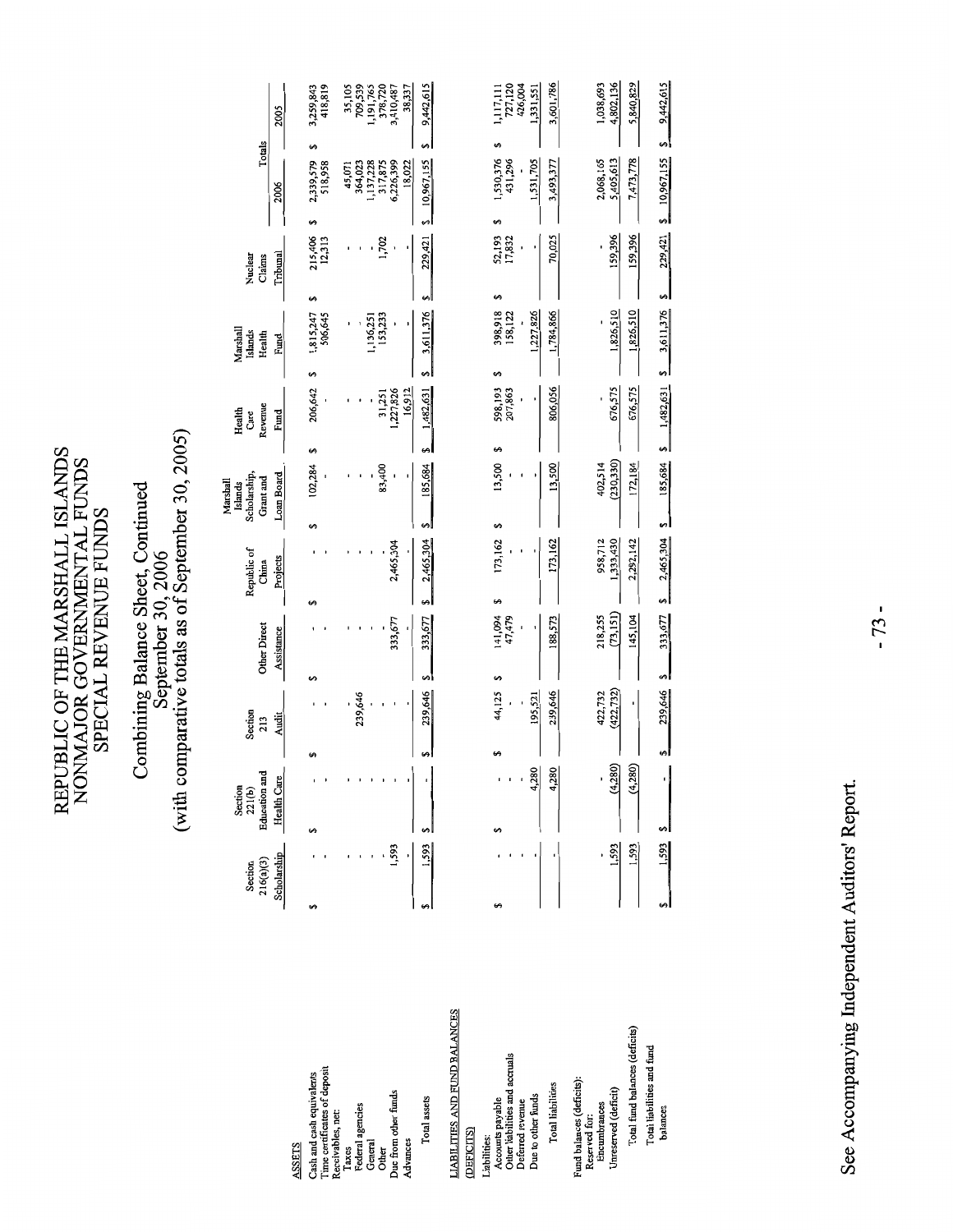# Combining Statement of Revenues, Expenditures By Function,<br>and Changes in Fund Balances (Deficits)<br>Year Ended September 30, 2006<br>(with comparative totals for the year ended September 30, 2005)

|                                                              | Reimbursable   | Public<br>Works | Distribution<br>Authority<br>Land |                | Resources<br>Marine | Circumstances<br>Changed<br>Fund | Judiciary    | of Justice<br>Ministry | Alternative<br>Energy | Environmental<br>Protection<br>National<br>Authority | Resident<br>Workers<br>Training<br>Account | Revolving<br>Airport | Transportation<br>and Commu-<br>Ministry of<br>nications |
|--------------------------------------------------------------|----------------|-----------------|-----------------------------------|----------------|---------------------|----------------------------------|--------------|------------------------|-----------------------|------------------------------------------------------|--------------------------------------------|----------------------|----------------------------------------------------------|
| Revenues:                                                    |                |                 |                                   |                |                     |                                  |              |                        |                       |                                                      |                                            |                      |                                                          |
| Compact funding                                              | 69             | 69              | S                                 | 64             |                     | 69                               | ٠<br>s       | 69                     | 69                    | 69                                                   | ٠<br>69                                    | 69                   | GĄ                                                       |
| Federal and other grants                                     | 321,433        |                 |                                   |                |                     |                                  | $\mathbf{I}$ |                        |                       |                                                      |                                            |                      |                                                          |
| Fees and charges                                             | 106,618        | 15,714          |                                   |                |                     |                                  | 3,924        | 473,883                |                       |                                                      | 168,609                                    |                      |                                                          |
| Other<br>Sales                                               |                | 1,537<br>ï      |                                   |                |                     |                                  |              |                        |                       |                                                      |                                            |                      |                                                          |
| Total revenues                                               | 428,051        | 17,251          |                                   |                |                     |                                  | 3,924        | 473,883                |                       |                                                      | 168,609                                    |                      |                                                          |
| Expenditures by Function:                                    |                |                 |                                   |                |                     |                                  |              |                        |                       |                                                      |                                            |                      |                                                          |
| Current:                                                     |                |                 |                                   |                |                     |                                  |              |                        |                       |                                                      |                                            |                      |                                                          |
| General government:                                          |                |                 |                                   |                |                     |                                  |              |                        |                       |                                                      |                                            |                      |                                                          |
| President and Cabinet                                        |                |                 |                                   |                |                     |                                  |              |                        |                       |                                                      |                                            |                      |                                                          |
| Office of the Chief Secretary                                | $\blacksquare$ |                 |                                   |                |                     |                                  |              |                        |                       |                                                      |                                            |                      |                                                          |
| Special appropriations<br>Council of Iroij                   |                |                 |                                   |                |                     |                                  |              |                        |                       |                                                      |                                            |                      |                                                          |
| Nitijela                                                     |                |                 |                                   |                |                     |                                  |              |                        |                       |                                                      |                                            |                      |                                                          |
| Office of the Auditor-General                                |                |                 |                                   |                |                     |                                  |              |                        |                       |                                                      |                                            |                      |                                                          |
| Public Service Commission                                    |                |                 |                                   |                |                     |                                  |              |                        |                       |                                                      |                                            |                      |                                                          |
| Judiciary                                                    |                |                 |                                   |                |                     |                                  | 821,019      |                        |                       |                                                      |                                            |                      |                                                          |
| Attorney-General                                             | 12,126         |                 |                                   |                |                     |                                  |              |                        |                       |                                                      |                                            |                      |                                                          |
| Ministry of Education                                        |                |                 |                                   |                |                     |                                  |              |                        |                       |                                                      |                                            |                      |                                                          |
| Ministry of Health and Environment                           |                |                 |                                   |                |                     |                                  |              |                        |                       |                                                      |                                            |                      |                                                          |
| Ministry of Transportation and<br>Communication              |                |                 |                                   |                |                     |                                  |              |                        |                       |                                                      |                                            |                      |                                                          |
| Ministry of Resources and                                    |                |                 |                                   |                |                     |                                  |              |                        |                       |                                                      |                                            |                      |                                                          |
| Development                                                  | 6,467          |                 |                                   |                |                     |                                  |              |                        |                       |                                                      |                                            |                      |                                                          |
| Ministry of Internal Affairs                                 | ı              |                 |                                   |                |                     |                                  |              |                        |                       |                                                      |                                            |                      |                                                          |
| Ministry of Justice                                          |                |                 |                                   |                |                     |                                  |              | 336,086                |                       |                                                      |                                            |                      |                                                          |
| Ministry of Foreign Affairs and Trade<br>Ministry of Finance | 414,684        |                 |                                   |                |                     |                                  |              |                        |                       |                                                      |                                            |                      |                                                          |
| Ministry of Public Works                                     |                |                 |                                   |                |                     |                                  |              |                        |                       |                                                      |                                            |                      |                                                          |
| Environmental Protection Authority                           |                |                 |                                   |                |                     |                                  |              |                        |                       |                                                      |                                            |                      |                                                          |
| Nuclear claims related                                       |                |                 |                                   |                |                     |                                  |              |                        |                       |                                                      |                                            |                      |                                                          |
| Total expenditures                                           | 433,277        |                 |                                   |                |                     |                                  | 821,019      | 336,086                |                       |                                                      |                                            |                      |                                                          |
| Excess (deficiency) of revenues<br>over (under) expenditures | (5,226)        | 17,251          |                                   |                |                     | ۱                                | (817,095)    | 137,797                |                       |                                                      | 168,609                                    | ï                    |                                                          |
| Other financing sources (uses):                              |                |                 |                                   |                |                     |                                  | 908,992      |                        |                       |                                                      |                                            |                      |                                                          |
| Operating transfers out<br>Operating transfers in            | ı              |                 |                                   |                |                     |                                  | ٠            |                        |                       |                                                      |                                            |                      |                                                          |
| Total other financing sources                                |                |                 |                                   |                |                     |                                  |              |                        |                       |                                                      |                                            |                      |                                                          |
| (uses), net                                                  |                |                 |                                   |                |                     |                                  | 908,992      |                        |                       |                                                      |                                            |                      |                                                          |
| Net change in fund balances<br>(deficit)                     | (5, 226)       | 17,251          |                                   |                |                     | ı                                | 91,897       | 137,797                |                       | ı                                                    | 168,609                                    |                      |                                                          |
| Fund balances (deficits) at the beginning<br>of the year     | 25,801         | 14,695          | 18,1                              | $\frac{8}{18}$ |                     | 54,458                           | 544,237      | 72,974                 | 416                   | 92,736                                               | 346,872                                    |                      |                                                          |
| Fund balances (deficits) at the end<br>of the year           | 20,575<br>5    | 31,946<br>64    | 18,118<br>S                       |                | $\blacksquare$      | 54,458<br>5                      | 636,134<br>4 | 210,771<br>s           | 416<br>69             | 92,736<br>se l                                       | 515,481<br>69                              |                      |                                                          |
|                                                              |                |                 |                                   |                |                     |                                  |              |                        |                       |                                                      |                                            |                      | Continued                                                |

See Accompanying Independent Auditors' Report.

 $-74-$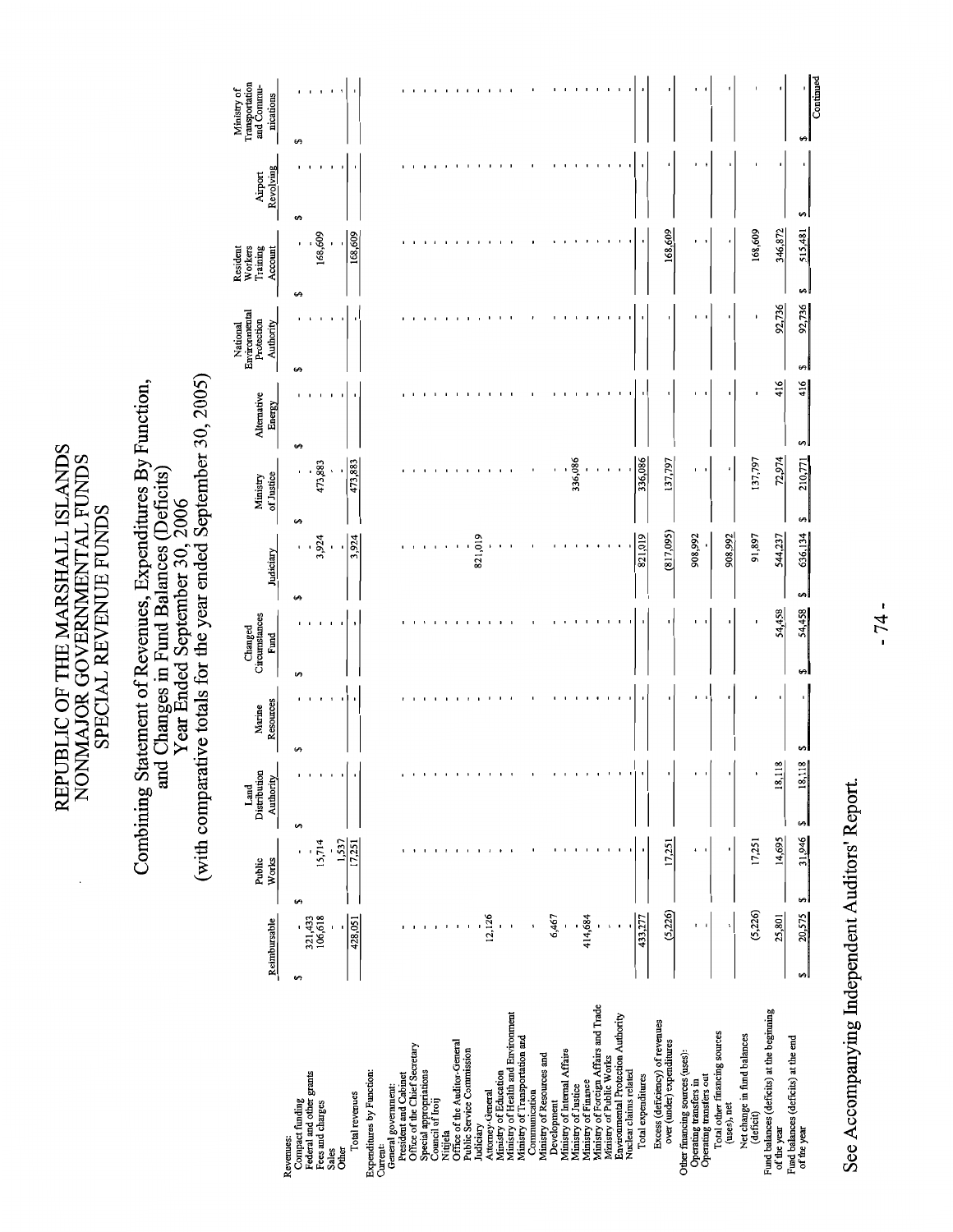### Year Ended September 30, 2006<br>(with comparative totals for the year ended September 30, 2005) Combining Statement of Revenues, Expenditures By Function,<br>and Changes in Fund Balances (Deficits), Continued

|                                                              | Resources and<br>Ministry of | Ships      | Postal    |                      | Transportation    | Registrar | Ministry of<br>Internal | Local               | Four-Atoll  | Section 177          | Section<br>$215(a)(1)$<br>Commu- | Section<br>$216(a)(1)$<br>Surveillance<br>and |
|--------------------------------------------------------------|------------------------------|------------|-----------|----------------------|-------------------|-----------|-------------------------|---------------------|-------------|----------------------|----------------------------------|-----------------------------------------------|
|                                                              | Development                  | Operations | Service   | Sea Patrol           | Services          | General   | Affairs                 | Government          | Medical     | Administration       | nications                        | Enforcement                                   |
| Compact funding<br>Revenues:                                 | s)                           | 59         | S         | $\,$<br>69           | ı<br>5            | sA        | 69                      | ۄ                   | ٠<br>5      | $\blacksquare$<br>မာ | ×<br>49                          | ı<br>5                                        |
| Federal and other grants                                     |                              |            |           |                      |                   |           |                         |                     |             |                      |                                  |                                               |
| Pees and charges                                             |                              |            | 52,721    | 79,688               | 26,600<br>196,964 |           | 31,539                  |                     |             |                      |                                  |                                               |
| Other<br>Sales                                               |                              |            | 161,050   | $\pmb{\mathfrak{r}}$ |                   |           | 7,500                   |                     |             |                      |                                  |                                               |
| Total revenues                                               |                              |            | 213,771   | 79,688               | 223,564           |           | 39,039                  |                     |             |                      |                                  |                                               |
|                                                              |                              |            |           |                      |                   |           |                         |                     |             |                      |                                  |                                               |
| Expenditures by Function:<br>Current:                        |                              |            |           |                      |                   |           |                         |                     |             |                      |                                  |                                               |
| General government:                                          |                              |            |           |                      |                   |           |                         |                     |             |                      |                                  |                                               |
| President and Cabinet                                        |                              |            |           |                      |                   |           |                         |                     |             |                      |                                  |                                               |
| Office of the Chief Secretary                                |                              |            |           |                      |                   |           |                         |                     |             |                      |                                  |                                               |
| Special appropriations                                       |                              |            |           |                      |                   |           |                         |                     |             |                      |                                  |                                               |
| Council of Iroij                                             |                              |            |           |                      |                   |           |                         |                     |             |                      |                                  |                                               |
| Office of the Auditor-General<br>Nitijela                    |                              |            |           |                      |                   |           |                         |                     |             |                      |                                  |                                               |
| Public Service Commission                                    |                              |            |           |                      |                   |           |                         |                     |             |                      |                                  |                                               |
| Judiciary                                                    |                              |            |           |                      |                   |           |                         |                     |             |                      |                                  |                                               |
| Attorney-General                                             |                              |            |           |                      |                   |           |                         |                     |             |                      |                                  |                                               |
| Ministry of Education                                        |                              |            |           |                      |                   |           |                         |                     |             |                      |                                  |                                               |
| Ministry of Health and Environment                           |                              |            |           |                      |                   |           |                         |                     |             |                      |                                  |                                               |
| Ministry of Transportation and                               |                              |            |           |                      |                   |           |                         |                     |             |                      |                                  |                                               |
| Communication                                                |                              |            |           |                      | 197,611           |           |                         |                     |             |                      | 20,000                           |                                               |
| Ministry of Resources and<br>Development                     |                              |            |           |                      |                   |           |                         |                     |             |                      |                                  |                                               |
| Ministry of Internal Affairs                                 |                              |            |           |                      |                   |           | 47,006                  | 228,922             |             |                      |                                  |                                               |
| Ministry of Justice                                          |                              |            |           | 123,333              |                   |           |                         |                     |             |                      |                                  |                                               |
| Ministry of Finance                                          |                              |            | 326,111   |                      |                   |           |                         |                     |             |                      |                                  |                                               |
| Ministry of Foreign Affairs and Trade                        |                              |            |           |                      |                   |           |                         |                     |             |                      |                                  |                                               |
| Ministry of Public Works                                     |                              |            |           |                      |                   |           |                         |                     |             |                      |                                  |                                               |
| Environmental Protection Authority<br>Nuclear claims related |                              |            |           |                      |                   |           |                         |                     | 1,390,631   |                      |                                  |                                               |
| Total expenditures                                           |                              |            | 326,111   | 123,333              | 197,611           |           | 47,006                  | 228,922             | 1,390,631   |                      | 20,000                           |                                               |
| Excess (deficiency) of revenues<br>over (under) expenditures |                              |            | (112,340) | (43, 645)            | 25,953            |           | (7,967)                 | (228, 922)          | (1,390,631) |                      | (20,000)                         |                                               |
|                                                              |                              |            |           |                      |                   |           |                         |                     |             |                      |                                  |                                               |
| Other financing sources (uses):                              |                              |            | 112,340   | ٠                    | ٠                 | ٠         | ٠                       | 394,241             | 1,478,288   |                      | ٠                                | ٠                                             |
| Operating transfers in<br>Operating transfers out            |                              |            |           |                      |                   |           |                         |                     |             |                      |                                  |                                               |
| Total other financing sources<br>(uses), net                 |                              |            | 112,340   | $\pmb{\ast}$         | ı                 |           |                         | 394,241             | 1,478,288   | ٠                    | ı                                |                                               |
|                                                              |                              |            |           |                      |                   |           |                         |                     |             |                      |                                  |                                               |
| Net change in fund balances<br>(deficit)                     |                              |            |           | (43, 645)            | 25,953            |           | (7,967)                 | 165,319             | 87,657      | J                    | (20,000)                         |                                               |
| Fund balances (deficits) at the beginning<br>of the year     |                              |            |           | 49,438               |                   | 391       | 44,035                  | 134,573             | 58,267      | 68,828               | 60,380                           | 690                                           |
| Fund balances (deficits) at the end                          |                              | မာ         |           |                      | 25,953            | 391<br>မာ | 36,068                  |                     | 145,924     | 68,828               | 40,380                           | 690                                           |
| of the year                                                  | s,                           |            | 5         | 5,793                | 5                 |           | 5                       | 299,892<br><b>ی</b> | 5           | 5                    | 5                                | Continued<br>S                                |

See Accompanying Independent Auditors' Report.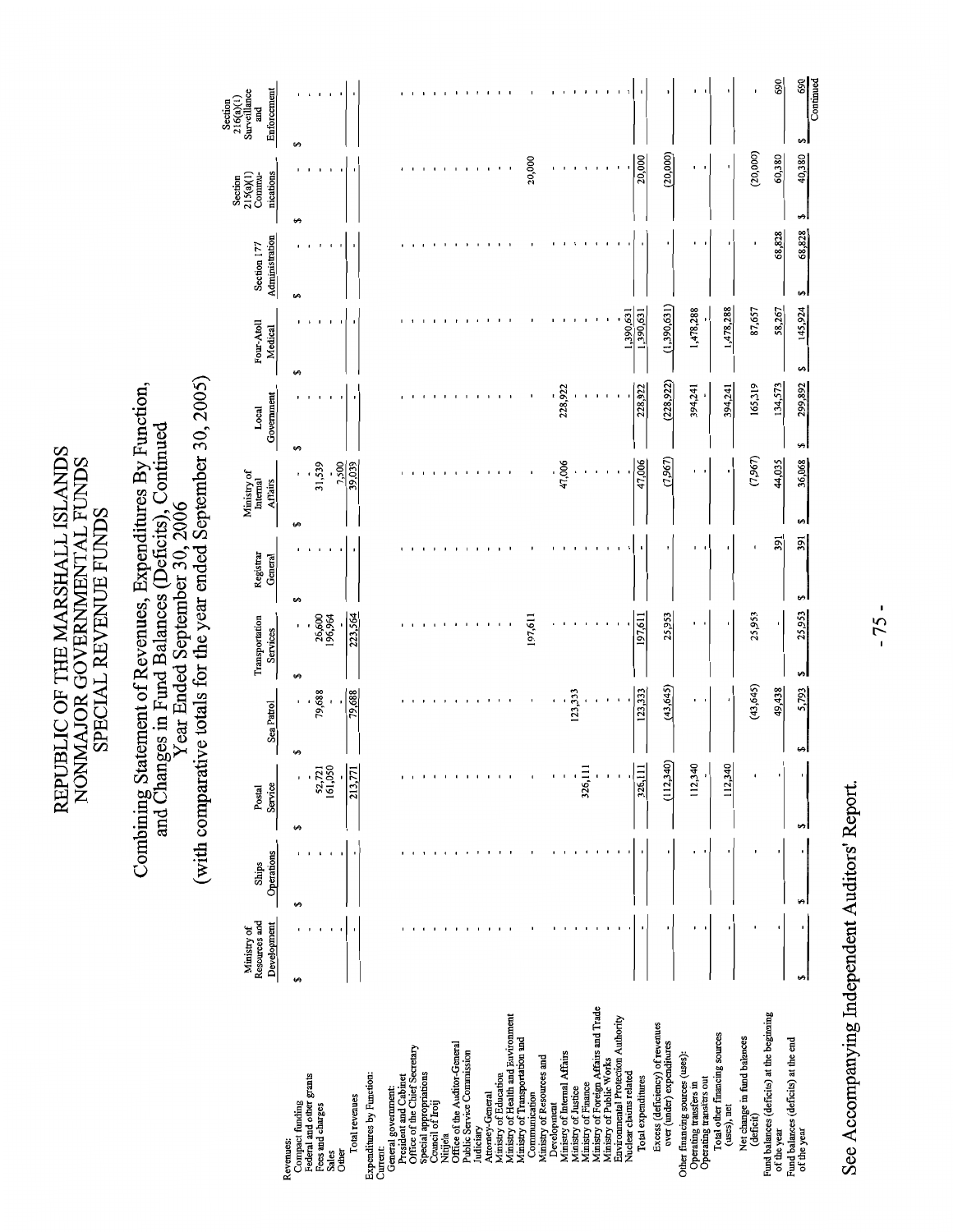# Combining Statement of Revenues, Expenditures By Function,<br>and Changes in Fund Balances (Deficits), Continued<br>Year Ended September 30, 2006<br>(with comparative totals for the year ended September 30, 2005)

|                                                              | Section                  | Section<br>221(b)            |               |                         |                                   | Republic of        | Scholarship,<br>Marshall<br>Islands | Health<br>Care  | Marshall<br>Islands | Nuclear            |                          |                          |
|--------------------------------------------------------------|--------------------------|------------------------------|---------------|-------------------------|-----------------------------------|--------------------|-------------------------------------|-----------------|---------------------|--------------------|--------------------------|--------------------------|
|                                                              | Scholarship<br>216(a)(3) | Education and<br>Health Care |               | Section<br>213<br>Audit | <b>Other Direct</b><br>Assistance | Projects<br>China  | Loan Board<br>Grant and             | Revenue<br>Fund | Health<br>Fund      | Tribunal<br>Claims | Totals<br>2006           | 2005                     |
| Compact funding<br>Revenues:                                 | 69                       | 69                           | 69            | 197,294                 | 69                                | 69                 | 5                                   | 69              | 5<br>မာ             |                    | 66<br>197,294<br>69      | 7,697,427                |
| Federal and other grants                                     |                          |                              |               |                         | 507,051                           | ,942,018<br>c      | 70,353                              | 365,830         |                     |                    | 8,206,685                | 0,319,165                |
| Fees and charges                                             |                          |                              |               |                         |                                   |                    |                                     | 233,682         | 6,435,918           |                    | 7,628,896                | 7,147,783                |
| Sales                                                        |                          |                              |               |                         |                                   |                    | 13,131                              | 130,369         | 16,440              | 874                | 358,014<br>169,851       | 187,440                  |
| Other                                                        |                          |                              |               |                         |                                   |                    |                                     |                 |                     |                    |                          | 177,408                  |
| Total revenues                                               |                          |                              |               | 197,294                 | 507,051                           | 6,942,018          | 83,484                              | 729,881         | 6,452,358           | 874                | 16,560,740               | 25,529,223               |
| Expenditures by Function:                                    |                          |                              |               |                         |                                   |                    |                                     |                 |                     |                    |                          |                          |
| Current:                                                     |                          |                              |               |                         |                                   |                    |                                     |                 |                     |                    |                          |                          |
| President and Cabinet<br>General government:                 |                          |                              |               |                         |                                   |                    |                                     |                 |                     |                    | 333,692                  | 50,000                   |
| Office of the Chief Secretary                                |                          |                              |               |                         | 33,692<br>[78,724                 | 300,000<br>118,874 |                                     |                 |                     |                    | 297,598                  | 168,476                  |
| Special appropriations                                       |                          |                              |               |                         |                                   | 400,000            |                                     |                 |                     |                    | 400,000                  | 472,419                  |
| Council of Iroij                                             |                          |                              |               |                         |                                   | 425                |                                     |                 |                     |                    | 425                      | 2,487                    |
| Nitijela                                                     |                          |                              |               |                         | 89,795                            | 97,594             |                                     |                 |                     |                    | 187,389                  | 16,000                   |
| Office of the Auditor-General                                |                          |                              |               | 197,294                 |                                   |                    |                                     |                 |                     |                    | 197,294                  | 217,854<br>10,523        |
| Public Service Commission                                    |                          |                              |               |                         |                                   |                    |                                     |                 |                     |                    |                          |                          |
| udiciary                                                     |                          |                              |               |                         |                                   | 9,754              |                                     |                 |                     |                    | 830,773                  | 768,711                  |
| Attorney-General                                             |                          |                              |               |                         |                                   | 4,933              |                                     |                 |                     |                    | 17,059                   | 12,989                   |
| Ministry of Education                                        |                          |                              |               |                         |                                   | 141,641            | 1,056,666                           |                 |                     |                    | ,198,307                 | 4,929,512<br>6,102,459   |
| Ministry of Health and Environment                           |                          |                              |               |                         |                                   |                    |                                     | 4,395,048       | 3,570,038           |                    | 7,965,086                |                          |
| Ministry of Transportation and<br>Communication              |                          |                              |               |                         |                                   | 122,292            |                                     |                 |                     |                    | 339,903                  | 3,812,294                |
| Ministry of Resources and                                    |                          |                              |               |                         |                                   |                    |                                     |                 |                     |                    |                          |                          |
| Development                                                  |                          |                              |               |                         | 135,086                           | 874,307            |                                     |                 |                     |                    | ,015,860                 | 425,006                  |
| Ministry of Internal Affairs                                 |                          |                              |               |                         |                                   | 542,814            |                                     |                 |                     |                    | 818,742                  | ,006,103                 |
| Ministry of Justice                                          |                          |                              |               |                         | ı                                 | 351,210            |                                     |                 |                     |                    | 810,629                  | 561,114                  |
| Ministry of Finance                                          |                          |                              |               |                         |                                   | 24,950             |                                     |                 |                     |                    | 765,745                  | 821,741                  |
| Ministry of Foreign Affairs and Trade                        |                          |                              |               |                         | 7,974                             | 295,292            |                                     |                 |                     |                    | 303,266                  | 66,112                   |
| Ministry of Public Works                                     |                          |                              |               |                         |                                   | 922,408            |                                     |                 |                     |                    | 922,408                  | 704,197                  |
| Environmental Protection Authority                           |                          |                              |               |                         |                                   |                    |                                     |                 |                     | 2,161,834          | 3,552,465                | 1,295<br>3,131,331       |
| Nuclear claims related<br>Total expenditures                 |                          |                              |               | 197,294                 | 445,271                           | 4,206,494          | 1,056,666                           | 4,395,048       | 3,570,038           | 2,161,834          | 19,956,641               | 23,280,623               |
|                                                              |                          |                              |               |                         |                                   |                    |                                     |                 |                     |                    |                          |                          |
| Excess (deficiency) of revenues<br>over (under) expenditures |                          |                              |               |                         | 61,780                            | 2,735,524          | (973, 182)                          | (3,665,167)     | 2,882,320           | (2,160,960)        | (3,395,901)              | 2,248,600                |
| Other financing sources (uses):                              |                          |                              |               |                         |                                   |                    |                                     |                 |                     |                    |                          |                          |
| Operating transfers in<br>Operating transfers out            |                          |                              |               |                         |                                   | (490, 244)         | 1,050,479                           | 2,803,160       | (2,803,160)         | 2,015,800          | 8,763,300<br>(3,293,404) | 7,592,183<br>(9,971,883) |
|                                                              |                          |                              |               |                         |                                   |                    |                                     |                 |                     |                    |                          |                          |
| Total other financing sources<br>(uses), net                 | ,                        |                              |               |                         | ٠                                 | (490, 244)         | 1,050,479                           | 2,803,160       | (2,803,160)         | 2,015,800          | 5,469,896                | (2,379,700)              |
| Net change in fund balances<br>(deficit)                     |                          |                              |               |                         | 61,780                            | 2,245,280          | 77,297                              | (862,007)       | 79,160              | (145, 160)         | 2,073,995                | (131, 100)               |
| Fund balances (deficits) at the beginning                    |                          |                              |               |                         |                                   |                    |                                     |                 |                     |                    |                          |                          |
| of the year                                                  | .593                     |                              | (4,280)       |                         | 83,324                            | 46,862             | 94,887                              | 1,538,582       | 1,747,350           | 304,556            | 5,399,783                | 5,971,929                |
| Fund balances (deficits) at the end<br>of the year           | 1,593<br>6               | 69                           | 69<br>(4,280) | $\mathbf{r}$            | 145,104<br>69                     | 2,292,142<br>69    | 172,184<br>69                       | 676,575<br>69   | 1,826,510<br>5      | 159,396<br>59      | 7,473,778<br>69          | 5,840,829<br>69          |
|                                                              |                          |                              |               |                         |                                   |                    |                                     |                 |                     |                    |                          |                          |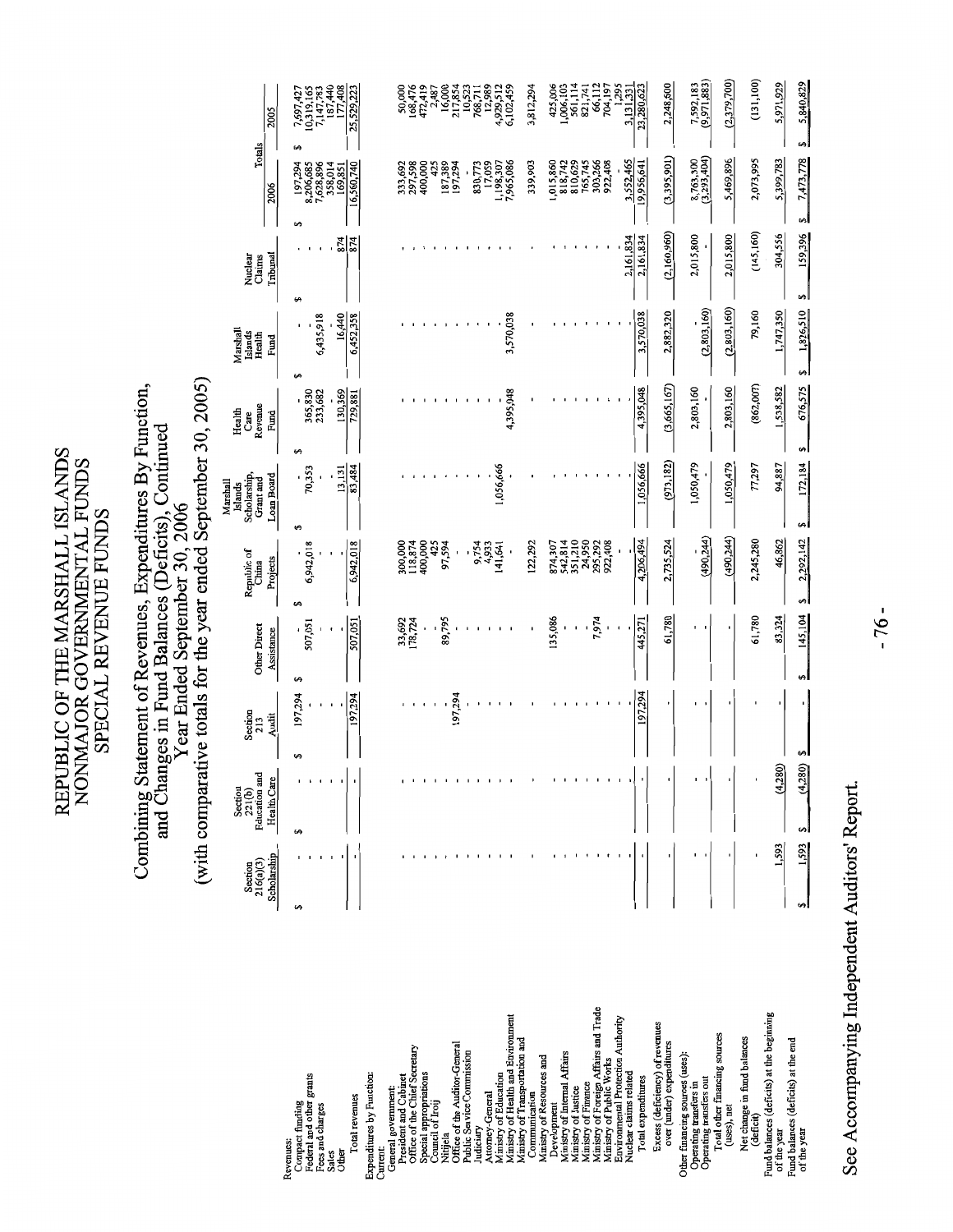# Combining Statement of Revenues, Expenditures By Account,<br>and Changes in Fund Balances (Deficits)<br>Year Ended September 30, 2006<br>(with comparative totals for the year ended September 30, 2005)

|                                                           |              | Public       | Distribution<br>Land    | Marine    | Circumstances<br>Changed |                 | Ministry     | Alternative | Environmental<br>Protection<br>National | Workers<br>Training<br>Resident | Airport   | Transportation<br>and Commu-<br>Ministry of |
|-----------------------------------------------------------|--------------|--------------|-------------------------|-----------|--------------------------|-----------------|--------------|-------------|-----------------------------------------|---------------------------------|-----------|---------------------------------------------|
|                                                           | Reimbursable | Works        | Authority               | Resources | Fund                     | Judiciary       | of Justice   | Energy      | Authority                               | Account                         | Revolving | nications                                   |
| Compact funding<br>Revenues:                              | 5<br>S       |              | 69                      | ۄ         | 5                        | 69              | 5            | 69          | 69                                      | 69                              | 69        | 5                                           |
| Federal and other grants                                  | 321,433      |              |                         |           |                          | $\blacksquare$  |              |             |                                         |                                 |           |                                             |
| Fees and charges                                          | 106,618      | 15,714       |                         |           |                          | 3,924           | 473,883      |             |                                         | 168,609                         |           |                                             |
| Sales                                                     |              |              |                         |           |                          | f,              |              |             |                                         |                                 |           |                                             |
| Other                                                     | ,            | 1,537        |                         |           |                          | ٠               |              |             |                                         | ı                               |           |                                             |
| Total revenues                                            | 428,051      | 17,251       |                         |           |                          | 3,924           | 473,883      |             |                                         | 168,609                         |           |                                             |
| Expenditures by Account:                                  |              |              |                         |           |                          |                 |              |             |                                         |                                 |           |                                             |
| Grants and subsidies                                      |              |              |                         |           |                          | ı               |              |             |                                         |                                 |           |                                             |
| Salaries and wages<br>Medical supplies                    | 339,343      |              |                         |           |                          | 576,237         |              |             |                                         |                                 |           |                                             |
| Contractual services                                      |              |              |                         |           |                          | 7,513           | 10,268<br>ı  |             |                                         |                                 |           |                                             |
| Capital outlay                                            | 13,596       |              |                         |           |                          | 5,446           | 61,734       |             |                                         |                                 |           |                                             |
| Travel                                                    | 36,053       |              |                         |           |                          | 63,192          | 33,025       |             |                                         |                                 |           |                                             |
| Food stuffs                                               |              |              |                         |           |                          | 200             | 92,096       |             |                                         |                                 |           |                                             |
| Supplies and materials                                    | 4,247        |              |                         |           |                          | 14,179          | 34,092       |             |                                         |                                 |           |                                             |
| POL                                                       | 5,318        |              |                         |           |                          | 13,639          | 53,261       |             |                                         |                                 |           |                                             |
| Rentals                                                   | 170          |              |                         |           |                          | 1,500           | 2,020        |             |                                         |                                 |           |                                             |
| Communications                                            | 2,500        |              |                         |           |                          | 17,705<br>743   | 6,913        |             |                                         |                                 |           |                                             |
| Insurance                                                 |              |              |                         |           |                          |                 | 2,470        |             |                                         |                                 |           |                                             |
| Utilities                                                 | 29,232       |              |                         |           |                          | 9,769<br>64,500 | ı            |             |                                         |                                 |           |                                             |
| Leased housing                                            | 39           |              |                         |           |                          | $\cdot$         | 5,395        |             |                                         |                                 |           |                                             |
| Professional services<br>Freight                          | 750          |              |                         |           |                          | 6,040           | 5,904        |             |                                         |                                 |           |                                             |
| Printing and reproduction                                 | 526          |              |                         |           |                          | 678             | 1,438        |             |                                         |                                 |           |                                             |
| Other                                                     | 1,503        |              |                         |           |                          | 39,678          | 27,470       |             |                                         |                                 |           |                                             |
| Total expenditures                                        | 433,277      |              |                         |           |                          | 821,019         | 336,086      |             |                                         |                                 |           |                                             |
| Excess (deficiency) of revenues                           |              |              |                         |           |                          |                 |              |             |                                         |                                 |           |                                             |
| over (under) expenditures                                 | (5,226)      | 17,251       |                         | ٠         | ٠                        | (817,095)       | 137,797      |             |                                         | 168,609                         |           |                                             |
| Other financing sources (uses):<br>Operating transfers in |              | ı            |                         |           |                          | 908,992         |              |             |                                         |                                 |           |                                             |
| Operating transfers out                                   |              | I,           |                         |           |                          |                 |              |             |                                         |                                 |           |                                             |
| Total other financing sources<br>(uses), net              |              |              |                         |           | ٠                        | 908,992         | ı            |             |                                         |                                 |           |                                             |
| Net change in fund balances                               |              |              |                         |           |                          |                 |              |             |                                         |                                 |           |                                             |
| Fund balances (deficits) at the beginning<br>(deficit)    | (5, 226)     | 17,251       |                         |           | $\blacksquare$           | 91,897          | 137,797      |             |                                         | 168,609                         |           |                                             |
| of the year                                               | 25,801       | 14,695       | $\overline{18}$<br>18,1 |           | 54,458                   | 544,237         | 72,974       | 416         | 92,736                                  | 346,872                         |           |                                             |
| Fund balances (deficits) at the end<br>of the year        | 20,575<br>s, | 31,946<br>اھ | 18,118<br>اھ            |           | 54,458<br>5              | 636,134<br>5    | 210,771<br>5 | 416<br>اھا  | 92,736<br>اوی                           | 515,481<br>s,                   | 5         |                                             |
|                                                           |              |              |                         |           |                          |                 |              |             |                                         |                                 |           | Continued                                   |

See Accompanying Independent Auditors' Report.

 $-77-$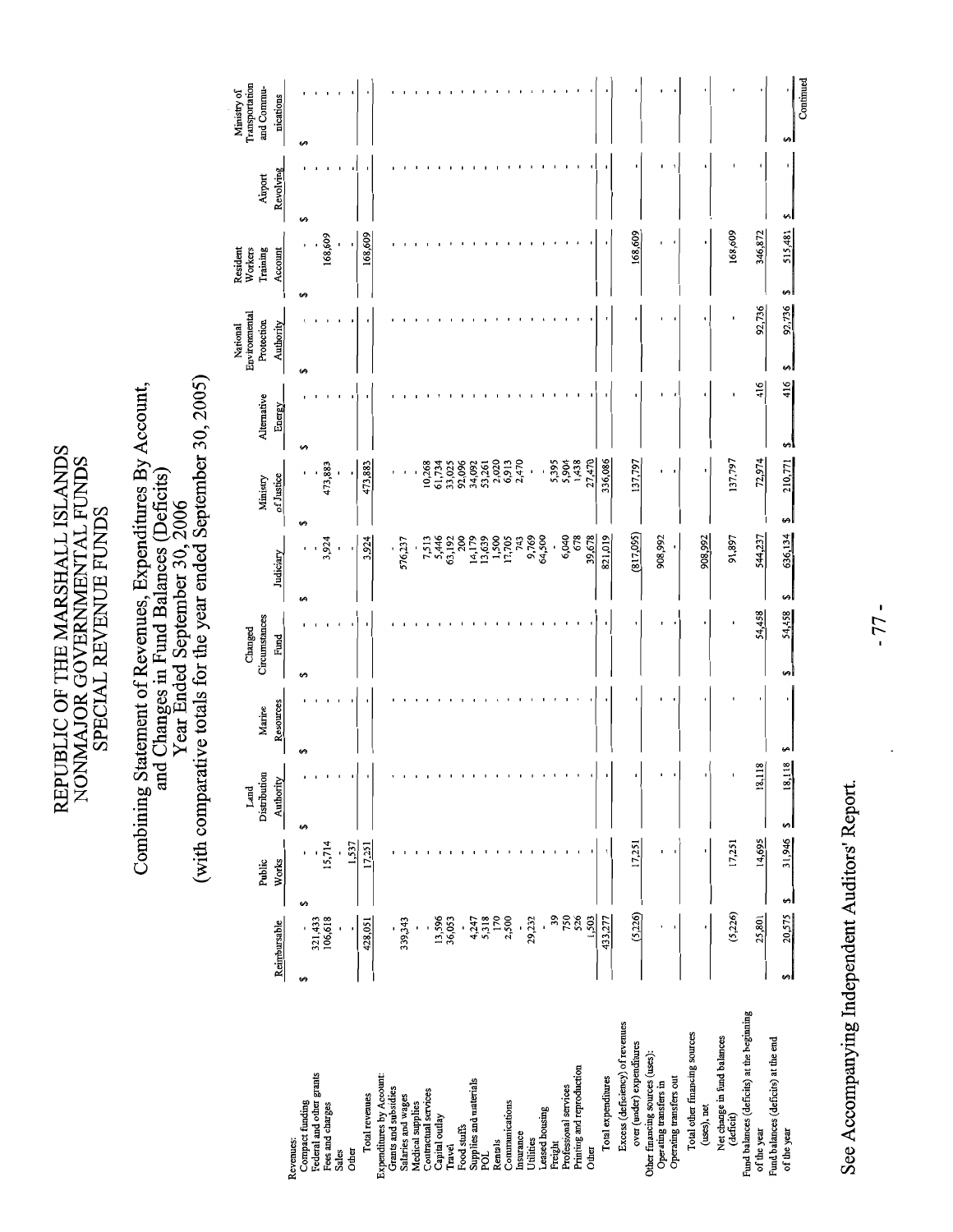# Combining Statement of Revenues, Expenditures By Account,<br>and Changes in Fund Balances (Deficits), Continued<br>Vear Ended September 30, 2006<br>(with comparative totals for the year ended September 30, 2005)

|                                                           | Resources and<br>Ministry of | Ships      | Postal                      |                      | Transportation    | Registrar | Ministry of<br>Internal | Local         | Four-Atoll   | Section 177    | Section<br>215(a)(1)<br>Commu- | Surveillance<br>216(a)(1)<br>Section<br>and |
|-----------------------------------------------------------|------------------------------|------------|-----------------------------|----------------------|-------------------|-----------|-------------------------|---------------|--------------|----------------|--------------------------------|---------------------------------------------|
|                                                           | Development                  | Operations | Service                     | Sea Patrol           | Services          | General   | <b>Affairs</b>          | Government    | Medical      | Administration | nications                      | Enforcement                                 |
| Compact funding<br>Revenues:                              | 5                            | 69         | မာ                          | 5                    | 5                 | မာ        | 5                       | 69            | 69           | 5              | 69                             | 5                                           |
| Federal and other grants                                  |                              |            |                             | $\ddot{\phantom{0}}$ |                   |           |                         |               |              |                |                                |                                             |
| Fees and charges                                          |                              |            | 52,721<br>161,050           | 79,688               | 26,600<br>196,964 |           | 31,539                  |               |              |                |                                |                                             |
| Sales                                                     |                              |            |                             |                      |                   |           |                         |               |              |                |                                |                                             |
| Other                                                     |                              |            |                             |                      | $\blacksquare$    |           | 7,500                   |               |              |                |                                |                                             |
| Total revenues                                            |                              |            | 213,771                     | 79,688               | 223,564           |           | 39,039                  |               |              |                |                                |                                             |
| Expenditures by Account:                                  |                              |            |                             |                      |                   |           |                         |               |              |                |                                |                                             |
| Grants and subsidies                                      |                              |            |                             |                      |                   |           |                         | 228,922       |              |                | 20,000                         |                                             |
| Salaries and wages                                        |                              |            | 218,283                     |                      |                   |           |                         |               |              |                |                                |                                             |
| Medical supplies                                          |                              |            |                             |                      |                   |           |                         |               |              |                |                                |                                             |
| Contractual services<br>Capital outlay                    |                              |            | 30,000                      |                      |                   |           |                         |               | 1,390,631    |                |                                |                                             |
| Travel                                                    |                              |            | 286<br>23,672               | 25,735               | 3,886             |           | 9,195<br>3,241          |               |              |                |                                |                                             |
| Food stuffs                                               |                              |            |                             | $\mathbf{I}$         | 20,073            |           |                         |               |              |                |                                |                                             |
| Supplies and materials                                    |                              |            | 4,020                       | $\blacksquare$       | 6,450<br>161,337  |           | 21,992                  |               |              |                |                                |                                             |
| POL                                                       |                              |            | $4,028$<br>11,216<br>17,377 | 94,598               |                   |           | 7,613                   |               |              |                |                                |                                             |
| Rentals                                                   |                              |            |                             | $\blacksquare$       |                   |           | ł                       |               |              |                |                                |                                             |
| Communications<br>Insurance                               |                              |            |                             | 3,000                | 2,656             |           | 2,000                   |               |              |                |                                |                                             |
| Utilities                                                 |                              |            | 13,469                      |                      |                   |           |                         |               |              |                |                                |                                             |
| Leased housing                                            |                              |            |                             |                      |                   |           |                         |               |              |                |                                |                                             |
| Freight                                                   |                              |            | 1,451                       |                      | 1,000             |           | 8                       |               |              |                |                                |                                             |
| Professional services                                     |                              |            |                             |                      |                   |           |                         |               |              |                |                                |                                             |
| Printing and reproduction                                 |                              |            |                             |                      |                   |           |                         |               |              |                |                                |                                             |
| Other                                                     |                              |            | 2,309                       |                      | 2,209             |           | 2,905                   |               |              |                |                                |                                             |
| Total expenditures                                        |                              |            | 326,111                     | 123,333              | 197,611           |           | 47,006                  | 228,922       | 1,390,631    |                | 20,000                         |                                             |
| Excess (deficiency) of revenues                           |                              |            |                             |                      |                   |           |                         |               |              |                |                                |                                             |
| over (under) expenditures                                 |                              |            | (112,340)                   | (43, 645)            | 25,953            |           | (7,967)                 | (228, 922)    | (1,390,631)  |                | (20,000)                       |                                             |
| Other financing sources (uses):<br>Operating transfers in |                              |            | 112,340                     |                      |                   |           |                         | 394,241       | 1,478,288    |                |                                |                                             |
| Operating transfers out                                   |                              |            |                             |                      |                   |           |                         |               |              |                |                                |                                             |
| Total other financing sources<br>(uses), net              |                              |            | 112,340                     |                      |                   |           |                         | 394,241       | 1,478,288    |                |                                |                                             |
| Net change in fund balances                               |                              |            |                             |                      |                   |           |                         |               |              |                |                                |                                             |
| (deficit)                                                 |                              |            |                             | (43, 645)            | 25,953            |           | (7,967)                 | 165,319       | 87,657       |                | (20,000)                       |                                             |
| Fund balances (deficits) at the beginning<br>of the year  |                              | ı          |                             | 49,438               | ŧ                 | 391       | 44,035                  | 134,573       | 58,267       | 68,828         | 60,380                         | 690                                         |
| Fund balances (deficits) at the end                       |                              |            |                             |                      |                   |           |                         |               |              |                |                                |                                             |
| of the year                                               |                              |            |                             | 5,793<br>4           | 25,953<br>اوى     | 391<br>မာ | 36,068<br>s,            | 299,892<br>69 | 145,924<br>s | 68,828<br>69   | 40,380<br>se l                 | 690<br>မာ                                   |
|                                                           |                              |            |                             |                      |                   |           |                         |               |              |                |                                | Continued                                   |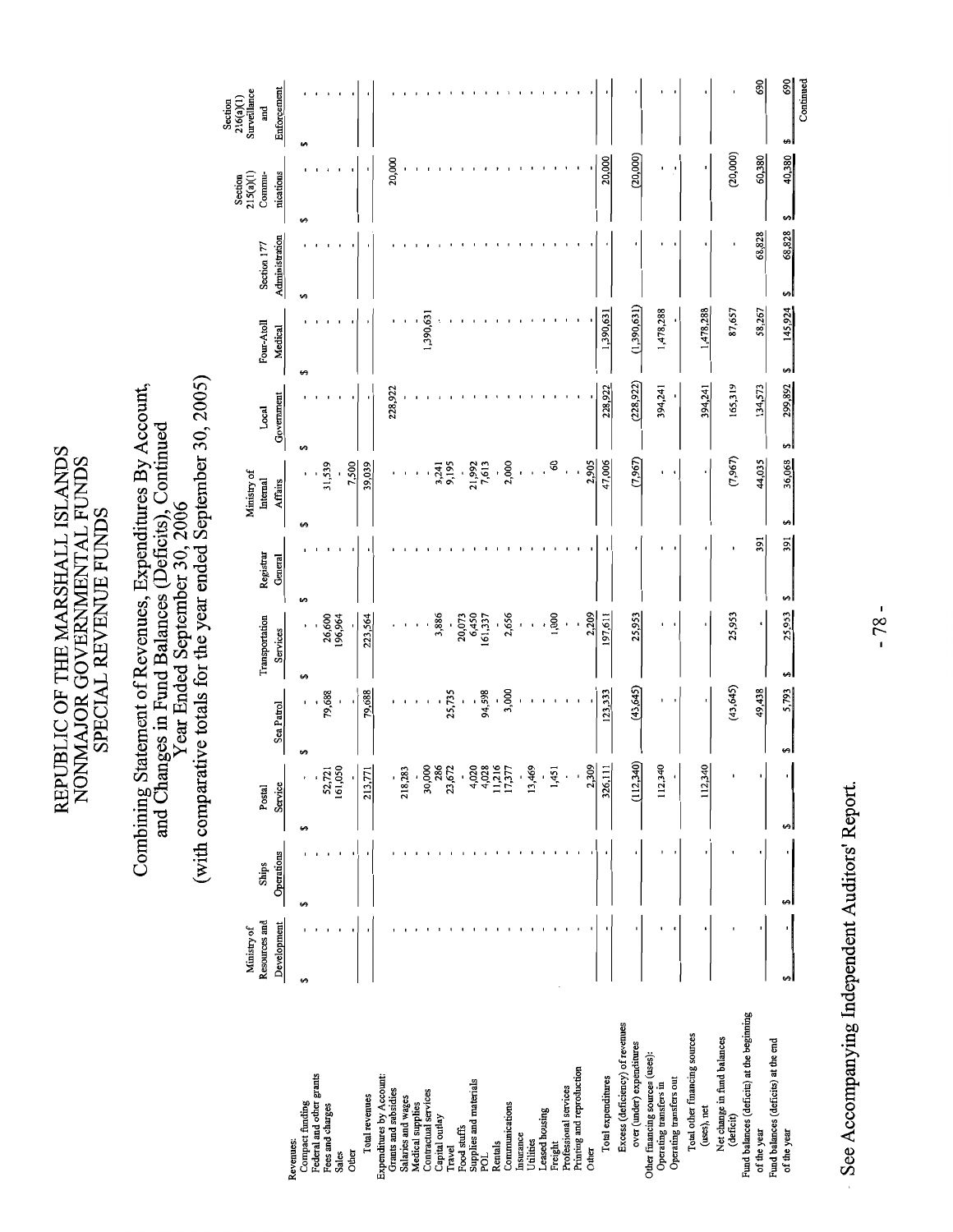# Combining Statement of Revenues, Expenditures By Account,<br>and Changes in Fund Balances (Deficits), Continued<br>Year Ended September 30, 2006<br>(with comparative totals for the year ended September 30, 2005)

|                                                          | 216(a)(3)<br>Section | Education and<br>Section<br>221(b) | Section<br>213 |         | <b>Other Direct</b>       | Republic of<br>China | Scholarship,<br>Grant and<br>Marshall<br>Islands | Revenue<br>Health<br>Care | Marshall<br>Islands<br>Health | Nuclear<br>Claims | Totals                |                      |
|----------------------------------------------------------|----------------------|------------------------------------|----------------|---------|---------------------------|----------------------|--------------------------------------------------|---------------------------|-------------------------------|-------------------|-----------------------|----------------------|
|                                                          | Scholarship          | Health Care                        | <b>Audit</b>   |         | Assistance                | Projects             | Loan Board                                       | Fund                      | Fund                          | Tribunal          | 2006                  | 2005                 |
| Revenues:                                                | မာ                   | မာ                                 |                | 197,294 | မာ                        |                      | မာ                                               | €,<br>69                  | 5                             |                   | 197,294<br>66         | 7,697,427            |
| Federal and other grants<br>Compact funding              |                      |                                    |                |         | 507,051<br>$\blacksquare$ | 6,942,018            | 70,353                                           | 365,830                   |                               |                   | 8,206,685             | 10,319,165           |
| Fees and charges                                         |                      |                                    |                |         |                           |                      |                                                  | 233,682                   | 6,435,918                     |                   | 7,628,896             | 7,147,783            |
| Sales                                                    |                      |                                    |                |         |                           |                      |                                                  |                           |                               |                   | 358,014               | 187,440              |
| Other                                                    |                      |                                    |                |         | ı                         |                      | 13,131                                           | 130,369                   | 16,440                        | 874               | 169,851               | 177,408              |
| Total revenues                                           |                      |                                    |                | 197,294 | 507,051                   | 6,942,018            | 83,484                                           | 729,881                   | 6,452,358                     | 874               | 16,560,740            | 25,529,223           |
| Expenditures by Account:                                 |                      |                                    |                |         |                           |                      |                                                  |                           |                               |                   |                       |                      |
| Grants and subsidies                                     |                      |                                    |                |         |                           | 2,257,518            | 1,003,456                                        |                           |                               | 1,429,271         | 4,939,167             | 5,178,192            |
| Salaries and wages                                       |                      |                                    |                |         | 43,720                    | 348,246              |                                                  | 58,856                    | 353,560                       | 435,945           | 2,374,190             | 4,094,104            |
| Medical supplies                                         |                      |                                    |                |         |                           | 162,905              |                                                  | 4,041,059                 | 2,757,152<br>140,000          | 91,911            | ,970,034<br>6,798,211 | 5,166,313<br>761,930 |
| Contractual services<br>Capital outlay                   |                      |                                    |                |         | 136,806<br>62,431         | 942,636              | 5,397                                            |                           |                               |                   | 1,098,653             | 4,032,605            |
| Travel                                                   |                      |                                    |                |         | 77,814                    | 11,494               | 14,691                                           | 94,674                    | 116,490                       | 40,127            | 546,162               | 575,883              |
| Food stuffs                                              |                      |                                    |                |         |                           |                      |                                                  |                           |                               |                   | 125,009               | 471,818              |
| Supplies and materials                                   |                      |                                    |                |         | 12,640<br>33,021          | 94,341               |                                                  |                           |                               | 5,900             | 218,242               | 288,508              |
| por                                                      |                      |                                    |                |         | 2,148                     | 50,165               |                                                  |                           |                               |                   | 392,107               | 406,932              |
| Rentals                                                  |                      |                                    |                |         | ,                         | 26,813               | 12,000                                           |                           |                               | 80,835            | 134,554               | 136,480              |
| Communications                                           |                      |                                    |                |         | 8,355                     | 3,065                | 4,978                                            |                           | 30,440                        | 25,718            | 124,707               | 109,283              |
| Insurance                                                |                      |                                    |                |         | 483                       |                      |                                                  |                           |                               |                   | 3,696                 | 23,637               |
| Utilities                                                |                      |                                    |                |         | 650                       |                      |                                                  |                           | 30,343                        |                   | 83,463<br>73,500      | 140,311              |
| Leased housing                                           |                      |                                    |                |         |                           | 9,000<br>8,938       |                                                  |                           |                               |                   | 16,883                | 55,786<br>91,780     |
| Professional services<br>Freight                         |                      |                                    |                | 197,294 | 50,746                    | 5,000                |                                                  |                           |                               | 10,990            | 276,724               | 89,447               |
| Printing and reproduction                                |                      |                                    |                |         | 5,213                     |                      |                                                  |                           |                               |                   | 7,855                 | 1,546                |
| Other                                                    |                      |                                    |                |         | 11,244                    | 286,373              | 16,144                                           | 200,459                   | 142,053                       | 41,137            | 773,484               | 1,656,068            |
| Total expenditures                                       |                      |                                    |                | 197,294 | 445,271                   | 4,206,494            | 1,056,666                                        | 4,395,048                 | 3,570,038                     | 2,161,834         | 19,956,641            | 23,280,623           |
| Excess (deficiency) of revenues                          |                      |                                    |                |         |                           |                      |                                                  |                           |                               |                   |                       |                      |
| over (under) expenditures                                |                      |                                    |                |         | 61,780                    | 2,735,524            | (973, 182)                                       | (3,665,167)               | 2,882,320                     | (2,160,960)       | (3,395,901)           | 2,248,600            |
| Other financing sources (uses)<br>Operating transfers in |                      |                                    |                |         |                           |                      | 1,050,479                                        | 2,803,160                 |                               | 2,015,800         | 8,763,300             | 7,592,183            |
| Operating transfers out                                  |                      |                                    |                |         |                           | (490, 244)           |                                                  |                           | (2,803,160)                   |                   | (3, 293, 404)         | (9,971,883)          |
| Total other financing sources                            |                      |                                    |                |         |                           |                      |                                                  |                           |                               |                   |                       |                      |
| (uses), net                                              |                      |                                    |                |         | ٠                         | (490,244)            | 1,050,479                                        | 2,803,160                 | (2,803,160)                   | 2,015,800         | 5,469,896             | (2,379,700)          |
| Net change in fund balances                              |                      |                                    |                |         | 61,780                    | 2,245,280            | 77,297                                           | (862,007)                 | 79,160                        | (145, 160)        | 2,073,995             | (131, 100)           |
| Fund balances (deficits) at the beginning<br>(deficit)   |                      |                                    |                |         |                           |                      |                                                  |                           |                               |                   |                       |                      |
| of the year                                              | 593                  | (4,28)                             |                |         | 83,324                    | 46,862               | 94,887                                           | 1,538,582                 | 1,747,350                     | 304,556           | 5,399,783             | 5,971,929            |
| Fund balances (deficits) at the end<br>of the year       | 1,593                | (4,280)<br>69                      |                | s,<br>٠ | 145,104                   | 2,292,142<br>اھ      | 172,184<br>s,                                    | 676,575<br>69             | 1,826,510<br>49               | 159,396<br>4      | 7,473,778<br>اھ       | 5,840,829<br>e۹      |
|                                                          |                      |                                    |                |         |                           |                      |                                                  |                           |                               |                   |                       |                      |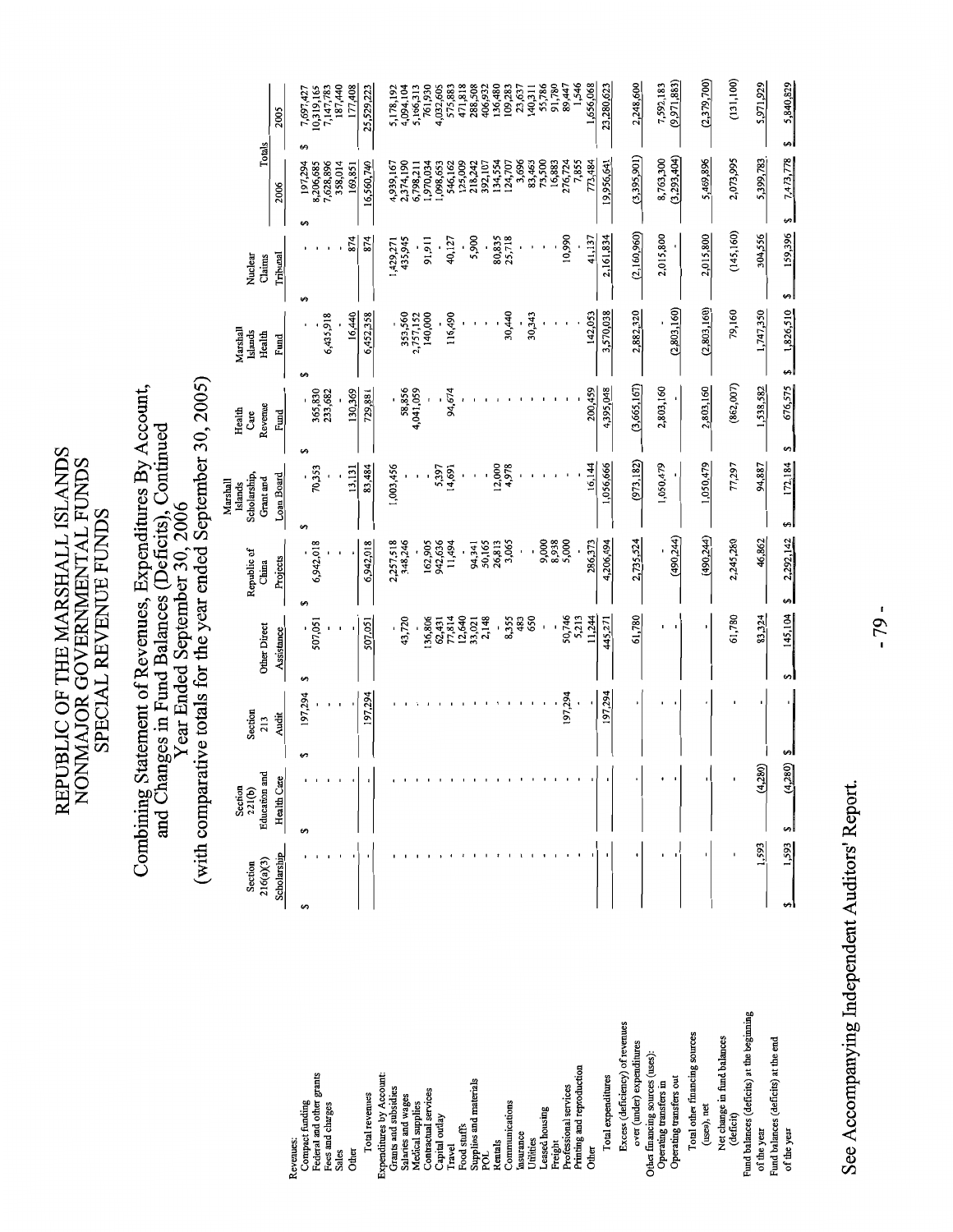### REPUBLIC OF THE MARSHALL ISLANDS NONMAJOR GOVERNMENTAL FUNDS - CAPITAL PROJECTS FUNDS

### September 30, 2006

Capital projects funds are used to account for the acquisition and construction of major capital facilities other than those financed by proprietary funds and trust funds. A brief discussion of RepMar's Nonmajor Governmental Funds - Capital Projects Funds as of September 30, 2006, follows:

### Section 211 Compact Capital Account

This fund accounts for United States Congress appropriations under United States Public Law 99-239, Title II, Article I, Section 211(a)(1) and approved by Nitijela resolution 62. The aforementioned section requires no less than 40% of the total amounts appropriated by the United States Congress to be applied to the capital account.

### Section 211(d)(2) Infrastructure Maintenance Fund

This fund accounts for United States Congress appropriations under United States Public Law 99-239, as amended, Title II, Article I, Section  $211(d)(2)$  and approved by Nitijela resolution 123. The aforementioned section requires 5% of the annual Public Infrastructure Sector Grant be set aside with an equal contribution from RepMar for the purpose of funding infrastructure maintenance programs as approved by the Government of the United States.

### Other Capital Projects Fund

This fund accounts for miscellaneous monies received that are specifically designated for capital-related projects.

### Section 111 Investment Development Fund

This fund accounts for United States Congress appropriations under United States Public Law 99-239, Compact of Free Association, Section 111 and approved by Nitijela resolution 62. These funds were subsequently transferred to and vested in the Marshall Islands Development Bank under Public Law No. 1988-21.

### Marshall Islands Development Authority (MIDA) Fund

This fund accounts for capital projects specified under Public Law No. 1988-14, Section 12 and Schedule 3, appropriated to MIDA from Capital Account funds provided under Section 211 of the Compact of Free Association. Those appropriations do not lapse at the end of the fiscal year, but continue until either the purpose of the appropriation is complete, or the funds are expended, whichever occurs first.

### Asian Development Bank (ADB) Development Projects

This fund accounts for capital projects funded by Asian Development Bank loans. These projects include the fisheries development (ADB Loan Number 1102 MAR (SF)), typhoon emergency rehabilitation program (ADB Loan Number 1218 MAR (SF)), improvement of basic education (ADB Loan Number 1249 MAR (SF)), Majuro water supply project (ADB Loan Numbers 1250 MAR (SF) and 1389 RMI (SF)), improvement of health care (ADB Loan Number 1316 RMI (SF)), the Ebeye health and infrastructure project (ADB Loan Number 1694 RMI (SF)), and the skills training and vocational education project (ADB Loan Number 1791 RMI (SF)).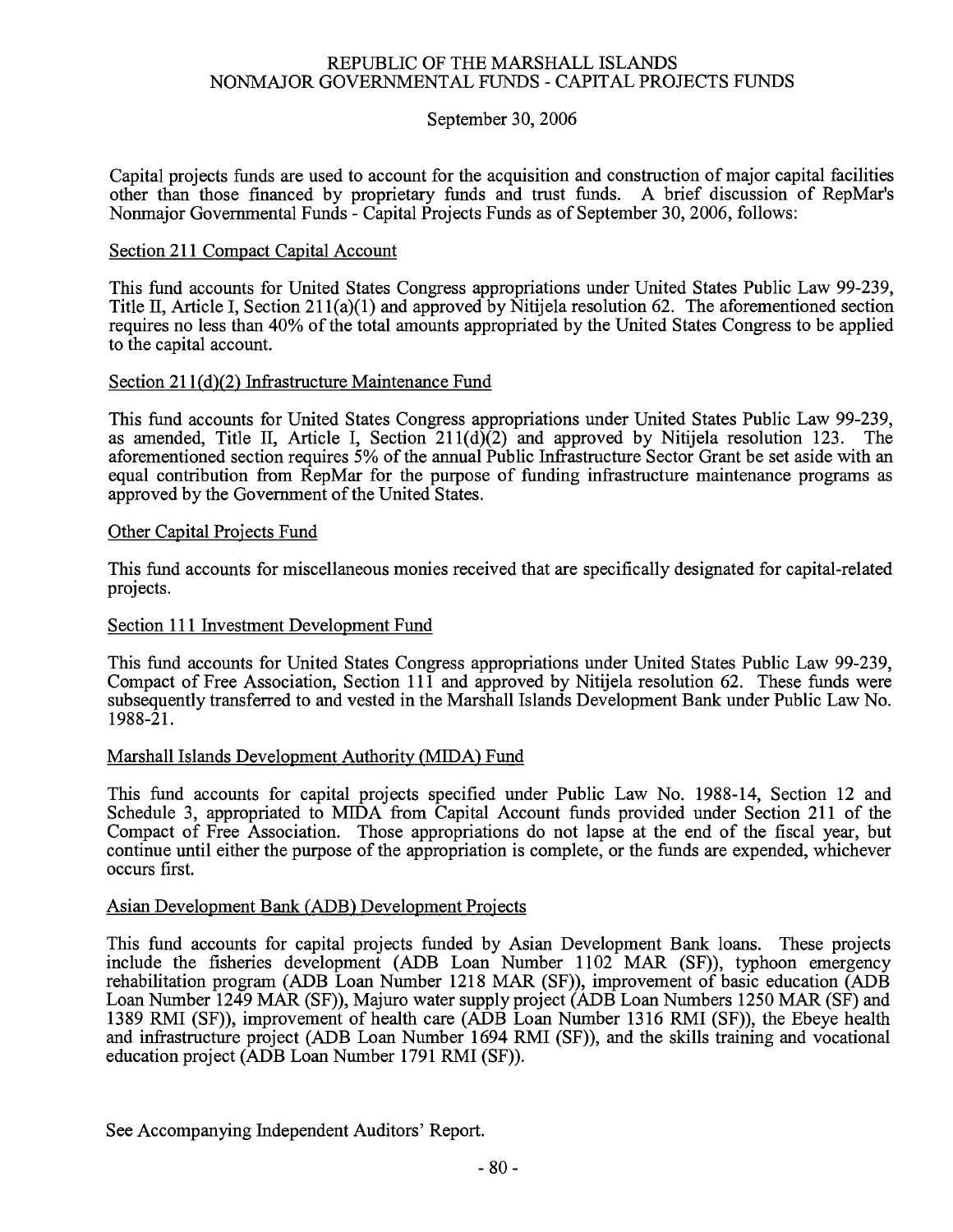### REPUBLIC OF THE MARSHALL ISLANDS NONMAJOR CAPITAL PROJECTS FUNDS

### Combining Balance Sheet<br>September 30, 2006<br>(with comparative totals as of September 30, 2005)

|                                                                                 |   | Section<br>211<br>Capital |   | Other<br>Capital |    | Section 111<br>Investment |    |              |    | <b>ADB</b><br>Development |   |                             | Totals |                             |
|---------------------------------------------------------------------------------|---|---------------------------|---|------------------|----|---------------------------|----|--------------|----|---------------------------|---|-----------------------------|--------|-----------------------------|
|                                                                                 |   | Account                   |   | Projects         |    | Development               |    | <b>MIDA</b>  |    | Projects                  |   | 2006                        |        | 2005                        |
| <b>ASSETS</b>                                                                   |   |                           |   |                  |    |                           |    |              |    |                           |   |                             |        |                             |
| Investments<br>Due from other funds<br>Restricted assets:                       | S |                           | S | $\sim$<br>Ξ.     | S  | 472,253                   | S  | 318,630      | S  |                           | S | 318,630 \$<br>472,253       |        | 318,630<br>472,253          |
| Cash and cash equivalents                                                       |   |                           |   | $\blacksquare$   |    |                           |    |              |    | 22,268                    |   | 22,268                      |        | 71,024                      |
|                                                                                 |   |                           |   |                  | \$ | 472,253                   | S  | 318,630      | S  | 22,268                    | S | 813,151                     |        | 861,907                     |
| <b>FUND BALANCES</b>                                                            |   |                           |   |                  |    |                           |    |              |    |                           |   |                             |        |                             |
| Fund balances:<br>Reserved for:<br>Related assets<br>Encumbrances<br>Unreserved | S | 2,692<br>(2,692)          | S |                  | S  | $\sim$<br>472,253         | S  | 318,630<br>۰ | -S | $22,268$ \$               |   | 340,898<br>2,692<br>469,561 | S      | 389,654<br>2,692<br>469,561 |
| Total fund balances                                                             |   |                           |   |                  |    | 472,253                   | £. | 318,630      | S  | 22,268                    |   | 813,151                     | S      | 861,907                     |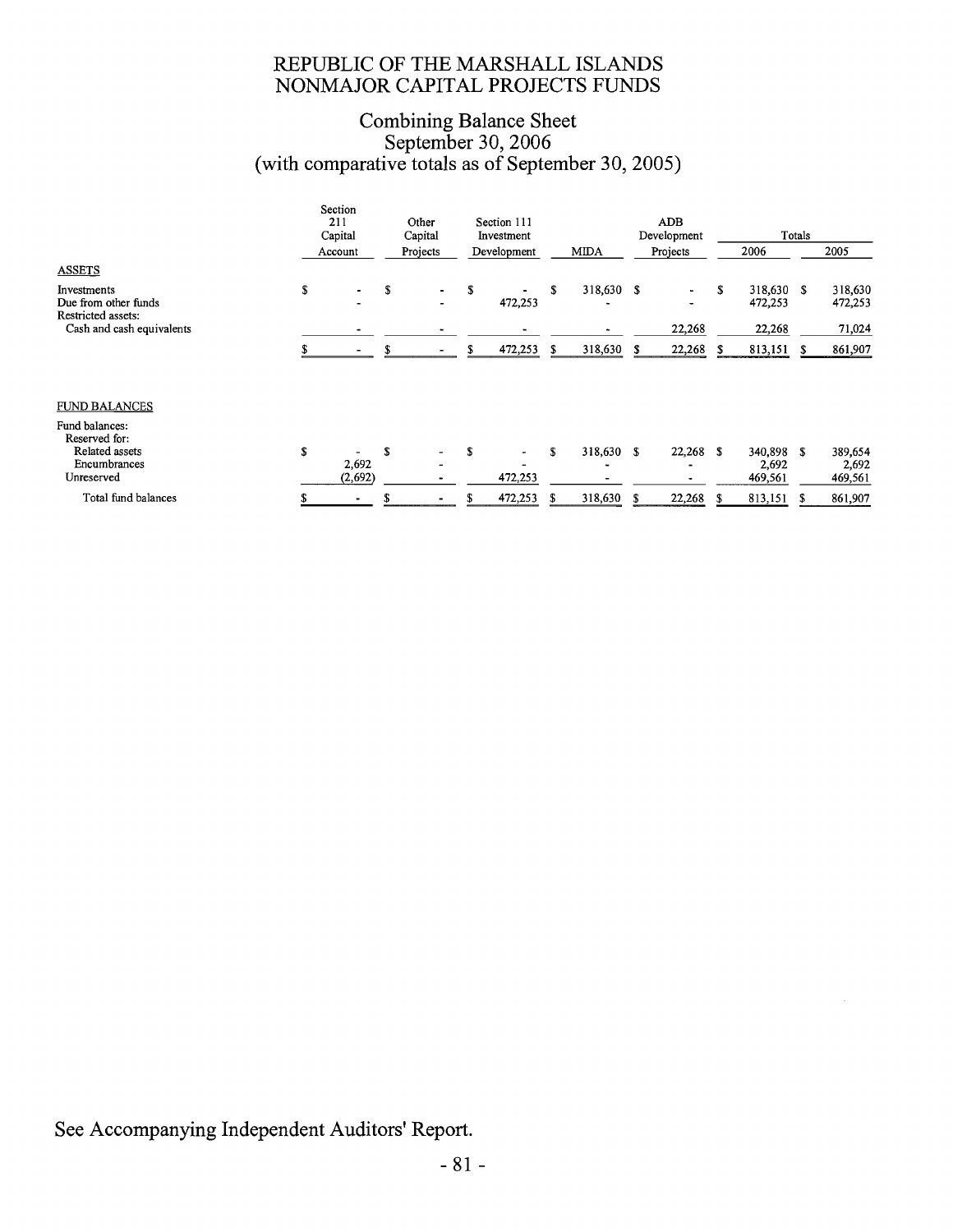### REPUBLIC OF THE MARSHALL ISLANDS NONMAJOR CAPITAL PROJECTS FUNDS

### Combining Statement of Expenditures by Function,<br>and Changes in Fund Balances<br>Year Ended September 30, 2006<br>(with comparative totals for the year ended September 30, 2005)

|                                                                                      |   | Section<br>211<br>Capital | Other<br>Capital | Section 111<br>Investment |   |             | <b>ADB</b><br>Development |   |           | Totals |                     |
|--------------------------------------------------------------------------------------|---|---------------------------|------------------|---------------------------|---|-------------|---------------------------|---|-----------|--------|---------------------|
|                                                                                      |   | Account                   | Projects         | Development               |   | <b>MIDA</b> | Projects                  |   | 2006      |        | 2005                |
| Expenditures by function:<br>Ministry of Education<br>Ministry of Transportation and | S |                           |                  |                           |   |             | 48,756                    | S | 48,756    |        | 1,013,250           |
| Communication                                                                        |   |                           |                  |                           |   |             | 97,939                    |   | 97,939    |        | 798,343             |
| Total expenditures                                                                   |   |                           |                  |                           |   | -           | 146,695                   |   | 146,695   |        | 1,811,593           |
| Other financing sources:<br>Loan proceeds<br>Operating transfers in                  |   |                           |                  |                           |   |             | 97,939                    |   | 97,939    |        | 1,041,041<br>34,380 |
| Other financing sources                                                              |   |                           |                  |                           |   |             | 97,939                    |   | 97,939    |        | 1,075,421           |
| Net change in fund balances                                                          |   |                           |                  |                           |   |             | (48, 756)                 |   | (48, 756) |        | (736, 172)          |
| Fund balances at the beginning of the year                                           |   |                           |                  | 472,253                   |   | 318,630     | 71,024                    |   | 861,907   |        | 1,598,079           |
| Fund balances at the end of the year                                                 |   |                           |                  | 472,253                   | ж | 318,630     | 22.268                    |   | 813,151   |        | 861,907             |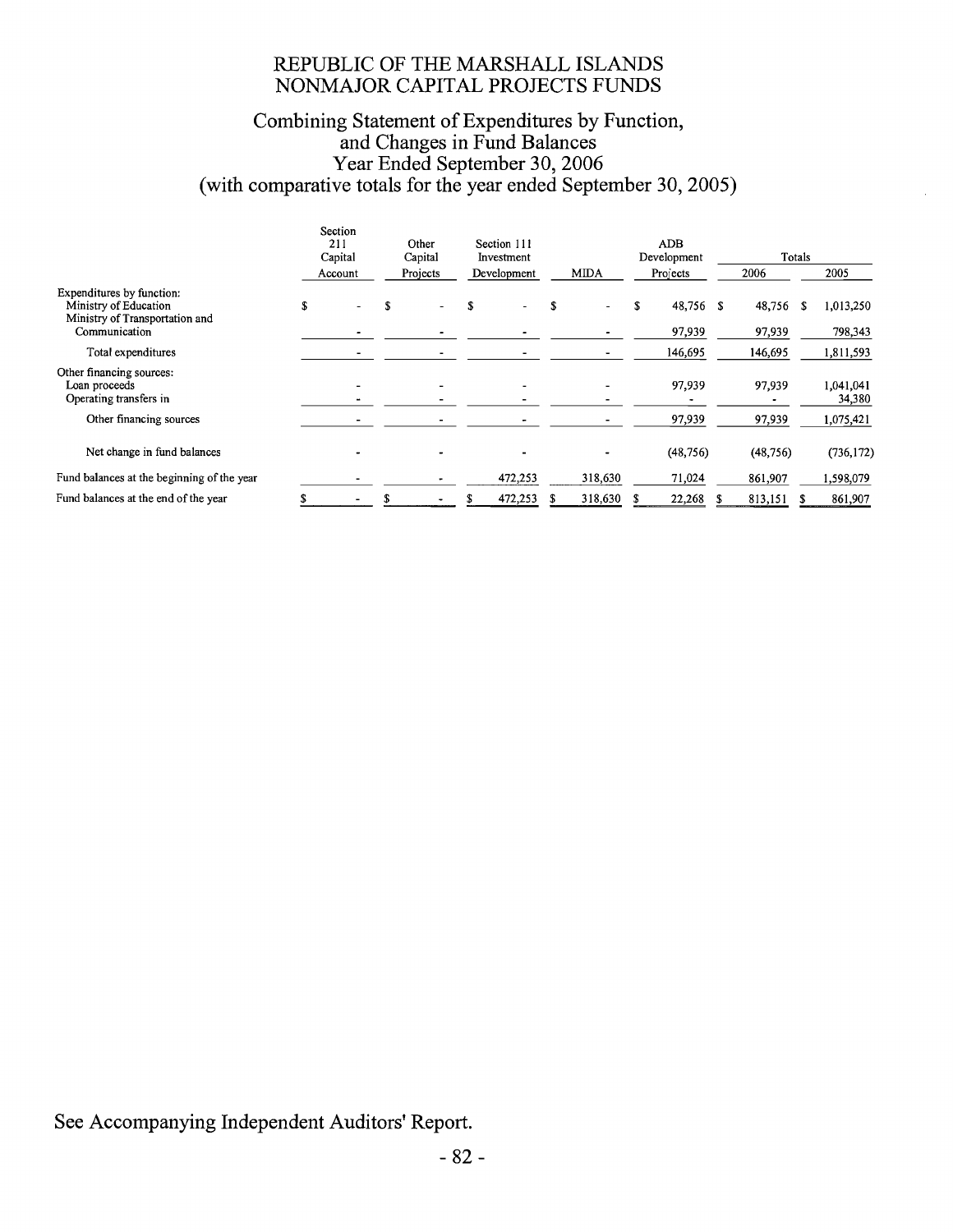### REPUBLIC OF THE MARSHALL ISLANDS NONMAJOR CAPITAL PROJECTS FUNDS

### Combining Statement of Expenditures by Account,<br>and Changes in Fund Balances<br>Year Ended September 30, 2006<br>(with comparative totals for the year ended September 30, 2005)

|                                                                                            |   | Section<br>211<br>Capital<br>Account | Other<br>Capital<br>Projects | Section 111<br>Investment<br>Development             |   | <b>MIDA</b>              | ADB<br>Development<br>Projects | 2006      | Totals | 2005                           |
|--------------------------------------------------------------------------------------------|---|--------------------------------------|------------------------------|------------------------------------------------------|---|--------------------------|--------------------------------|-----------|--------|--------------------------------|
| Expenditures by account:<br>Contractual services<br>Grants and subsidies<br>Capital outlay | S |                                      |                              | $\overline{\phantom{a}}$<br>$\overline{\phantom{a}}$ | S | -                        | 146,695 \$                     | 146,695   | S      | 1,345,017<br>450,000<br>16,576 |
| Total expenditures                                                                         |   |                                      | ٠                            |                                                      |   |                          | 146,695                        | 146,695   |        | 1,811,593                      |
| Other financing sources:<br>Loan proceeds<br>Operating transfers in                        |   |                                      | $\overline{\phantom{a}}$     | $\overline{\phantom{a}}$                             |   | $\overline{\phantom{0}}$ | 97,939                         | 97,939    |        | 1,041,041<br>34,380            |
| Other financing sources                                                                    |   |                                      |                              |                                                      |   |                          | 97,939                         | 97,939    |        | 1,075,421                      |
| Net change in fund balances                                                                |   |                                      |                              |                                                      |   | $\overline{\phantom{a}}$ | (48, 756)                      | (48, 756) |        | (736, 172)                     |
| Fund balances at the beginning of the year                                                 |   |                                      |                              | 472,253                                              |   | 318,630                  | 71,024                         | 861,907   |        | 1,598,079                      |
| Fund balances at the end of the year                                                       |   |                                      |                              | 472,253                                              |   | 318,630                  | 22,268                         | 813,151   |        | 861,907                        |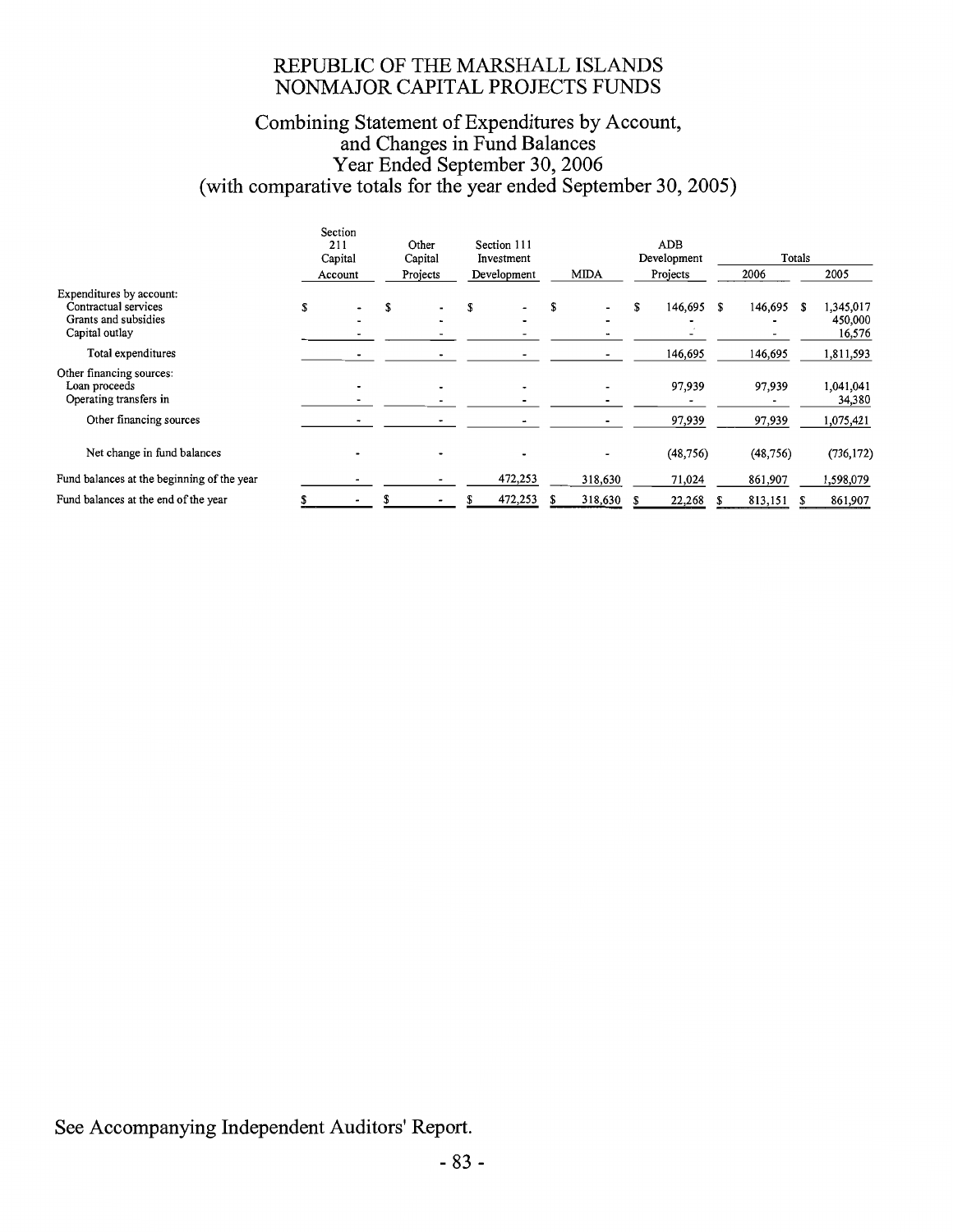### REPUBLIC OF THE MARSHALL ISLANDS NONMAJOR GOVERNMENTAL FUNDS - PERMANENT FUNDS

### September 30, 2006

Permanent funds are used to account for resources that are legally restricted to the extent that only earnings, and not principal, may be used to support programs for the benefit of the government. A brief discussion of RepMar's Permanent Funds as of September 30, 2006, follows:

### **Intergenerational Trust Fund**

Intergenerational Trust Fund, a Governmental Fund Type - Permanent Fund. This fund was established under Public Law No. 1999-90 to provide for an additional source of revenue for the government budget that will be needed to substitute for the absence of Compact of Free Association funding. Earnings from funds invested would not be available for distribution until October 2023. During the year ended September 30, 2005, RepMar made a one-time transfer of \$33,861,929 from the Intergenerational Trust Fund to the Compact Trust Fund representing the establishment of the Trust Fund in accordance with Section 216 of the Compact of Free Association.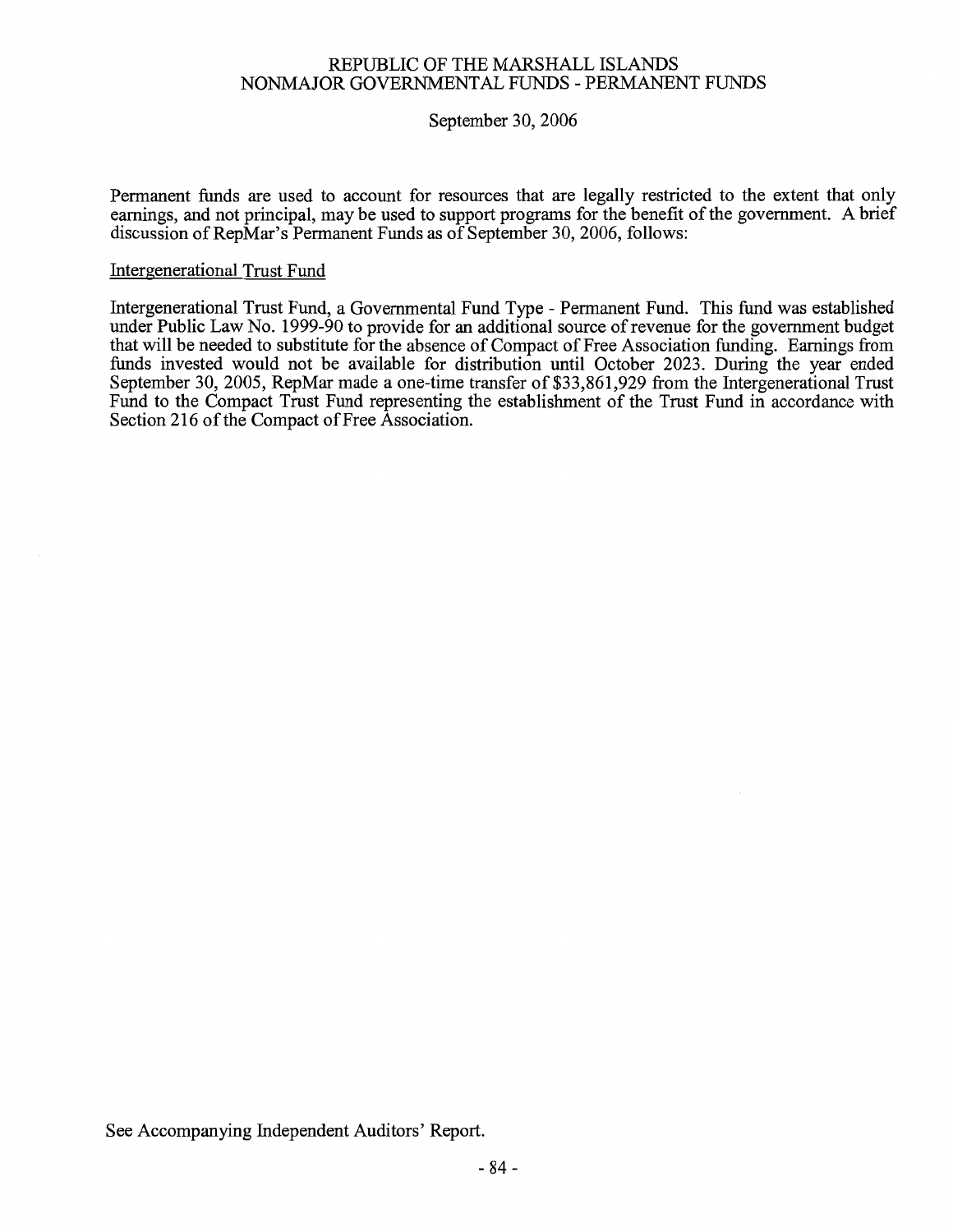### REPUBLIC OF THE MARSHALL ISLANDS FIDUCIARY FUNDS - PRIVATE PURPOSE TRUSTS

### September 30, 2006

Private purpose trusts are used to report any trust arrangement not properly reported in a pension trust fund or an investment trust fund "under which principal and income benefit individuals, private organizations, or other governments." A brief discussion of RepMar's Private Purpose Trusts as of September 30, 2006, follows:

### Marshall Islands Social Security Administration (MISSA)

This fund established MISSA under Public Law No. 1990-75, which administers the Marshall Islands Social Security Retirement Fund, to provide a financially sound social security system with pension benefits and early retirement.

### Kwajalein Atoll Trust Fund

This fund accounts for funds received under the Interim Use Agreement, to be disbursed to various Kwajalein landowners.

### Section 212 Kwajalein Landowners Fund

This fund accounts for United States Congress appropriations under United States Public Law 99-239, as amended, Title II, Article I, Section  $21\overline{2}$  and approved by Nitijela resolution 123 in accordance with the Military Use and Operating Rights Agreement.

### Nuclear Claims Trust Fund

This fund accounts for United States Congress appropriations under United States Public Law 99-239, Compact of Free Association, Section  $177(c)$  which were paid and distributed in accordance with an agreement between the Government of the United States and RepMar for the implementation of Section 177 of the Compact of Free Association.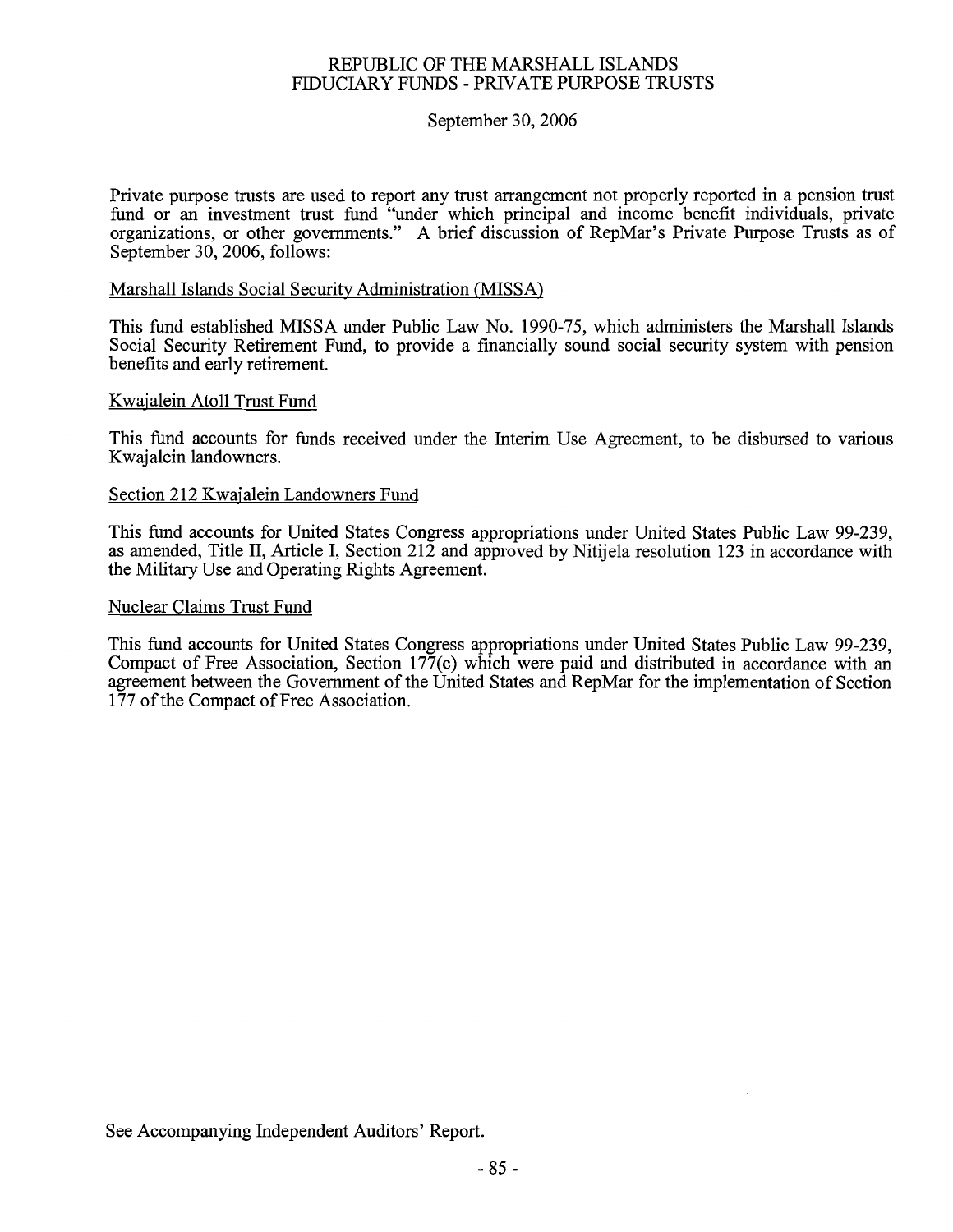### REPUBLIC OF THE MARSHALL ISLANDS

### Combining Statement of Fiduciary Net Assets<br>Fiduciary Funds - Private Purpose Trusts<br>September 30, 2006<br>(with comparative totals as of September 30, 2005)

|                                    | Marshall<br>Islands<br>Social<br>Security<br>Admin. | Kwajalein<br>Atoll Trust | Section<br>212<br>Kwajalein<br>Landowners | Nuclear<br>Claims Trust | 2006                 | Totals<br>2005       |
|------------------------------------|-----------------------------------------------------|--------------------------|-------------------------------------------|-------------------------|----------------------|----------------------|
|                                    |                                                     |                          |                                           |                         |                      |                      |
| <b>ASSETS</b>                      |                                                     |                          |                                           |                         |                      |                      |
| Cash and cash equivalents          | 1,474,481                                           | \$                       | \$                                        | \$                      | 1,474,481<br>S.      | 1,297,934<br>\$.     |
| Time certificates of deposit       | 4,060,743                                           |                          |                                           |                         | 4,060,743            | 3,865,788            |
| Receivables, net:                  |                                                     |                          |                                           |                         |                      |                      |
| Contributions<br>Other             | 2,088,814<br>637,182                                |                          |                                           |                         | 2,088,814<br>637,182 | 2,251,928<br>534,684 |
| Investments                        | 53,506,123                                          |                          |                                           | 1,244,135               | 54,750,258           | 51,204,942           |
| Due from other funds               |                                                     | 875,223                  | 11,878,921                                |                         | 12,754,144           | 8,770,674            |
| Capital assets, net of accumulated |                                                     |                          |                                           |                         |                      |                      |
| depreciation                       | 104,279                                             |                          |                                           |                         | 104,279              | 163,464              |
| Total assets                       | 61,871,622                                          | 875,223                  | 11,878,921                                | 1,244,135               | 75,869,901           | 68,089,414           |
| <b>LIABILITIES</b>                 |                                                     |                          |                                           |                         |                      |                      |
| Accounts payable                   | 99,600                                              |                          | 23,879                                    |                         | 123,479              | 89,463               |
| Other liabilities and accruals     | 592,703                                             |                          |                                           |                         | 592,703              | 147,002              |
| Total liabilities                  | 692,303                                             |                          | 23,879                                    |                         | 716,182              | 236,465              |
|                                    |                                                     |                          |                                           |                         |                      |                      |
| <b>NET ASSETS</b>                  |                                                     |                          |                                           |                         |                      |                      |
| Held in trust for:                 |                                                     |                          |                                           |                         |                      |                      |
| Social security benefits           | 61,179,319                                          |                          |                                           |                         | 61,179,319           | 55,870,444           |
| Nuclear claims                     |                                                     |                          |                                           | 1,244,135               | 1,244,135            | 3,211,831            |
| Land use distributions             |                                                     | 875,223                  | 11,855,042                                |                         | 12,730,265           | 8,770,674            |
| Total net assets                   | \$61,179,319                                        | \$<br>875,223            | \$11,855,042                              | 1,244,135<br>S          | \$75,153,719         | \$67,852,949         |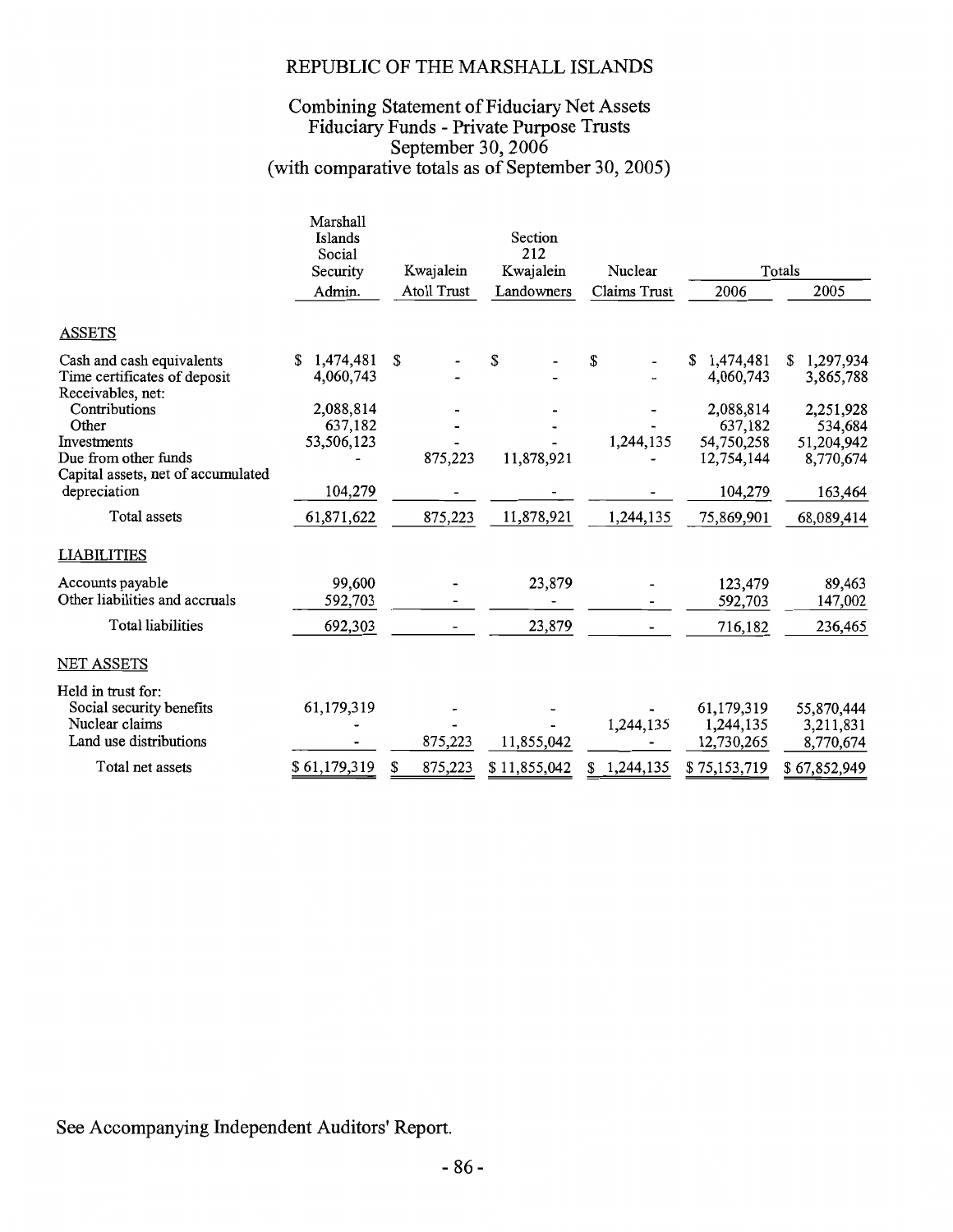### REPUBLIC OF THE MARSHALL ISLANDS

### Combining Statement of Changes in Fiduciary Net Assets<br>Fiduciary Funds - Private Purpose Trusts<br>Year Ended September 30, 2006<br>(with comparative totals for the year ended September 30, 2005)

|                                                           | Marshall<br><b>Islands</b><br>Social<br>Security<br>Admin. | Kwajalein<br><b>Atoll Trust</b> |              | Section<br>212<br>Kwajalein<br>Landowners | Nuclear<br>Claims Trust | 2006                        | Totals<br>2005              |
|-----------------------------------------------------------|------------------------------------------------------------|---------------------------------|--------------|-------------------------------------------|-------------------------|-----------------------------|-----------------------------|
| Additions:<br>Contributions:                              |                                                            |                                 |              |                                           |                         |                             |                             |
| Private employees<br>Government employees                 | 7,487,349<br>S<br>3,642,155                                | \$                              | \$           |                                           | \$                      | 7,487,349<br>S<br>3,642,155 | 7,968,979<br>S<br>3,704,239 |
| Penalties and interest                                    | 314,022                                                    |                                 |              |                                           |                         | 314,022                     | 248,004                     |
|                                                           |                                                            |                                 |              |                                           |                         |                             |                             |
| Total contributions                                       | 11,443,526                                                 |                                 |              |                                           |                         | 11,443,526                  | 11,921,222                  |
| Investment earnings:<br>Net increase in the fair value of |                                                            |                                 |              |                                           |                         |                             |                             |
| investments                                               | 4,023,719                                                  |                                 |              |                                           | 25,927                  | 4,049,646                   | 6,807,587                   |
| Interest and dividends                                    | 1,463,140                                                  |                                 |              | 34,764                                    | 46,778                  | 1,544,682                   | 1,290,283                   |
| Total investment earnings                                 | 5,486,859                                                  |                                 |              | 34,764                                    | 72,705                  | 5,594,328                   | 8,097,870                   |
| Less investment expense                                   | 115,117                                                    |                                 |              |                                           | 24,601                  | 139,718                     | 143,005                     |
| Net investment earnings                                   | 5,371,742                                                  |                                 |              | 34,764                                    | 48,104                  | 5,454,610                   | 7,954,865                   |
| Other:<br>Compact funding                                 |                                                            |                                 |              | 15,414,200                                |                         | 15,414,200                  | 15,176,800                  |
| Other                                                     | 409,031                                                    |                                 |              |                                           |                         | 409,031                     | 272,370                     |
|                                                           | 409,031                                                    |                                 |              | 15,414,200                                |                         | 15,823,231                  | 15,449,170                  |
| Total additions                                           | 17,224,299                                                 |                                 |              | 15,448,964                                | 48,104                  | 32,721,367                  | 35, 325, 257                |
| Deductions:                                               |                                                            |                                 |              |                                           |                         |                             |                             |
| Land use distributions<br><b>Benefits</b>                 | 11,018,951                                                 |                                 |              | 11,489,373                                |                         | 11,489,373<br>11,018,951    | 11,169,586<br>10,673,660    |
| Administrative expenses                                   | 896,473                                                    |                                 |              |                                           |                         | 896,473                     | 826,840                     |
| Transfers out                                             |                                                            |                                 |              |                                           | 2,015,800               | 2,015,800                   | 2,187,728                   |
| Total deductions                                          | 11,915,424                                                 |                                 |              | 11,489,373                                | 2,015,800               | 25,420,597                  | 24,857,814                  |
| Change in net assets                                      | 5,308,875                                                  |                                 |              | 3,959,591                                 | (1,967,696)             | 7,300,770                   | 10,467,443                  |
| Net assets at the beginning of<br>the year                | 55,870,444                                                 | 875,223                         |              | 7,895,451                                 | 3,211,831               | 67,852,949                  | 57,385,506                  |
| Net assets at the end of the year                         | \$61,179,319                                               | \$<br>875,223                   | \$11,855,042 |                                           | \$<br>1,244,135         | \$75,153,719                | \$67,852,949                |
|                                                           |                                                            |                                 |              |                                           |                         |                             |                             |

See Accompanying Independent Auditors' Report.

 $\sim$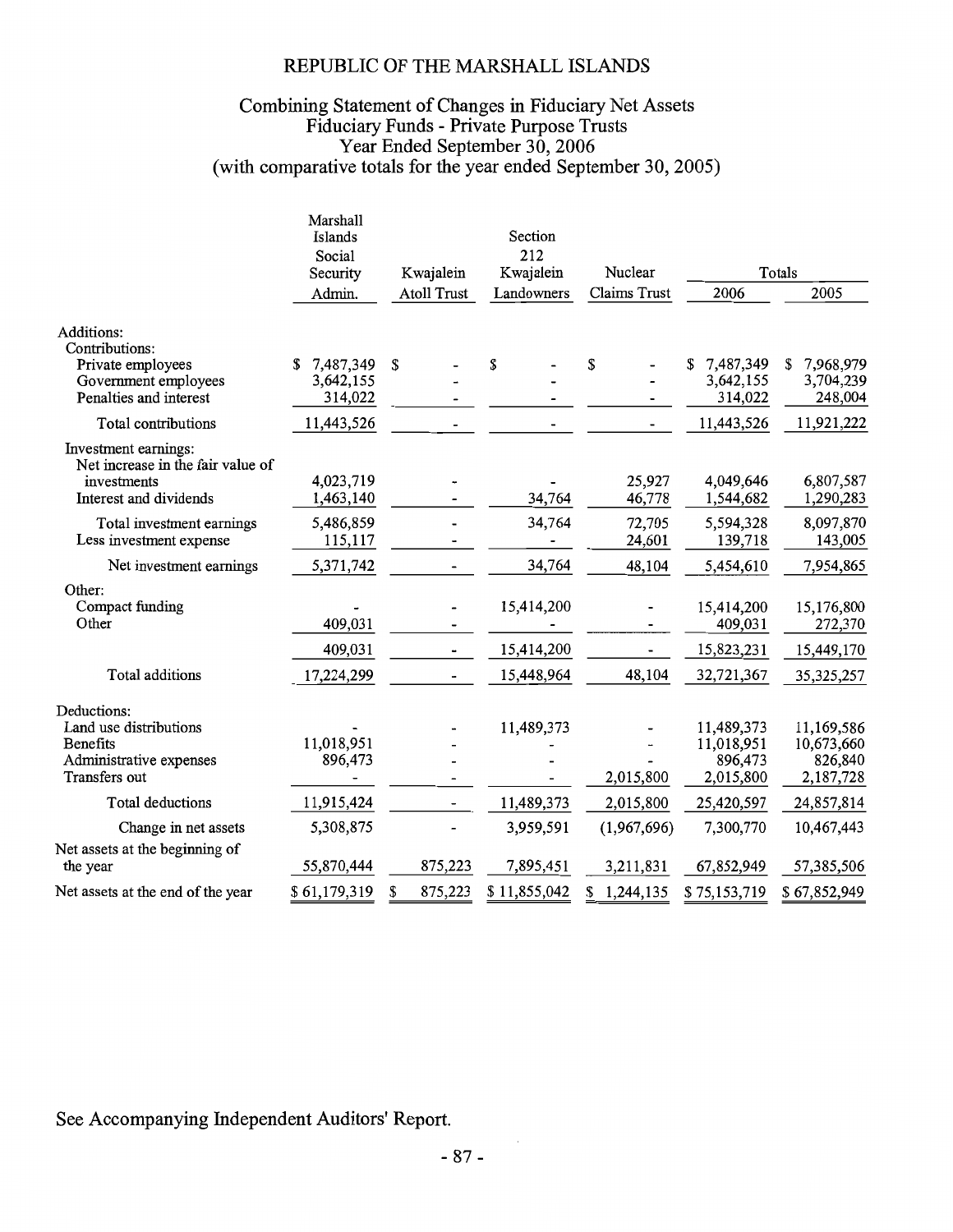### REPUBLIC OF THE MARSHALL ISLANDS NONMAJOR COMPONENT UNITS

### September 30, 2006

Component units are legally separate organizations for which the elected officials of RepMar are financially accountable. A brief discussion of RepMar's Nonmajor Component Units as of September 30, 2006, follows:

### Air Marshall Islands, Inc. (AMI)

AMI was granted a corporate charter by the Cabinet of RepMar on October 12, 1989 to provide domestic and international carrier service within and from the Marshall Islands. AMI is governed by a seven-member Board of Directors appointed by the President upon approval of the Cabinet of RepMar.

### College of the Marshall Islands (CMI)

CMI was established as an independent institution pursuant to the College of the Marshall Islands Act of 1992 (Public Law No. 1992-13) to provide post-secondary education services to meet the needs of the Marshall Islands. CMI is governed by a nine-member Board of Regents appointed by the President upon approval of the Cabinet of RepMar.

### Majuro Resort, Inc. (MRI)

MRI was granted a corporate charter by the Cabinet of RepMar on November 8, 1995 to engage in the operation of a 150-room hotel on the atoll of Majuro. MRI is governed by a seven-member Board of Directors appointed by the President upon approval of the Cabinet of RepMar.

### Majuro Water and Sewer Company, Inc. (MWSC)

MWSC was granted a corporate charter by the Cabinet of RepMar on January 26, 1989 to engage in the business of collecting and distributing fresh water, waste water and maintaining the sewer system. MWSC is governed by a seven-member Board of Directors appointed by the President upon approval of the Cabinet of RepMar.

### Marshall Islands Marine Resources Authority (MIMRA)

MIMRA was established as a body corporate pursuant to the Marshall Islands Marine Resources Authority Act of 1997 (Public Law No. 1997-60) to facilitate the sustainable and responsible use of the marine resources in the Marshall Islands. MIMRA is governed by a seven-member Board of Directors, including the Minister of Resources and Development, the Minister of Foreign Affairs, the Minister of Internal Affairs, and four members appointed by the President.

### Marshall Islands Visitors Authority (MIVA)

MIVA was established as a body corporate pursuant to the Tourism Act of 1991 (Public Law No. 1991-109) to develop and promote the natural, scenic, cultural, historical and recreation attractions of the Marshall Islands. MIVA is governed by a six-member Board of Directors (with the General Manager serving ex officio and without vote), including the Secretary of Resources and Development, the Secretary of Internal Affairs (or designee), three members from the private sector appointed by the Minister of Resources and Development upon approval of the Cabinet of RepMar.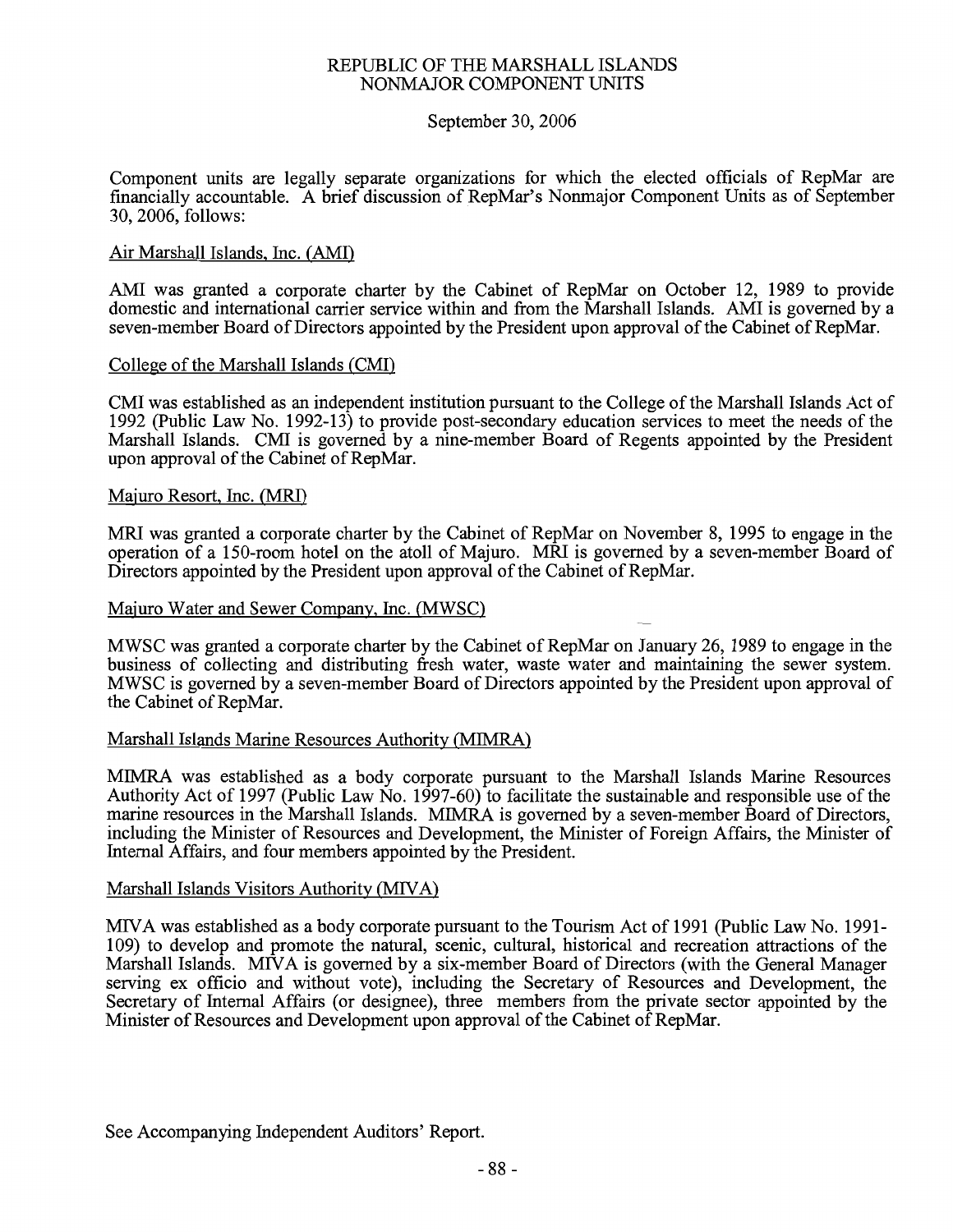### REPUBLIC OF THE MARSHALL ISLANDS NONMAJOR COMPONENT UNITS

### September 30, 2006

### RMI Environmental Protection Authority (EPA)

EPA was established for the protection and management of the environment. EPA is governed by a five-member Board of Directors appointed by the President in consultation with the Minister of Resources and Development.

### Tobolar Copra Processing Plant, Inc. (TCPPI)

TCPPI was granted a corporate charter by the Cabinet of RepMar on August 13, 1977 for the primary purpose of engaging in the production, processing, and marketing of copra products. TCPPI is governed by a six-member Board of Directors (with the President serving ex officio and without vote) appointed by the President upon approval by the Cabinet of RepMar.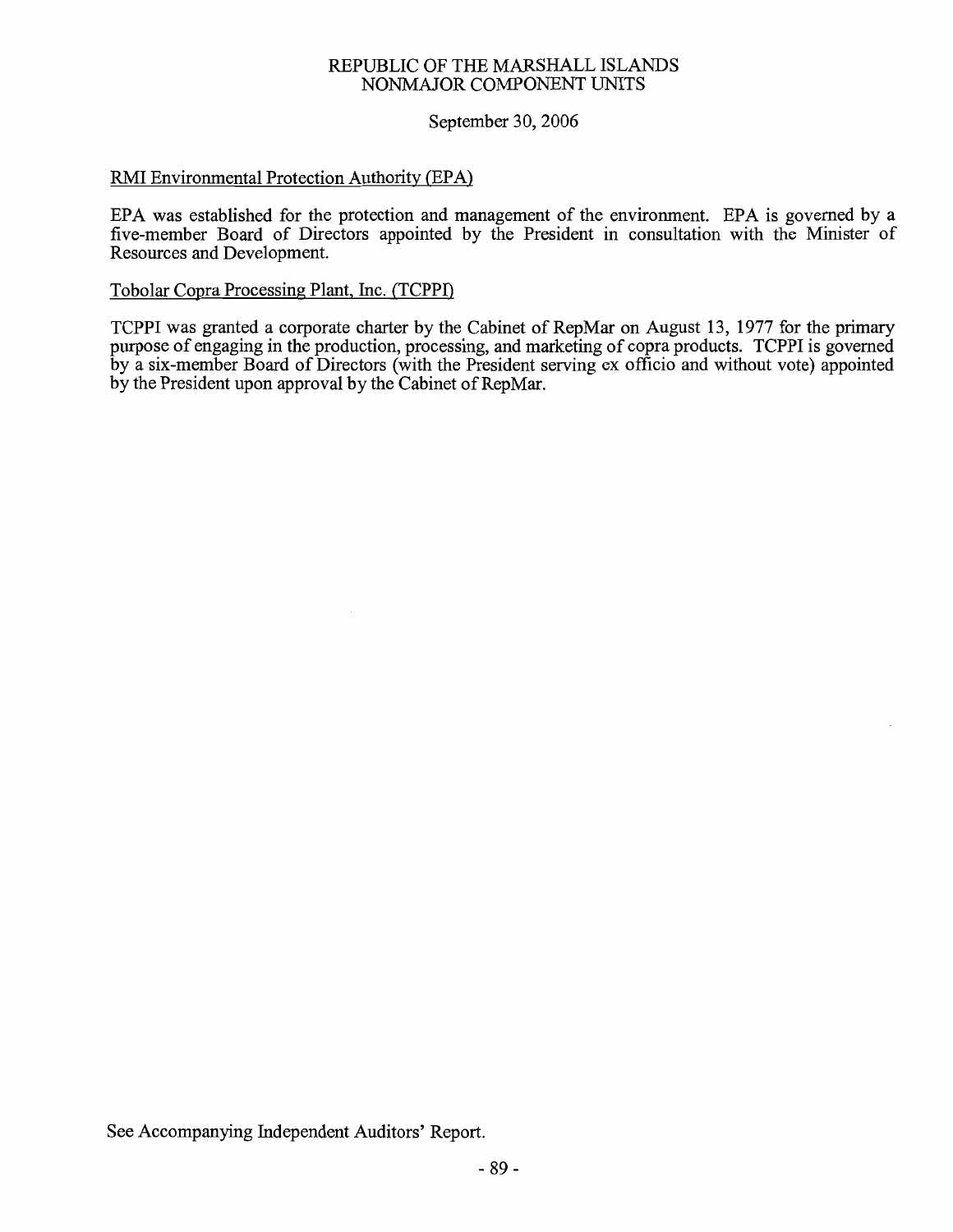REPUBLIC OF THE MARSHALL ISLANDS<br>NONMAJOR COMPONENT UNITS

## Combining Statement of Net Assets<br>September 30, 2006<br>(with comparative totals as of September 30, 2005)

|                                                                      | Air Marshall         | College of the<br>Marshall | Majuro<br>Resort,      | Majuro Water<br>and Sewer | Marshall Islands<br>Resources<br>Marine | Marshall<br>Visitors<br>Islands | Environmental<br>Protection<br>RMI | Processing<br>Tobolar<br>Copra   | Totals                       |                              |
|----------------------------------------------------------------------|----------------------|----------------------------|------------------------|---------------------------|-----------------------------------------|---------------------------------|------------------------------------|----------------------------------|------------------------------|------------------------------|
|                                                                      | Islands, Inc.        | Islands                    | ن<br>ا                 | Company, Inc.             | Authority                               | Authority                       | Authority                          | Plant, Inc.                      | 2006                         | 2005                         |
| Cash and cash equivalents<br>urrent assets:<br>SSETS                 | 26,158<br>69         | S                          | 33,008<br>↮            | 56,011<br>မာ              | မာ                                      | မာ                              | 73,628                             | 75,642<br>69                     | မာ                           | 2,691,296<br>မာ              |
| Time certificates of deposit<br>Receivables, net:                    |                      | 2,033,975<br>50,000        |                        |                           | 101,321<br>731,271                      | 138,324<br>20,000               |                                    |                                  | 2,538,067<br>1,301,271       | 782,521                      |
| General<br>Other                                                     | 102,470              | 1,193,520<br>746,457       | 229,686                | 53,475                    | 143,632<br>11,422                       | 70,155                          | 13,280                             | 176,105                          | ,912,168<br>828,034          | 3,981,963<br>392,357         |
| Inventories                                                          | 588,279<br>353,457   | 272,477                    | 48,303                 | 118,808                   |                                         |                                 |                                    | 1,305,901                        | 2,333,768<br>353,457         | 1,196,408<br>719,399         |
| Due from primary government<br>Other current assets                  | 206,507              | 60,814                     | 53,914                 |                           | 1,474                                   | 30.156                          | 63,491                             | 31,847                           | 448,203                      | 214,276                      |
| Total current assets                                                 | ,276,871             | 4,357,243                  | 364,911                | 228,294                   | ,489,120                                | 258,635                         | 150,399                            | 1,589,495                        | 9,714,968                    | 9,978,220                    |
| <b>Joncurrent</b> assets:<br>Investments                             |                      | 198,085                    |                        |                           |                                         |                                 |                                    |                                  | 198,085                      | 180,039                      |
| Capital assets, net of accumulated<br>depreciation                   | 1,848,754            | 2,226,449                  | 2,093,287              | 53,436                    | 351,799                                 |                                 |                                    | 906,287                          | 7,480,012                    | 7,357,487                    |
| Total noncurrent assets                                              | .848.754             | 2,424,534                  | 2,458,198<br>2,093,287 | 281,730<br>53,436         | 1,840,919<br>351,799                    | 258,635                         | 150,399                            | 2,495,782<br>906,287<br>$\Theta$ | 17,393,065<br>7,678,097<br>↮ | 7,537,526<br>17,515,746<br>⊷ |
| Total assets                                                         | 3,125,625<br>မ∌      | 6,781,777<br>69            |                        |                           | မာ                                      |                                 |                                    |                                  |                              |                              |
| urrent liabilities:<br><b>TABILTIES</b>                              |                      |                            |                        |                           |                                         |                                 | မာ                                 | 69                               | ↮                            | 69                           |
| Current portion of long-term debt<br>Bank overdraft                  | 212,824<br>မာ        | 5                          | မာ                     | 5                         | 69                                      | 5                               |                                    | 647,220                          | 860,044                      | 87,952<br>567,415            |
| Other liabilities and accruals<br>Accounts payable                   | 909,562<br>156,743   | 153,648<br>225,378         | 543,258<br>216,454     | 11,430<br>,059,026        | 16,785<br>320,659                       | 8,307<br>10,303                 | 5,929<br>5,828                     | 529,256<br>168,723               | 1,827,642<br>2,523,647       | ,181,170<br>,845,181         |
| Due to primary government                                            |                      |                            |                        |                           |                                         |                                 |                                    |                                  |                              | 250,207                      |
| Due to component units<br>Deferred revenue                           | 142,997              | 664,938                    |                        |                           |                                         |                                 |                                    | 100,000                          | 100,000<br>807,935           | 698,219<br>939,128           |
| Total current liabilities                                            | 1,422,126            | 1,043,964                  | 759,712                | 1,070,456                 | 337,444                                 | 18,610                          | 21,757                             | 1,445,199                        | 6,119,268                    | 6,569,272                    |
| <b>Noncurrent liabilities:</b>                                       |                      |                            |                        |                           |                                         |                                 |                                    |                                  |                              |                              |
| Noncurrent portion of long-term debt<br>Due to primary government    | 2,000,000<br>536,002 |                            |                        |                           |                                         |                                 |                                    |                                  | 536,002<br>2,000,000         | 2,000,000                    |
| Other noncurrent liabilities                                         |                      |                            |                        |                           |                                         |                                 |                                    |                                  |                              | 116,854                      |
| Total noncurrent liabilities                                         | 2,536,002            |                            |                        |                           |                                         |                                 |                                    |                                  | 2,536,002                    | 2,116,854                    |
| Total liabilities                                                    | 3,958,128            | 1,043,964                  | 759,712                | 1,070,456                 | 337,444                                 | 18,610                          | 21,757                             | 1,445,199                        | 8,655,270                    | 8,686,126                    |
| Invested in capital assets, net of related debt<br><b>NET ASSETS</b> | 1,848,754            | 2,226,449                  | 2,093,287              | 53,436                    | 351,799                                 |                                 |                                    | 902,287                          | 7,476,012                    | 7,357,487                    |
| Restricted                                                           |                      | 248,285                    |                        |                           |                                         |                                 |                                    |                                  | 248,285                      | 180,539                      |
| <b>Jurestricted</b>                                                  | (2,681,257)          | 3,263,079                  | (394, 801)             | (842, 162)                | 1,151,676                               | 240,025                         | 128,642                            | 148,296                          | 1,013,498                    | 1,291,594                    |
| Total net assets                                                     | (832, 503)           | 5.737.813                  | 1,698,486              | (788, 726)                | 1.503,475                               | 240,025                         | 128,642                            | 1,050,583                        | 8,737,795                    | 8.829,620                    |
|                                                                      | 3,125,625<br>မာ      | 6,781,777<br>မာ            | 2,458,198              | 281,730                   | 1,840,919<br>5                          | 258,635                         | 150,399                            | 2,495,782                        | \$17,393,065                 | \$17,515,746                 |

See Accompanying Independent Auditors' Report.

 $-90-$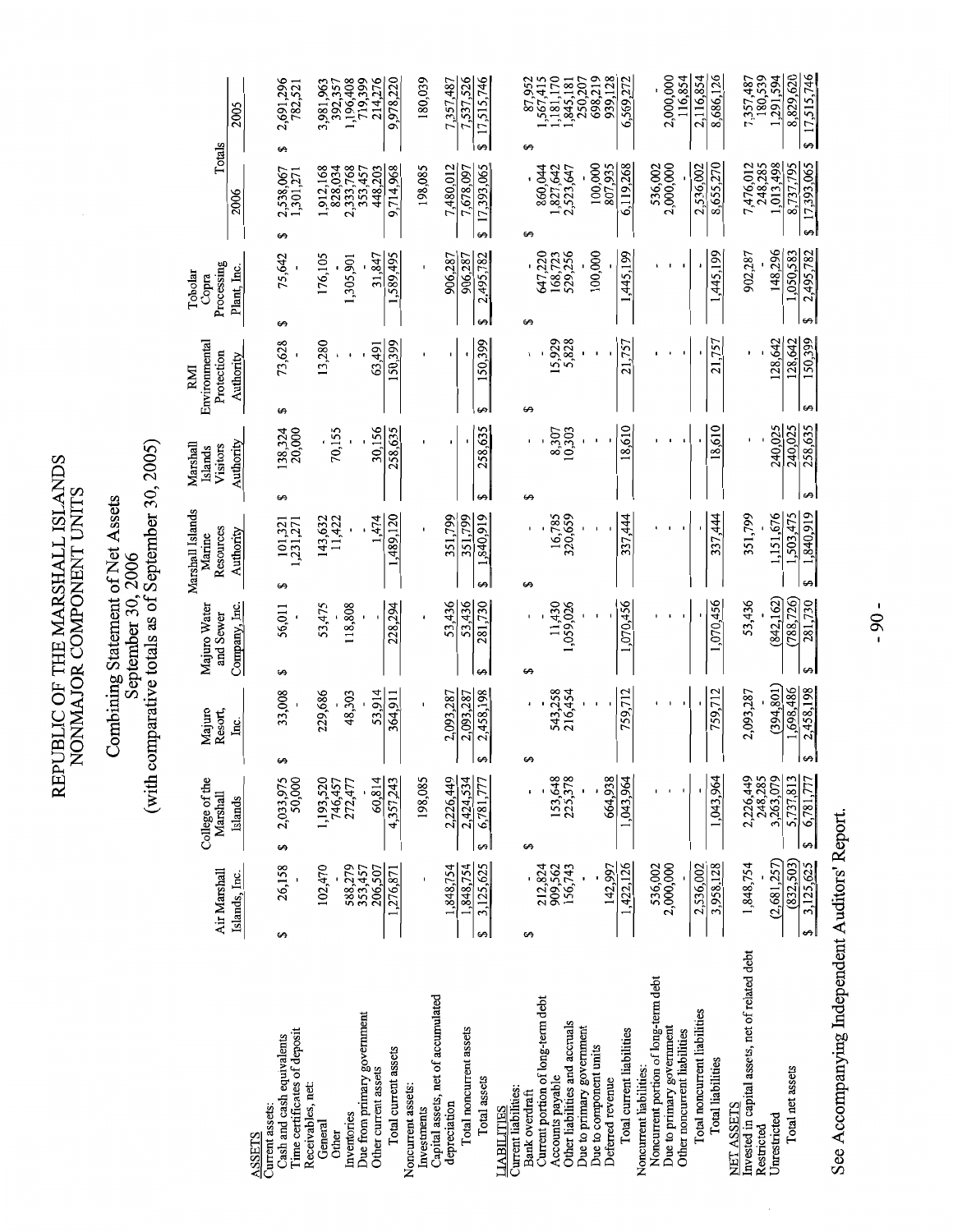REPUBLIC OF THE MARSHALL ISLANDS<br>NONMAJOR COMPONENT UNITS

## Combining Statement of Revenues, Expenses,<br>and Changes in Net Assets<br>Vear Ended September 30, 2006<br>(with comparative totals for the year ended September 30, 2005)

|                                                                                | Air Marshall           | College of the<br>Marshall | Majuro<br>Resort,   | Majuro Water<br>and Sewer | Marshall Islands<br>Resources<br>Marine | Visitors<br>Marshal<br>Islands | Environmental<br>Protection<br>RMI | Processing<br>Tobolar<br>Copra | Totals                  |                         |
|--------------------------------------------------------------------------------|------------------------|----------------------------|---------------------|---------------------------|-----------------------------------------|--------------------------------|------------------------------------|--------------------------------|-------------------------|-------------------------|
|                                                                                | Islands, Inc.          | Islands                    | Ιm.                 | Company, Inc.             | Authority                               | Authority                      | Authority                          | Plant, Inc.                    | 2006                    | 2005                    |
| Charges for services<br>Operating revenues:<br>Sales                           | $$3,408,535$ \$        | 3,038,207                  | 2,272,97            | 837,485<br>182,313        | 1,969,044                               | 14,059                         | 65,002                             | 475,917                        | 11,605,303<br>658,230   | 12,090,866<br>2,909,976 |
| Total operating revenues<br><b>Other</b>                                       | 178,167<br>3,586,702   | 421,643<br>3,459,850       | 2,272,971           | 1,069,323<br>49,525       | 104,998<br>2,074,042                    | 22,104<br>8,045                | 103,410<br>38,408                  | 475,917                        | 13,064,319<br>800,786   | 15,176,759<br>175,917   |
| Administration costs<br>Operating expenses:<br>Cost of services                | 3,519,756<br>425,232   | 809,937<br>5,262,921       | 957,593<br>,404,655 | 1,163,219                 | 1,477,02                                | 342,038                        | 126,018                            | 1,081,244<br>276,889           | 13,908,816<br>2,937,707 | 17,002,898<br>1,280,804 |
| Depreciation and amortization                                                  | 698,207                | 249,994                    | 192,313             | 27,828                    | 101, 13                                 |                                |                                    | 98,692                         | 1,368,17                | 1,067,216               |
| Total operating expenses                                                       | 4,643,195              | 6,322,852                  | 2,554,561           | 1,191,047                 | 1,578,158                               | 342,038                        | 126,018                            | 1,456,825                      | 18,214,694              | 19,350,918              |
| Operating income (loss)                                                        | (1,056,493)            | (2,863,002)                | (281, 590)          | (121, 724)                | 495,884                                 | (319, 934)                     | (22,608)                           | (980, 908)                     | (5,150,375)             | (4,174,159)             |
| Contributions from the primary government<br>Nonoperating revenues (expenses): |                        | 3,226,435                  |                     |                           |                                         | 222,763                        |                                    | 900,000                        | 4,349,198               | 5,597,862               |
| Contributions to the primary government<br>Interest income                     |                        | 18,046                     |                     |                           | 38,947                                  |                                |                                    |                                | 56,993                  | (144, 016)<br>54,254    |
| Interest expense<br>Other                                                      | (68, 433)<br>(45, 792) | 13,756                     | (12, 038)           | (41,706)                  |                                         |                                |                                    | (46, 868)                      | 115,301<br>(86,491)     | (9,007)<br>625,034      |
| Total nonoperating revenues<br>(expenses), net                                 | (114, 225)             | 3,258,237                  | (12, 038)           | (41,706)                  | 38,947                                  | 222,763                        |                                    | 853,132                        | 4,204,399               | 6,124,127               |
| Capital contributions                                                          |                        | 1,000,000                  |                     |                           |                                         |                                |                                    |                                | 1,000,000               | 107,846                 |
| Net income (loss)                                                              | (1,170,718)            | 1,395,235                  | (293, 628)          | (163, 430)                | 534,83                                  | (97, 171)                      | (23, 319)                          | (127, 776)                     | 54,024                  | 2,057,814               |
| Net assets at the beginning of the year                                        | 338,215                | 4,342,578                  | 1,992,114           | (625, 296)                | 968,644                                 | 337,196                        | 151,961                            | ,178,359                       | 8,683,77                | 6,771,806               |
| Net assets at the end of the year                                              |                        | $(832,503)$ \$ 5,737,813   | 1,698,486           | (788, 726)<br>S           | \$1,503,475                             | 240,025                        | 128,642                            | 1,050,583                      | 8,737,795               | 8,829,620               |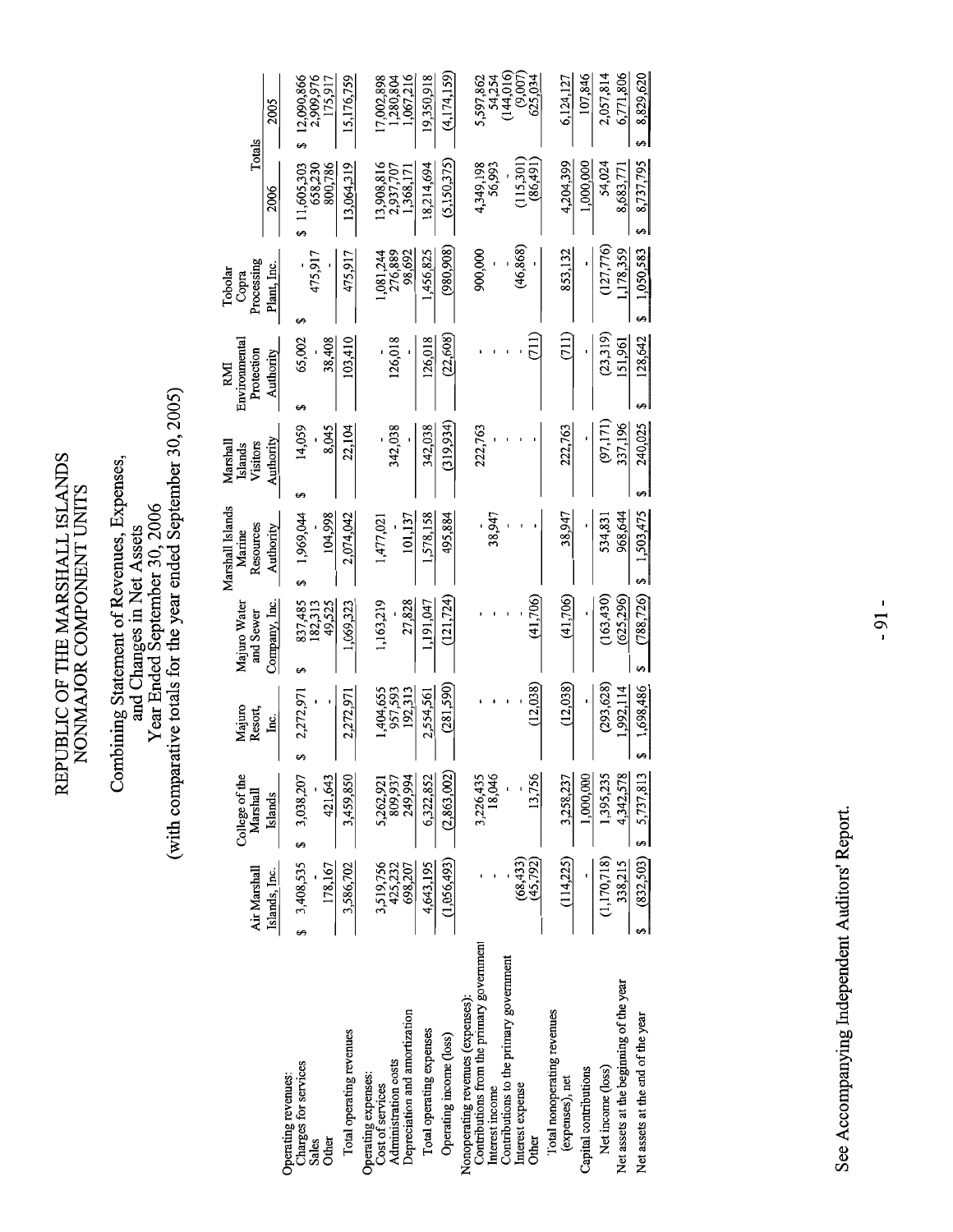REPUBLIC OF THE MARSHALL ISLANDS<br>COMPACT OF FREE ASSOCIATION SECTOR GRANTS

## Combining Balance Sheet<br>September 30, 2006<br>(with comparative totals as of September 30, 2005)

| 2005                                                  | 641,415<br>2,201,230<br>161,746<br>3,004,391                                                          | 994,954<br>295,145<br>148,155<br>60,538<br>176,491<br>1,675,283                                                                                                                                   | 2,454,404<br>(1,125,296<br>1,329,108<br>3,004,391                                                                                     |
|-------------------------------------------------------|-------------------------------------------------------------------------------------------------------|---------------------------------------------------------------------------------------------------------------------------------------------------------------------------------------------------|---------------------------------------------------------------------------------------------------------------------------------------|
| Totals<br>2006                                        | 2,307,439<br>3,314<br>2,242,074<br>62,051                                                             | 1,459,232<br>762,182<br>51,303<br>645,747                                                                                                                                                         | 7,058,963<br>(6,210,756)<br>2,307,439<br>848,207                                                                                      |
| Supplemental<br>Education                             | 883,812<br>883,812                                                                                    | 149,657<br>149,657                                                                                                                                                                                | 883,812<br>168,146<br>566,009<br>734,155                                                                                              |
| Section<br>211(d)(2)<br>Infrastructure<br>Maintenance | 76,738<br>76,738                                                                                      | 89,720<br>160,137<br>70,417                                                                                                                                                                       | (83,399)<br>262,521<br>(345,920)<br>76,738                                                                                            |
|                                                       |                                                                                                       |                                                                                                                                                                                                   |                                                                                                                                       |
| Infrastructure<br>Section<br>211(d)(1)<br>Public      | 3,314<br>193,866<br>198,756<br>1,576                                                                  | 891,333<br>316,003<br>575,330                                                                                                                                                                     | 6,628,296<br>(7,320,873)<br>(692, 577)<br>198,756                                                                                     |
|                                                       | 51,996<br>51,996                                                                                      |                                                                                                                                                                                                   | 51,996<br>51,996<br>51,996                                                                                                            |
| Special Needs<br>Section<br>211(b)(2)<br>Landowners   |                                                                                                       |                                                                                                                                                                                                   |                                                                                                                                       |
| Environment<br>Section<br>211(b)(1)<br>Kwajalein      |                                                                                                       | 32,895<br>32,895                                                                                                                                                                                  | (32, 895)<br>(32, 895)                                                                                                                |
| Environment<br>Section<br>211(a)(5)                   | 50,086<br>604<br>49,482                                                                               | 15,323<br>15,323                                                                                                                                                                                  | 50,086<br>34,763<br>34,763                                                                                                            |
|                                                       |                                                                                                       |                                                                                                                                                                                                   |                                                                                                                                       |
| Building<br>211(a)(4)<br>Capacity<br>Section          |                                                                                                       | 18,408<br>17,743<br>36,151                                                                                                                                                                        | (36, 151)<br>(36, 151)                                                                                                                |
| Section<br>211(a)(3)<br>Private Sector<br>Development | $\frac{980}{11,575}$<br>10,595                                                                        | 4,369<br>4,369                                                                                                                                                                                    | 11,575<br>7,206<br>7,206                                                                                                              |
|                                                       |                                                                                                       |                                                                                                                                                                                                   |                                                                                                                                       |
| 211(a)(2)<br>Section<br>Health                        | 12,049<br>161,004<br>148,955                                                                          | 43,586<br>43,586                                                                                                                                                                                  | 161,004<br>117,418<br>117,418                                                                                                         |
|                                                       |                                                                                                       |                                                                                                                                                                                                   |                                                                                                                                       |
| Education<br>211(a)(1)<br>Section                     | 826,630<br>46,842<br>873,472                                                                          | 125,781<br>125,781                                                                                                                                                                                | 873,472<br>747,691<br>747,691                                                                                                         |
|                                                       |                                                                                                       |                                                                                                                                                                                                   |                                                                                                                                       |
|                                                       | Federal agencies<br>Due from other funds<br>Total assets<br>Receivables:<br>Advances<br><b>ASSETS</b> | <b>LIABILITIES AND FUND BALANCES</b><br>Payable to federal agencies<br>Due to component units<br>Total liabilities<br>Due to other funds<br>Retention payable<br>Accounts payable<br>Liabilities: | Total liabilities and fund balances<br>Total fund balances<br>Unreserved (deficit)<br>Encumbrances<br>Reserved for:<br>Fund balances: |
|                                                       |                                                                                                       |                                                                                                                                                                                                   |                                                                                                                                       |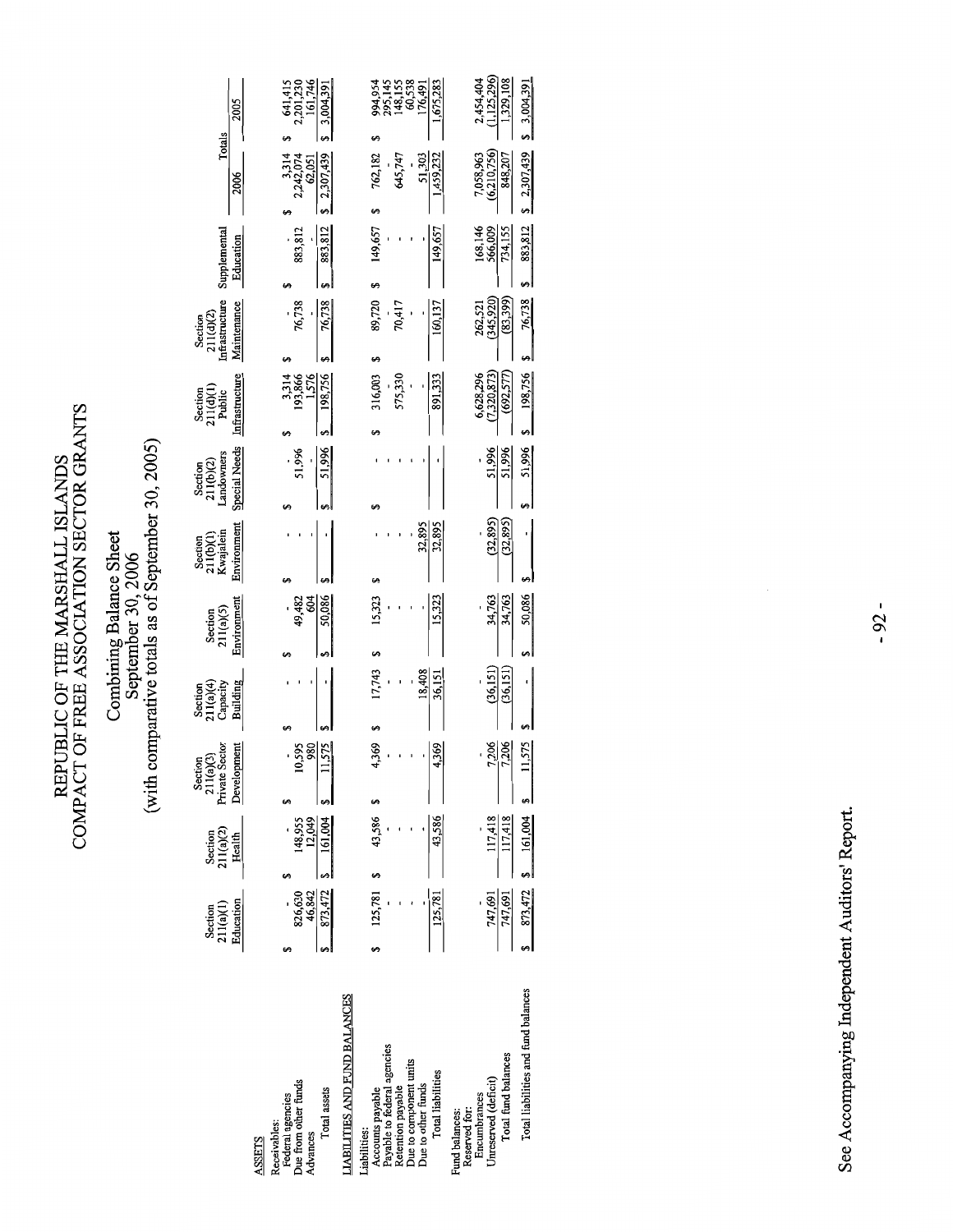REPUBLIC OF THE MARSHALL ISLANDS<br>COMPACT OF FREE ASSOCIATION SECTOR GRANTS

## Combining Statement of Revenues, Expenditures by Function,<br>and Changes in Fund Balances<br>September 30, 2006<br>(with comparative totals as of September 30, 2005)

|                                                              | Section    | Section                    | Section<br>211(a)(3)<br>rivate Sector | Section<br>211(a)(4)<br>Capacity |                      | Section<br>211(b)(1)<br>Kwajalein | Section<br>211(b)(2)<br>Landowners | $\begin{array}{c}\text{Section} \\\text{211(d)(1)}\\ \text{Public} \end{array}$ | Section<br>211(d)(2)<br>Infrastructure |              |                      |                                                                                                                            |
|--------------------------------------------------------------|------------|----------------------------|---------------------------------------|----------------------------------|----------------------|-----------------------------------|------------------------------------|---------------------------------------------------------------------------------|----------------------------------------|--------------|----------------------|----------------------------------------------------------------------------------------------------------------------------|
|                                                              | 211(a)(1)  | 211(a)(2)                  | Private                               |                                  | Section<br>211(a)(5) |                                   |                                    |                                                                                 |                                        | Supplemental | Totals               |                                                                                                                            |
|                                                              | Education  | Health                     | pment<br>Develo                       | Building                         | Environment          | Environment                       | <b>Special Needs</b>               | Infrastructure                                                                  | Maintenance                            | Education    | 2006                 | 2005                                                                                                                       |
| Compact funding<br>Revenues:                                 |            | $$12,049,081$ $$6,682,740$ | 361,940<br>s,                         | 309,947                          | 222,142              | 205,522                           | 1,308,388                          | \$9,496,589                                                                     | 200,000                                | 4,476,193    | 35,312,542           | 27,467,288                                                                                                                 |
| Expenditures by Function:<br>Current:                        |            |                            |                                       |                                  |                      |                                   |                                    |                                                                                 |                                        |              |                      |                                                                                                                            |
| General government:                                          |            |                            |                                       |                                  |                      |                                   |                                    |                                                                                 |                                        |              |                      |                                                                                                                            |
| Special appropriations                                       |            |                            | 00,000                                |                                  |                      |                                   |                                    |                                                                                 |                                        |              | 100,000              | 2,105,084<br>61,764                                                                                                        |
| Office of the Auditor-General                                |            |                            |                                       |                                  |                      |                                   |                                    |                                                                                 |                                        |              |                      |                                                                                                                            |
| Ministry of Education                                        | 10,510,070 |                            |                                       |                                  |                      |                                   |                                    |                                                                                 |                                        | 3,762,88     | 4,272,95             | $\begin{array}{c} 10,631,448\\ 6,958,880\\ 6,958,890\\ 114,737\\ 71,870\\ 14,200\\ 14,200\\ 14,200\\ 15,352\\ \end{array}$ |
| Ministry of Health and Environment                           |            | 6,564,097                  |                                       |                                  |                      |                                   |                                    |                                                                                 |                                        |              |                      |                                                                                                                            |
| Ministry of Resources and Development                        |            |                            | Ń                                     |                                  |                      |                                   |                                    |                                                                                 |                                        |              | 6,564,097<br>254,734 |                                                                                                                            |
| Ministry of Justice                                          |            |                            |                                       |                                  |                      |                                   |                                    |                                                                                 |                                        |              |                      |                                                                                                                            |
| Ministry of Finance                                          | 100,016    |                            |                                       |                                  |                      |                                   | 1,256,392                          |                                                                                 |                                        |              | ,688,30              |                                                                                                                            |
| Environmental Protection Authority                           |            |                            |                                       |                                  | 221,81               | 203,999                           |                                    |                                                                                 |                                        |              | 425,814              |                                                                                                                            |
| Capital outlay                                               |            |                            |                                       |                                  |                      |                                   |                                    | 10,189,166                                                                      | 1,808,49                               |              | 1,997,657            | 5,720,900                                                                                                                  |
| Total expenditures                                           | 10,610,086 | 6,564,097                  | 354,734                               | 331,898                          | 221,81               | 203,999                           | 1,256,392                          | 10,189,166                                                                      | 1,808,491                              | 3,762,883    | 35,303,561           | 26,054,245                                                                                                                 |
| Excess (deficiency) of revenues over<br>(under) expenditures | 1,438,995  | 118,643                    | 7,206                                 | (21,95)                          |                      |                                   | 51,996                             | (692, 577)                                                                      | (1,608,491)                            | 713,310      | 8,981                | 1,413,043                                                                                                                  |
| Other financing sources (uses):<br>Operating transfers in    |            |                            |                                       |                                  |                      |                                   |                                    |                                                                                 | 490,244                                |              | 490,244              | 674,287                                                                                                                    |
| Operating transfers out                                      | (685,715)  |                            |                                       |                                  |                      |                                   |                                    |                                                                                 |                                        | (294, 41)    | (980, 126)           | 1,882,945                                                                                                                  |
| Total other financing sources (uses), net                    | (685,715)  |                            |                                       |                                  |                      |                                   |                                    |                                                                                 | 490,244                                | (294, 41)    | (489, 882)           | 1,208,658)                                                                                                                 |
| Net change in fund balances                                  | 753,280    | 118,643                    | 7,206                                 | (21, 951)                        |                      | 1,523                             | 51,996                             | (692, 577)                                                                      | (1, 118, 247)                          | 418,899      | (480, 901)           | 204,385                                                                                                                    |
| Fund balances at the beginning of the year                   | (5,589)    | (1, 225)                   |                                       | (14, 200)                        | 34,436               | (34, 418)                         |                                    |                                                                                 | 1,034,848                              | 315,256      | ,329,108             | 1,124,723                                                                                                                  |
| Fund balances at the end of the year                         | 747,691 \$ | 117,418                    | 7,206                                 | (36, 151)                        | 34,763               | (32, 895)                         | 51,996                             | (692,577)                                                                       | (83,399)                               | 734,155      | 848,207              | 1,329,108                                                                                                                  |